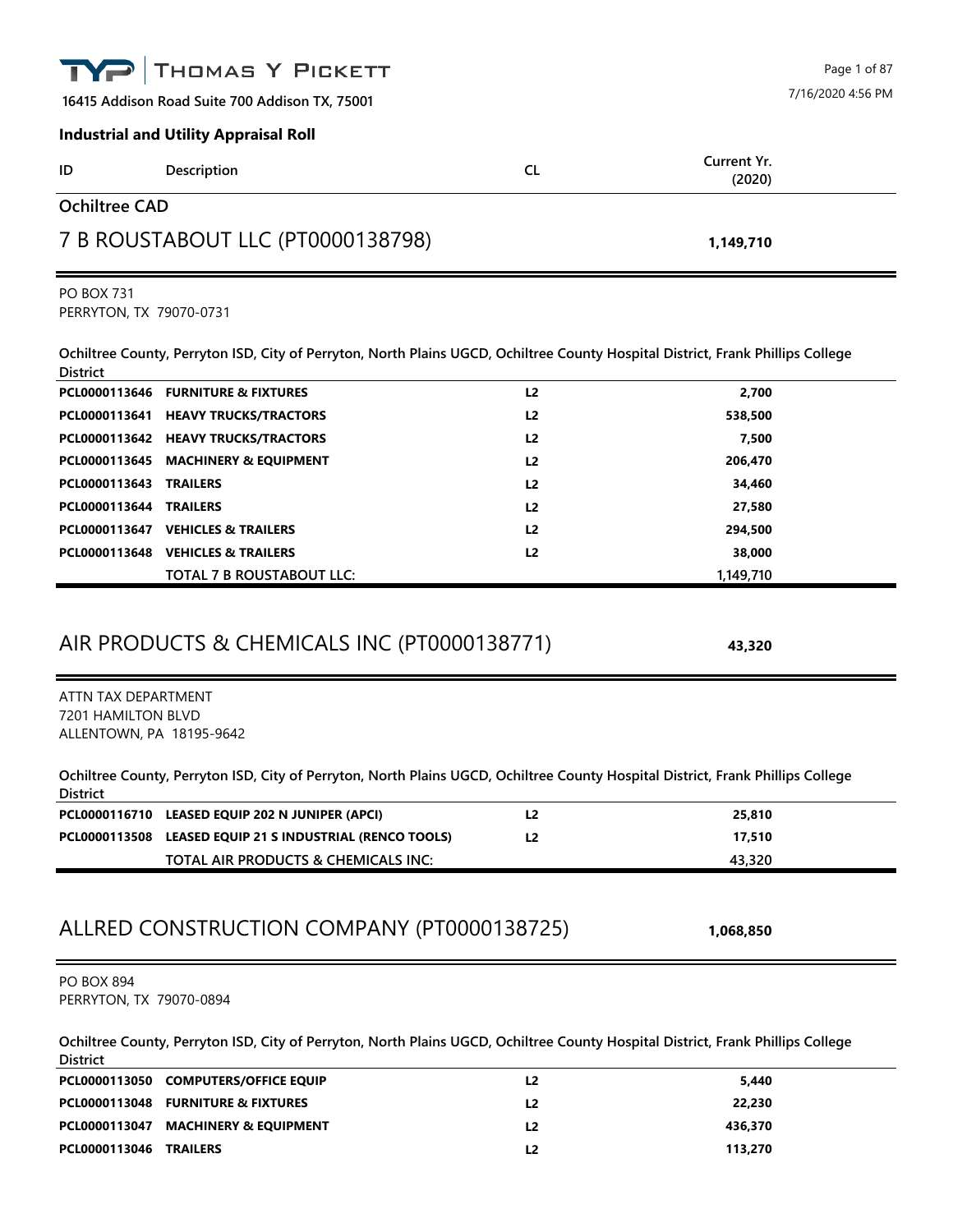| TYP                                                           | THOMAS Y PICKETT                                                                                                                                                              |                |                       | Page 2 of 87<br>7/16/2020 4:56 PM |
|---------------------------------------------------------------|-------------------------------------------------------------------------------------------------------------------------------------------------------------------------------|----------------|-----------------------|-----------------------------------|
|                                                               | 16415 Addison Road Suite 700 Addison TX, 75001                                                                                                                                |                |                       |                                   |
|                                                               | <b>Industrial and Utility Appraisal Roll</b>                                                                                                                                  |                |                       |                                   |
| ID                                                            | Description                                                                                                                                                                   | <b>CL</b>      | Current Yr.<br>(2020) |                                   |
| <b>Ochiltree CAD</b>                                          |                                                                                                                                                                               |                |                       |                                   |
|                                                               | ALLRED CONSTRUCTION COMPANY (PT0000138725)                                                                                                                                    |                | 1,068,850             |                                   |
| <b>PO BOX 894</b><br>PERRYTON, TX 79070-0894                  |                                                                                                                                                                               |                |                       |                                   |
| PCL0000113044 VEHICLES                                        |                                                                                                                                                                               | L <sub>2</sub> | 491,540               |                                   |
|                                                               | TOTAL ALLRED CONSTRUCTION COMPANY:                                                                                                                                            |                | 1,068,850             |                                   |
|                                                               |                                                                                                                                                                               |                |                       |                                   |
|                                                               | ALLRED K OILFIELD SERVICE LLC (PT0000138837)                                                                                                                                  |                | 16,770                |                                   |
| 9266 BEN TIRRAN CT                                            | COLORADO SPRING, CO 80908-4793                                                                                                                                                |                |                       |                                   |
| <b>District</b>                                               | Ochiltree County, Perryton ISD, City of Perryton, North Plains UGCD, Ochiltree County Hospital District, Frank Phillips College                                               |                |                       |                                   |
|                                                               | PCL0000113809 STORAGE FACILITY                                                                                                                                                | L <sub>2</sub> | 9,220                 |                                   |
| PCL0000113803 TRUCKS                                          |                                                                                                                                                                               | L <sub>2</sub> | 7,550                 |                                   |
|                                                               | TOTAL ALLRED K OILFIELD SERVICE LLC:                                                                                                                                          |                | 16,770                |                                   |
|                                                               | ALLTEL COMMUNICATIONS LLC (PT0000138739)                                                                                                                                      |                | 549,040               |                                   |
| DBA VERIZON WIRELESS<br>PO BOX 2549<br>ADDISON, TX 75001-2549 |                                                                                                                                                                               |                |                       |                                   |
|                                                               |                                                                                                                                                                               |                |                       |                                   |
|                                                               | Agent: DUFF & PHELPS LLC<br>PT0000123038<br>PROPERTY TAX DEPT<br>PO BOX 2549<br>ADDISON, TX 75001-2549                                                                        |                | Auth: A               |                                   |
|                                                               | Ochiltree County, Perryton ISD, North Plains UGCD, Ochiltree County Hospital District, Frank Phillips College District                                                        |                |                       |                                   |
|                                                               | PCL0000113277 TOWER AND CELL SITE - 195170                                                                                                                                    | L <sub>2</sub> | 200,910               |                                   |
|                                                               | PCL0000113279 TOWER AND CELL SITE - 289737<br>Ochiltree County, Perryton ISD, City of Perryton, North Plains UGCD, Ochiltree County Hospital District, Frank Phillips College | L2             | 196,540               |                                   |
| <b>District</b>                                               | PCL0000113283 TOWER AND CELL SITE - 254329                                                                                                                                    | L2             | 151,590               |                                   |
|                                                               |                                                                                                                                                                               |                |                       |                                   |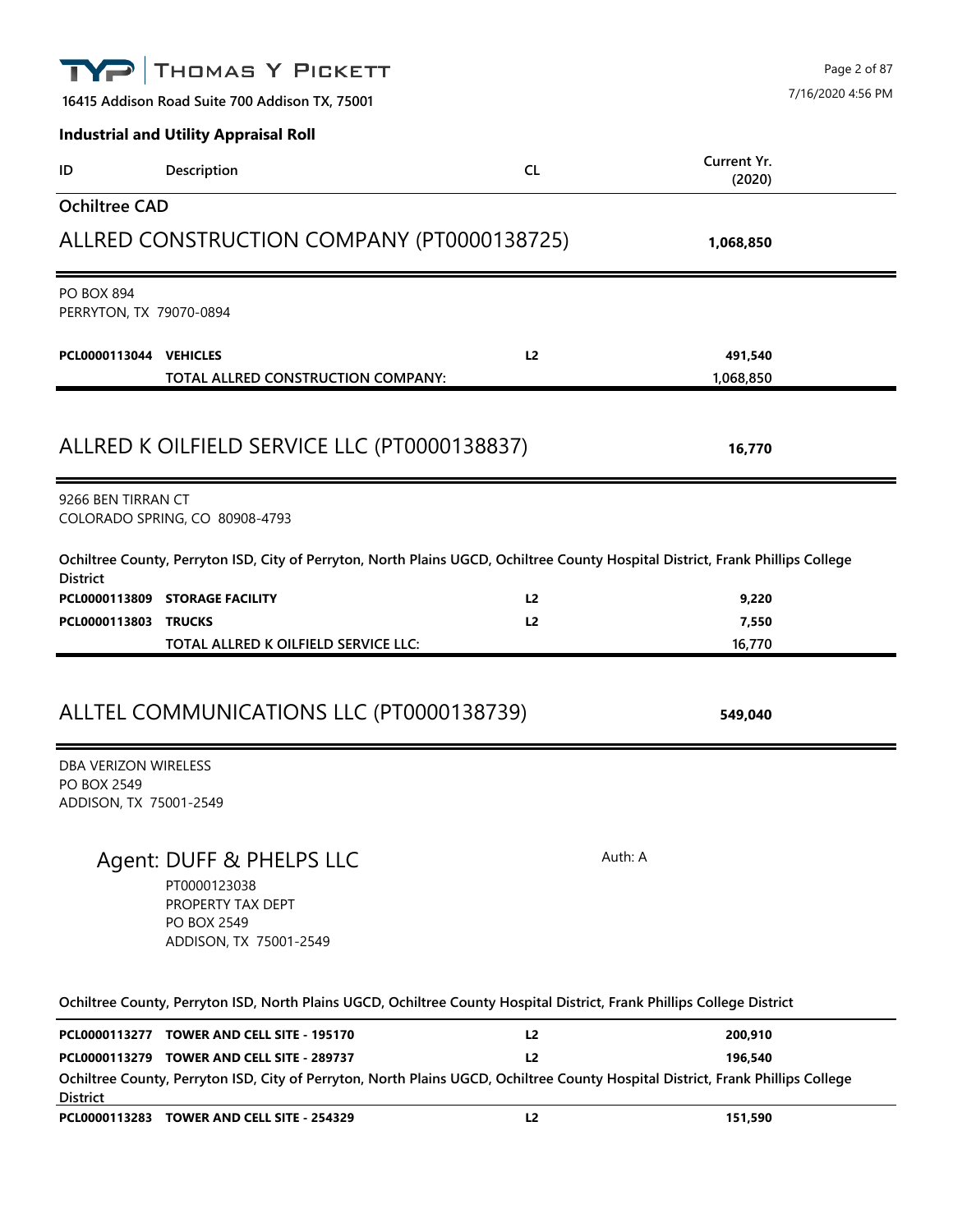|                                                                      | THOMAS Y PICKETT                                                                                                                |                |                       | Page 3 of 87<br>7/16/2020 4:56 PM |
|----------------------------------------------------------------------|---------------------------------------------------------------------------------------------------------------------------------|----------------|-----------------------|-----------------------------------|
|                                                                      | 16415 Addison Road Suite 700 Addison TX, 75001<br><b>Industrial and Utility Appraisal Roll</b>                                  |                |                       |                                   |
| ID                                                                   | Description                                                                                                                     | CL             | Current Yr.<br>(2020) |                                   |
| <b>Ochiltree CAD</b>                                                 |                                                                                                                                 |                |                       |                                   |
|                                                                      | ALLTEL COMMUNICATIONS LLC (PT0000138739)                                                                                        |                | 549,040               |                                   |
| DBA VERIZON WIRELESS<br><b>PO BOX 2549</b><br>ADDISON, TX 75001-2549 |                                                                                                                                 |                |                       |                                   |
|                                                                      | Agent: DUFF & PHELPS LLC<br>PT0000123038<br>PROPERTY TAX DEPT<br><b>PO BOX 2549</b><br>ADDISON, TX 75001-2549                   |                | Auth: A               |                                   |
|                                                                      | TOTAL ALLTEL COMMUNICATIONS LLC:                                                                                                |                | 549,040               |                                   |
|                                                                      | ALPAR ENERGY LP (PT0000138726)                                                                                                  |                | 36,700                |                                   |
| PO BOX 1046<br>PERRYTON, TX 79070-1046                               |                                                                                                                                 |                |                       |                                   |
| <b>District</b>                                                      | Ochiltree County, Perryton ISD, City of Perryton, North Plains UGCD, Ochiltree County Hospital District, Frank Phillips College |                |                       |                                   |
|                                                                      | PCL0000113052 FURNITURE & FIXTURES                                                                                              | L <sub>2</sub> | 15,000                |                                   |
| PCL0000113051                                                        | <b>MACHINERY &amp; EQUIPMENT</b>                                                                                                | L2             | 700                   |                                   |
| PCL0000113053 VEHICLES                                               | TOTAL ALPAR ENERGY LP:                                                                                                          | L2             | 21,000<br>36,700      |                                   |
|                                                                      | AMERICAN TOWER CORPORATION (PT0000138769)                                                                                       |                | 25,470                |                                   |
| PO BOX 723597<br>ATLANTA, GA 31139-0597                              |                                                                                                                                 |                |                       |                                   |
|                                                                      | Agent: BDO USA LLP<br>PT0000123311<br>2929 ALLEN PKWY 20TH FLOOR<br>HOUSTON, TX 77019-7100                                      |                | Auth: A               |                                   |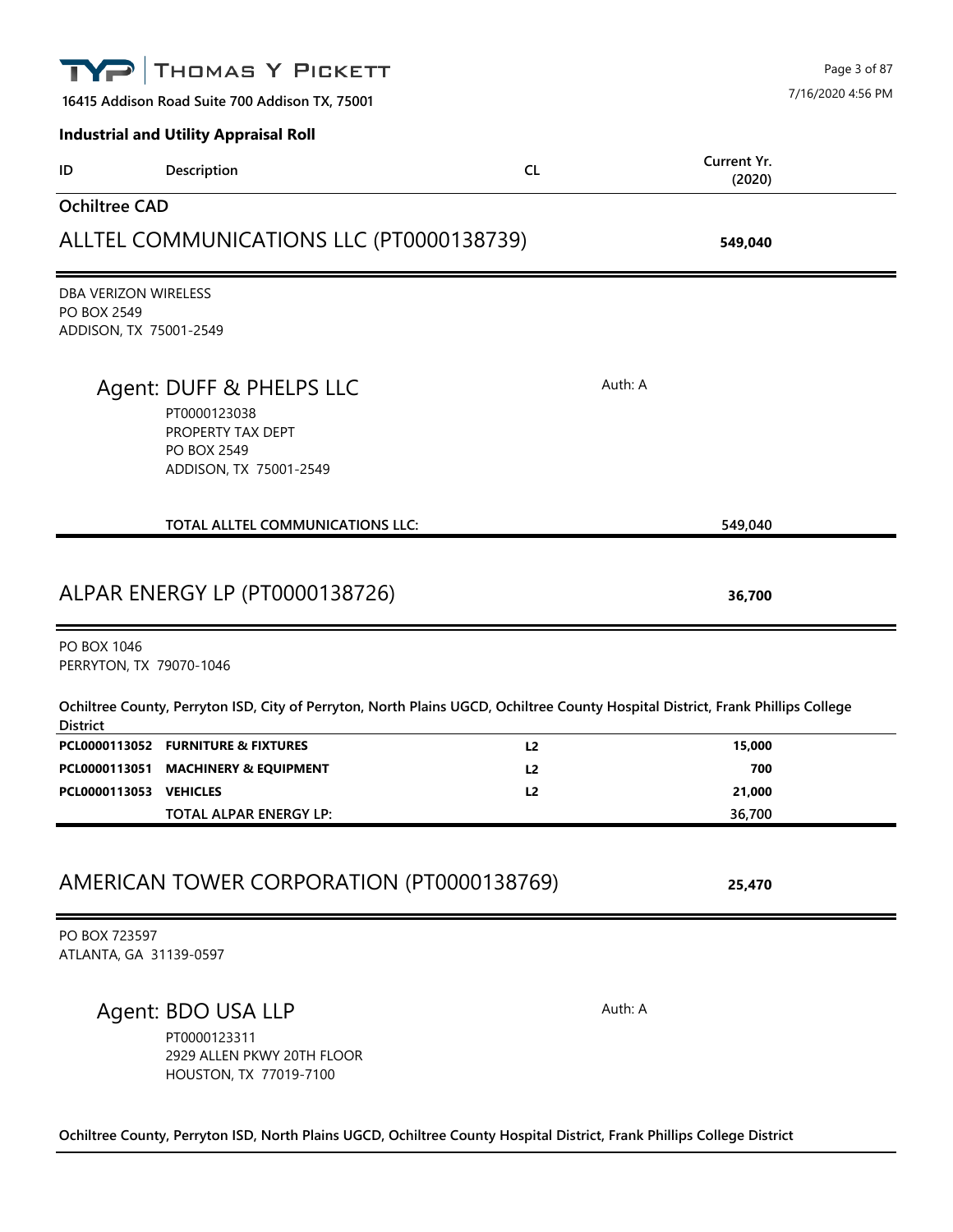|                                         | THOMAS Y PICKETT                                                                                                                |                |                       | Page 4 of 87      |
|-----------------------------------------|---------------------------------------------------------------------------------------------------------------------------------|----------------|-----------------------|-------------------|
|                                         | 16415 Addison Road Suite 700 Addison TX, 75001                                                                                  |                |                       | 7/16/2020 4:56 PM |
|                                         | <b>Industrial and Utility Appraisal Roll</b>                                                                                    |                |                       |                   |
| ID                                      | Description                                                                                                                     | <b>CL</b>      | Current Yr.<br>(2020) |                   |
| <b>Ochiltree CAD</b>                    |                                                                                                                                 |                |                       |                   |
|                                         | AMERICAN TOWER CORPORATION (PT0000138769)                                                                                       |                | 25,470                |                   |
| PO BOX 723597<br>ATLANTA, GA 31139-0597 |                                                                                                                                 |                |                       |                   |
|                                         | Agent: BDO USA LLP<br>PT0000123311<br>2929 ALLEN PKWY 20TH FLOOR<br>HOUSTON, TX 77019-7100                                      |                | Auth: A               |                   |
|                                         | PCL0000113500 TOWER CR 17 EAST SIDE<br>TOTAL AMERICAN TOWER CORPORATION:                                                        | L <sub>2</sub> | 25,470<br>25,470      |                   |
|                                         | AMID CRUDE TRUCKING LLC (PT0000138909)                                                                                          |                | 1,794,180             |                   |
| HOUSTON, TX 77042                       | 2103 CITY WEST BLVD BLDG 4 800                                                                                                  |                |                       |                   |
|                                         | Agent: K. E. ANDREWS & COMPANY<br>PT0000123137<br>PROPERTY TAX DEPT<br>1900 DALROCK RD<br>ROWLETT, TX 75088-5526                |                | Auth: A               |                   |
| <b>District</b>                         | Ochiltree County, Perryton ISD, City of Perryton, North Plains UGCD, Ochiltree County Hospital District, Frank Phillips College |                |                       |                   |
| PCL0000114282 COMPUTERS                 |                                                                                                                                 | L2             | 8,380                 |                   |
|                                         | PCL0000114280 FURNITURE & FIXTURES                                                                                              | L <sub>2</sub> | 19,070                |                   |
|                                         | PCL0000114277 HEAVY TRUCKS/TRACTORS                                                                                             | L2             | 242,900               |                   |
|                                         | PCL0000114279 MACHINERY & EQUIPMENT                                                                                             | L2             | 28,900                |                   |
| PCL0000114278                           | <b>TRAILERS</b>                                                                                                                 | L <sub>2</sub> | 1,481,030             |                   |
|                                         | PCL0000114281 VEHICLES & TRAILERS<br>TOTAL AMID CRUDE TRUCKING LLC:                                                             | L <sub>2</sub> | 13,900<br>1,794,180   |                   |
|                                         |                                                                                                                                 |                |                       |                   |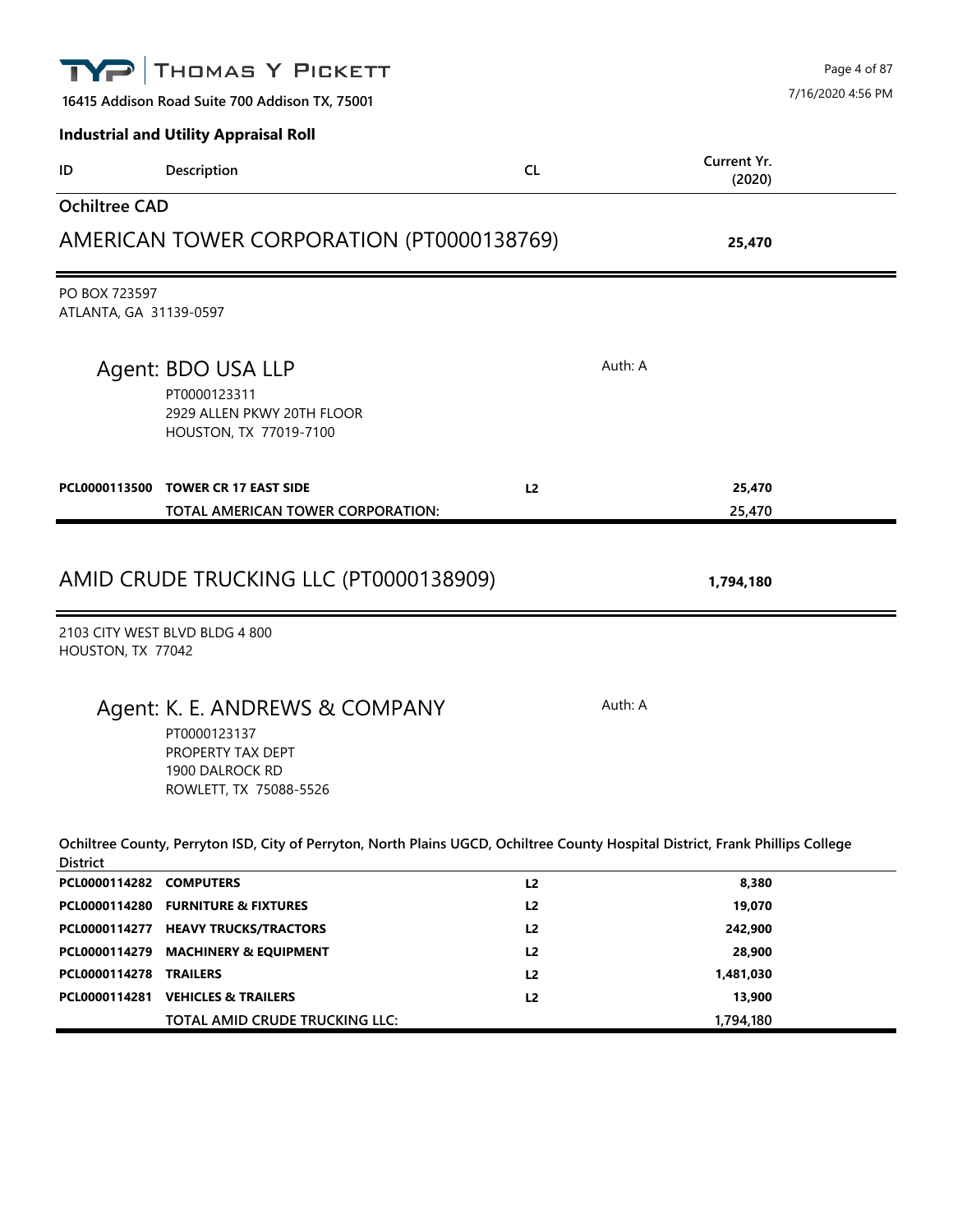|                                                             | THOMAS Y PICKETT                                                                                                                |                | Page 5 of 87          |
|-------------------------------------------------------------|---------------------------------------------------------------------------------------------------------------------------------|----------------|-----------------------|
|                                                             | 16415 Addison Road Suite 700 Addison TX, 75001                                                                                  |                | 7/16/2020 4:56 PM     |
|                                                             | <b>Industrial and Utility Appraisal Roll</b>                                                                                    |                |                       |
| ID                                                          | Description                                                                                                                     | <b>CL</b>      | Current Yr.<br>(2020) |
| <b>Ochiltree CAD</b>                                        |                                                                                                                                 |                |                       |
|                                                             | ANR PIPELINE COMPANY (PT0000138727)                                                                                             |                | 321,820               |
| PO BOX 2168<br>HOUSTON, TX 77252-2168                       |                                                                                                                                 |                |                       |
|                                                             | Ochiltree County, Spearman ISD, North Plains UGCD, Ochiltree County Hospital District, Frank Phillips College District          |                |                       |
|                                                             | PCL0000113055 10.430 MI 20.0 IN 1966                                                                                            | J6             | 254,100               |
|                                                             | Ochiltree County, Perryton ISD, North Plains UGCD, Ochiltree County Hospital District, Frank Phillips College District          |                |                       |
|                                                             | PCL0000113054 2.780 MI 20.0 IN 1966                                                                                             | J6             | 67,720                |
|                                                             | TOTAL ANR PIPELINE COMPANY:                                                                                                     |                | 321,820               |
|                                                             | ANTUNEZ FRAC TANKS LLC (PT0000138850)                                                                                           |                | 16,000                |
| DAVID ANTUNEZ<br>1201 SW 9TH AVE<br>PERRYTON, TX 79070-3232 |                                                                                                                                 |                |                       |
| <b>District</b>                                             | Ochiltree County, Perryton ISD, City of Perryton, North Plains UGCD, Ochiltree County Hospital District, Frank Phillips College |                |                       |
| PCL0000114052 TRAILERS                                      |                                                                                                                                 | L <sub>2</sub> | 16,000                |
|                                                             | TOTAL ANTUNEZ FRAC TANKS LLC:                                                                                                   |                | 16,000                |
|                                                             | APEX CLEAN ENERGY HOLDINGS LLC (PT0000138889)                                                                                   |                | 49,190                |
| 310 4TH ST NE STE 200<br>CHARLOTTESVILLE, VA 02292          |                                                                                                                                 |                |                       |
|                                                             | Ochiltree County, Perryton ISD, North Plains UGCD, Ochiltree County Hospital District, Frank Phillips College District          |                |                       |
| PCL0000114222 TOWERS                                        |                                                                                                                                 | L2             | 49,190                |
|                                                             | TOTAL APEX CLEAN ENERGY HOLDINGS LLC:                                                                                           |                | 49,190                |
|                                                             |                                                                                                                                 |                |                       |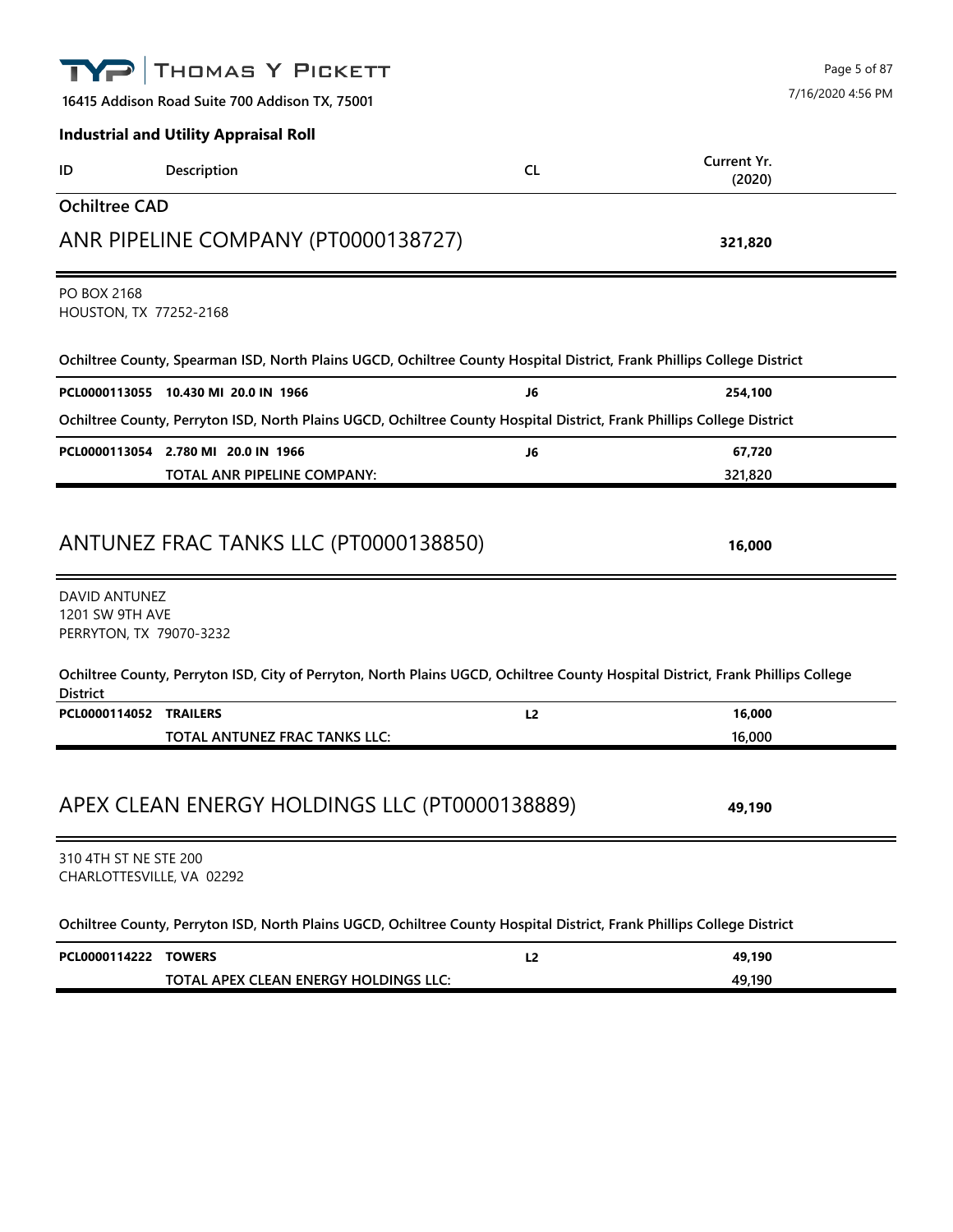|                                                       | THOMAS Y PICKETT                                                                                                                |                | Page 6 of 87          |
|-------------------------------------------------------|---------------------------------------------------------------------------------------------------------------------------------|----------------|-----------------------|
|                                                       | 16415 Addison Road Suite 700 Addison TX, 75001                                                                                  |                | 7/16/2020 4:56 PM     |
|                                                       | <b>Industrial and Utility Appraisal Roll</b>                                                                                    |                |                       |
| ID                                                    | Description                                                                                                                     | <b>CL</b>      | Current Yr.<br>(2020) |
| <b>Ochiltree CAD</b>                                  |                                                                                                                                 |                |                       |
|                                                       | AT&T COMMUNICATIONS (PT0000138776)                                                                                              |                | 470                   |
| 909 CHESTNUT ST RM 36M1<br>SAINT LOUIS, MO 63101-2065 |                                                                                                                                 |                |                       |
| <b>District</b>                                       | Ochiltree County, Perryton ISD, City of Perryton, North Plains UGCD, Ochiltree County Hospital District, Frank Phillips College |                |                       |
|                                                       | PCL0000113518 LINES & APPURTENANCES-PERRYTON                                                                                    | J4             | 470                   |
|                                                       | TOTAL AT&T COMMUNICATIONS:                                                                                                      |                | 470                   |
|                                                       |                                                                                                                                 |                |                       |
|                                                       | AT&T MOBILITY LLC (PT0000138814)                                                                                                |                | 541,030               |
|                                                       |                                                                                                                                 |                |                       |
| 1010 PINE 9E-L-01<br>SAINT LOUIS, MO 63101            | ATTN PROPERTY TAX DEPARTMENT                                                                                                    |                |                       |
|                                                       | Ochiltree County, Perryton ISD, North Plains UGCD, Ochiltree County Hospital District, Frank Phillips College District          |                |                       |
|                                                       | PCL0000113702 TOWER AND CELL SITE - 11780 CR P                                                                                  | L <sub>2</sub> | 157,830               |
|                                                       | PCL0000113703 TOWER AND CELL SITE - 13104 CORD U                                                                                | L <sub>2</sub> | 93,250                |
|                                                       | PCL0000113704 TOWER AND CELL SITE - 13311 FM 281                                                                                | L <sub>2</sub> | 120,220               |
|                                                       | Ochiltree County, Perryton ISD, City of Perryton, North Plains UGCD, Ochiltree County Hospital District, Frank Phillips College |                |                       |
| <b>District</b><br>PCL0000113705                      | TOWER AND CELL SITE - SOUTHEAST OF 2ND AVE & S                                                                                  | L2             | 169,730               |
|                                                       | <b>BIRCH ST</b>                                                                                                                 |                |                       |
|                                                       | TOTAL AT&T MOBILITY LLC:                                                                                                        |                | 541,030               |
|                                                       | BAKER PETROLITE (PT0000138758)                                                                                                  |                | 379,230               |
| PO BOX 4740<br>HOUSTON, TX 77210                      |                                                                                                                                 |                |                       |
|                                                       | Ochiltree County, Perryton ISD, North Plains UGCD, Ochiltree County Hospital District, Frank Phillips College District          |                |                       |
| PCL0000113408                                         | <b>INVENTORY</b>                                                                                                                | L2             | 140,190               |
| PCL0000113409                                         | <b>MACHINERY &amp; EQUIPMENT</b>                                                                                                | L <sub>2</sub> | 13,590                |
|                                                       | PCL0000113407 TRUCKS/TRACTORS                                                                                                   | L <sub>2</sub> | 225,450               |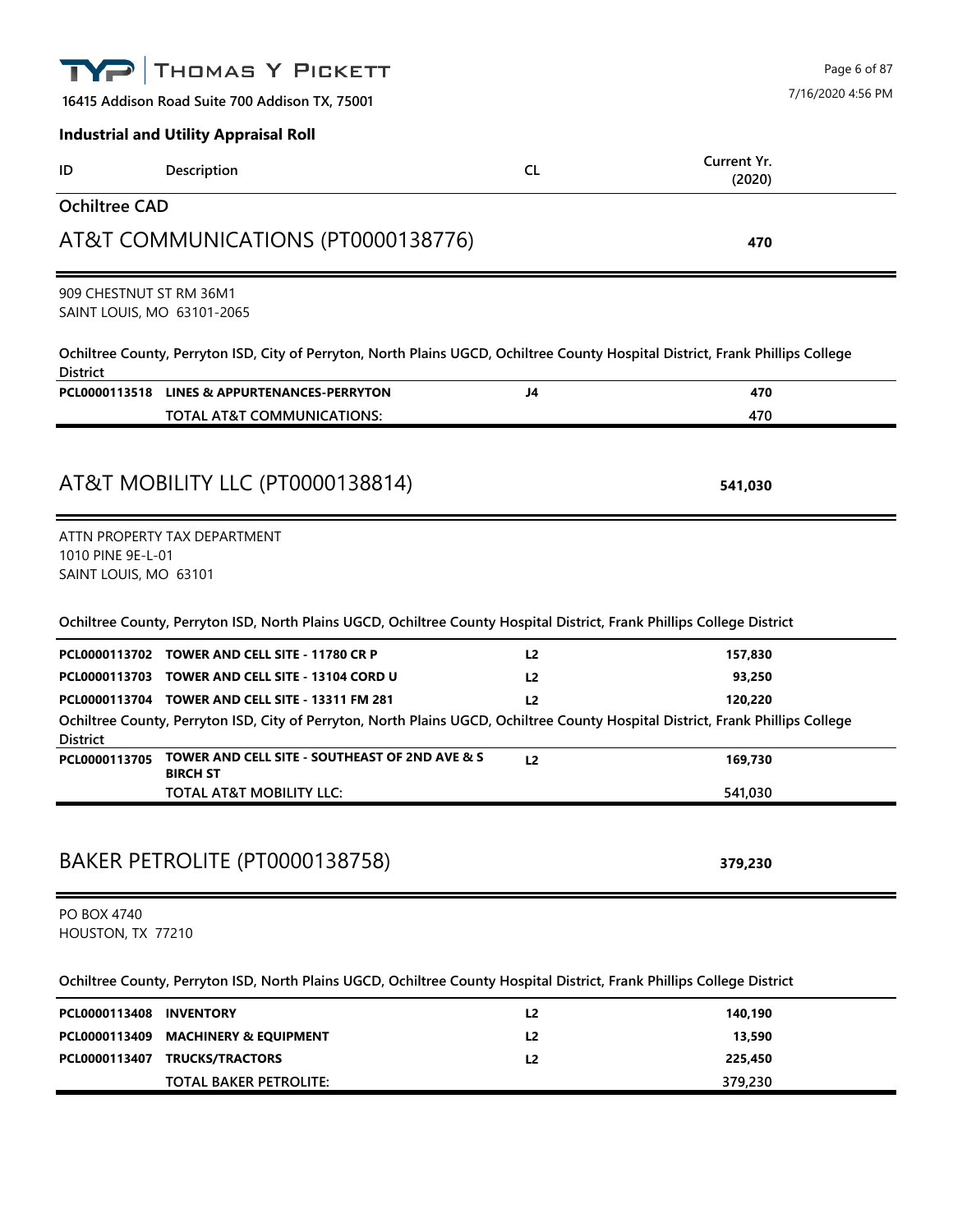|                                              | THOMAS Y PICKETT                                                                                                                |                | Page 7 of 87          |
|----------------------------------------------|---------------------------------------------------------------------------------------------------------------------------------|----------------|-----------------------|
|                                              | 16415 Addison Road Suite 700 Addison TX, 75001                                                                                  |                | 7/16/2020 4:56 PM     |
|                                              | <b>Industrial and Utility Appraisal Roll</b>                                                                                    |                |                       |
| ID                                           | Description                                                                                                                     | <b>CL</b>      | Current Yr.<br>(2020) |
| <b>Ochiltree CAD</b>                         |                                                                                                                                 |                |                       |
|                                              | BCE-MACH II LLC (PT0000141497)                                                                                                  |                | 12,390                |
|                                              |                                                                                                                                 |                |                       |
|                                              | Agent: MERIT ADVISORS LP<br>PT0000123164<br><b>PO Box 330</b><br>Gainesville, TX 76241-0330                                     | Auth: A        |                       |
|                                              | Ochiltree County, Perryton ISD, North Plains UGCD, Ochiltree County Hospital District, Frank Phillips College District          |                |                       |
|                                              | PCL0000131390 35 HP COMPRESSOR                                                                                                  | L2             | 12,390                |
|                                              | <b>TOTAL BCE-MACH II LLC:</b>                                                                                                   |                | 12,390                |
| <b>PO BOX 769</b><br>PERRYTON, TX 79070-0769 | BECKMAN WELL SERVICE COMPANY (PT0000138729)                                                                                     |                | 3,085,690             |
| <b>District</b>                              | Ochiltree County, Perryton ISD, City of Perryton, North Plains UGCD, Ochiltree County Hospital District, Frank Phillips College |                |                       |
|                                              | PCL0000113057 HEAVY TRUCKS/TRACTORS                                                                                             | L <sub>2</sub> | 855,700               |
|                                              | PCL0000113060 MACHINERY & EQUIPMENT                                                                                             | L <sub>2</sub> | 1,096,430             |
|                                              | PCL0000116738 OFFICE EQUIPMENT                                                                                                  | L2             | 3,600                 |
| PCL0000113058 TRAILERS                       |                                                                                                                                 | L2             | 188,520               |
| PCL0000113061 VEHICLES                       |                                                                                                                                 | L <sub>2</sub> | 484,810               |
| PCL0000113059 WELL SERVICE                   |                                                                                                                                 | L2             | 456,630               |
|                                              | TOTAL BECKMAN WELL SERVICE COMPANY:                                                                                             |                | 3,085,690             |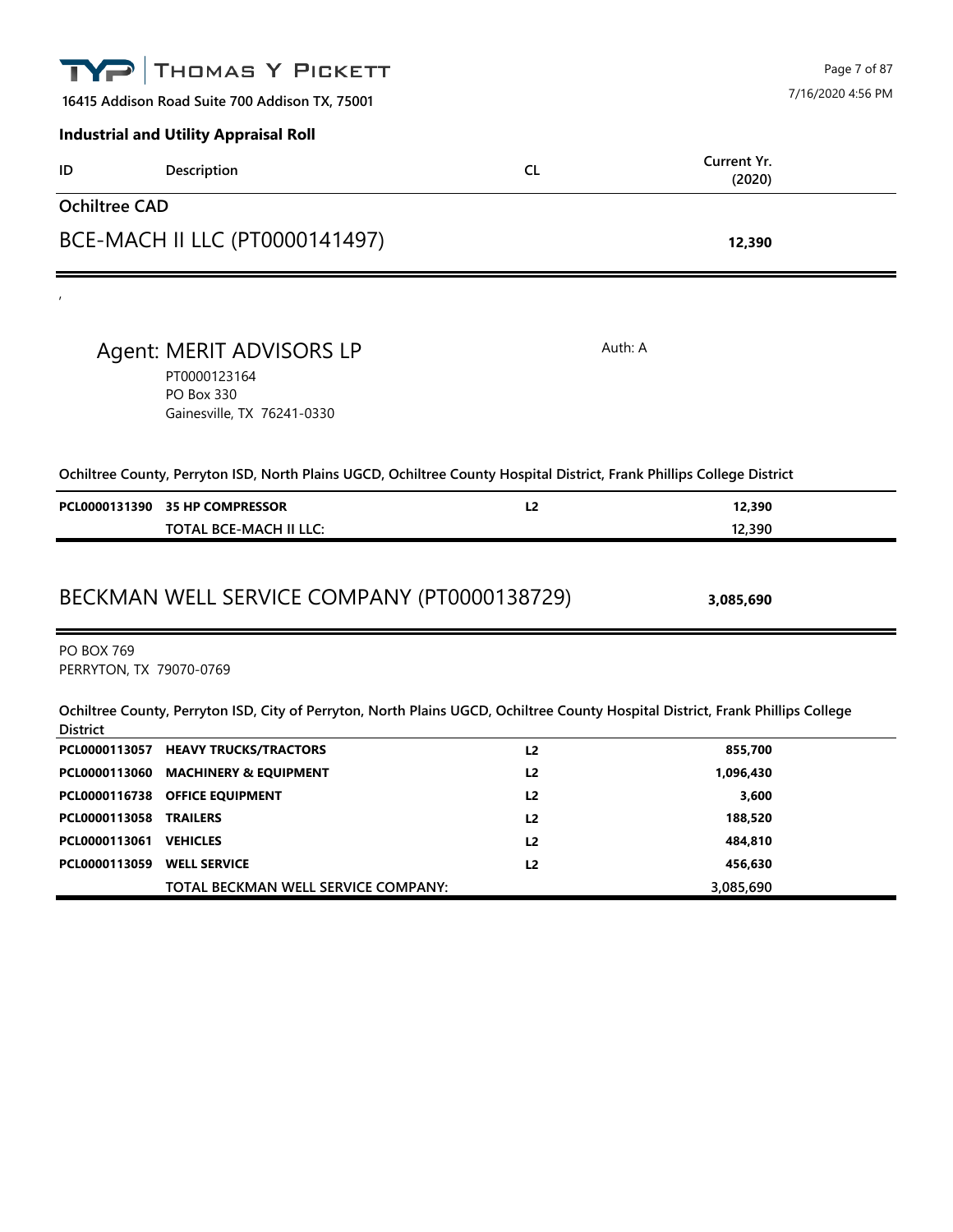|                                                                           | THOMAS Y PICKETT                                                                                                                                                                                                                           |                |                       | Page 8 of 87      |
|---------------------------------------------------------------------------|--------------------------------------------------------------------------------------------------------------------------------------------------------------------------------------------------------------------------------------------|----------------|-----------------------|-------------------|
|                                                                           | 16415 Addison Road Suite 700 Addison TX, 75001                                                                                                                                                                                             |                |                       | 7/16/2020 4:56 PM |
|                                                                           | <b>Industrial and Utility Appraisal Roll</b>                                                                                                                                                                                               |                |                       |                   |
| ID                                                                        | Description                                                                                                                                                                                                                                | CL.            | Current Yr.<br>(2020) |                   |
| <b>Ochiltree CAD</b>                                                      |                                                                                                                                                                                                                                            |                |                       |                   |
|                                                                           | BREITBURN OPERATING LP (PT0000139724)                                                                                                                                                                                                      |                | 18,140                |                   |
|                                                                           |                                                                                                                                                                                                                                            |                |                       |                   |
|                                                                           | Agent: K. E. ANDREWS & COMPANY<br>PT0000123137<br>PROPERTY TAX DEPT<br>1900 DALROCK RD<br>ROWLETT, TX 75088-5526                                                                                                                           |                |                       |                   |
|                                                                           | Ochiltree County, Perryton ISD, North Plains UGCD, Ochiltree County Hospital District, Frank Phillips College District                                                                                                                     |                |                       |                   |
| PCL0000117505 PIPELINE                                                    |                                                                                                                                                                                                                                            | L <sub>2</sub> | 18,140                |                   |
|                                                                           | TOTAL BREITBURN OPERATING LP:                                                                                                                                                                                                              |                | 18,140                |                   |
|                                                                           | CAMRICK GAS PROCESSING CO (PT0000138775)                                                                                                                                                                                                   |                | 124,350               |                   |
| % CARRERA GAS COMPANY<br>6100 S YALE AVE STE 2050<br>TULSA, OK 74136-1934 |                                                                                                                                                                                                                                            |                |                       |                   |
|                                                                           | Agent: K. E. ANDREWS & COMPANY<br>PT0000123137<br>PROPERTY TAX DEPT<br>1900 DALROCK RD<br>ROWLETT, TX 75088-5526<br>Ochiltree County, Perryton ISD, North Plains UGCD, Ochiltree County Hospital District, Frank Phillips College District |                | Auth: A               |                   |
|                                                                           | PCL0000113517 1.140 MI 4.0 IN 2007                                                                                                                                                                                                         | J6             | 89,790                |                   |
|                                                                           | PCL0000113516 60 HP COMPRESSOR CUDD GATHERING                                                                                                                                                                                              | L <sub>2</sub> | 34,560                |                   |
|                                                                           | TOTAL CAMRICK GAS PROCESSING CO:                                                                                                                                                                                                           |                | 124,350               |                   |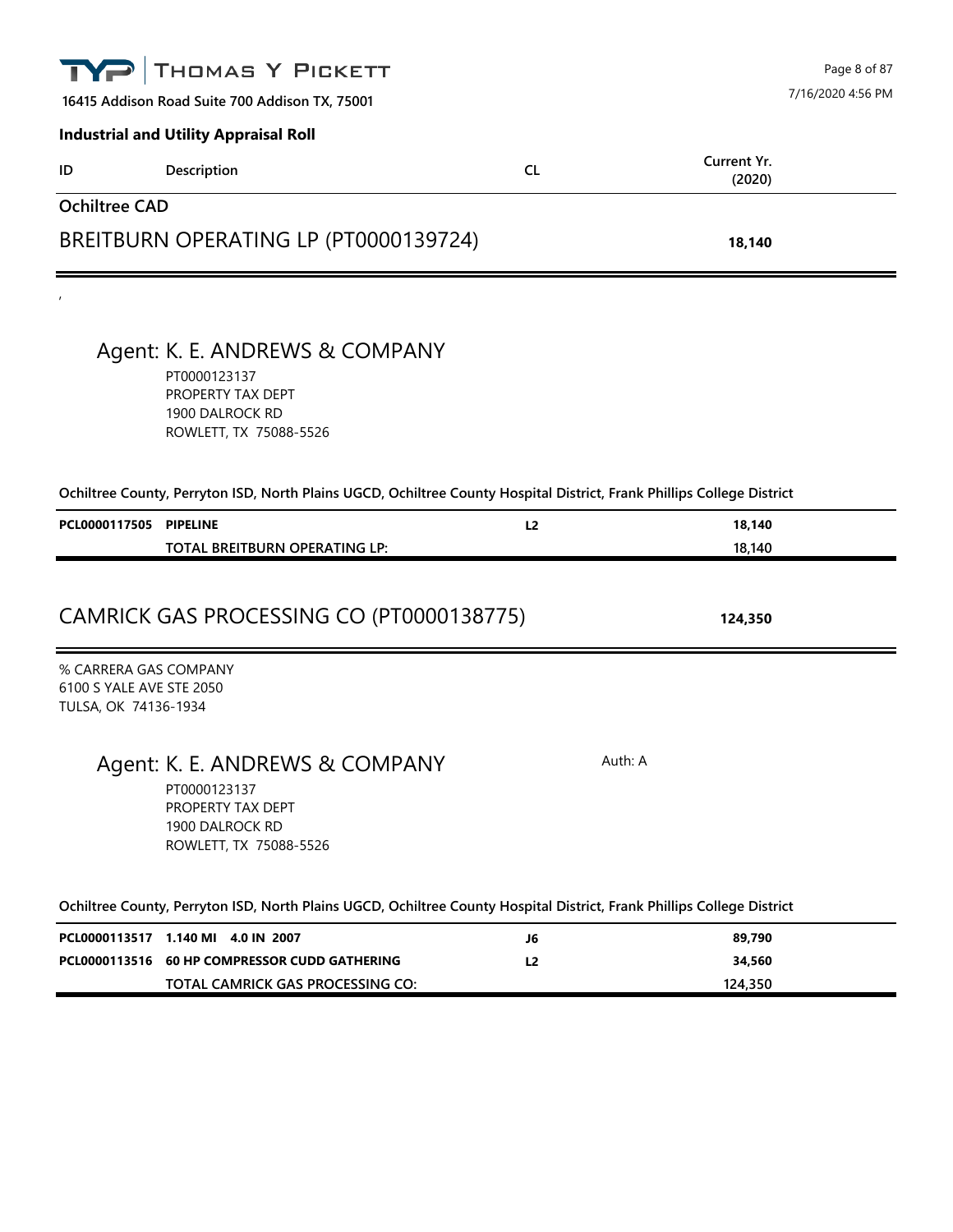|                                                          | THOMAS Y PICKETT                                                                                                                |                |             | Page 9 of 87      |
|----------------------------------------------------------|---------------------------------------------------------------------------------------------------------------------------------|----------------|-------------|-------------------|
|                                                          | 16415 Addison Road Suite 700 Addison TX, 75001                                                                                  |                |             | 7/16/2020 4:56 PM |
|                                                          | <b>Industrial and Utility Appraisal Roll</b>                                                                                    |                |             |                   |
|                                                          |                                                                                                                                 | <b>CL</b>      | Current Yr. |                   |
| ID                                                       | Description                                                                                                                     |                | (2020)      |                   |
| <b>Ochiltree CAD</b>                                     |                                                                                                                                 |                |             |                   |
|                                                          | CASTANON LEE DBA ELITE FISHING (PT0000138875)                                                                                   |                | 184,190     |                   |
| & RENTAL<br><b>PO BOX 712</b><br>PERRYTON, TX 79070-0712 |                                                                                                                                 |                |             |                   |
| <b>District</b>                                          | Ochiltree County, Perryton ISD, City of Perryton, North Plains UGCD, Ochiltree County Hospital District, Frank Phillips College |                |             |                   |
|                                                          | PCL0000114124 MACHINERY & EQUIPMENT                                                                                             | L2             | 139,040     |                   |
| PCL0000114125 VEHICLES                                   |                                                                                                                                 | L2             | 45,150      |                   |
|                                                          | TOTAL CASTANON LEE DBA ELITE FISHING:                                                                                           |                | 184,190     |                   |
|                                                          |                                                                                                                                 |                |             |                   |
|                                                          | <b>CERTEX USA INC (PT0000138829)</b>                                                                                            |                | 117,730     |                   |
| DBA STOEHR WIRE ROPE                                     |                                                                                                                                 |                |             |                   |
| 11949 FM 529                                             |                                                                                                                                 |                |             |                   |
| HOUSTON, TX 77041                                        |                                                                                                                                 |                |             |                   |
| <b>District</b>                                          | Ochiltree County, Perryton ISD, City of Perryton, North Plains UGCD, Ochiltree County Hospital District, Frank Phillips College |                |             |                   |
|                                                          | PCL0000113765 HEAVY TRUCKS/TRACTORS                                                                                             | L <sub>2</sub> | 12,550      |                   |
| PCL0000113766                                            | <b>INVENTORY</b>                                                                                                                | L2             | 86,580      |                   |
|                                                          | PCL0000113767 MACHINERY & EQUIPMENT                                                                                             | L2             | 13,650      |                   |
|                                                          | PCL0000113768 VEHICLES & TRAILERS                                                                                               | L <sub>2</sub> | 4,950       |                   |
|                                                          | <b>TOTAL CERTEX USA INC:</b>                                                                                                    |                | 117,730     |                   |
|                                                          |                                                                                                                                 |                |             |                   |
|                                                          | CERVANTES JESUS DBA (PT0000138825)                                                                                              |                | 146,590     |                   |
|                                                          | <b>CERVANTES ROUSTABOUT SERVICE</b>                                                                                             |                |             |                   |
| 14 S FORDHAM ST                                          |                                                                                                                                 |                |             |                   |
| PERRYTON, TX 79070-2547                                  |                                                                                                                                 |                |             |                   |
| <b>District</b>                                          | Ochiltree County, Perryton ISD, City of Perryton, North Plains UGCD, Ochiltree County Hospital District, Frank Phillips College |                |             |                   |
|                                                          | PCL0000113749 HEAVY TRUCKS/TRACTORS                                                                                             | L <sub>2</sub> | 15,000      |                   |
|                                                          | PCL0000113750 HEAVY TRUCKS/TRACTORS                                                                                             | L2             | 7,500       |                   |
|                                                          | PCL0000113752 MACHINERY & EQUIPMENT                                                                                             | L2             | 45,000      |                   |
| PCL0000113751 TRAILERS                                   |                                                                                                                                 | L2             | 26,790      |                   |
|                                                          | PCL0000113753 VEHICLES & TRAILERS                                                                                               | L2             | 14,250      |                   |
|                                                          | PCL0000113754 VEHICLES & TRAILERS                                                                                               | L2             | 38,050      |                   |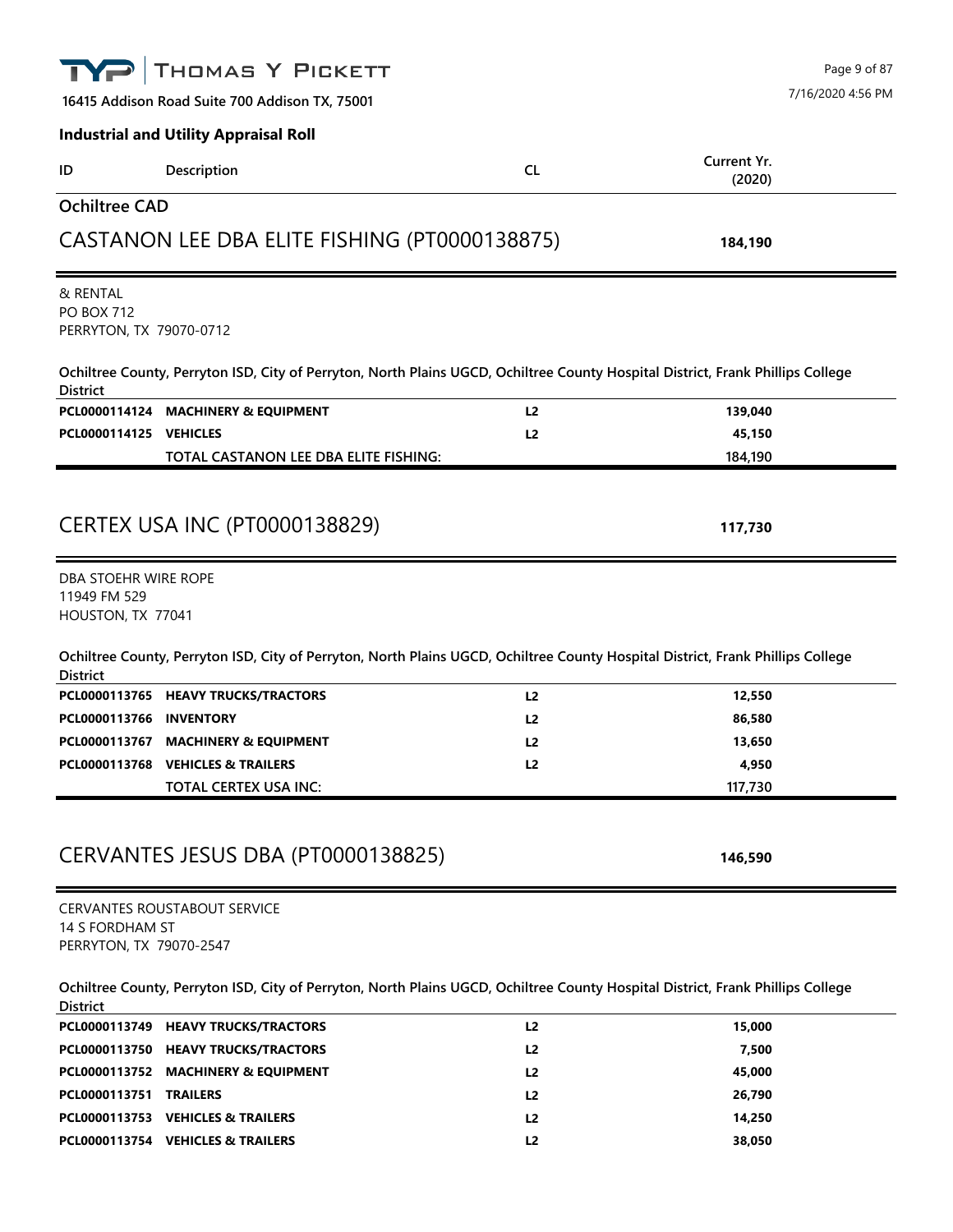|                         | THOMAS Y PICKETT                                                                                                                |                |             | Page 10 of 87     |
|-------------------------|---------------------------------------------------------------------------------------------------------------------------------|----------------|-------------|-------------------|
|                         | 16415 Addison Road Suite 700 Addison TX, 75001                                                                                  |                |             | 7/16/2020 4:56 PM |
|                         | <b>Industrial and Utility Appraisal Roll</b>                                                                                    |                |             |                   |
| ID                      | Description                                                                                                                     | <b>CL</b>      | Current Yr. |                   |
|                         |                                                                                                                                 |                | (2020)      |                   |
| <b>Ochiltree CAD</b>    |                                                                                                                                 |                |             |                   |
|                         | CERVANTES JESUS DBA (PT0000138825)                                                                                              |                | 146,590     |                   |
|                         | <b>CERVANTES ROUSTABOUT SERVICE</b>                                                                                             |                |             |                   |
| 14 S FORDHAM ST         |                                                                                                                                 |                |             |                   |
| PERRYTON, TX 79070-2547 |                                                                                                                                 |                |             |                   |
|                         | <b>TOTAL CERVANTES JESUS DBA:</b>                                                                                               |                | 146,590     |                   |
|                         |                                                                                                                                 |                |             |                   |
|                         | CHEMCO SERVICES LLC (PT0000138812)                                                                                              |                | 19,840      |                   |
| ATTN SHAE CUNNINGHAM    |                                                                                                                                 |                |             |                   |
| <b>PO BOX 973</b>       |                                                                                                                                 |                |             |                   |
| PERRYTON, TX 79070-0973 |                                                                                                                                 |                |             |                   |
| <b>District</b>         | Ochiltree County, Perryton ISD, City of Perryton, North Plains UGCD, Ochiltree County Hospital District, Frank Phillips College |                |             |                   |
| PCL0000113695 INVENTORY |                                                                                                                                 | L <sub>2</sub> | 500         |                   |
|                         | PCL0000113696 MACHINERY & EQUIPMENT                                                                                             | L <sub>2</sub> | 9,090       |                   |
|                         | PCL0000113697 VEHICLES & TRAILERS                                                                                               | L <sub>2</sub> | 10,250      |                   |
|                         | <b>TOTAL CHEMCO SERVICES LLC:</b>                                                                                               |                | 19,840      |                   |
|                         | CHEMTECH (PT0000138793)                                                                                                         |                |             |                   |
|                         |                                                                                                                                 |                | 99,090      |                   |
| 8121 BROADWAY ST        |                                                                                                                                 |                |             |                   |
| HOUSTON, TX 77061-1340  |                                                                                                                                 |                |             |                   |
|                         |                                                                                                                                 |                | Auth: A     |                   |
|                         | Agent: DUFF & PHELPS LLC                                                                                                        |                |             |                   |
|                         | PT0000141271<br>PO BOX 2629                                                                                                     |                |             |                   |
|                         | ADDISON, TX 75001                                                                                                               |                |             |                   |
|                         |                                                                                                                                 |                |             |                   |
| <b>District</b>         | Ochiltree County, Perryton ISD, City of Perryton, North Plains UGCD, Ochiltree County Hospital District, Frank Phillips College |                |             |                   |
|                         | PCL0000113619 MACHINERY & EQUIPMENT                                                                                             | L2             | 40,070      |                   |
|                         | PCL0000113620 MACHINERY & EQUIPMENT                                                                                             | L2             | 20,920      |                   |
| PCL0000113618 TRAILERS  |                                                                                                                                 | L <sub>2</sub> | 28,170      |                   |
|                         | PCL0000113621 VEHICLES & TRAILERS                                                                                               | L2             | 9,930       |                   |
|                         | <b>TOTAL CHEMTECH:</b>                                                                                                          |                | 99,090      |                   |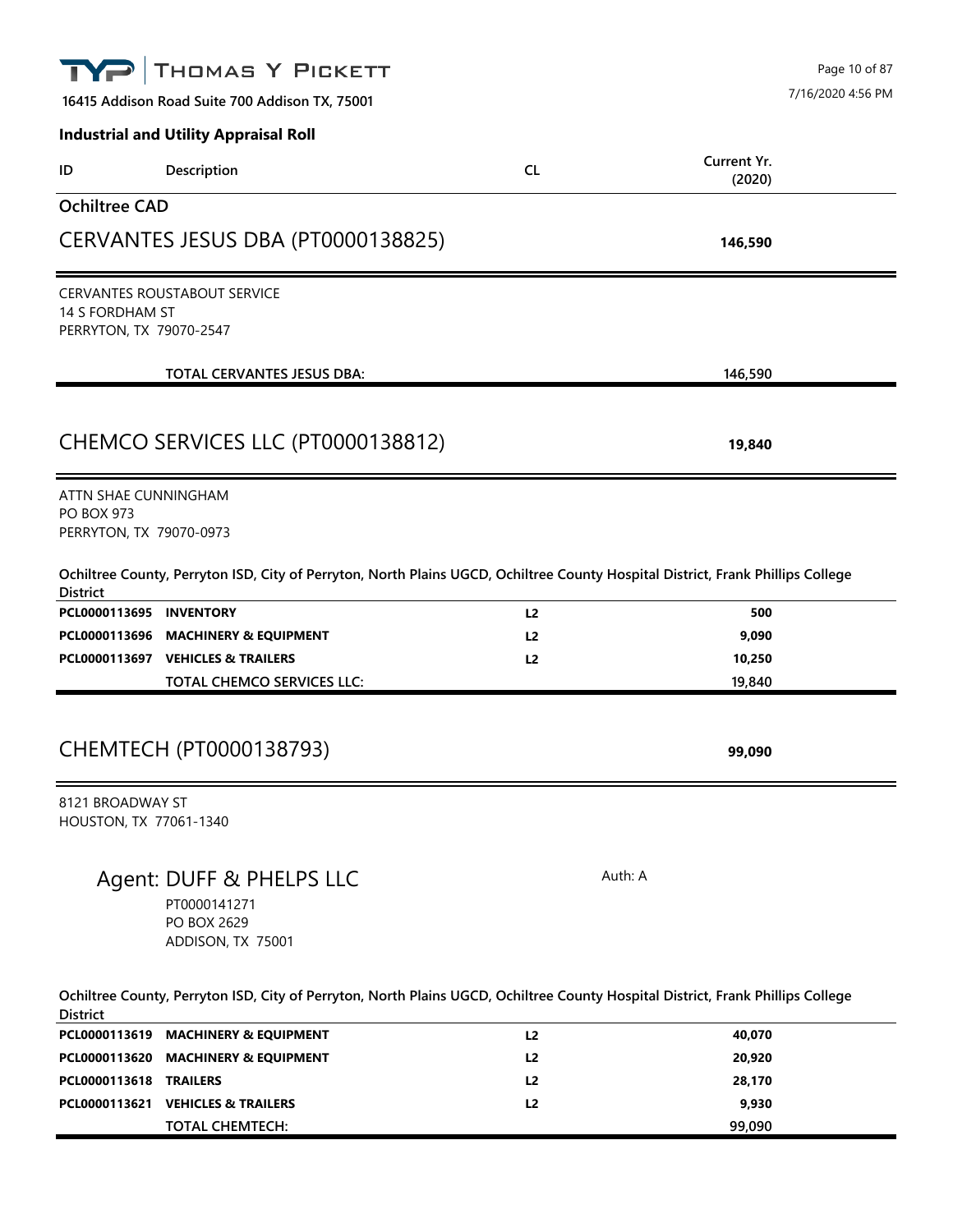|                                                                      | THOMAS Y PICKETT                                                                                                                |                                  |                       | Page 11 of 87     |
|----------------------------------------------------------------------|---------------------------------------------------------------------------------------------------------------------------------|----------------------------------|-----------------------|-------------------|
|                                                                      | 16415 Addison Road Suite 700 Addison TX, 75001                                                                                  |                                  |                       | 7/16/2020 4:56 PM |
|                                                                      | <b>Industrial and Utility Appraisal Roll</b>                                                                                    |                                  |                       |                   |
| ID                                                                   | Description                                                                                                                     | <b>CL</b>                        | Current Yr.<br>(2020) |                   |
| <b>Ochiltree CAD</b>                                                 |                                                                                                                                 |                                  |                       |                   |
|                                                                      | CHI WOLF CREEK FEEDYARD LLC (PT0000138766)                                                                                      |                                  | 4,915,590             |                   |
| <b>%CACTUS FEEDERS INC</b><br>PO BOX 3050<br>AMARILLO, TX 79116-3050 |                                                                                                                                 |                                  |                       |                   |
|                                                                      | Agent: TAX MANAGEMENT GROUP<br>PT0000123299<br>14330 MIDWAY RD STE 228<br>DALLAS, TX 75244                                      |                                  | Auth: A               |                   |
|                                                                      | Ochiltree County, Perryton ISD, North Plains UGCD, Ochiltree County Hospital District, Frank Phillips College District          |                                  |                       |                   |
| PCL0000113494                                                        | PCL0000113491 FEED LOT 65000HDX55<br><b>FURNITURE &amp; FIXTURES</b>                                                            | F <sub>2</sub><br>L <sub>2</sub> | 3,575,000<br>450      |                   |
| PCL0000113492                                                        | <b>INVENTORY</b>                                                                                                                | L <sub>2</sub>                   | 1,035,950             |                   |
| PCL0000117480<br>PCL0000113493 VEHICLES                              | <b>MEDICAL SUPPLIES</b>                                                                                                         | L <sub>2</sub><br>L <sub>2</sub> | 162,090<br>142,100    |                   |
|                                                                      | TOTAL CHI WOLF CREEK FEEDYARD LLC:                                                                                              |                                  | 4,915,590             |                   |
|                                                                      | CHICO OILFIELD SERVICES (PT0000138851)                                                                                          |                                  | 195,410               |                   |
| <b>PO BOX 199</b><br>PERRYTON, TX 79070-0199                         | ATTN ANTONIO & ELSA OLVERA                                                                                                      |                                  |                       |                   |
| <b>District</b>                                                      | Ochiltree County, Perryton ISD, City of Perryton, North Plains UGCD, Ochiltree County Hospital District, Frank Phillips College |                                  |                       |                   |
|                                                                      | PCL0000114053 HEAVY TRUCKS/TRACTORS                                                                                             | L2                               | 4,750                 |                   |
|                                                                      | PCL0000114054 HEAVY TRUCKS/TRACTORS                                                                                             | L <sub>2</sub>                   | 7,500                 |                   |
| PCL0000114057                                                        | <b>MACHINERY &amp; EQUIPMENT</b>                                                                                                | L <sub>2</sub>                   | 103,080               |                   |
| PCL0000114055 TRAILERS                                               |                                                                                                                                 | L <sub>2</sub>                   | 35,800                |                   |
| PCL0000114056 TRAILERS                                               |                                                                                                                                 | L <sub>2</sub>                   | 7,180                 |                   |
|                                                                      | PCL0000114058 VEHICLES & TRAILERS<br>TOTAL CHICO OILFIELD SERVICES:                                                             | L <sub>2</sub>                   | 37,100<br>195,410     |                   |
|                                                                      |                                                                                                                                 |                                  |                       |                   |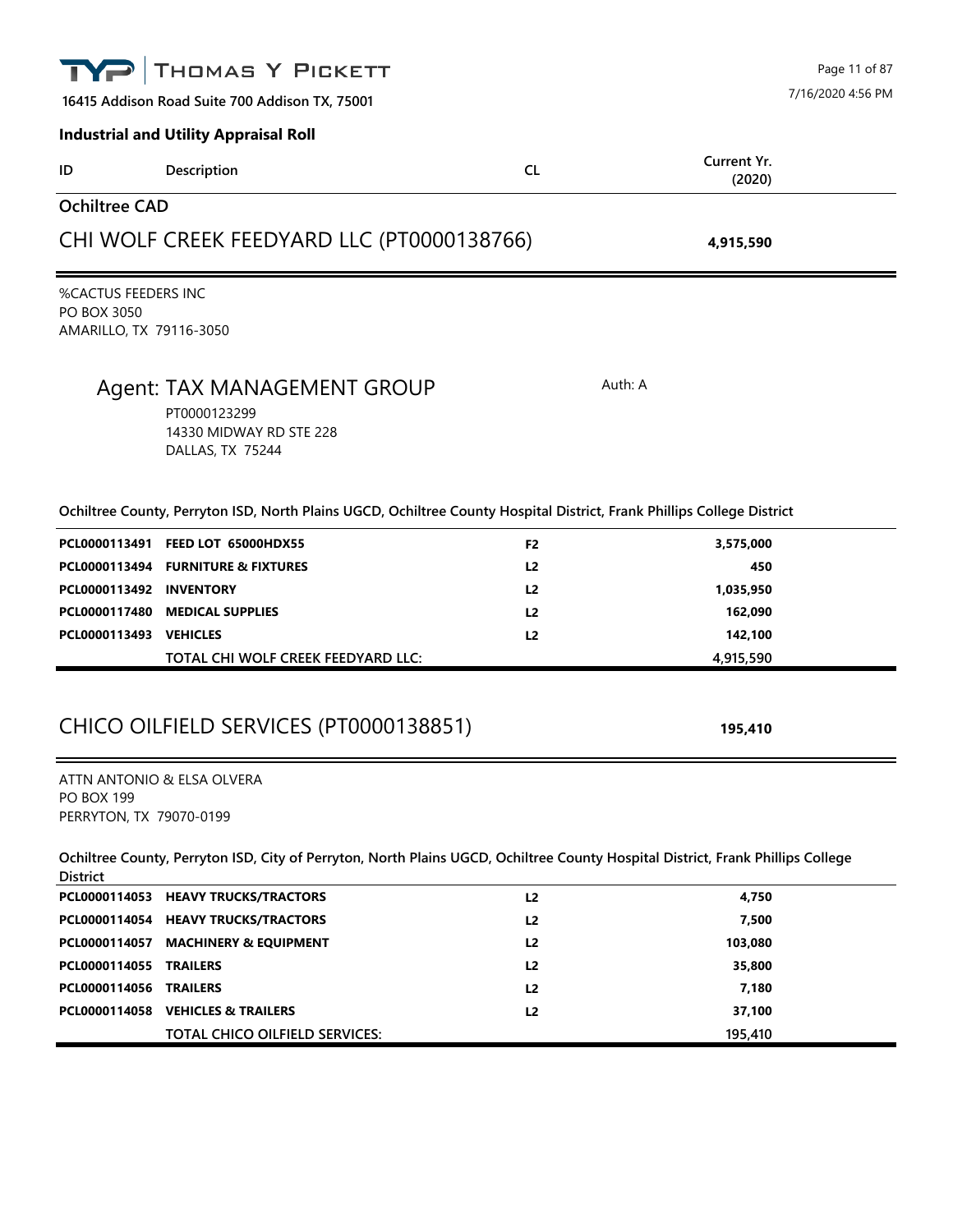|                                                               | THOMAS Y PICKETT                                                                                                                |                | Page 12 of 87         |
|---------------------------------------------------------------|---------------------------------------------------------------------------------------------------------------------------------|----------------|-----------------------|
|                                                               | 16415 Addison Road Suite 700 Addison TX, 75001                                                                                  |                | 7/16/2020 4:56 PM     |
|                                                               | <b>Industrial and Utility Appraisal Roll</b>                                                                                    |                |                       |
| ID                                                            | Description                                                                                                                     | <b>CL</b>      | Current Yr.<br>(2020) |
| <b>Ochiltree CAD</b>                                          |                                                                                                                                 |                |                       |
|                                                               | CHRIS SAMPLES BROADCASTING INC (PT0000138803)                                                                                   |                | 71,550                |
| <b>PO BOX 830</b><br>PERRYTON, TX 79070-0830                  |                                                                                                                                 |                |                       |
| <b>District</b>                                               | Ochiltree County, Perryton ISD, City of Perryton, North Plains UGCD, Ochiltree County Hospital District, Frank Phillips College |                |                       |
| PCL0000113668                                                 | <b>RADIO EQUIPMENT</b>                                                                                                          | L2             | 39,000                |
|                                                               | PCL0000113670 VEHICLES & TRAILERS                                                                                               | L2             | 27,550                |
|                                                               | Ochiltree County, Spearman ISD, North Plains UGCD, Ochiltree County Hospital District, Frank Phillips College District          |                |                       |
|                                                               | PCL0000113669 RADIO EQUIPMENT                                                                                                   | L2             | 5,000                 |
|                                                               | TOTAL CHRIS SAMPLES BROADCASTING INC:                                                                                           |                | 71,550                |
| PROPERTY TAX<br>370 17TH ST STE 2500<br>DENVER, CO 80202-5604 |                                                                                                                                 |                |                       |
|                                                               | Ochiltree County, Booker ISD, North Plains UGCD, Ochiltree County Hospital District, Frank Phillips College District            |                |                       |
|                                                               | PCL0000116714 14.77 MI - BOOKER ISD (COMBINED)                                                                                  | J6             | 287,180               |
|                                                               | Ochiltree County, Spearman ISD, North Plains UGCD, Ochiltree County Hospital District, Frank Phillips College District          |                |                       |
|                                                               | PCL0000116713 28.40 MI - SPEARMAN ISD (COMBINED)                                                                                | J6             | 472,880               |
|                                                               | PCL0000113735 ENGINE 1 SER #45069 1960                                                                                          | L <sub>2</sub> | 482,400               |
|                                                               | PCL0000113736 ENGINE 2 SER #45070 1960                                                                                          | L <sub>2</sub> | 482,400               |
|                                                               | PCL0000113739 ENGINE 3 SER #47451 1967                                                                                          | L <sub>2</sub> | 320,000               |
| PCL0000113740                                                 | <b>ENGINE 4 SER #47452 1967</b>                                                                                                 | L <sub>2</sub> | 320,000               |
| PCL0000113741                                                 | <b>ENGINE 5 SER #45932 1973</b>                                                                                                 | L <sub>2</sub> | 216,000               |
|                                                               | PCL0000113737 ENGINE 6 SER #17235 1960                                                                                          | L2             | 67,160                |
|                                                               | PCL0000113738 ENGINE 7 SER #75X91 1960                                                                                          | L <sub>2</sub> | 98,280                |
|                                                               | PCL0000113744 FURNITURE & FIXTURES                                                                                              | L <sub>2</sub> | 1,000                 |
|                                                               | PCL0000113743 SPEARMAN PLANT                                                                                                    | L <sub>2</sub> | 3,661,580             |
|                                                               | Ochiltree County, Perryton ISD, North Plains UGCD, Ochiltree County Hospital District, Frank Phillips College District          |                |                       |
|                                                               | PCL0000115402 77.89 MI - PERRYTON ISD (COMBINED)                                                                                | J6             | 1,314,650             |
|                                                               | PCL0000113730 BARLOW ENGINE 1 SER #139                                                                                          | L <sub>2</sub> | 160,000               |
|                                                               | PCL0000113731 BARLOW ENGINE 2 SER #142                                                                                          | L <sub>2</sub> | 160,000               |
|                                                               | PCL0000113732 BARLOW ENGINE 3 SER #3075                                                                                         | L <sub>2</sub> | 105,620               |
|                                                               | PCL0000113742 MACHINERY & EQUIPMENT                                                                                             | L2             | 38,340                |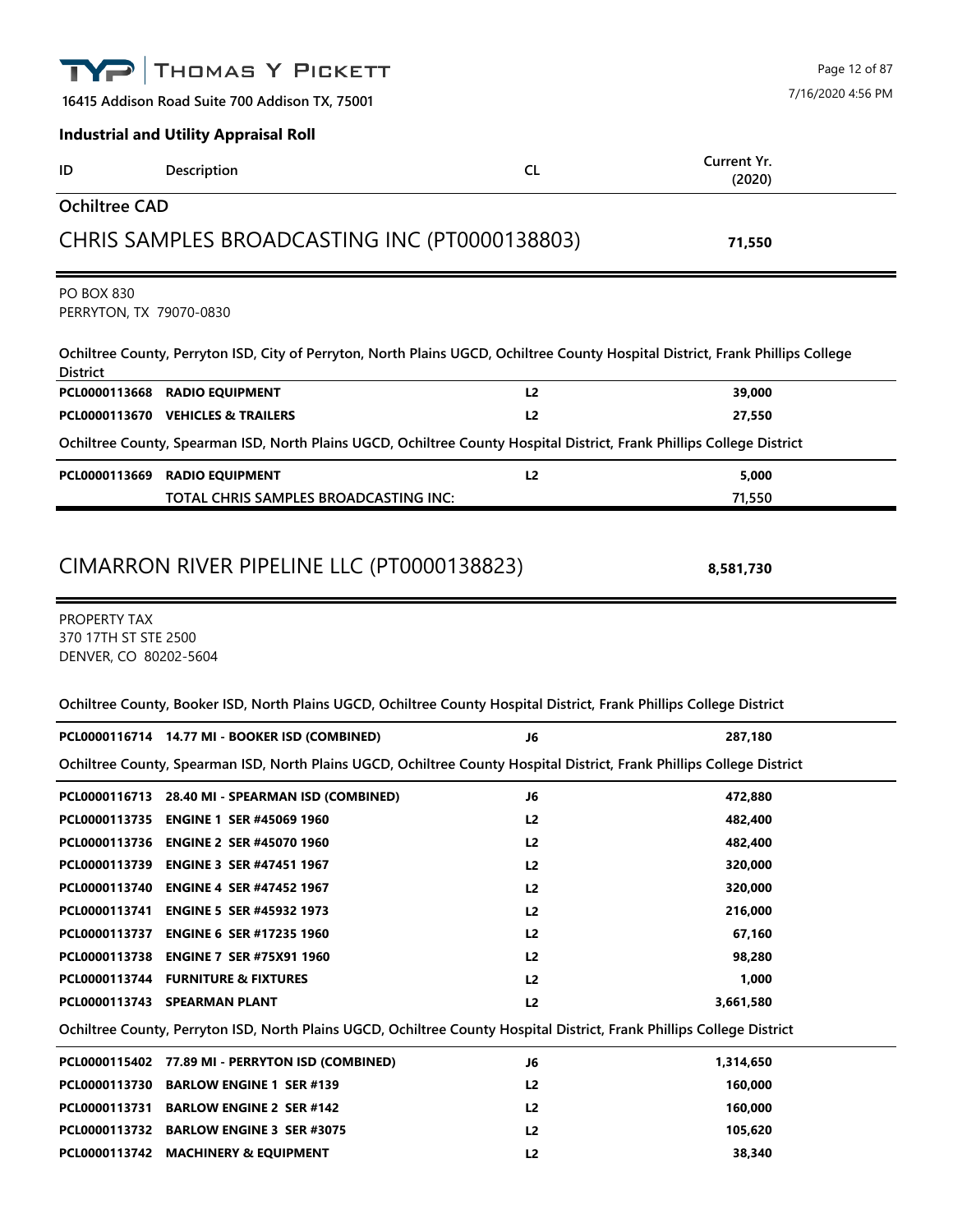|                                                               | THOMAS Y PICKETT                                                                                                       |                | Page 13 of 87         |
|---------------------------------------------------------------|------------------------------------------------------------------------------------------------------------------------|----------------|-----------------------|
| 16415 Addison Road Suite 700 Addison TX, 75001                |                                                                                                                        |                | 7/16/2020 4:56 PM     |
|                                                               | <b>Industrial and Utility Appraisal Roll</b>                                                                           |                |                       |
| ID                                                            | Description                                                                                                            | <b>CL</b>      | Current Yr.<br>(2020) |
| <b>Ochiltree CAD</b>                                          |                                                                                                                        |                |                       |
|                                                               | CIMARRON RIVER PIPELINE LLC (PT0000138823)                                                                             |                | 8,581,730             |
| PROPERTY TAX<br>370 17TH ST STE 2500<br>DENVER, CO 80202-5604 |                                                                                                                        |                |                       |
| PCL0000113734                                                 | <b>NORTHRUP ENGINE 2 SER #17</b>                                                                                       | L <sub>2</sub> | 197,120               |
|                                                               | PCL0000113733 NRTHRUP ENGINE 1 SER #206                                                                                | L2             | 197,120               |
|                                                               | TOTAL CIMARRON RIVER PIPELINE LLC:                                                                                     |                | 8,581,730             |
| 1 CITIZENS DR RSD260<br>RIVERSIDE, RI 02915-3019              | CITIZENS ASSET FINANCE INC (PT0000138860)                                                                              |                | 86,490                |
|                                                               | Ochiltree County, Perryton ISD, North Plains UGCD, Ochiltree County Hospital District, Frank Phillips College District |                |                       |
|                                                               | PCL0000114086 2013 CAT H302 2013 LSD JW                                                                                | L2             | 86,490                |
|                                                               | TOTAL CITIZENS ASSET FINANCE INC:                                                                                      |                | 86,490                |
|                                                               | CJD DISPOSAL LLC (PT0000141495)                                                                                        |                | 215,960               |
|                                                               |                                                                                                                        |                |                       |
|                                                               | Agent: OAKES & ASSOCIATES, CPA'S PC<br>PT0000141496<br>203 NW 5TH ST<br>GUYMON, OK 73942                               |                |                       |
|                                                               | Ochiltree County, Perryton ISD, North Plains UGCD, Frank Phillips College District, Ochiltree County Road              |                |                       |
|                                                               | PCL0000131388 PERRYTON GAS UNIT                                                                                        | L2             | 215,960               |
|                                                               | TOTAL CJD DISPOSAL LLC:                                                                                                |                | 215,960               |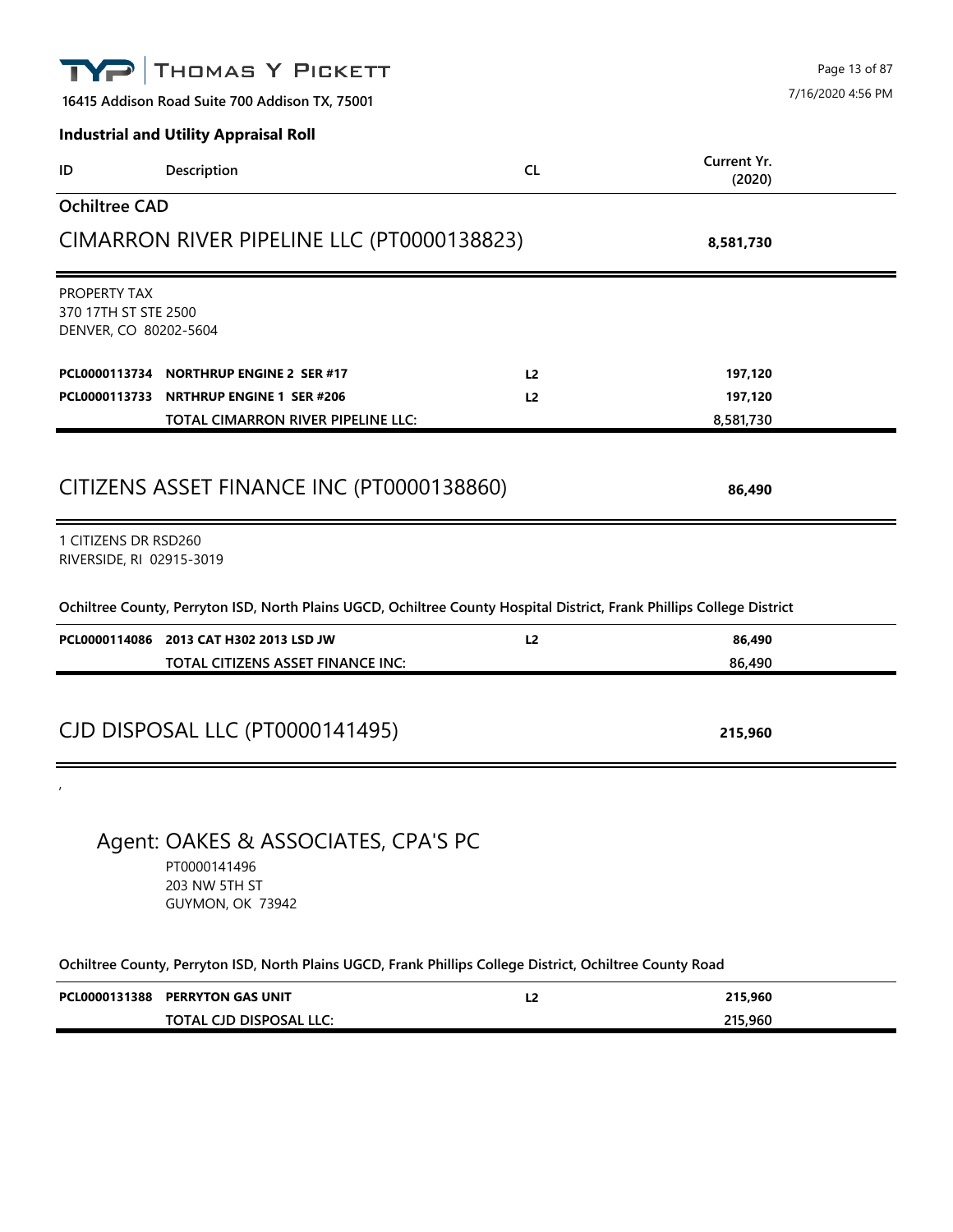| 16415 Addison Road Suite 700 Addison TX, 75001<br><b>Industrial and Utility Appraisal Roll</b><br>Current Yr.<br>CL<br>Description<br>ID |  |
|------------------------------------------------------------------------------------------------------------------------------------------|--|
|                                                                                                                                          |  |
| (2020)                                                                                                                                   |  |
| <b>Ochiltree CAD</b>                                                                                                                     |  |
| COMPLETE ENERGY SERVICES-SWD (PT0000138755)<br>63,240                                                                                    |  |
| DBA TURNER ENERGY SERVICES-SWD<br>4727 GAILLARDIA PKWY STE 250<br>OKLAHOMA CITY, OK 73142-1926                                           |  |
| Auth: A<br>Agent: DUFF & PHELPS LLC<br>PT0000141271<br><b>PO BOX 2629</b><br>ADDISON, TX 75001                                           |  |
| Ochiltree County, Perryton ISD, North Plains UGCD, Ochiltree County Hospital District, Frank Phillips College District                   |  |
| PCL0000113397 G W JOHNSON SWD WELL #0364<br>63,240<br>L <sub>2</sub><br>63,240<br>TOTAL COMPLETE ENERGY SERVICES-SWD:                    |  |
| CONOCOPHILLIPS COMPANY (PT0000138753)<br>16,820                                                                                          |  |
| <b>PO BOX 2197</b><br>HOUSTON, TX 77252                                                                                                  |  |
| Ochiltree County, Perryton ISD, North Plains UGCD, Ochiltree County Hospital District, Frank Phillips College District                   |  |
| PCL0000113392 COMPUTERS<br>L <sub>2</sub><br>4,520<br>L <sub>2</sub><br>12,300<br>PCL0000113391 MACHINERY & EQUIPMENT                    |  |

**TOTAL CONOCOPHILLIPS COMPANY: 16,820**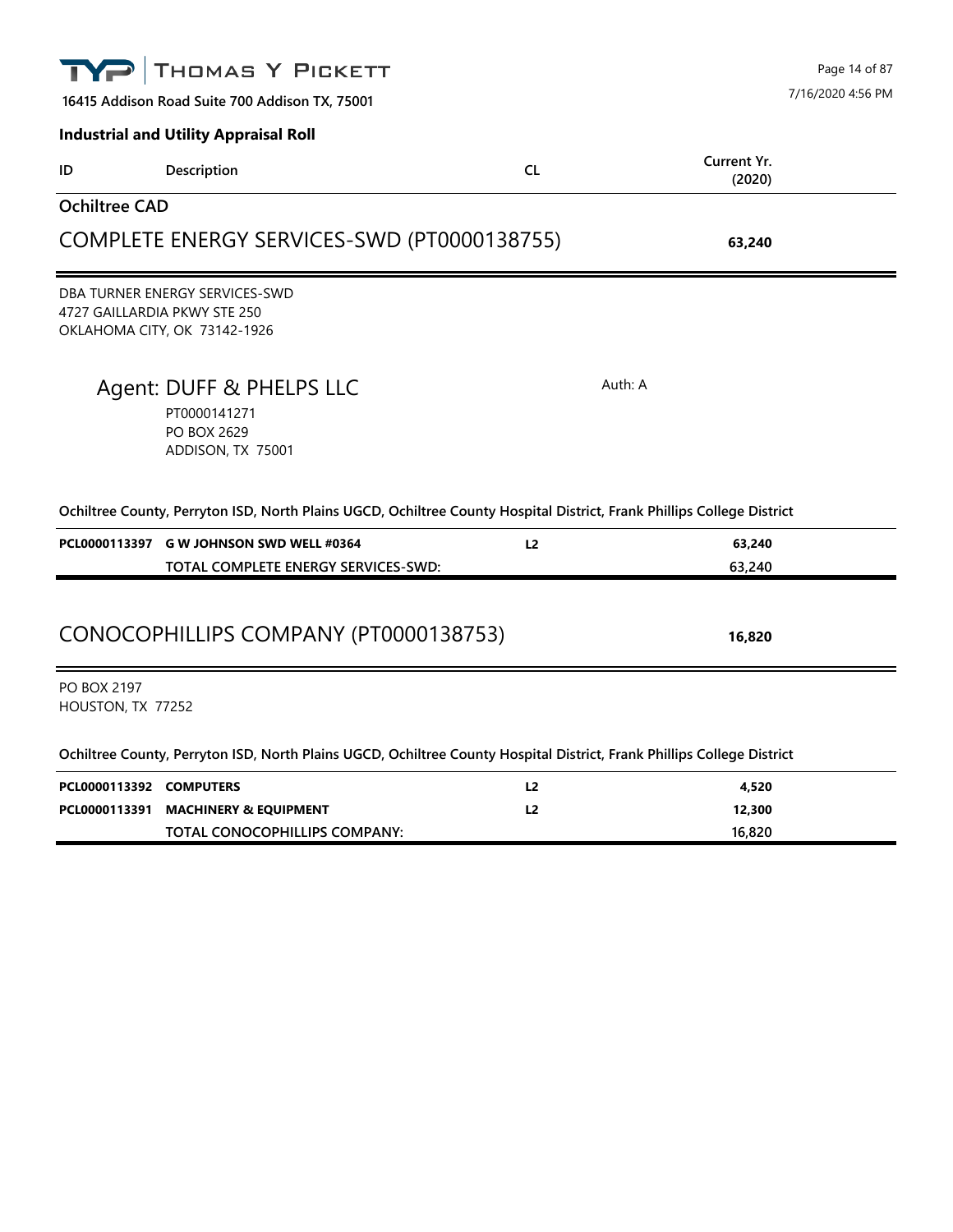| IYP                                                                 | THOMAS Y PICKETT                             |                                      |         | Page 15 of 87         |
|---------------------------------------------------------------------|----------------------------------------------|--------------------------------------|---------|-----------------------|
| 7/16/2020 4:56 PM<br>16415 Addison Road Suite 700 Addison TX, 75001 |                                              |                                      |         |                       |
|                                                                     | <b>Industrial and Utility Appraisal Roll</b> |                                      |         |                       |
| ID                                                                  | Description                                  | <b>CL</b>                            |         | Current Yr.<br>(2020) |
| <b>Ochiltree CAD</b>                                                |                                              |                                      |         |                       |
|                                                                     |                                              | CONSOLIDATED GRAIN AND BARGE COMPANY |         | 7,623,180             |
|                                                                     | (PT0000139268)                               |                                      |         |                       |
| 320 S. Boston Ave                                                   |                                              |                                      |         |                       |
| Ste. 840<br>Tulsa, OK 74103                                         |                                              |                                      |         |                       |
|                                                                     |                                              |                                      |         |                       |
|                                                                     | Agent: BADEN TAX MANAGEMENT LLC              |                                      | Auth: A |                       |

PT0000139230 6920 Pointe Inverness Way Suite 301 Fort Wayne, IN 46804

#### **Ochiltree County, Perryton ISD, North Plains UGCD, Ochiltree County Hospital District, Frank Phillips College District**

| PCL0000115600 Inventory       |                                                | L2             | 7,466,890 |  |
|-------------------------------|------------------------------------------------|----------------|-----------|--|
|                               | PCL0000115611 Machinery & Electronic Equipment | L2             | 95,090    |  |
|                               | PCL0000115606 Mobile Machinery & Equipment     | L2             | 27,670    |  |
| <b>PCL0000115608 Trailers</b> |                                                | L <sub>2</sub> | 860       |  |
| PCL0000115610                 | Vehicles                                       | L2             | 32,670    |  |
|                               | TOTAL CONSOLIDATED GRAIN AND BARGE COMPANY:    |                | 7,623,180 |  |

#### CONTINUUM MIDSTREAM LLC (PT0000138774) **10,180**

1323 E 71ST ST STE 300 TULSA, OK 74136-5068

#### Agent: K. E. ANDREWS & COMPANY Auth: A

PT0000123137 PROPERTY TAX DEPT 1900 DALROCK RD ROWLETT, TX 75088-5526

| PCL0000113515 2.330 MI 4.0 IN 1976 | J6 | 10,180 |
|------------------------------------|----|--------|
| TOTAL CONTINUUM MIDSTREAM LLC:     |    | 10.180 |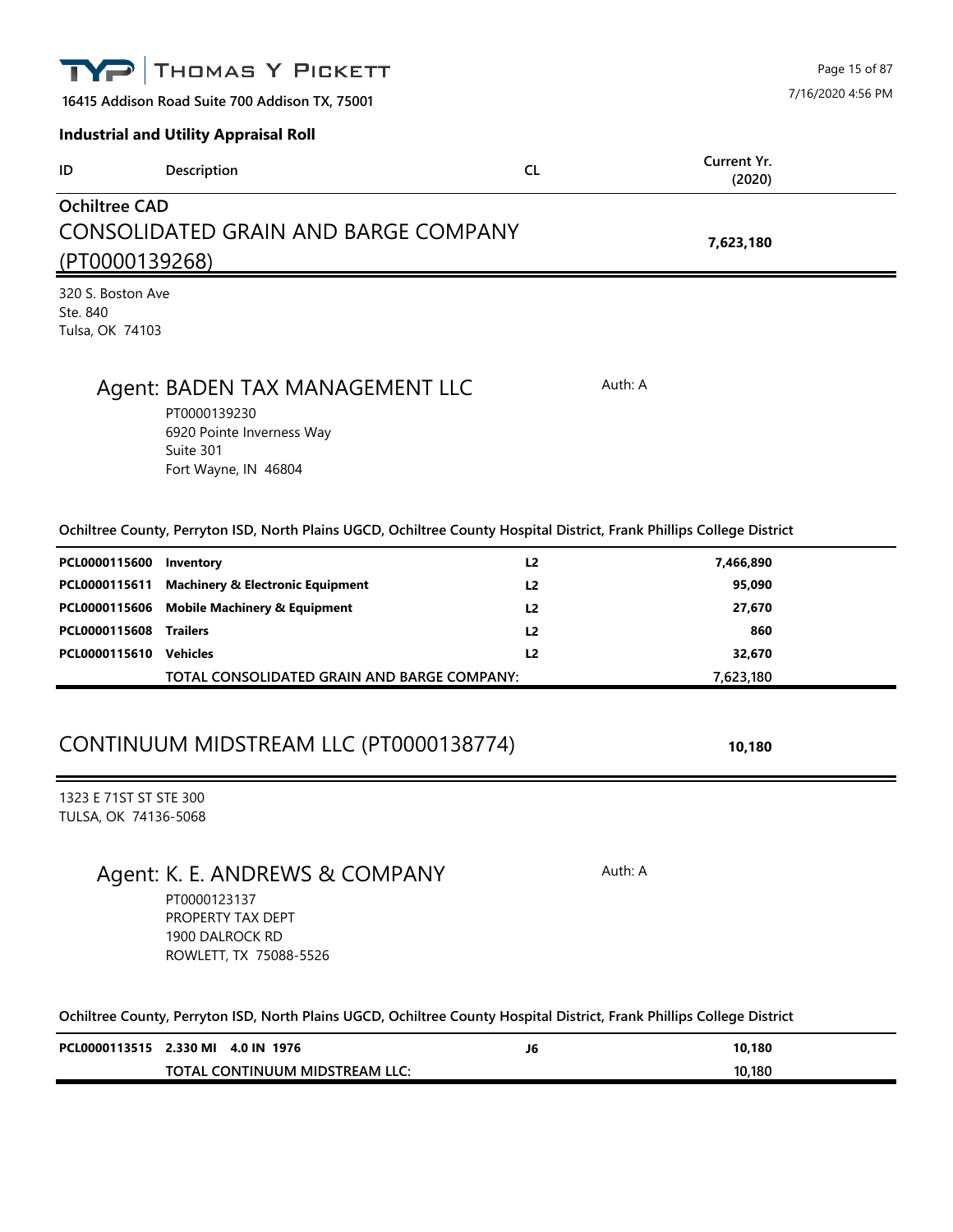|                                               | THOMAS Y PICKETT                                                                                                                |                | Page 16 of 87         |  |  |
|-----------------------------------------------|---------------------------------------------------------------------------------------------------------------------------------|----------------|-----------------------|--|--|
|                                               | 16415 Addison Road Suite 700 Addison TX, 75001                                                                                  |                |                       |  |  |
|                                               | <b>Industrial and Utility Appraisal Roll</b>                                                                                    |                |                       |  |  |
| ID                                            | Description                                                                                                                     | <b>CL</b>      | Current Yr.<br>(2020) |  |  |
| <b>Ochiltree CAD</b>                          |                                                                                                                                 |                |                       |  |  |
|                                               | COURSON GAS CONSULTANT INC (PT0000138733)                                                                                       |                | 220,960               |  |  |
| <b>PO BOX 809</b><br>PERRYTON, TX 79070-0809  |                                                                                                                                 |                |                       |  |  |
| <b>District</b>                               | Ochiltree County, Perryton ISD, City of Perryton, North Plains UGCD, Ochiltree County Hospital District, Frank Phillips College |                |                       |  |  |
| PCL0000113259 COMPUTERS                       |                                                                                                                                 | L <sub>2</sub> | 19,030                |  |  |
| PCL0000113261                                 | <b>SUV VEHICLES</b>                                                                                                             | L <sub>2</sub> | 91,250                |  |  |
| PCL0000113260 VEHICLES                        |                                                                                                                                 | L <sub>2</sub> | 110,680               |  |  |
|                                               | TOTAL COURSON GAS CONSULTANT INC:                                                                                               |                | 220,960               |  |  |
|                                               | CP ENERGY LLC (PT0000138858)                                                                                                    |                | 1,883,610             |  |  |
| 317 LILAC DR STE 200<br>EDMOND, OK 73034-7212 |                                                                                                                                 |                |                       |  |  |
|                                               | Agent: MERIT ADVISORS LP<br>PT0000123164<br><b>PO Box 330</b><br>Gainesville, TX 76241-0330                                     | Auth: A        |                       |  |  |
| <b>District</b>                               | Ochiltree County, Perryton ISD, City of Perryton, North Plains UGCD, Ochiltree County Hospital District, Frank Phillips College |                |                       |  |  |
| PCL0000114081                                 | <b>MACHINERY &amp; EQUIPMENT</b>                                                                                                | L2             | 43,320                |  |  |
| PCL0000131432                                 | <b>TRAILERS</b>                                                                                                                 | L <sub>2</sub> | 428,850               |  |  |
| PCL0000131433                                 | <b>TRUCKS OVER 1 TON</b>                                                                                                        | L <sub>2</sub> | 991,610               |  |  |
| PCL0000131434                                 | <b>TRUCKS UNDER 1 TON</b>                                                                                                       | L2             | 419,830               |  |  |
|                                               | <b>TOTAL CP ENERGY LLC:</b>                                                                                                     |                | 1,883,610             |  |  |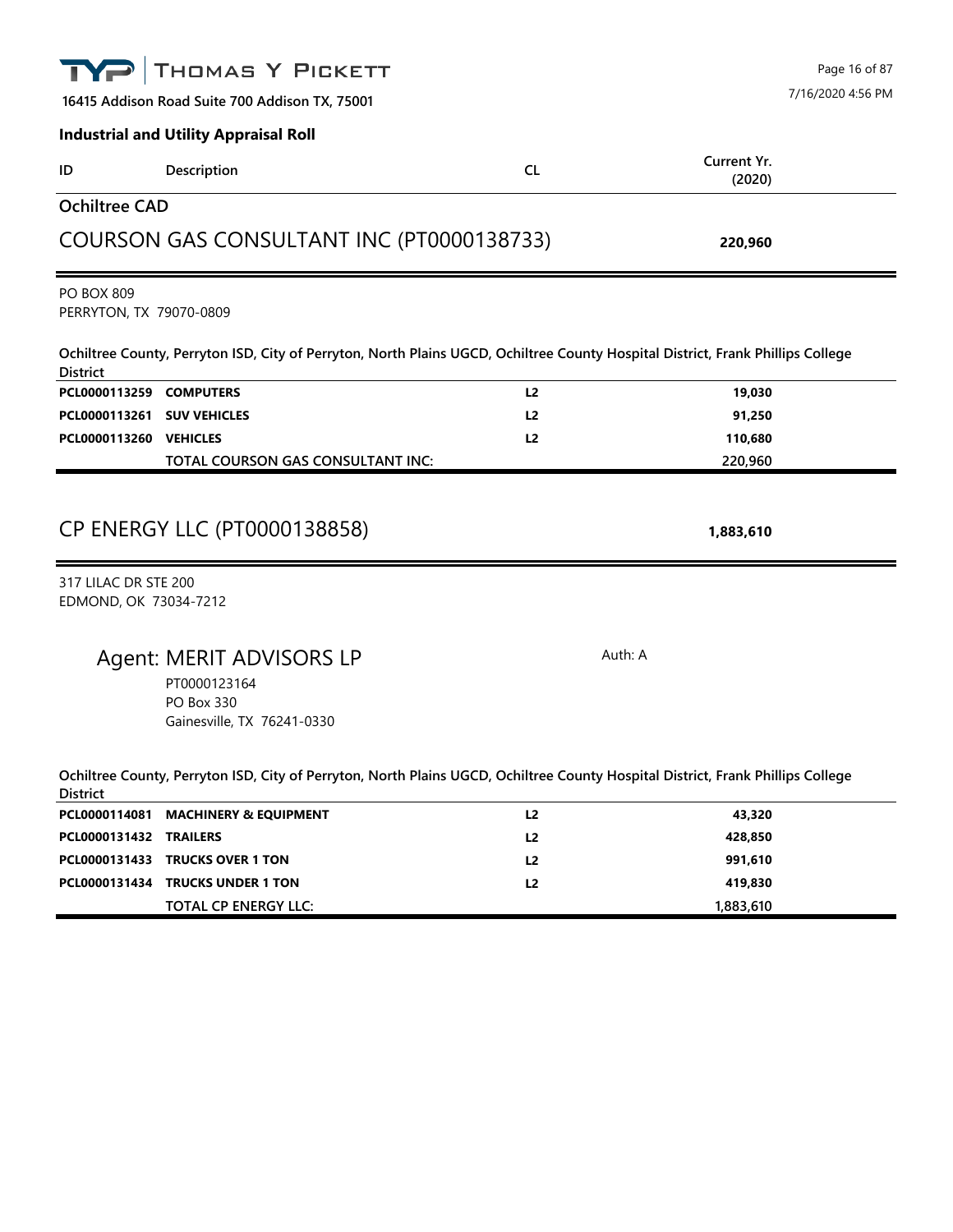|                                   | THOMAS Y PICKETT                                                                                                       |           | Page 17 of 87         |
|-----------------------------------|------------------------------------------------------------------------------------------------------------------------|-----------|-----------------------|
|                                   | 16415 Addison Road Suite 700 Addison TX, 75001                                                                         |           | 7/16/2020 4:56 PM     |
|                                   | <b>Industrial and Utility Appraisal Roll</b>                                                                           |           |                       |
| ID                                | Description                                                                                                            | <b>CL</b> | Current Yr.<br>(2020) |
| <b>Ochiltree CAD</b>              |                                                                                                                        |           |                       |
|                                   | CSI COMPRESSCO LEASING (PT0000139799)                                                                                  |           | 33,750                |
|                                   |                                                                                                                        |           |                       |
|                                   | Agent: K. E. ANDREWS & COMPANY<br>PT0000123137<br>PROPERTY TAX DEPT<br>1900 DALROCK RD<br>ROWLETT, TX 75088-5526       | Auth: A   |                       |
|                                   | Ochiltree County, Perryton ISD, North Plains UGCD, Ochiltree County Hospital District, Frank Phillips College District |           |                       |
| PCL0000117854 VEHICLES            |                                                                                                                        | L2        | 33,750                |
|                                   | TOTAL CSI COMPRESSCO LEASING:                                                                                          |           | 33,750                |
| 24955 I-45 NORTH                  | CSI COMPRESSCO SUB INC (PT0000138779)                                                                                  |           | 580                   |
| THE WOODLANDS, TX 77380           |                                                                                                                        |           |                       |
|                                   | Agent: K. E. ANDREWS & COMPANY<br>PT0000123137<br>PROPERTY TAX DEPT<br>1900 DALROCK RD<br>ROWLETT, TX 75088-5526       | Auth: A   |                       |
|                                   | Ochiltree County, Perryton ISD, North Plains UGCD, Ochiltree County Hospital District, Frank Phillips College District |           |                       |
| PCL0000113552 INVENTORY           |                                                                                                                        | L2        | 580                   |
|                                   | TOTAL CSI COMPRESSCO SUB INC:                                                                                          |           | 580                   |
|                                   | CSODA OPERATING CO LLC (PT0000138848)                                                                                  |           | 50,980                |
| PO BOX 7506<br>AMARILLO, TX 79114 |                                                                                                                        |           |                       |
|                                   | Ochiltree County, Perryton ISD, North Plains UGCD, Ochiltree County Hospital District, Frank Phillips College District |           |                       |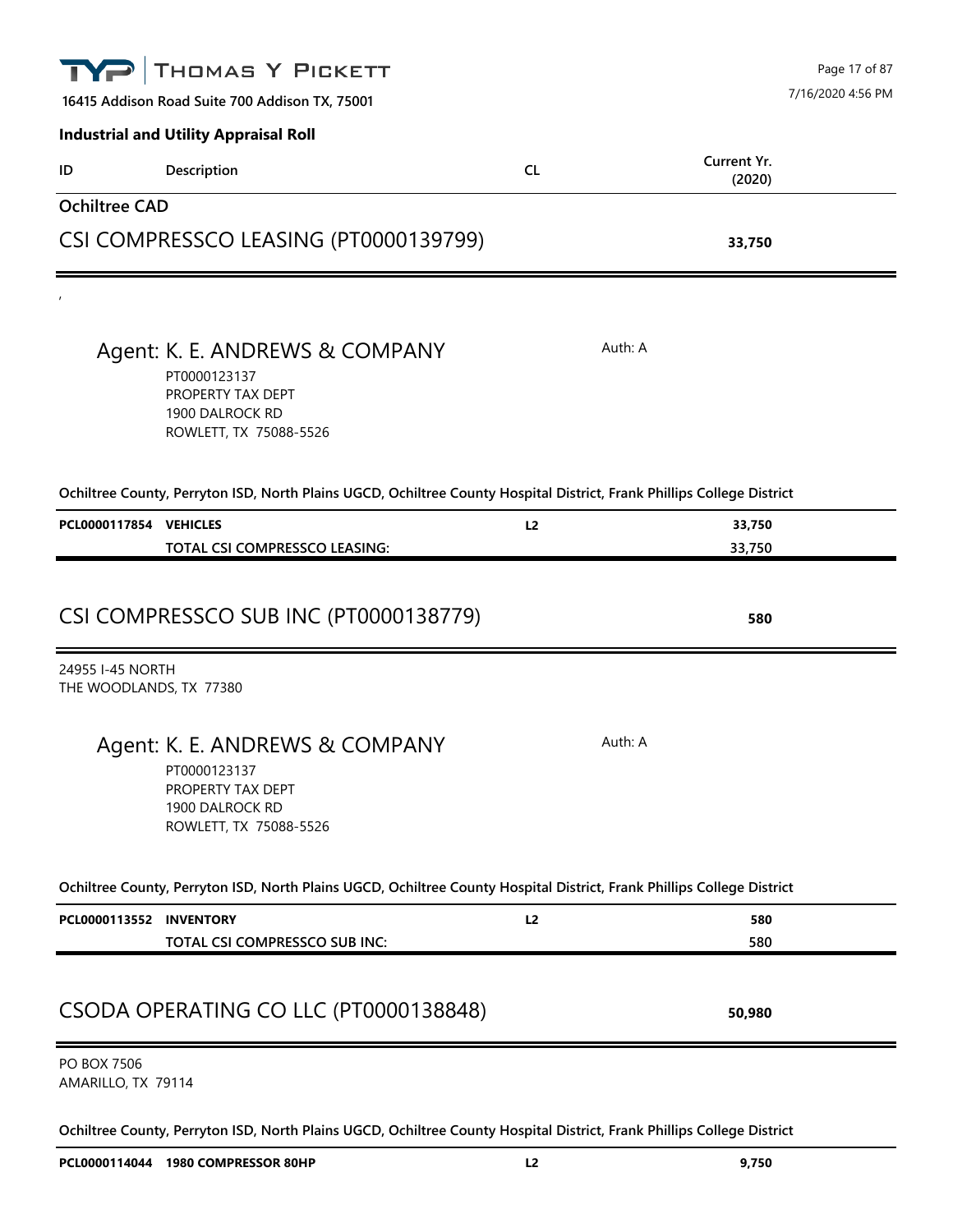## THOMAS Y PICKETT Page 18 of 87 7/16/2020 4:56 PM**16415 Addison Road Suite 700 Addison TX, 75001 Industrial and Utility Appraisal Roll Current Yr. ID Description CL (2020) Ochiltree CAD** CSODA OPERATING CO LLC (PT0000138848) **50,980** PO BOX 7506 AMARILLO, TX 79114 **PCL0000114043 2007 COMPRESSOR 20HP L2 5,080 Ochiltree County, Spearman ISD, North Plains UGCD, Ochiltree County Hospital District, Frank Phillips College District PCL0000114045 1980 COMPRESSOR 80HP L2 9,750 Ochiltree County, Perryton ISD, City of Perryton, North Plains UGCD, Ochiltree County Hospital District, Frank Phillips College District PCL0000114046 VEHICLES & TRAILERS L2 26,400 TOTAL CSODA OPERATING CO LLC: 50,980** CTI TOWER ASSETS II LLC (PT0000138901) **33,210** ONE COMCAST CENTER, 32ND FLOOR PHILADELPHIA, PA 19103 Agent: RYAN LLC Auth: A PT0000123289 2800 POST OAK BLVD STE 3700 HOUSTON, TX 77056-6193 **Ochiltree County, Perryton ISD, City of Perryton, North Plains UGCD, Ochiltree County Hospital District, Frank Phillips College District PCL0000114249 TOWERS L2 33,210 TOTAL CTI TOWER ASSETS II LLC: 33,210**

### D & J FRAC TANKS LLC (PT0000138836) **20,000**

ATTN DUSTIN BRUNER 1530 S CEDAR ST PERRYTON, TX 79070-4715

**Ochiltree County, Perryton ISD, City of Perryton, North Plains UGCD, Ochiltree County Hospital District, Frank Phillips College District**

**PCL0000113802 FRAC TANKS (5) L2 20,000**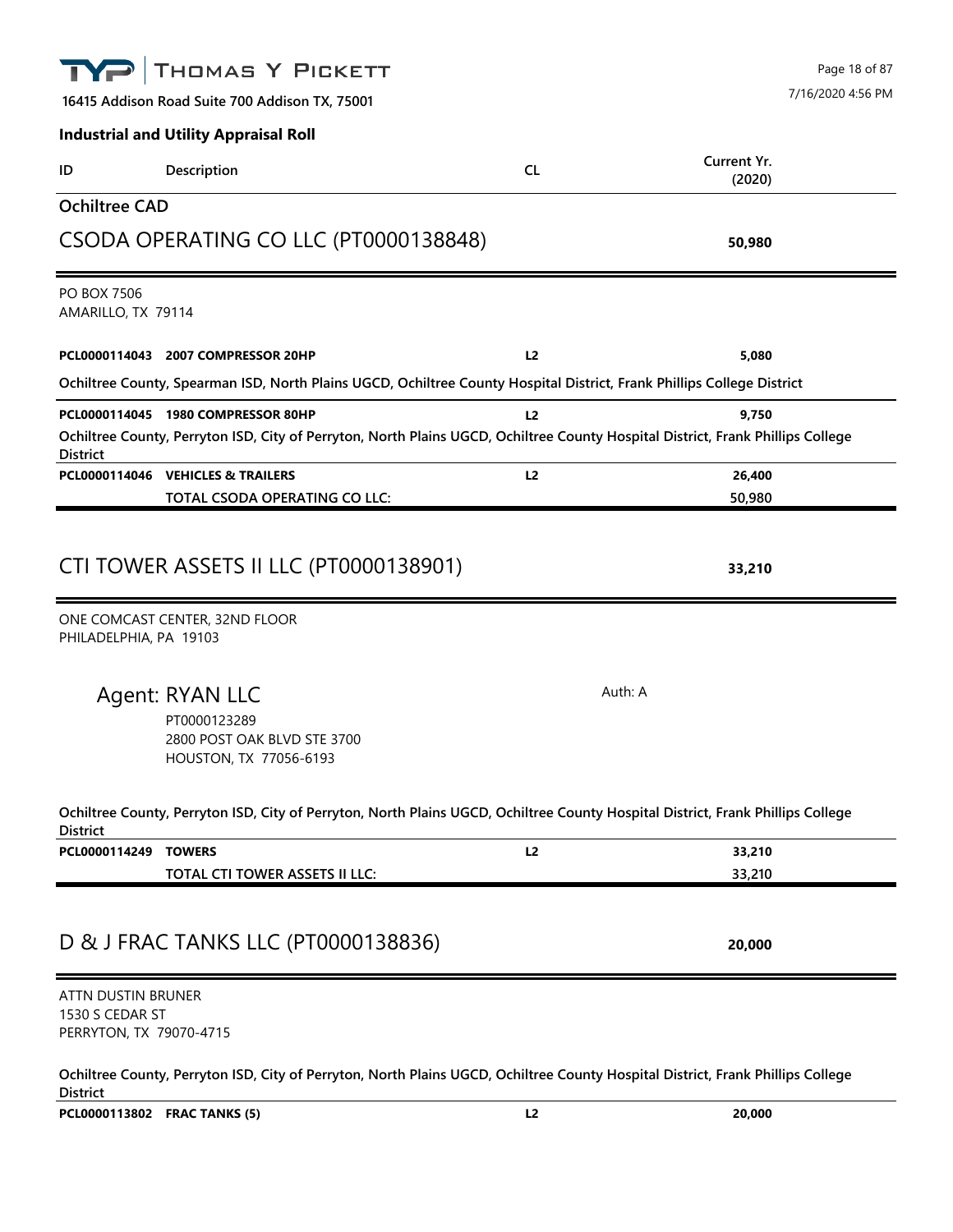|                                                                  | THOMAS Y PICKETT<br>16415 Addison Road Suite 700 Addison TX, 75001                                                              |                | Page 19 of 87<br>7/16/2020 4:56 PM |
|------------------------------------------------------------------|---------------------------------------------------------------------------------------------------------------------------------|----------------|------------------------------------|
|                                                                  | <b>Industrial and Utility Appraisal Roll</b>                                                                                    |                |                                    |
| ID                                                               | Description                                                                                                                     | <b>CL</b>      | Current Yr.<br>(2020)              |
| <b>Ochiltree CAD</b>                                             |                                                                                                                                 |                |                                    |
|                                                                  | D & J FRAC TANKS LLC (PT0000138836)                                                                                             |                | 20,000                             |
| ATTN DUSTIN BRUNER<br>1530 S CEDAR ST<br>PERRYTON, TX 79070-4715 |                                                                                                                                 |                |                                    |
|                                                                  | <b>TOTAL D &amp; J FRAC TANKS LLC:</b>                                                                                          |                | 20,000                             |
|                                                                  | D B P EXPLORATION INC (PT0000138788)                                                                                            |                | 4,750                              |
| <b>PO BOX 1271</b><br>PERRYTON, TX 79070-1271                    |                                                                                                                                 |                |                                    |
| <b>District</b>                                                  | Ochiltree County, Perryton ISD, City of Perryton, North Plains UGCD, Ochiltree County Hospital District, Frank Phillips College |                |                                    |
|                                                                  | PCL0000113589 FURNITURE & FIXTURES                                                                                              | L <sub>2</sub> | 4,500                              |
| PCL0000113588                                                    | <b>INVENTORY</b><br>TOTAL D B P EXPLORATION INC:                                                                                | L <sub>2</sub> | 250<br>4,750                       |
| PROPERTY TAX<br>370 17TH ST STE 2500<br>DENVER, CO 80202-5604    | DCP HINSHAW PIPELINE LLC (PIPE ONLY) (PT0000138907)                                                                             |                | 1,972,980                          |
|                                                                  | Ochiltree County, Perryton ISD, North Plains UGCD, Ochiltree County Hospital District, Frank Phillips College District          |                |                                    |
|                                                                  | PCL0000115407 37.75 Mi 24 in 2013<br>TOTAL DCP HINSHAW PIPELINE LLC (PIPE ONLY):                                                | J6             | 1,972,980<br>1,972,980             |
|                                                                  | DCP MIDSTREAM LP (PT0000138777)                                                                                                 |                | 2,728,110                          |
| PROPERTY TAX<br>370 17TH ST STE 2500<br>DENVER, CO 80202-5604    |                                                                                                                                 |                |                                    |
|                                                                  | Ochiltree County, Perryton ISD, North Plains UGCD, Ochiltree County Hospital District, Frank Phillips College District          |                |                                    |
|                                                                  | PCL0000113529 BUZZ ENG 1 SER #921780                                                                                            | L <sub>2</sub> | 98,110                             |
|                                                                  | PCL0000113525 BUZZ ENG 2 SER #285609                                                                                            | L <sub>2</sub> | 105,990                            |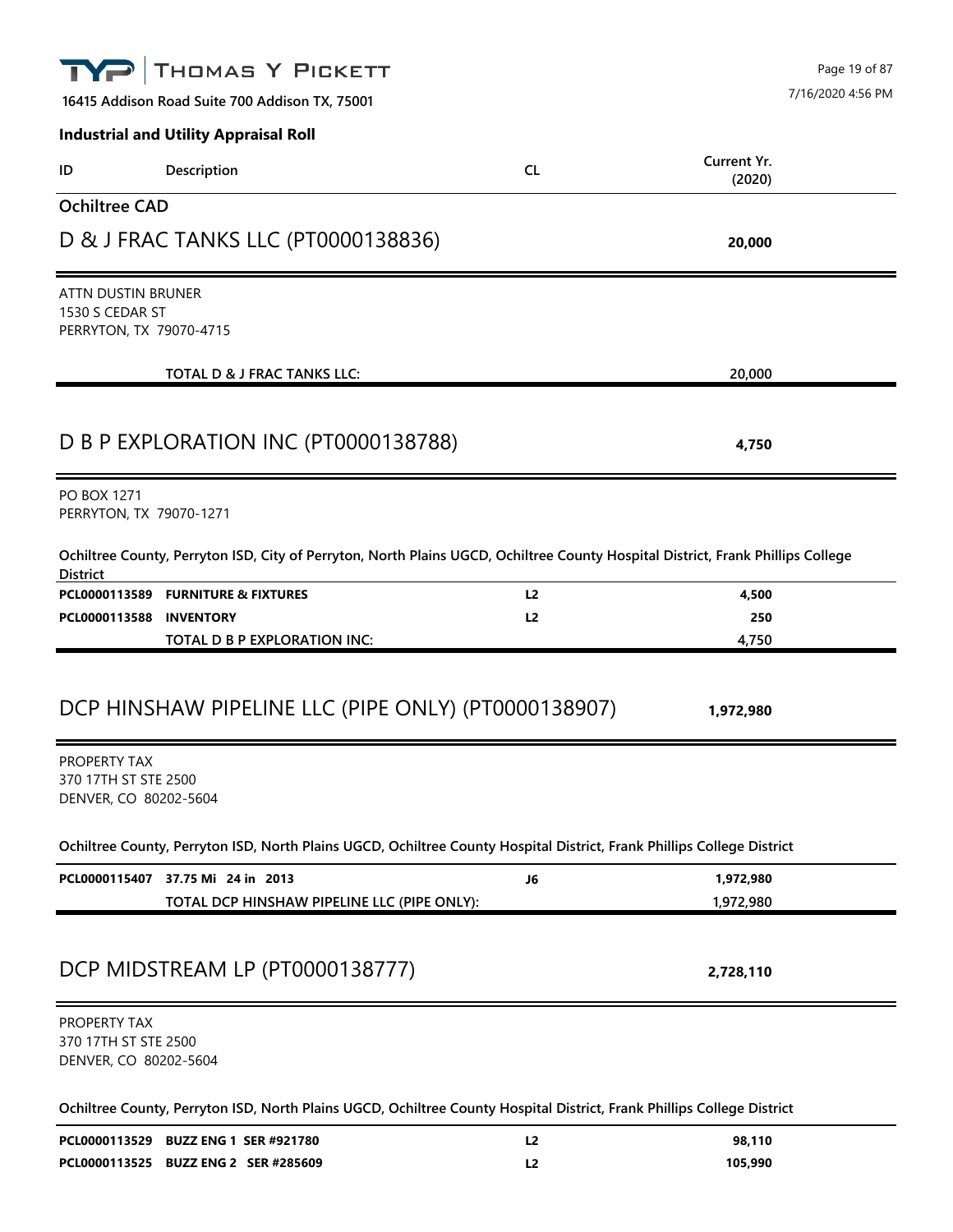|                                                               | THOMAS Y PICKETT                               |                                                                                                                                 | Page 20 of 87         |
|---------------------------------------------------------------|------------------------------------------------|---------------------------------------------------------------------------------------------------------------------------------|-----------------------|
|                                                               | 16415 Addison Road Suite 700 Addison TX, 75001 |                                                                                                                                 | 7/16/2020 4:56 PM     |
|                                                               | <b>Industrial and Utility Appraisal Roll</b>   |                                                                                                                                 |                       |
| ID                                                            | Description                                    | <b>CL</b>                                                                                                                       | Current Yr.<br>(2020) |
| <b>Ochiltree CAD</b>                                          |                                                |                                                                                                                                 |                       |
|                                                               | DCP MIDSTREAM LP (PT0000138777)                |                                                                                                                                 | 2,728,110             |
| PROPERTY TAX<br>370 17TH ST STE 2500<br>DENVER, CO 80202-5604 |                                                |                                                                                                                                 |                       |
|                                                               | PCL0000113531 CAMPBELL EPN 2 SER #19656        | L <sub>2</sub>                                                                                                                  | 74,040                |
|                                                               | PCL0000113532 CLARK ENG 1B SER #18823          | L2                                                                                                                              | 81.870                |
|                                                               | PCL0000113524 CLARK ENG 2B SER #18652          | L <sub>2</sub>                                                                                                                  | 81,870                |
|                                                               | PCL0000113523 CLARK ENG 3B SER #20181          | L <sub>2</sub>                                                                                                                  | 127,260               |
|                                                               | PCL0000113530 FARNSWORTH 1 SER #18360          | L <sub>2</sub>                                                                                                                  | 105,990               |
|                                                               | PCL0000113528 HARBAUGH ENG 1 SER #19007        | L2                                                                                                                              | 29,730                |
|                                                               | PCL0000113534 HARBAUGH ENG 2 SER #71B24        | L <sub>2</sub>                                                                                                                  | 105,990               |
|                                                               | PCL0000113522 HARBAUGH ENG 3 SER #18570        | L <sub>2</sub>                                                                                                                  | 105,990               |
|                                                               | PCL0000113521 HARBAUGH ENG 4 SER #30198        | L <sub>2</sub>                                                                                                                  | 105,990               |
|                                                               | PCL0000113540 HEAVY TRUCKS/TRACTORS            | L2                                                                                                                              | 107,750               |
| PCL0000113541                                                 | <b>INVENTORY</b>                               | L2                                                                                                                              | 26,230                |
|                                                               | PCL0000113545 MACHINERY & EQUIPMENT            | L <sub>2</sub>                                                                                                                  | 100,000               |
|                                                               | PCL0000113527 MURPHY ENG 1 SER #160861         | L <sub>2</sub>                                                                                                                  | 98,110                |
|                                                               | PCL0000113536 NEWMAN ENG 1A SER #18305         | L2                                                                                                                              | 34,870                |
|                                                               | PCL0000113533 NEWMAN ENG 2 SER #71B0334        | L2                                                                                                                              | 105,990               |
|                                                               | PCL0000113526 NORTH PERRYTON SER #71N03        | L2                                                                                                                              | 29,730                |
|                                                               | PCL0000113520 SWINK ENG 1A SER #18346          | L <sub>2</sub>                                                                                                                  | 98,110                |
|                                                               | PCL0000113519 SWINK ENG 2 SE #18797            | L2                                                                                                                              | 98,110                |
| PCL0000113543 TRAILERS                                        |                                                | L <sub>2</sub>                                                                                                                  | 222,480               |
|                                                               | PCL0000113548 VEHICLES & TRAILERS              | L2                                                                                                                              | 167,820               |
|                                                               | PCL0000113535 WEST PERRYTON ENG 1A             | L2                                                                                                                              | 98,110                |
| <b>District</b>                                               |                                                | Ochiltree County, Perryton ISD, City of Perryton, North Plains UGCD, Ochiltree County Hospital District, Frank Phillips College |                       |
| PCL0000113549 COMPUTERS                                       |                                                | L2                                                                                                                              | 7,190                 |
|                                                               | PCL0000113547 FURNITURE & FIXTURES             | L2                                                                                                                              | 3,320                 |
| PCL0000113542 INVENTORY                                       |                                                | L2                                                                                                                              | 69,990                |
|                                                               | PCL0000113546 MACHINERY & EQUIPMENT            | L2                                                                                                                              | 86,000                |
| PCL0000113544 TRAILERS                                        |                                                | L <sub>2</sub>                                                                                                                  | 33,500                |
|                                                               |                                                | Ochiltree County, Spearman ISD, North Plains UGCD, Ochiltree County Hospital District, Frank Phillips College District          |                       |
|                                                               | PCL0000113537 WAKA 1 ENG 2A SER #27256         | L2                                                                                                                              | 105,990               |
|                                                               | PCL0000113539 WAKA ENG 3 SER #35980 196        | L <sub>2</sub>                                                                                                                  | 105,990               |
|                                                               | PCL0000113538 WAKA ENG 4A SER #301799          | L <sub>2</sub>                                                                                                                  | 105,990               |
|                                                               | TOTAL DCP MIDSTREAM LP:                        |                                                                                                                                 | 2,728,110             |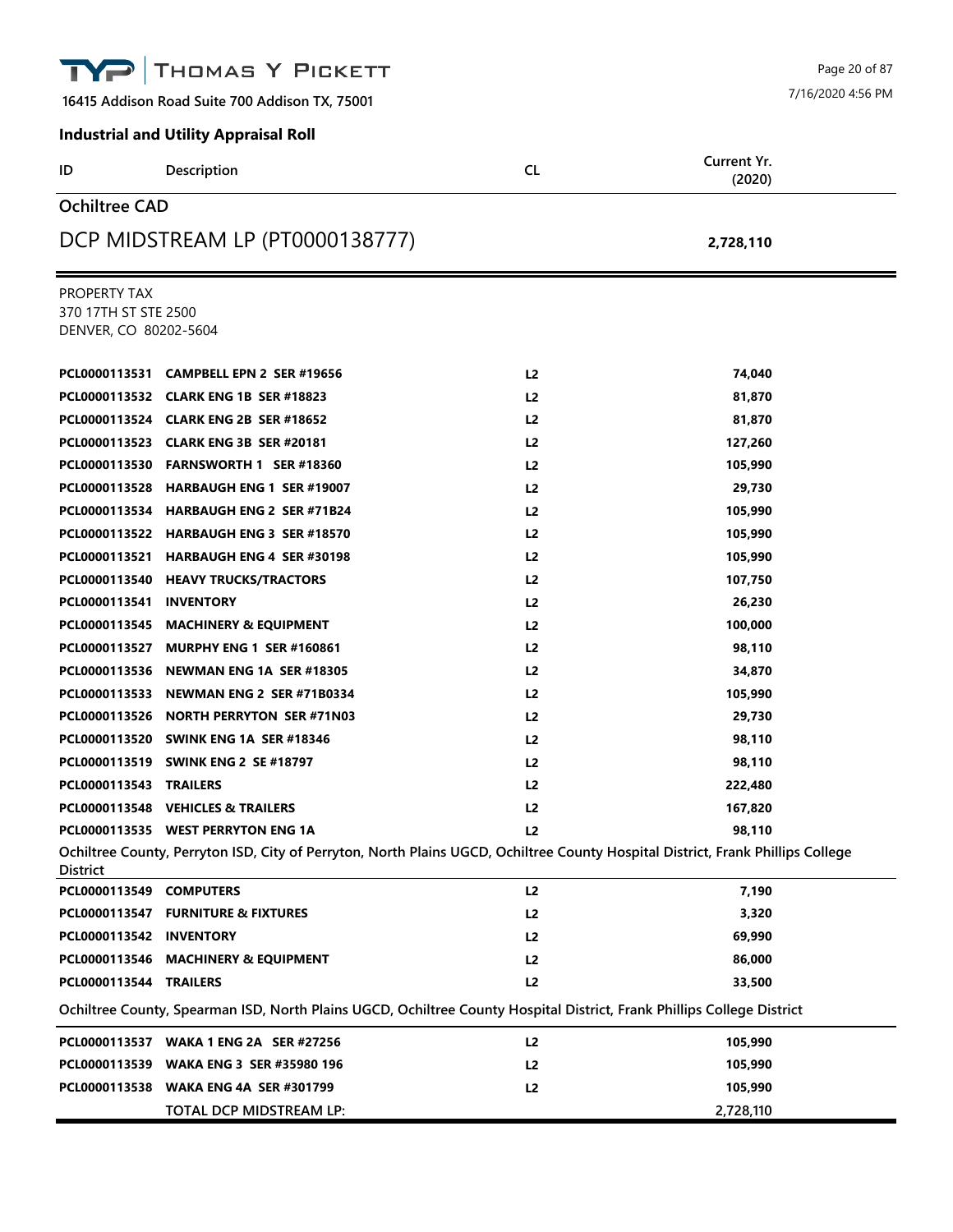|                                                               | THOMAS Y PICKETT                                                                                                                |           | Page 21 of 87         |
|---------------------------------------------------------------|---------------------------------------------------------------------------------------------------------------------------------|-----------|-----------------------|
|                                                               | 16415 Addison Road Suite 700 Addison TX, 75001                                                                                  |           | 7/16/2020 4:56 PM     |
|                                                               | <b>Industrial and Utility Appraisal Roll</b>                                                                                    |           |                       |
| ID                                                            | Description                                                                                                                     | <b>CL</b> | Current Yr.<br>(2020) |
| <b>Ochiltree CAD</b>                                          |                                                                                                                                 |           |                       |
|                                                               | DCP MIDSTREAM LP (PIPE ONLY) (PT0000138904)                                                                                     |           | 4,515,370             |
| PROPERTY TAX<br>370 17TH ST STE 2500<br>DENVER, CO 80202-5604 |                                                                                                                                 |           |                       |
| <b>District</b>                                               | Ochiltree County, Perryton ISD, City of Perryton, North Plains UGCD, Ochiltree County Hospital District, Frank Phillips College |           |                       |
|                                                               | PCL0000116718 .32 MI - PERRYTON ISD/CITY OF PERRYTON                                                                            | J6        | 1,310                 |
|                                                               | Ochiltree County, Spearman ISD, North Plains UGCD, Ochiltree County Hospital District, Frank Phillips College District          |           |                       |
|                                                               | PCL0000116719 139.58 MI - SPEARMAN ISD                                                                                          | J6        | 572,700               |
|                                                               | Ochiltree County, Booker ISD, North Plains UGCD, Ochiltree County Hospital District, Frank Phillips College District            |           |                       |
|                                                               | PCL0000116720 30.69 MI - BOOKER ISD                                                                                             | J6        | 92,650                |
|                                                               | Ochiltree County, Perryton ISD, North Plains UGCD, Ochiltree County Hospital District, Frank Phillips College District          |           |                       |
|                                                               | PCL0000116717 962.81 MI - PERRYTON ISD OC/L                                                                                     | J6        | 3,848,710             |
|                                                               | TOTAL DCP MIDSTREAM LP (PIPE ONLY):                                                                                             |           | 4,515,370             |
|                                                               | DCS TOWER SUB LLC (PT0000139287)                                                                                                |           | 41,190                |
| PO BOX 723597<br>ATLANTA, GA 31139                            |                                                                                                                                 |           |                       |
| <b>District</b>                                               | Ochiltree County, Perryton ISD, City of Perryton, North Plains UGCD, Ochiltree County Hospital District, Frank Phillips College |           |                       |
|                                                               | PCL0000115687 TOWER SE 2ND AVE 7 S BIRCH                                                                                        | L2        | 41,190                |
|                                                               | TOTAL DCS TOWER SUB LLC:                                                                                                        |           | 41,190                |
|                                                               | DCS TOWER SUB, LLC (PT0000138808)                                                                                               |           | 157,150               |
| PO BOX 723597<br>ATLANTA, GA 31139-0597                       | ATTN PROPERTY TAX DEPARTMENT                                                                                                    |           |                       |
|                                                               | Ochiltree County, Perryton ISD, North Plains UGCD, Ochiltree County Hospital District, Frank Phillips College District          |           |                       |
| PCL0000113679 TOWERS                                          |                                                                                                                                 | L2        | 157,150               |
|                                                               | TOTAL DCS TOWER SUB, LLC:                                                                                                       |           | 157,150               |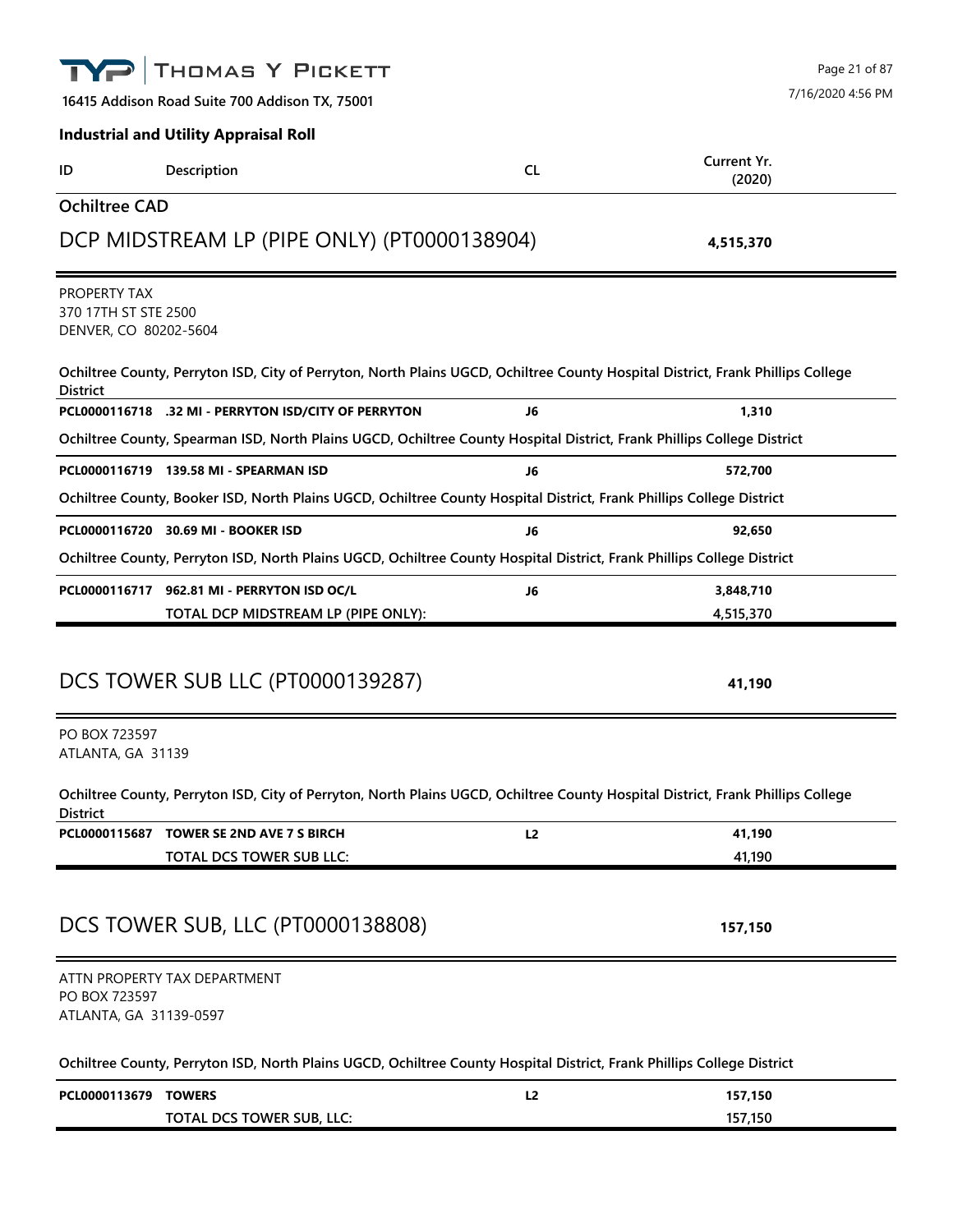|                                                                     | THOMAS Y PICKETT                                                                                                                |                | Page 22 of 87         |  |
|---------------------------------------------------------------------|---------------------------------------------------------------------------------------------------------------------------------|----------------|-----------------------|--|
| 7/16/2020 4:56 PM<br>16415 Addison Road Suite 700 Addison TX, 75001 |                                                                                                                                 |                |                       |  |
|                                                                     | <b>Industrial and Utility Appraisal Roll</b>                                                                                    |                |                       |  |
| ID                                                                  | Description                                                                                                                     | <b>CL</b>      | Current Yr.<br>(2020) |  |
| <b>Ochiltree CAD</b>                                                |                                                                                                                                 |                |                       |  |
|                                                                     | DESERT NDT LLC (PT0000138849)                                                                                                   |                | 845,010               |  |
| <b>SUITE 200</b><br>HOUSTON, TX 77086-1497                          | 5875 N SAM HOUSTON PKWY W                                                                                                       |                |                       |  |
| <b>District</b>                                                     | Ochiltree County, Perryton ISD, City of Perryton, North Plains UGCD, Ochiltree County Hospital District, Frank Phillips College |                |                       |  |
| PCL0000114051                                                       | <b>COMPUTERS</b><br>N/R                                                                                                         | L <sub>2</sub> | 4,840                 |  |
| PCL0000114049                                                       | <b>FURNITURE &amp; FIXTURES</b><br>N/R                                                                                          | L <sub>2</sub> | 9,680                 |  |
| PCL0000114047                                                       | <b>INVENTORY</b>                                                                                                                | L2             | 16,530                |  |
| PCL0000114048                                                       | <b>MACHINERY &amp; EQUIPMENT</b>                                                                                                | L <sub>2</sub> | 768,010               |  |
| PCL0000114050 VEHICLES                                              |                                                                                                                                 | L <sub>2</sub> | 45,950                |  |
|                                                                     | TOTAL DESERT NDT LLC:                                                                                                           |                | 845,010               |  |
|                                                                     | DISH NETWORK LLC (PT0000138787)                                                                                                 |                | 78,290                |  |
| PO BOX 6623<br>ENGLEWOOD, CO 80155-6623                             |                                                                                                                                 |                |                       |  |
| <b>District</b>                                                     | Ochiltree County, Perryton ISD, City of Perryton, North Plains UGCD, Ochiltree County Hospital District, Frank Phillips College |                |                       |  |
|                                                                     | PCL0000113586 CABLE TV IN PERRYTON CITY                                                                                         | L <sub>2</sub> | 61,820                |  |
|                                                                     | Ochiltree County, Perryton ISD, North Plains UGCD, Ochiltree County Hospital District, Frank Phillips College District          |                |                       |  |
|                                                                     | PCL0000113585 CABLE TV OUT OF CITY                                                                                              | L <sub>2</sub> | 16,470                |  |
|                                                                     | TOTAL DISH NETWORK LLC:                                                                                                         |                | 78,290                |  |
|                                                                     | DISHNET SATELLITE BROADBAND LL (PT0000138853)                                                                                   |                | 120                   |  |
| PO BOX 6623<br>ENGLEWOOD, CO 80155-6623                             |                                                                                                                                 |                |                       |  |
| <b>District</b>                                                     | Ochiltree County, Perryton ISD, City of Perryton, North Plains UGCD, Ochiltree County Hospital District, Frank Phillips College |                |                       |  |
|                                                                     | PCL0000114065 CITY OF PERRYTON MODEMS                                                                                           | L <sub>2</sub> | 120                   |  |
|                                                                     | TOTAL DISHNET SATELLITE BROADBAND LL:                                                                                           |                | 120                   |  |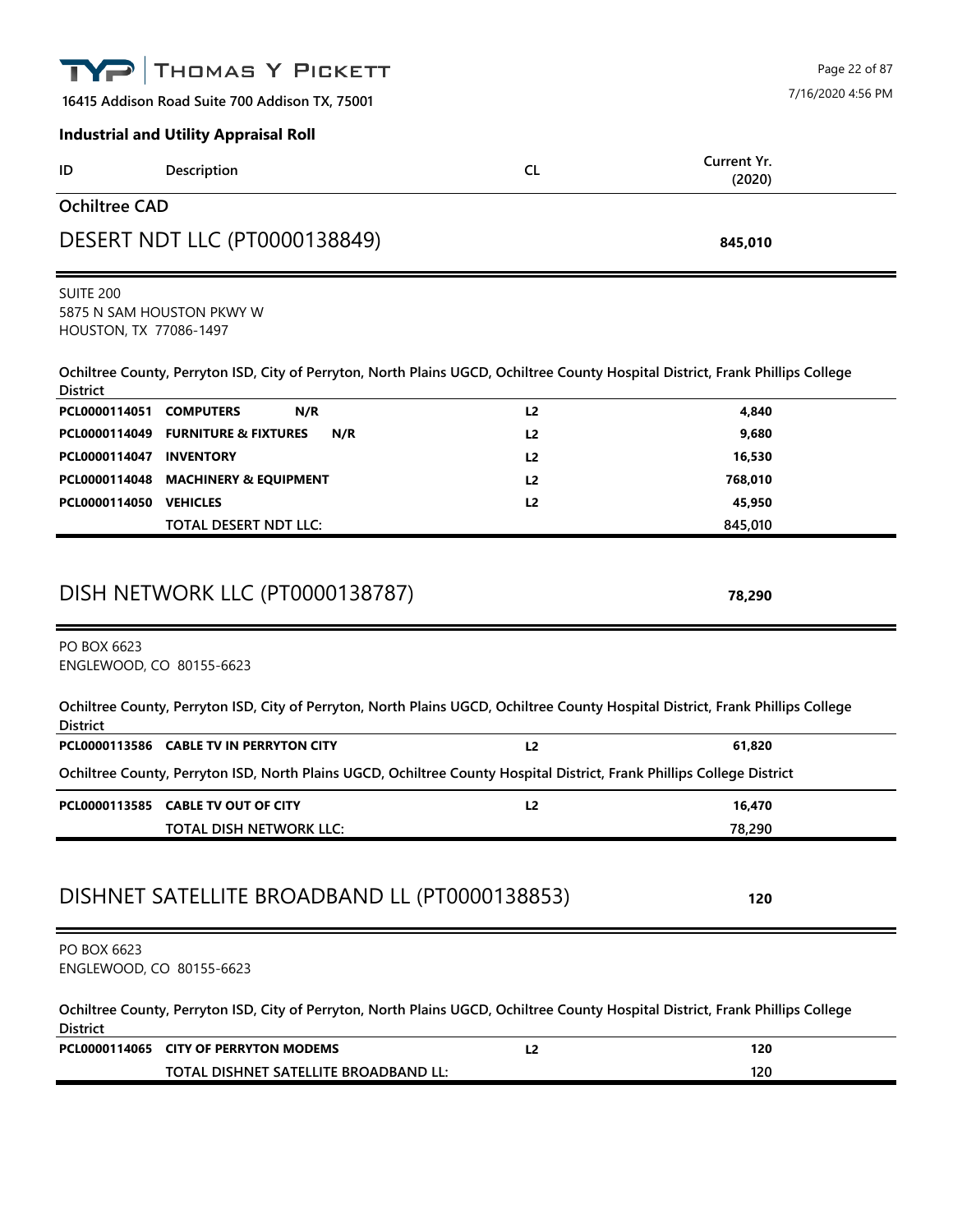|                                                               | THOMAS Y PICKETT                                                                                                                |                | Page 23 of 87         |
|---------------------------------------------------------------|---------------------------------------------------------------------------------------------------------------------------------|----------------|-----------------------|
|                                                               | 16415 Addison Road Suite 700 Addison TX, 75001                                                                                  |                | 7/16/2020 4:56 PM     |
|                                                               | <b>Industrial and Utility Appraisal Roll</b>                                                                                    |                |                       |
| ID                                                            | Description                                                                                                                     | <b>CL</b>      | Current Yr.<br>(2020) |
| <b>Ochiltree CAD</b>                                          |                                                                                                                                 |                |                       |
|                                                               | DOLLAR PHILLIP K DBA (PT0000138786)                                                                                             |                | 3,246,310             |
| PHIL DOLLAR OILFIELD SERVICE                                  |                                                                                                                                 |                |                       |
| <b>PO BOX 744</b><br>PERRYTON, TX 79070-0744                  |                                                                                                                                 |                |                       |
|                                                               | Ochiltree County, Perryton ISD, North Plains UGCD, Ochiltree County Hospital District, Frank Phillips College District          |                |                       |
| PCL0000113581                                                 | <b>DRILLING RIGS</b>                                                                                                            | L <sub>2</sub> | 1,250,000             |
| PCL0000113583                                                 | <b>FURNITURE &amp; FIXTURES</b>                                                                                                 | L <sub>2</sub> | 100,000               |
|                                                               | PCL0000113579 HEAVY TRUCKS/TRACTORS                                                                                             | L <sub>2</sub> | 835,000               |
|                                                               | PCL0000113582 MACHINERY & EQUIPMENT                                                                                             | L <sub>2</sub> | 89,000                |
| PCL0000113580                                                 | <b>TRAILERS</b><br>PCL0000113584 VEHICLES & TRAILERS                                                                            | L <sub>2</sub> | 580,000               |
|                                                               | TOTAL DOLLAR PHILLIP K DBA:                                                                                                     | L <sub>2</sub> | 392,310<br>3,246,310  |
|                                                               |                                                                                                                                 |                |                       |
|                                                               | Agent: K. E. ANDREWS & COMPANY<br>PT0000123137<br>PROPERTY TAX DEPT<br>1900 DALROCK RD<br>ROWLETT, TX 75088-5526                |                | Auth: A               |
| <b>District</b>                                               | Ochiltree County, Perryton ISD, City of Perryton, North Plains UGCD, Ochiltree County Hospital District, Frank Phillips College |                |                       |
|                                                               | PCL0000131378 F&F/COMP/OFFICE EQUIP                                                                                             | L2             | 31,130                |
|                                                               | PCL0000131662 TRUCKS/TRAILERS                                                                                                   | L <sub>2</sub> | 990,030               |
|                                                               | TOTAL ECHO CANYON CRUDE TRUCKING LLC:                                                                                           |                | 1,021,160             |
|                                                               | ELITE OILFIELD SERVICES (PT0000138830)                                                                                          |                | 251,930               |
| MIKE CASTANON<br><b>PO BOX 503</b><br>PERRYTON, TX 79070-0503 |                                                                                                                                 |                |                       |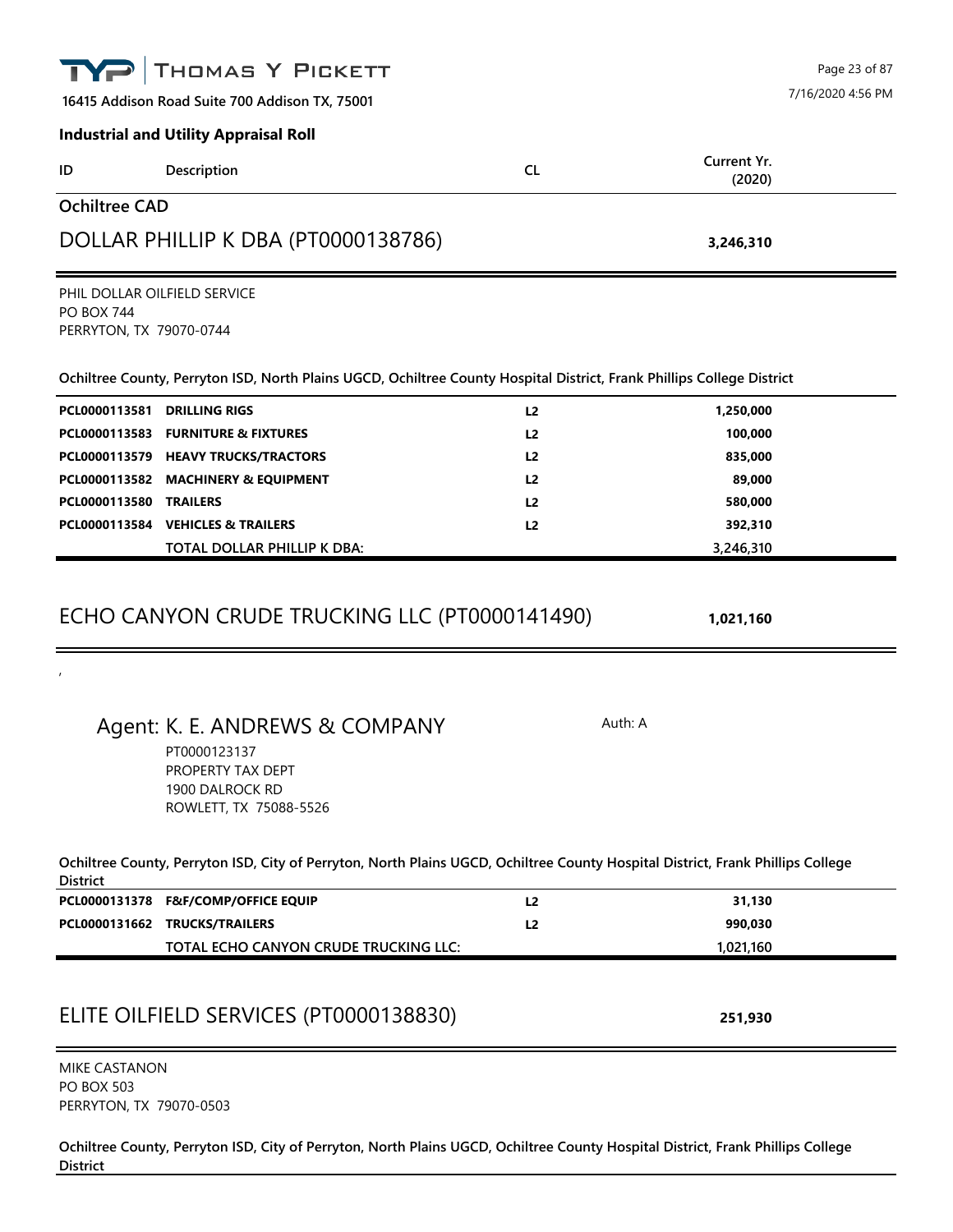|                                                                      | THOMAS Y PICKETT<br>16415 Addison Road Suite 700 Addison TX, 75001                                                              |                |                       | Page 24 of 87<br>7/16/2020 4:56 PM |
|----------------------------------------------------------------------|---------------------------------------------------------------------------------------------------------------------------------|----------------|-----------------------|------------------------------------|
|                                                                      | <b>Industrial and Utility Appraisal Roll</b>                                                                                    |                |                       |                                    |
| ID                                                                   | Description                                                                                                                     | <b>CL</b>      | Current Yr.<br>(2020) |                                    |
| <b>Ochiltree CAD</b>                                                 |                                                                                                                                 |                |                       |                                    |
|                                                                      | ELITE OILFIELD SERVICES (PT0000138830)                                                                                          |                | 251,930               |                                    |
| <b>MIKE CASTANON</b><br><b>PO BOX 503</b><br>PERRYTON, TX 79070-0503 |                                                                                                                                 |                |                       |                                    |
| PCL0000113771                                                        | <b>MOBILE MACH &amp; EQUIP.</b>                                                                                                 | L <sub>2</sub> | 73,810                |                                    |
|                                                                      | PCL0000113770 TOOLS & EQUIP                                                                                                     | L2             | 10,000                |                                    |
| PCL0000113769 TRAILERS                                               |                                                                                                                                 | L <sub>2</sub> | 20,440                |                                    |
| PCL0000113772 VEHICLES                                               |                                                                                                                                 | L <sub>2</sub> | 147,680               |                                    |
|                                                                      | <b>TOTAL ELITE OILFIELD SERVICES:</b>                                                                                           |                | 251,930               |                                    |
|                                                                      | ENDURANCE LIFT SOLUTIONS (PT0000141332)<br>Agent: MERIT ADVISORS LP                                                             |                | 235,150<br>Auth: A    |                                    |
|                                                                      | PT0000123164<br>PO Box 330<br>Gainesville, TX 76241-0330                                                                        |                |                       |                                    |
| <b>District</b>                                                      | Ochiltree County, Perryton ISD, City of Perryton, North Plains UGCD, Ochiltree County Hospital District, Frank Phillips College |                |                       |                                    |
| PCL0000130744 INVENTORY                                              |                                                                                                                                 | L2             | 235,150               |                                    |
|                                                                      | TOTAL ENDURANCE LIFT SOLUTIONS:                                                                                                 |                | 235,150               |                                    |
|                                                                      | ENERGY TRANSFER PARTNERS LLC (PT0000138891)                                                                                     |                | 287,760               |                                    |
| 800 E SONTERRA BLVD STE 400<br>SAN ANTONIO, TX 78258-3941            |                                                                                                                                 |                |                       |                                    |
|                                                                      | Agent: PROPERTY TAX PARTNERS<br>PT0000123224<br>5700 W PLANO PKWY STE 2250<br>PLANO, TX 75093                                   |                | Auth: A               |                                    |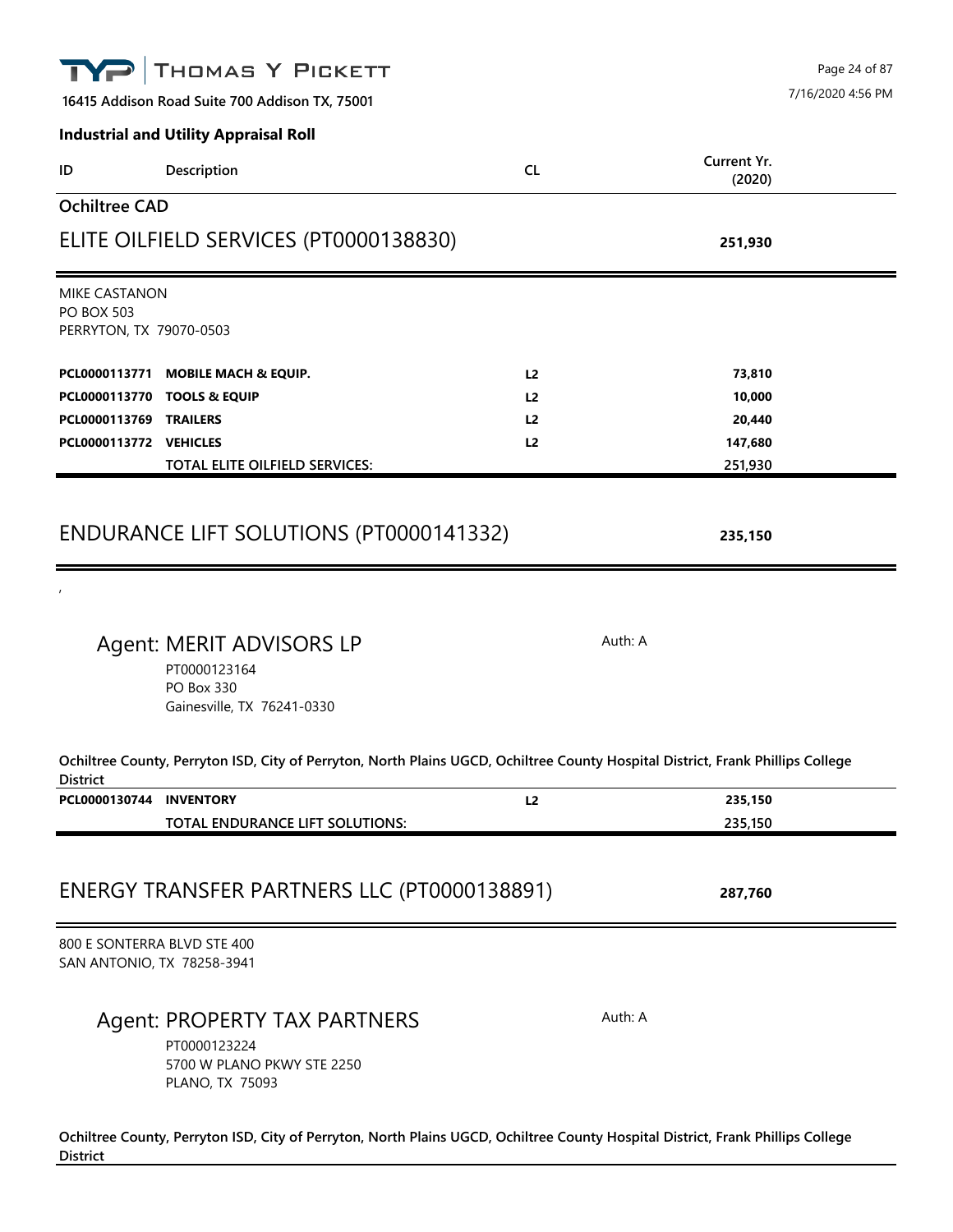|                                                           | THOMAS Y PICKETT<br>16415 Addison Road Suite 700 Addison TX, 75001                                                     |                |                       | Page 25 of 87<br>7/16/2020 4:56 PM |
|-----------------------------------------------------------|------------------------------------------------------------------------------------------------------------------------|----------------|-----------------------|------------------------------------|
|                                                           | <b>Industrial and Utility Appraisal Roll</b>                                                                           |                |                       |                                    |
| ID                                                        | Description                                                                                                            | <b>CL</b>      | Current Yr.<br>(2020) |                                    |
| <b>Ochiltree CAD</b>                                      |                                                                                                                        |                |                       |                                    |
|                                                           | ENERGY TRANSFER PARTNERS LLC (PT0000138891)                                                                            |                | 287,760               |                                    |
| 800 E SONTERRA BLVD STE 400<br>SAN ANTONIO, TX 78258-3941 |                                                                                                                        |                |                       |                                    |
|                                                           | Agent: PROPERTY TAX PARTNERS<br>PT0000123224<br>5700 W PLANO PKWY STE 2250<br>PLANO, TX 75093                          |                | Auth: A               |                                    |
|                                                           | PCL0000114225 VEHICLES & TRAILERS<br>TOTAL ENERGY TRANSFER PARTNERS LLC:                                               | L <sub>2</sub> | 287,760<br>287,760    |                                    |
|                                                           | <b>ENERPIPE LTD (PT0000138737)</b>                                                                                     |                | 2,914,000             |                                    |
| <b>PO BOX 2329</b><br>AMARILLO, TX 79105-2329             |                                                                                                                        |                |                       |                                    |
|                                                           | Ochiltree County, Perryton ISD, North Plains UGCD, Ochiltree County Hospital District, Frank Phillips College District |                |                       |                                    |
|                                                           | PCL0000113269 FURNITURE & FIXTURES                                                                                     | L <sub>2</sub> | 33,400                |                                    |
|                                                           | PCL0000113267 HEAVY TRUCKS/TRACTORS                                                                                    | L <sub>2</sub> | 573,680               |                                    |
|                                                           | PCL0000113268 MACHINERY & EQUIPMENT                                                                                    | L <sub>2</sub> | 750,000               |                                    |
|                                                           | PCL0000113270 VEHICLES & TRAILERS                                                                                      | L2             | 1,556,920             |                                    |
|                                                           | <b>TOTAL ENERPIPE LTD:</b>                                                                                             |                | 2,914,000             |                                    |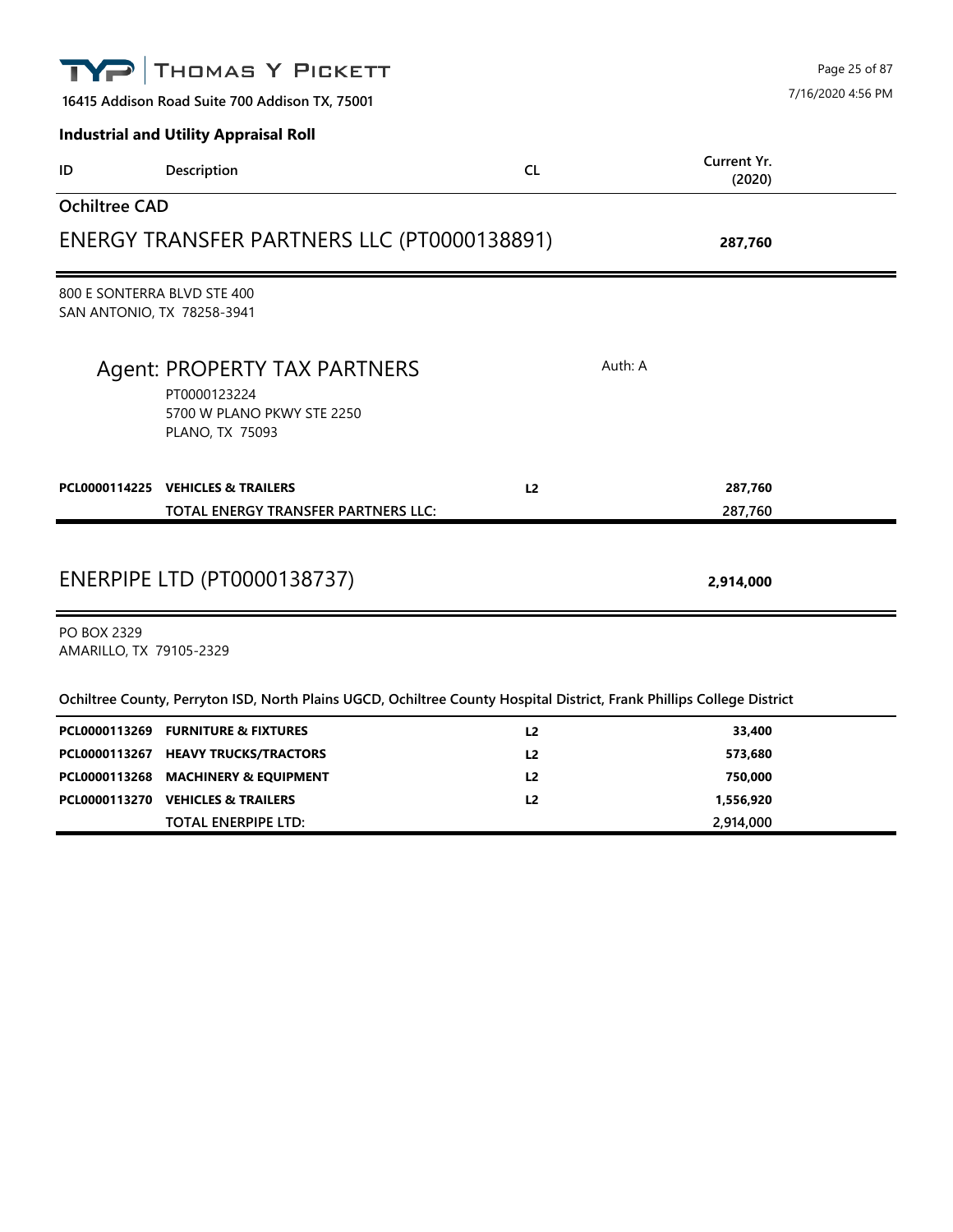|                                                  | THOMAS Y PICKETT                                                                                                                                                     |                | Page 26 of 87         |
|--------------------------------------------------|----------------------------------------------------------------------------------------------------------------------------------------------------------------------|----------------|-----------------------|
|                                                  | 16415 Addison Road Suite 700 Addison TX, 75001                                                                                                                       |                | 7/16/2020 4:56 PM     |
|                                                  | <b>Industrial and Utility Appraisal Roll</b>                                                                                                                         |                |                       |
| ID                                               | Description                                                                                                                                                          | <b>CL</b>      | Current Yr.<br>(2020) |
| <b>Ochiltree CAD</b>                             |                                                                                                                                                                      |                |                       |
|                                                  | ENERVEST (LINN) (PT0000138847)                                                                                                                                       |                | 132,330               |
| 1001 FANNIN ST STE 800<br>HOUSTON, TX 77002-6707 |                                                                                                                                                                      |                |                       |
|                                                  | Agent: K. E. ANDREWS & COMPANY                                                                                                                                       |                | Auth: A               |
|                                                  | PT0000123137<br>PROPERTY TAX DEPT<br>1900 DALROCK RD<br>ROWLETT, TX 75088-5526                                                                                       |                |                       |
| <b>District</b>                                  | Ochiltree County, Perryton ISD, City of Perryton, North Plains UGCD, Ochiltree County Hospital District, Frank Phillips College                                      |                |                       |
| PCL0000114041                                    | 1965 COMPRESSOR 35HP                                                                                                                                                 | L2             | 53,390                |
|                                                  | PCL0000116771 OFFICE EQUIPMENT                                                                                                                                       | L <sub>2</sub> | 26,230                |
|                                                  | Ochiltree County, Perryton ISD, North Plains UGCD, Ochiltree County Hospital District, Frank Phillips College District                                               |                |                       |
| PCL0000114040                                    | <b>MISC EQUIP</b>                                                                                                                                                    | L <sub>2</sub> | 52,710                |
|                                                  | <b>TOTAL ENERVEST (LINN):</b>                                                                                                                                        |                | 132,330               |
|                                                  | EQUITY EXCHANGE (PT0000138752)                                                                                                                                       |                | 1,025,070             |
| <b>PO BOX 889</b><br>PERRYTON, TX 79070-0889     |                                                                                                                                                                      |                |                       |
|                                                  | Ochiltree County, Perryton ISD, North Plains UGCD, Ochiltree County Hospital District, Frank Phillips College District                                               |                |                       |
|                                                  | PCL0000113385 FURNITURE & FIXTURES                                                                                                                                   | L <sub>2</sub> | 3,000                 |
|                                                  | PCL0000113378 HEAVY TRUCKS/TRACTORS                                                                                                                                  | L <sub>2</sub> | 52,000                |
|                                                  | PCL0000113379 HEAVY TRUCKS/TRACTORS                                                                                                                                  | L2             | 15,150                |
| PCL0000113380 INVENTORY                          |                                                                                                                                                                      | L2             | 451,620               |
| PCL0000113381 INVENTORY                          |                                                                                                                                                                      | L2             | 161,810               |
|                                                  | PCL0000113383 MACHINERY & EQUIPMENT                                                                                                                                  | L2             | 13,000                |
|                                                  | PCL0000113387 VEHICLES & TRAILERS                                                                                                                                    | L2             | 21,800                |
| <b>District</b>                                  | PCL0000113388 VEHICLES & TRAILERS<br>Ochiltree County, Perryton ISD, City of Perryton, North Plains UGCD, Ochiltree County Hospital District, Frank Phillips College | L <sub>2</sub> | 61,650                |
| PCL0000113382 INVENTORY                          |                                                                                                                                                                      | L2             | 99,860                |
|                                                  | PCL0000113384 MACHINERY & EQUIPMENT                                                                                                                                  | L <sub>2</sub> | 47,280                |
|                                                  | PCL0000113386 OFFICE EQUIPMENT                                                                                                                                       | L <sub>2</sub> | 50,000                |

**PCL0000113389 VEHICLES & TRAILERS L2 16,300**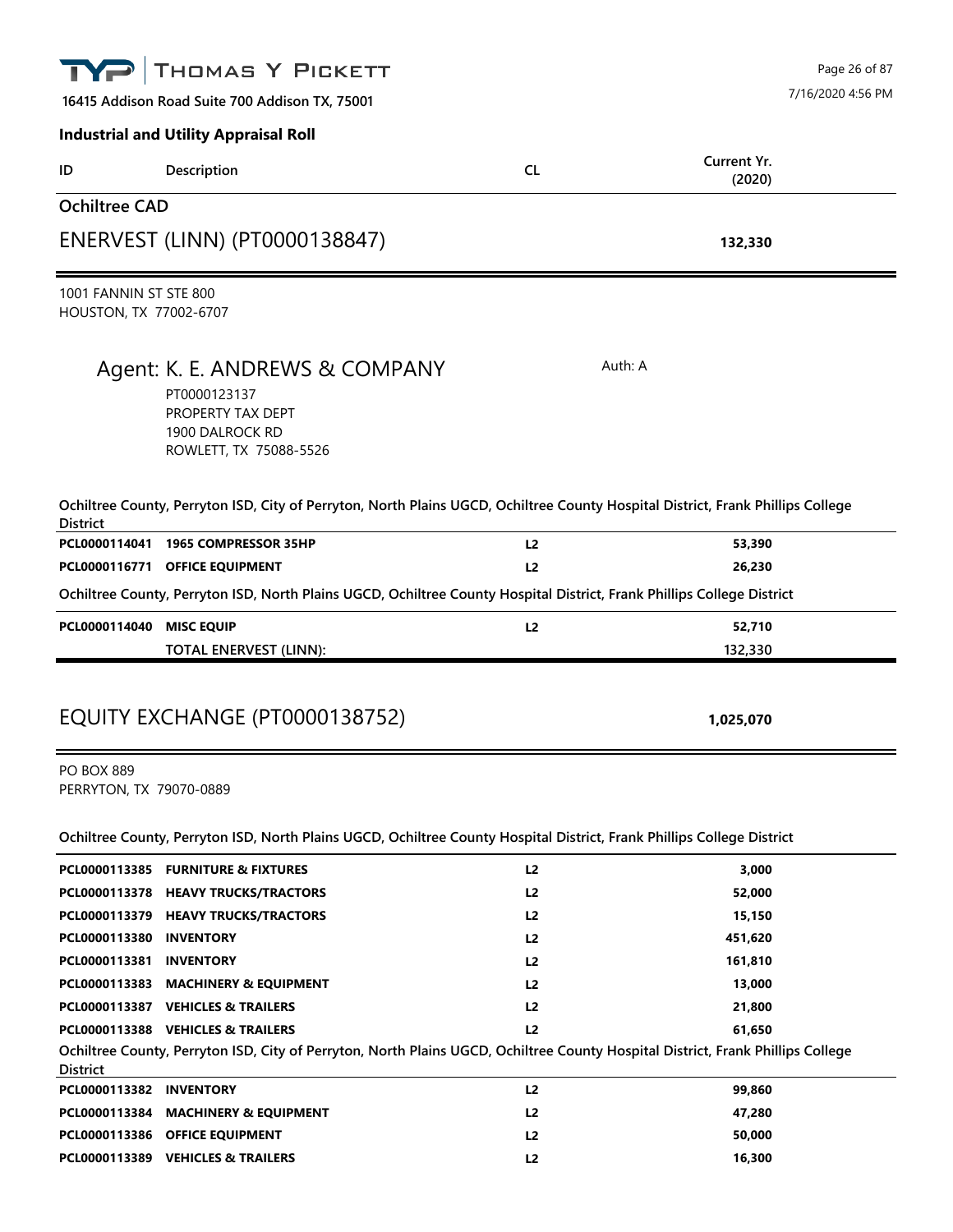|                                              | THOMAS Y PICKETT                                                                                                                |                |             | Page 27 of 87     |
|----------------------------------------------|---------------------------------------------------------------------------------------------------------------------------------|----------------|-------------|-------------------|
|                                              | 16415 Addison Road Suite 700 Addison TX, 75001                                                                                  |                |             | 7/16/2020 4:56 PM |
|                                              | <b>Industrial and Utility Appraisal Roll</b>                                                                                    |                |             |                   |
| ID                                           | Description                                                                                                                     | <b>CL</b>      | Current Yr. |                   |
|                                              |                                                                                                                                 |                | (2020)      |                   |
| <b>Ochiltree CAD</b>                         |                                                                                                                                 |                |             |                   |
|                                              | EQUITY EXCHANGE (PT0000138752)                                                                                                  |                | 1,025,070   |                   |
| <b>PO BOX 889</b><br>PERRYTON, TX 79070-0889 |                                                                                                                                 |                |             |                   |
|                                              | PCL0000113390 VEHICLES & TRAILERS                                                                                               | L2             | 31,600      |                   |
|                                              | <b>TOTAL EQUITY EXCHANGE:</b>                                                                                                   |                | 1,025,070   |                   |
|                                              |                                                                                                                                 |                |             |                   |
|                                              | <b>ESTES DON (PT0000138868)</b>                                                                                                 |                | 68,970      |                   |
| 501 SE 24TH AVE<br>PERRYTON, TX 79070-5201   |                                                                                                                                 |                |             |                   |
|                                              |                                                                                                                                 |                |             |                   |
| <b>District</b>                              | Ochiltree County, Perryton ISD, City of Perryton, North Plains UGCD, Ochiltree County Hospital District, Frank Phillips College |                |             |                   |
|                                              | PCL0000114110 MACHINERY & EQUIPMENT                                                                                             | L2             | 15,000      |                   |
|                                              | PCL0000114111 VEHICLES & TRAILERS                                                                                               | L2             | 53,970      |                   |
|                                              | TOTAL ESTES DON:                                                                                                                |                | 68,970      |                   |
|                                              | ESTES DOUGLAS (PT0000138784)                                                                                                    |                | 178,810     |                   |
| PANHANDLE COMPRESSION                        |                                                                                                                                 |                |             |                   |
| <b>106 N FIR ST</b>                          |                                                                                                                                 |                |             |                   |
| PERRYTON, TX 79070-2246                      |                                                                                                                                 |                |             |                   |
|                                              | Ochiltree County, Perryton ISD, North Plains UGCD, Ochiltree County Hospital District, Frank Phillips College District          |                |             |                   |
|                                              | PCL0000113565 1970 G-26 GEMINI 26HP ACQ                                                                                         | L2             | 10,830      |                   |
|                                              | PCL0000113566 1970 G40 GEMINI 40HP COMPR                                                                                        | L2             | 17,110      |                   |
|                                              | PCL0000113567 1970 G40 GEMINI 40HP COMPR                                                                                        | L <sub>2</sub> | 17,110      |                   |
| PCL0000113573 VEHICLES                       |                                                                                                                                 | L2             | 74,650      |                   |
| <b>District</b>                              | Ochiltree County, Perryton ISD, City of Perryton, North Plains UGCD, Ochiltree County Hospital District, Frank Phillips College |                |             |                   |
| PCL0000113575 COMPUTERS                      |                                                                                                                                 | L2             | 2,460       |                   |
|                                              | PCL0000113572 FURNITURE & FIXTURES                                                                                              | L2             | 1,000       |                   |
| PCL0000113569 HEAVY TRUCKS                   |                                                                                                                                 | L <sub>2</sub> | 7,500       |                   |
| PCL0000113570 INVENTORY                      |                                                                                                                                 | L2             | 40,000      |                   |
| PCL0000113571                                | <b>MACHINERY &amp; EQUIPMENT</b>                                                                                                | L2             | 8,150       |                   |
|                                              | <b>TOTAL ESTES DOUGLAS:</b>                                                                                                     |                | 178,810     |                   |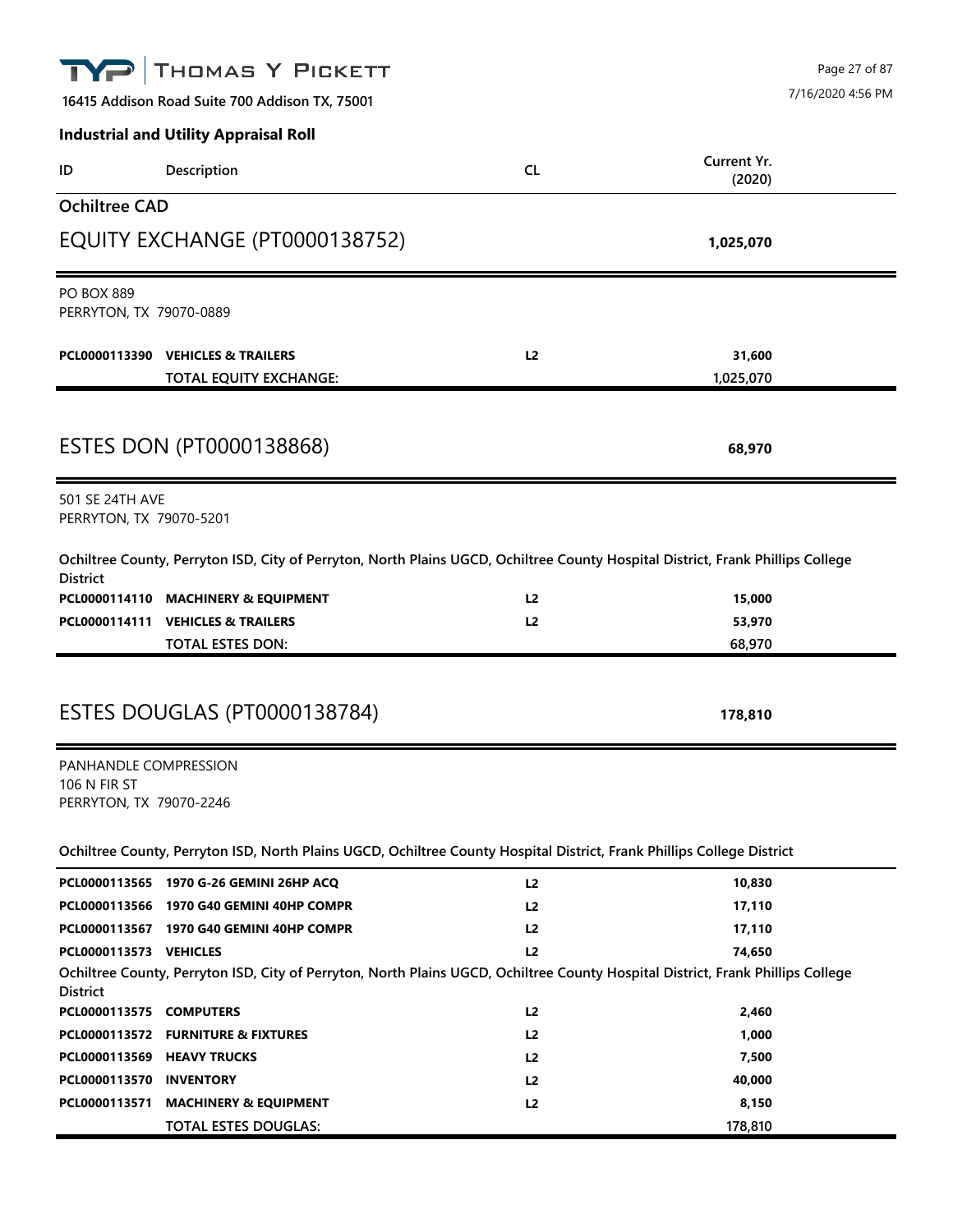|                                              | THOMAS Y PICKETT                                                                                                                |                |                              | Page 28 of 87     |
|----------------------------------------------|---------------------------------------------------------------------------------------------------------------------------------|----------------|------------------------------|-------------------|
|                                              | 16415 Addison Road Suite 700 Addison TX, 75001                                                                                  |                |                              | 7/16/2020 4:56 PM |
|                                              | <b>Industrial and Utility Appraisal Roll</b>                                                                                    |                |                              |                   |
| ID                                           | Description                                                                                                                     | <b>CL</b>      | <b>Current Yr.</b><br>(2020) |                   |
| <b>Ochiltree CAD</b>                         |                                                                                                                                 |                |                              |                   |
|                                              | ESTRADA WELL SERVICE (PT0000138852)                                                                                             |                | 86,050                       |                   |
| <b>PO BOX 745</b><br>PERRYTON, TX 79070-0745 |                                                                                                                                 |                |                              |                   |
| <b>District</b>                              | Ochiltree County, Perryton ISD, City of Perryton, North Plains UGCD, Ochiltree County Hospital District, Frank Phillips College |                |                              |                   |
| PCL0000114060                                | <b>MACHINERY &amp; EQUIPMENT</b>                                                                                                | L <sub>2</sub> | 5,000                        |                   |
| PCL0000114061                                | <b>VEHICLES &amp; TRAILERS</b>                                                                                                  | L <sub>2</sub> | 11,050                       |                   |
| PCL0000114059                                | <b>WELL SERVICE</b><br><b>TOTAL ESTRADA WELL SERVICE:</b>                                                                       | L <sub>2</sub> | 70,000<br>86,050             |                   |
|                                              | ETC INTRASTATE PROCUREMENT (PT0000138890)                                                                                       |                | 15,590                       |                   |
| SAN ANTONIO, TX 78258-3941                   | 800 E SONTERRA BLVD STE 400                                                                                                     |                |                              |                   |
|                                              | Agent: K. E. ANDREWS & COMPANY<br>PT0000123137<br>PROPERTY TAX DEPT<br>1900 DALROCK RD<br>ROWLETT, TX 75088-5526                |                | Auth: A                      |                   |
|                                              | Ochiltree County, Perryton ISD, North Plains UGCD, Ochiltree County Hospital District, Frank Phillips College District          |                |                              |                   |
| PCL0000114223                                | <b>INVENTORY</b>                                                                                                                | L <sub>2</sub> | 15,590                       |                   |
|                                              | TOTAL ETC INTRASTATE PROCUREMENT:                                                                                               |                | 15,590                       |                   |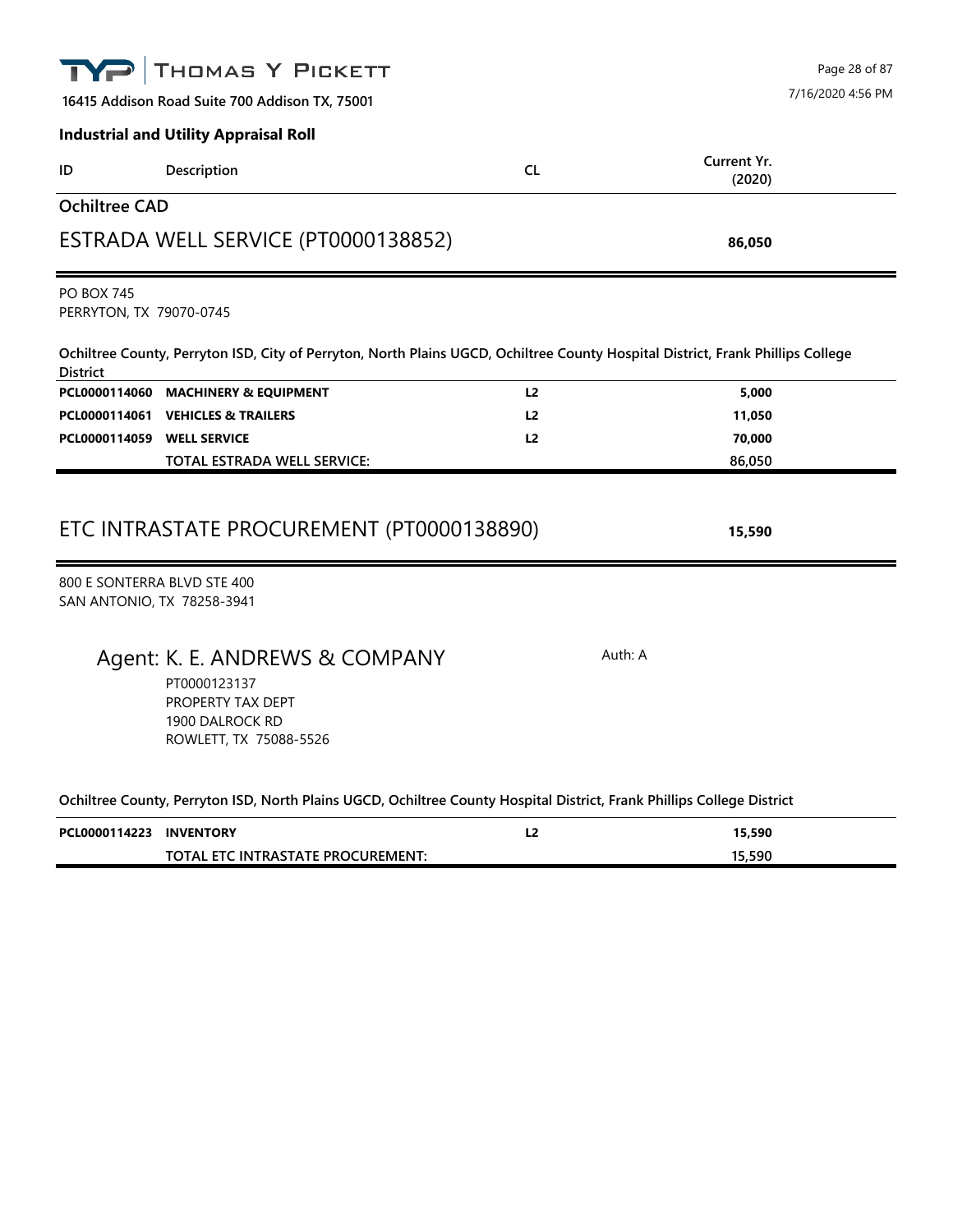|                                                | TYP THOMAS Y PICKETT |           | Page 29 of 87         |  |
|------------------------------------------------|----------------------|-----------|-----------------------|--|
| 16415 Addison Road Suite 700 Addison TX, 75001 |                      |           | 7/16/2020 4:56 PM     |  |
| <b>Industrial and Utility Appraisal Roll</b>   |                      |           |                       |  |
| ID                                             | <b>Description</b>   | <b>CL</b> | Current Yr.<br>(2020) |  |
| <b>Ochiltree CAD</b>                           |                      |           |                       |  |
| ETC TEXAS PIPELINE (PT0000141404)              |                      |           | 54,951,210            |  |

, TX

# Agent: PROPERTY TAX PARTNERS

PT0000123224 5700 W PLANO PKWY STE 2250 PLANO, TX 75093

|                                 | $\sim$ . The country, opening the first finite $\sim$ . The countries country from provided from the solicity of $\sim$ |                |            |
|---------------------------------|-------------------------------------------------------------------------------------------------------------------------|----------------|------------|
|                                 | PCL0000113080 1-1340HP COMP & 1-500 HP C                                                                                | L <sub>2</sub> | 653,880    |
|                                 | PCL0000113861 1340HP COMPRESSOR 2008                                                                                    | L <sub>2</sub> | 476,200    |
|                                 | PCL0000113859 2650 HP COMPRESSOR & EQPT                                                                                 | L <sub>2</sub> | 930,150    |
| PCL0000113079 CRUM METER        |                                                                                                                         | L <sub>2</sub> | 9,360      |
| <b>PCL0000113078 LIPS METER</b> |                                                                                                                         | L <sub>2</sub> | 9,360      |
|                                 | PCL0000114187 Pipeline - Spearman ISD                                                                                   | J6             | 4,136,730  |
|                                 | PCL0000113860 REED COMPRESSOR STATION                                                                                   | L <sub>2</sub> | 4,390      |
|                                 | PCL0000113071 SPEARMAN GAS PLANT                                                                                        | L2             | 10,661,370 |
|                                 | Ochiltree County, Perryton ISD, North Plains UGCD, Ochiltree County Hospital District, Frank Phillips College District  |                |            |
|                                 | PCL0000113072 1085 HP COMPRESSOR 1995                                                                                   | L2             | 225,680    |
|                                 | PCL0000113077 1085 HP COMPRESSOR 1995                                                                                   | L <sub>2</sub> | 225,680    |
|                                 | PCL0000113848 1100 HP COMPRESSOR 1952                                                                                   | L2             | 171,600    |
|                                 | PCL0000113852 1100 HP COMPRESSOR 1974                                                                                   | L <sub>2</sub> | 171,600    |
|                                 | PCL0000113849 1320 HP COMPRESSOR 1951                                                                                   | L <sub>2</sub> | 205,920    |
|                                 | PCL0000113850 1320 HP COMPRESSOR 1951                                                                                   | L <sub>2</sub> | 205,920    |
|                                 | PCL0000113075 1340 HP COMPRESSOR 2008                                                                                   | L <sub>2</sub> | 476,200    |
|                                 | PCL0000113856 1340HP COMPRESSOR 2004                                                                                    | L2             | 328,050    |
|                                 | PCL0000113855 1340HP COMPRESSOR 2005                                                                                    | L2             | 369,510    |
|                                 | PCL0000113858 1340HP COMPRESSOR 2007                                                                                    | L <sub>2</sub> | 443,370    |
|                                 | PCL0000113857 1380HP COMPRESSOR 2008                                                                                    | L <sub>2</sub> | 490,410    |
|                                 | PCL0000113847 2200 HP COMPRESSOR 1951                                                                                   | L <sub>2</sub> | 308,880    |
|                                 | PCL0000113854 225 HP COMPRESSOR 1967                                                                                    | L <sub>2</sub> | 40,370     |
|                                 | PCL0000113853 310 HP COMPRESSOR - 1989                                                                                  | L <sub>2</sub> | 55,610     |
|                                 | PCL0000113851 660 HP COMPRESSOR 1974                                                                                    | L <sub>2</sub> | 105,530    |
|                                 | PCL0000113076 896 HP COMPRESSOR 1976                                                                                    | L <sub>2</sub> | 191,030    |
|                                 | PCL0000113073 DUDE WILSON 1 METER 1995                                                                                  | L <sub>2</sub> | 3,120      |
|                                 | PCL0000113074 DUDE WILSON 4 METER 1995                                                                                  | L2             | 2,080      |
|                                 | PCL0000114174 Pipeline - Perryton ISD                                                                                   | J6             | 33,613,790 |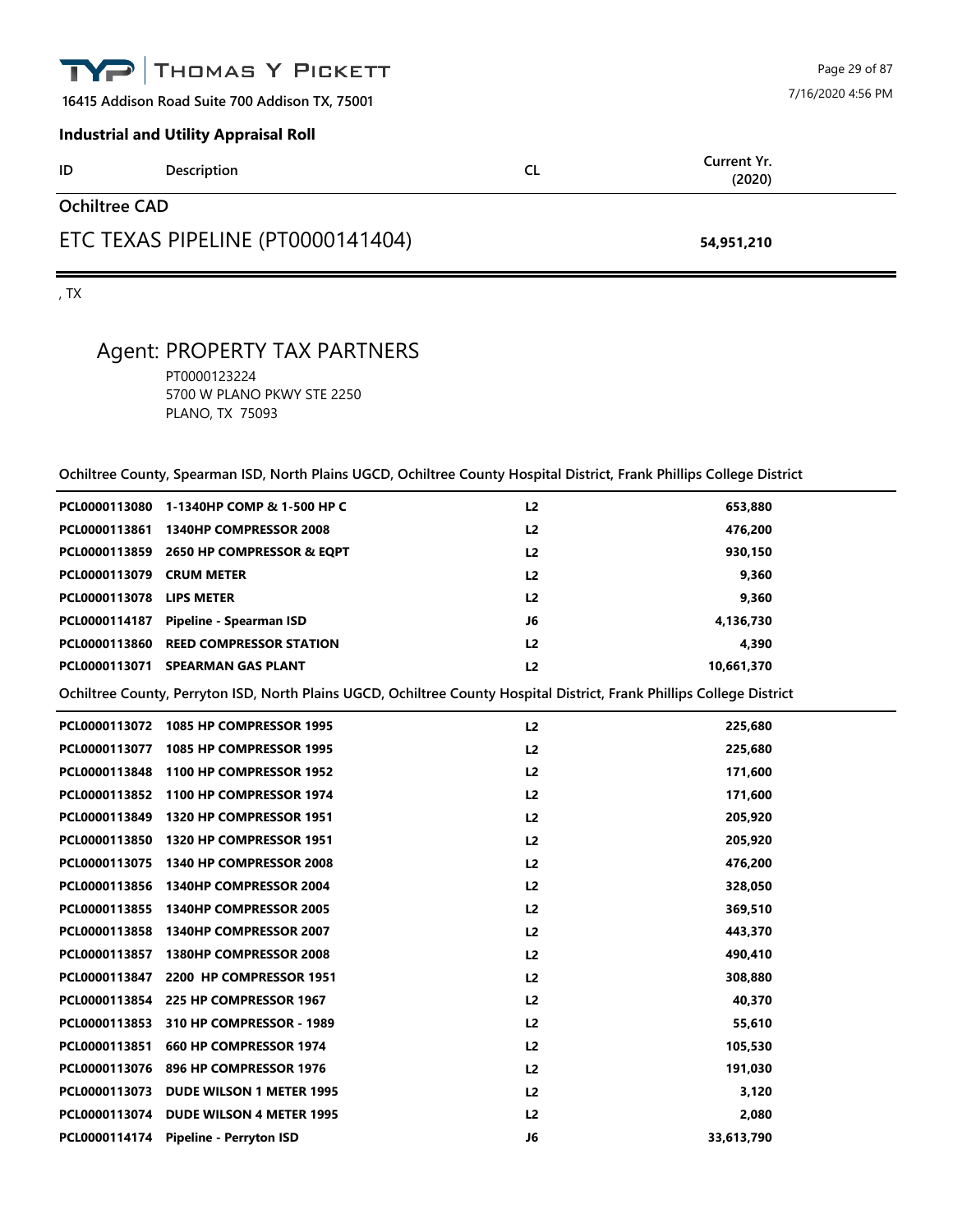| TYP                  | THOMAS Y PICKETT                               |           | Page 30 of 87         |
|----------------------|------------------------------------------------|-----------|-----------------------|
|                      | 16415 Addison Road Suite 700 Addison TX, 75001 |           | 7/16/2020 4:56 PM     |
|                      | <b>Industrial and Utility Appraisal Roll</b>   |           |                       |
| ID                   | Description                                    | <b>CL</b> | Current Yr.<br>(2020) |
| <b>Ochiltree CAD</b> |                                                |           |                       |
|                      | ETC TEXAS PIPELINE (PT0000141404)              |           | 54,951,210            |
| , TX                 |                                                |           |                       |
|                      |                                                |           |                       |

#### Agent: PROPERTY TAX PARTNERS

PT0000123224 5700 W PLANO PKWY STE 2250 PLANO, TX 75093

**Ochiltree County, Perryton ISD, City of Perryton, North Plains UGCD, Ochiltree County Hospital District, Frank Phillips College District**

|                               | PCL0000113084 FURNITURE & FIXTURES                                                                                   | L <sub>2</sub> | 7,800      |  |
|-------------------------------|----------------------------------------------------------------------------------------------------------------------|----------------|------------|--|
|                               | PCL0000113083 MACHINERY & EQUIPMENT                                                                                  | L <sub>2</sub> | 35,330     |  |
| PCL0000113081                 | <b>PIPESTOCK</b>                                                                                                     | L <sub>2</sub> | 5,740      |  |
| <b>PCL0000113082 TRAILERS</b> |                                                                                                                      | L <sub>2</sub> | 3,190      |  |
|                               | PCL0000113085 VEHICLES & TRAILERS                                                                                    | L <sub>2</sub> | 171,310    |  |
|                               | PCL0000114134 VEHICLES & TRAILERS                                                                                    | L <sub>2</sub> | 13,030     |  |
|                               | Ochiltree County, Booker ISD, North Plains UGCD, Ochiltree County Hospital District, Frank Phillips College District |                |            |  |
| PCL0000113862                 | <b>Pipeline - Booker ISD</b>                                                                                         | J6             | 199.020    |  |
|                               | <b>TOTAL ETC TEXAS PIPELINE:</b>                                                                                     |                | 54,951,210 |  |

# EXXON MOBIL CORPORATION (PT0000138746) **75,600**

PROPERTY TAX DIVISION PO BOX 64106 SPRING, TX 77387-4106

| PCL0000113330 PIPESTOCK |                                   | L2 | 62,800 |
|-------------------------|-----------------------------------|----|--------|
|                         | PCL0000113331 VEHICLES & TRAILERS | L2 | 12,800 |
|                         | TOTAL EXXON MOBIL CORPORATION:    |    | 75,600 |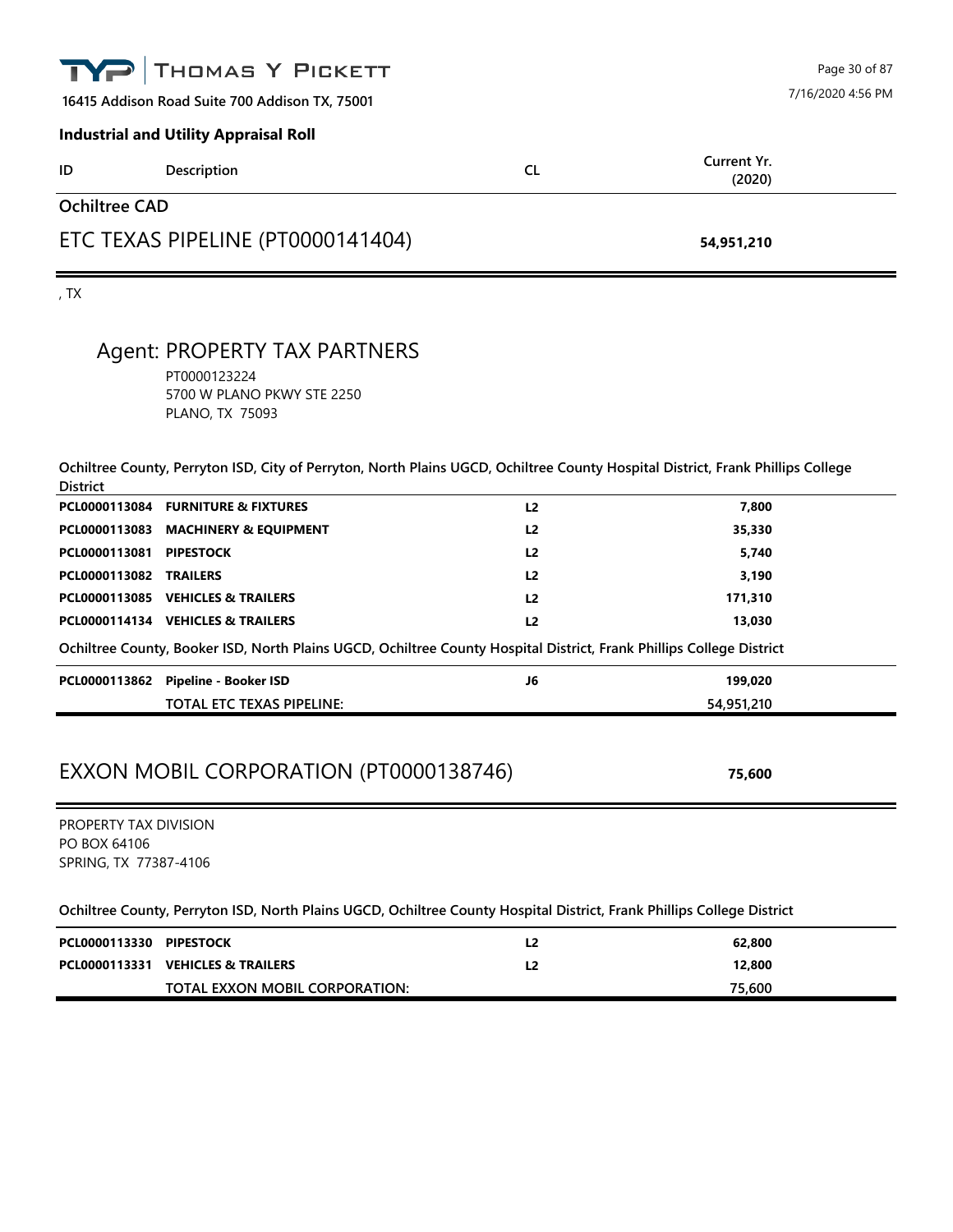|                      | THOMAS Y PICKETT                                                                                                                |                | Page 31 of 87         |
|----------------------|---------------------------------------------------------------------------------------------------------------------------------|----------------|-----------------------|
|                      | 16415 Addison Road Suite 700 Addison TX, 75001                                                                                  |                | 7/16/2020 4:56 PM     |
|                      | <b>Industrial and Utility Appraisal Roll</b>                                                                                    |                |                       |
| ID                   | Description                                                                                                                     | <b>CL</b>      | Current Yr.<br>(2020) |
| <b>Ochiltree CAD</b> |                                                                                                                                 |                |                       |
|                      | FIBERLIGHT LLC (PT0000138862)                                                                                                   |                | 790,760               |
|                      | 11700 GREAT OAKS WAY STE 100<br>ALPHARETTA, GA 30022-2449                                                                       |                |                       |
|                      | Agent: SILVER OAK ADVISORS LLC<br>PT0000123276<br>PO BOX 2437<br>SMYRNA, GA 30081-2437                                          |                | Auth: A               |
| <b>District</b>      | Ochiltree County, Perryton ISD, City of Perryton, North Plains UGCD, Ochiltree County Hospital District, Frank Phillips College |                |                       |
|                      | PCL0000114090 2.4034 MILES FIBER CABLE P                                                                                        | L <sub>2</sub> | 35,800                |
|                      | Ochiltree County, Perryton ISD, North Plains UGCD, Ochiltree County Hospital District, Frank Phillips College District          |                |                       |
|                      | PCL0000114089 40.7508 MILES FIBER CABLE                                                                                         | L2             | 642,610               |
|                      | Ochiltree County, Spearman ISD, North Plains UGCD, Ochiltree County Hospital District, Frank Phillips College District          |                |                       |
| PCL0000114091        | 7.5235 MILES FIBER CABLE S<br><b>TOTAL FIBERLIGHT LLC:</b>                                                                      | L2             | 112,350<br>790,760    |
|                      |                                                                                                                                 |                |                       |
|                      | FOURPOINT ENERGY LLC (PT0000138864)                                                                                             |                | 302,050               |
| PP                   | 100 SAINT PAUL ST STE 400<br>DENVER, CO 80206-5140                                                                              |                |                       |
|                      | Agent: K. E. ANDREWS & COMPANY<br>PT0000123137<br>PROPERTY TAX DEPT<br>1900 DALROCK RD<br>ROWLETT, TX 75088-5526                |                | Auth: A               |
|                      | Ochiltree County, Perryton ISD, North Plains UGCD, Ochiltree County Hospital District, Frank Phillips College District          |                |                       |
|                      | PCL0000114101 0.028 MI 8.0 IN 2005                                                                                              | J6             | 2,440                 |
|                      |                                                                                                                                 |                |                       |

|  | <b>FLLUUUU LIHTUT U.UZO IVIL O.U IIN ZUUJ</b> | JO             | 6.44V  |
|--|-----------------------------------------------|----------------|--------|
|  | PCL0000114102 0.646 MI 8.0 IN 2005            | J6             | 56.350 |
|  | PCL0000114097 2004 COMPRESSOR 95HP            | L <sub>2</sub> | 50.590 |
|  | PCL0000114098 2005 COMPRESSOR 46HP            | L <sub>2</sub> | 20,080 |
|  | PCL0000114099 2007 COMPRESSOR 95HP            | L2             | 62,230 |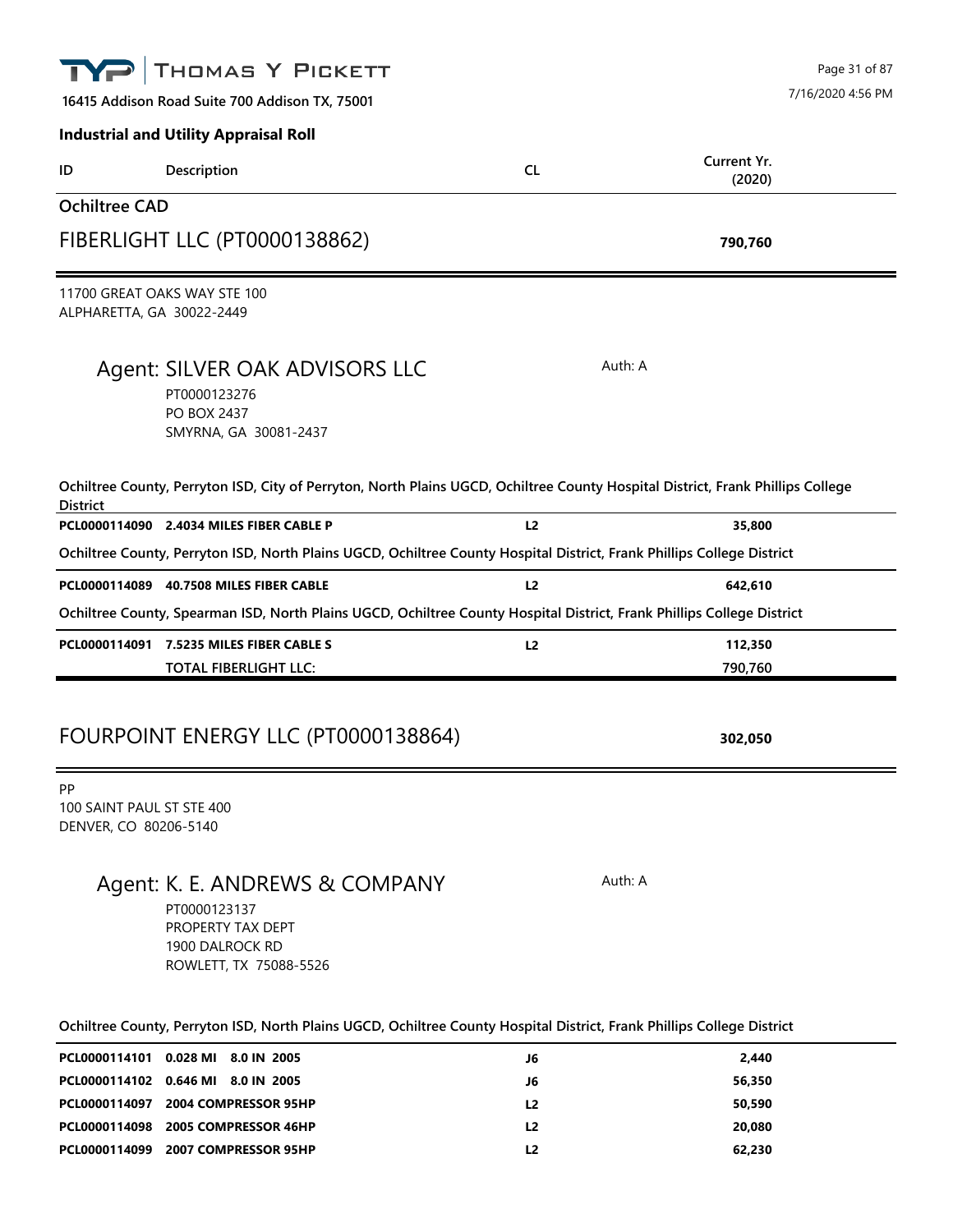| TYP                                                                                                                                                | THOMAS Y PICKETT                                                                                                 |                                  |                       | Page 32 of 87     |  |
|----------------------------------------------------------------------------------------------------------------------------------------------------|------------------------------------------------------------------------------------------------------------------|----------------------------------|-----------------------|-------------------|--|
|                                                                                                                                                    | 16415 Addison Road Suite 700 Addison TX, 75001                                                                   |                                  |                       | 7/16/2020 4:56 PM |  |
|                                                                                                                                                    | <b>Industrial and Utility Appraisal Roll</b>                                                                     |                                  |                       |                   |  |
| ID                                                                                                                                                 | Description                                                                                                      | <b>CL</b>                        | Current Yr.<br>(2020) |                   |  |
| <b>Ochiltree CAD</b>                                                                                                                               |                                                                                                                  |                                  |                       |                   |  |
|                                                                                                                                                    | FOURPOINT ENERGY LLC (PT0000138864)                                                                              |                                  | 302,050               |                   |  |
| <b>PP</b><br>100 SAINT PAUL ST STE 400<br>DENVER, CO 80206-5140                                                                                    |                                                                                                                  |                                  |                       |                   |  |
|                                                                                                                                                    | Agent: K. E. ANDREWS & COMPANY<br>PT0000123137<br>PROPERTY TAX DEPT<br>1900 DALROCK RD<br>ROWLETT, TX 75088-5526 |                                  | Auth: A               |                   |  |
| PCL0000114100                                                                                                                                      | 2013 COMPRESSOR 145HP                                                                                            | L2                               | 110,360               |                   |  |
|                                                                                                                                                    | TOTAL FOURPOINT ENERGY LLC:                                                                                      |                                  | 302,050               |                   |  |
| <b>JESUS RASCON</b><br><b>PO BOX 741</b>                                                                                                           | FRANKS WELL SERVICE (PT0000138799)                                                                               |                                  | 867,710               |                   |  |
| PERRYTON, TX 79070-0741                                                                                                                            |                                                                                                                  |                                  |                       |                   |  |
| Ochiltree County, Perryton ISD, City of Perryton, North Plains UGCD, Ochiltree County Hospital District, Frank Phillips College<br><b>District</b> |                                                                                                                  |                                  |                       |                   |  |
|                                                                                                                                                    | PCL0000113652 MACHINERY & EQUIPMENT                                                                              | L2                               | 8,400                 |                   |  |
| PCL0000113653                                                                                                                                      | <b>MACHINERY &amp; EQUIPMENT</b>                                                                                 | L <sub>2</sub>                   | 36,260                |                   |  |
| PCL0000113649                                                                                                                                      | <b>TRAILERS</b>                                                                                                  | L2                               | 3,600                 |                   |  |
|                                                                                                                                                    | PCL0000113654 VEHICLES & TRAILERS<br>PCL0000113655 VEHICLES & TRAILERS                                           | L <sub>2</sub><br>L <sub>2</sub> | 58,550<br>53,400      |                   |  |
| PCL0000113650 WELL SERVICE                                                                                                                         |                                                                                                                  | L <sub>2</sub>                   | 375,000               |                   |  |
| PCL0000113651                                                                                                                                      | <b>WELL SERVICE</b>                                                                                              | L <sub>2</sub>                   | 332,500               |                   |  |
|                                                                                                                                                    | TOTAL FRANKS WELL SERVICE:                                                                                       |                                  | 867,710               |                   |  |
|                                                                                                                                                    |                                                                                                                  |                                  |                       |                   |  |
|                                                                                                                                                    | GARCIA JUVENTINO DBA GARCIA & (PT0000138874)                                                                     |                                  | 50,000                |                   |  |
| <b>SONS TRUCKING</b><br>910 KENTUCKY DR<br>PERRYTON, TX 79070-3208                                                                                 |                                                                                                                  |                                  |                       |                   |  |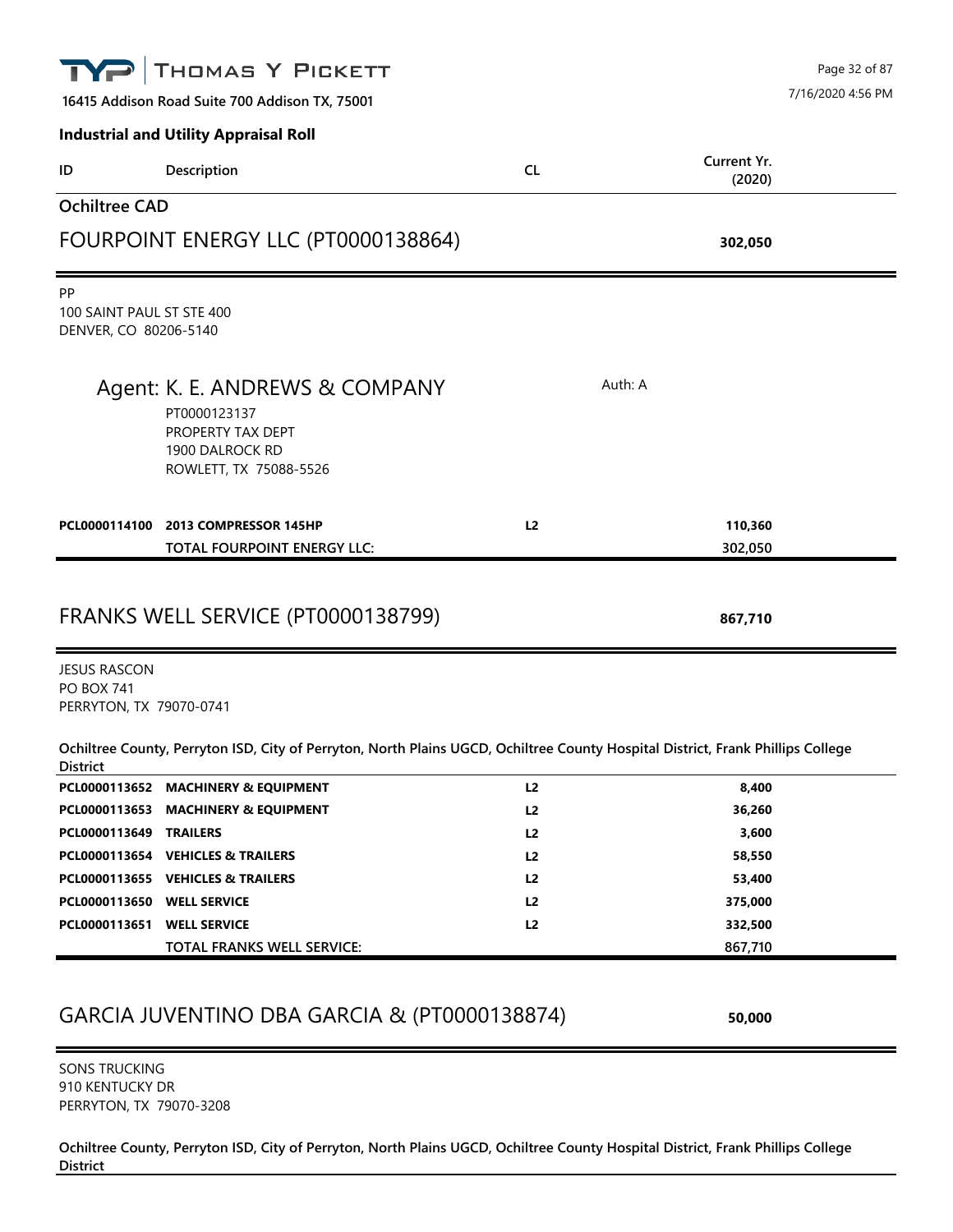|                                                   | THOMAS Y PICKETT                                                                                                       |                | Page 33 of 87         |  |  |
|---------------------------------------------------|------------------------------------------------------------------------------------------------------------------------|----------------|-----------------------|--|--|
|                                                   | 7/16/2020 4:56 PM<br>16415 Addison Road Suite 700 Addison TX, 75001                                                    |                |                       |  |  |
|                                                   | <b>Industrial and Utility Appraisal Roll</b>                                                                           |                |                       |  |  |
| ID                                                | Description                                                                                                            | <b>CL</b>      | Current Yr.<br>(2020) |  |  |
| <b>Ochiltree CAD</b>                              |                                                                                                                        |                |                       |  |  |
|                                                   | GARCIA JUVENTINO DBA GARCIA & (PT0000138874)<br>50,000                                                                 |                |                       |  |  |
|                                                   | <b>SONS TRUCKING</b><br>910 KENTUCKY DR<br>PERRYTON, TX 79070-3208                                                     |                |                       |  |  |
|                                                   | PCL0000114123 HEAVY TRUCKS/TRACTORS                                                                                    | L <sub>2</sub> | 50,000                |  |  |
|                                                   | TOTAL GARCIA JUVENTINO DBA GARCIA &:                                                                                   |                | 50,000                |  |  |
| GONZALEZ ALFREDO R DBA (PT0000138804)<br>30,800   |                                                                                                                        |                |                       |  |  |
| <b>JAG WELL SERVICE</b><br><b>PO BOX 611</b>      | PERRYTON, TX 79070-0611                                                                                                |                |                       |  |  |
|                                                   | Ochiltree County, Perryton ISD, North Plains UGCD, Ochiltree County Hospital District, Frank Phillips College District |                |                       |  |  |
|                                                   | PCL0000113672 VEHICLES & TRAILERS                                                                                      | L <sub>2</sub> | 800                   |  |  |
| PCL0000113671                                     | <b>WELL SERVICE</b>                                                                                                    | L2             | 30,000                |  |  |
|                                                   | TOTAL GONZALEZ ALFREDO R DBA:                                                                                          |                | 30,800                |  |  |
| <b>GRAVES JIMMY R DBA (PT0000138796)</b><br>5,500 |                                                                                                                        |                |                       |  |  |
| <b>GRAVES OPERATING</b><br><b>PO BOX 749</b>      | PERRYTON, TX 79070-0749                                                                                                |                |                       |  |  |
|                                                   | Ochiltree County, Perryton ISD, North Plains UGCD, Ochiltree County Hospital District, Frank Phillips College District |                |                       |  |  |
|                                                   | PCL0000113633 VEHICLES & TRAILERS                                                                                      | L2             | 5,500                 |  |  |

**TOTAL GRAVES JIMMY R DBA: 5,500**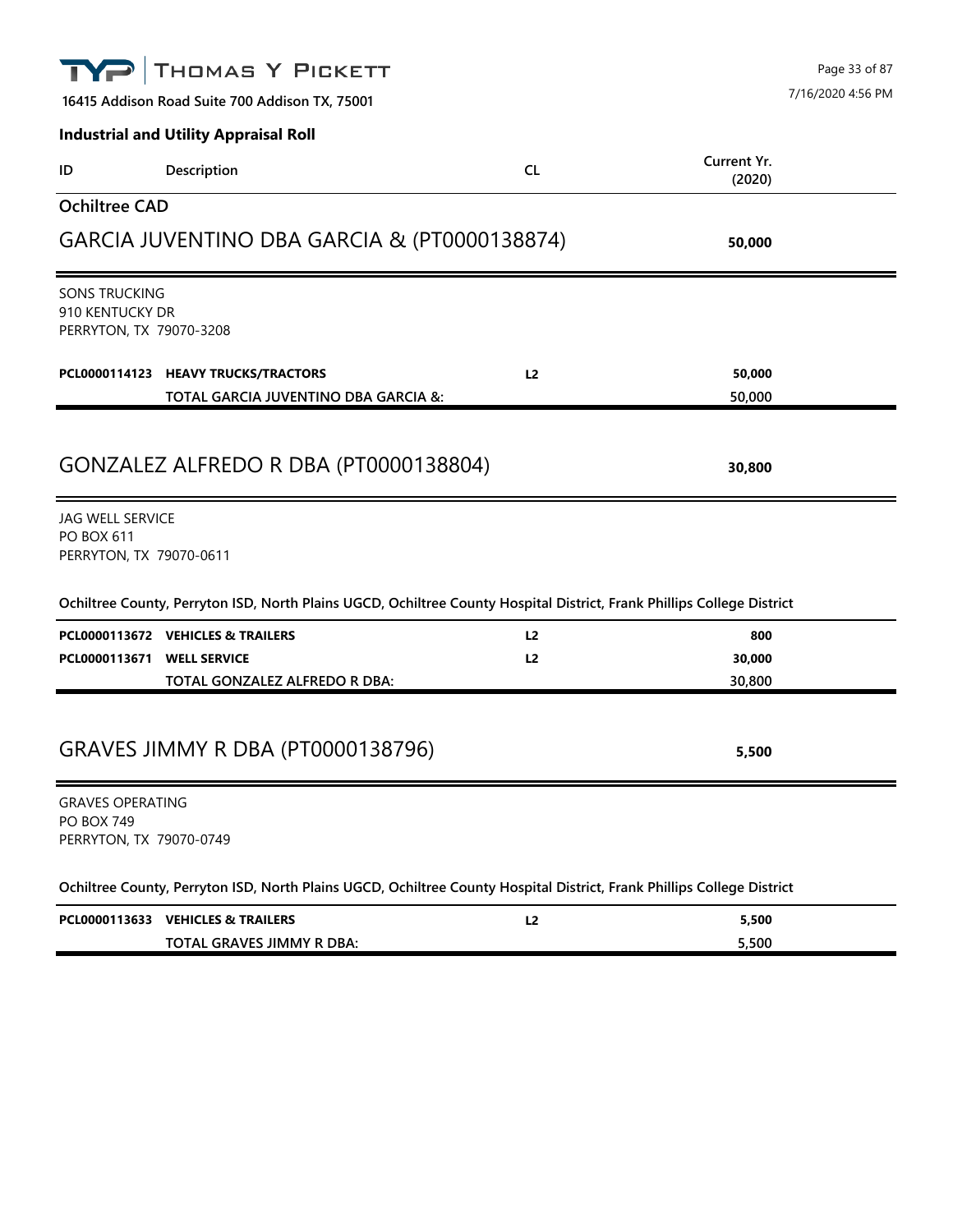|                                                                              | THOMAS Y PICKETT                                                                                                                |                |                       | Page 34 of 87     |
|------------------------------------------------------------------------------|---------------------------------------------------------------------------------------------------------------------------------|----------------|-----------------------|-------------------|
|                                                                              | 16415 Addison Road Suite 700 Addison TX, 75001                                                                                  |                |                       | 7/16/2020 4:56 PM |
|                                                                              | <b>Industrial and Utility Appraisal Roll</b>                                                                                    |                |                       |                   |
| ID                                                                           | Description                                                                                                                     | CL             | Current Yr.<br>(2020) |                   |
| <b>Ochiltree CAD</b>                                                         |                                                                                                                                 |                |                       |                   |
|                                                                              | GRAVITY OILFIELD SERVICES (PT0000139714)                                                                                        |                | 794,640               |                   |
| 2330 E I-20 SERVICE RD<br>418 SOUTH INDUSTRIAL ROAD<br>ODESSA, TX 79766      |                                                                                                                                 |                |                       |                   |
|                                                                              | Agent: MODERN TAX GROUP<br>PT0000123173<br>PROPERTY TAX DEPT<br>12001 N CENTRAL EXPRESSWAY STE 110<br>DALLAS, TX 75243          | Auth: A        |                       |                   |
| <b>District</b>                                                              | Ochiltree County, Perryton ISD, City of Perryton, North Plains UGCD, Ochiltree County Hospital District, Frank Phillips College |                |                       |                   |
|                                                                              | PCL0000113779 FURNITURE & FIXTURES                                                                                              | L <sub>2</sub> | 16,710                |                   |
| PCL0000113773                                                                | <b>HEAVY TRUCKS/TRACTORS</b>                                                                                                    | L <sub>2</sub> | 60,920                |                   |
|                                                                              | PCL0000113780 PICKUP TRUCKS                                                                                                     | L2             | 44,800                |                   |
|                                                                              | Ochiltree County, Perryton ISD, North Plains UGCD, Ochiltree County Hospital District, Frank Phillips College District          |                |                       |                   |
|                                                                              | PCL0000113778 MACH & EQUIP                                                                                                      | L <sub>2</sub> | 655,440               |                   |
|                                                                              | PCL0000113776 OFFICE FURNITURE                                                                                                  | L <sub>2</sub> | 3,940                 |                   |
| <b>PCL0000113774 TRAILERS</b>                                                |                                                                                                                                 | L <sub>2</sub> | 12,830                |                   |
|                                                                              | TOTAL GRAVITY OILFIELD SERVICES:                                                                                                |                | 794,640               |                   |
| <b>GREAT PLAINS GAS COMPRESSION HOLDINGS LP</b><br>141,700<br>(PT0000139699) |                                                                                                                                 |                |                       |                   |
| PO BOX 639<br>HUGOTON, KS 67951                                              |                                                                                                                                 |                |                       |                   |
|                                                                              | Ochiltree County, Perryton ISD, North Plains UGCD, Ochiltree County Hospital District, Frank Phillips College District          |                |                       |                   |
| PCL0000117298 COMPRESSORS                                                    |                                                                                                                                 | L2             | 141,700               |                   |
|                                                                              | TOTAL GREAT PLAINS GAS COMPRESSION HOLDINGS<br>LP:                                                                              |                | 141,700               |                   |
|                                                                              | GTP TOWERS I LLC (PT0000141343)                                                                                                 |                | 92,910                |                   |
|                                                                              |                                                                                                                                 |                |                       |                   |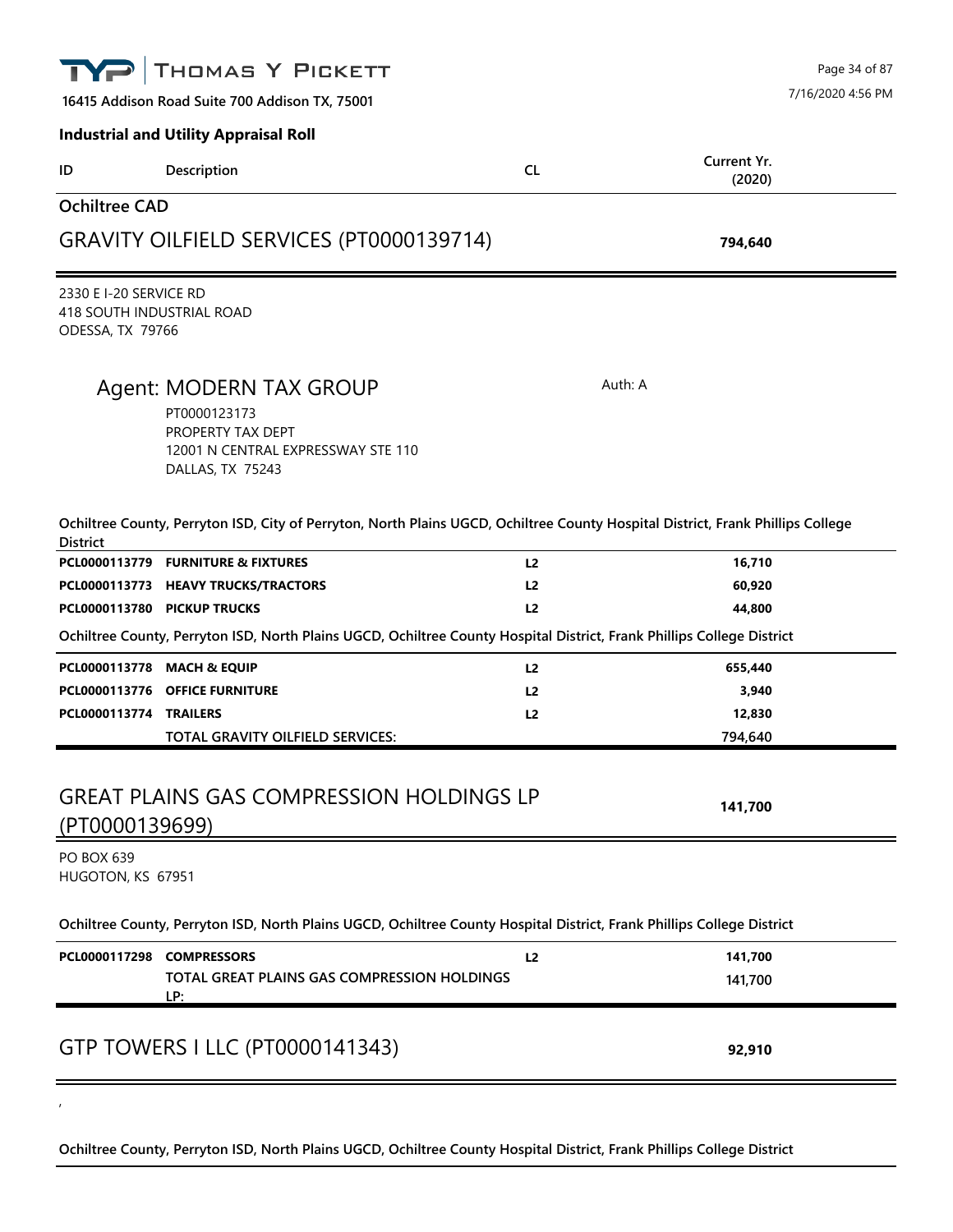# THOMAS Y PICKETT Page 35 of 87 7/16/2020 4:56 PM**16415 Addison Road Suite 700 Addison TX, 75001 Industrial and Utility Appraisal Roll Current Yr. ID Description CL (2020) Ochiltree CAD** GTP TOWERS I LLC (PT0000141343) **92,910**  $\mathbf{r}$ **PCL0000131471 TOWER @ 13104 CR U L2 46,820 Ochiltree County, Spearman ISD, North Plains UGCD, Ochiltree County Hospital District, Frank Phillips College District PCL0000130755 TOWER @13311 FM 281 L2 46,090 TOTAL GTP TOWERS I LLC: 92,910** GTP TOWERS II LLC (PT0000141344) **40,020**  $\mathbf{r}$ **Ochiltree County, Perryton ISD, North Plains UGCD, Ochiltree County Hospital District, Frank Phillips College District PCL0000130756 TOWER @ 17160 CR P L2 40,020 TOTAL GTP TOWERS II LLC: 40,020** HANSEN FARMING INC (PT0000138810) **604,620** 12720 COUNTY ROAD 10 PERRYTON, TX 79070-7109 **Ochiltree County, Perryton ISD, North Plains UGCD, Ochiltree County Hospital District, Frank Phillips College District PCL0000113685 MILKING BARN AND COMM. BAR F2 301,850 PCL0000113687 QUONSET HUT F2 81,390 PCL0000113686 SHADES AND PENS F2 221,380 TOTAL HANSEN FARMING INC: 604,620** HEDGPETH JAY OR MARSHA DBA (PT0000138740) **3,150** DRAGON HOT OIL SERVICE 14719 CR 20 PERRYTON, TX 79070-0371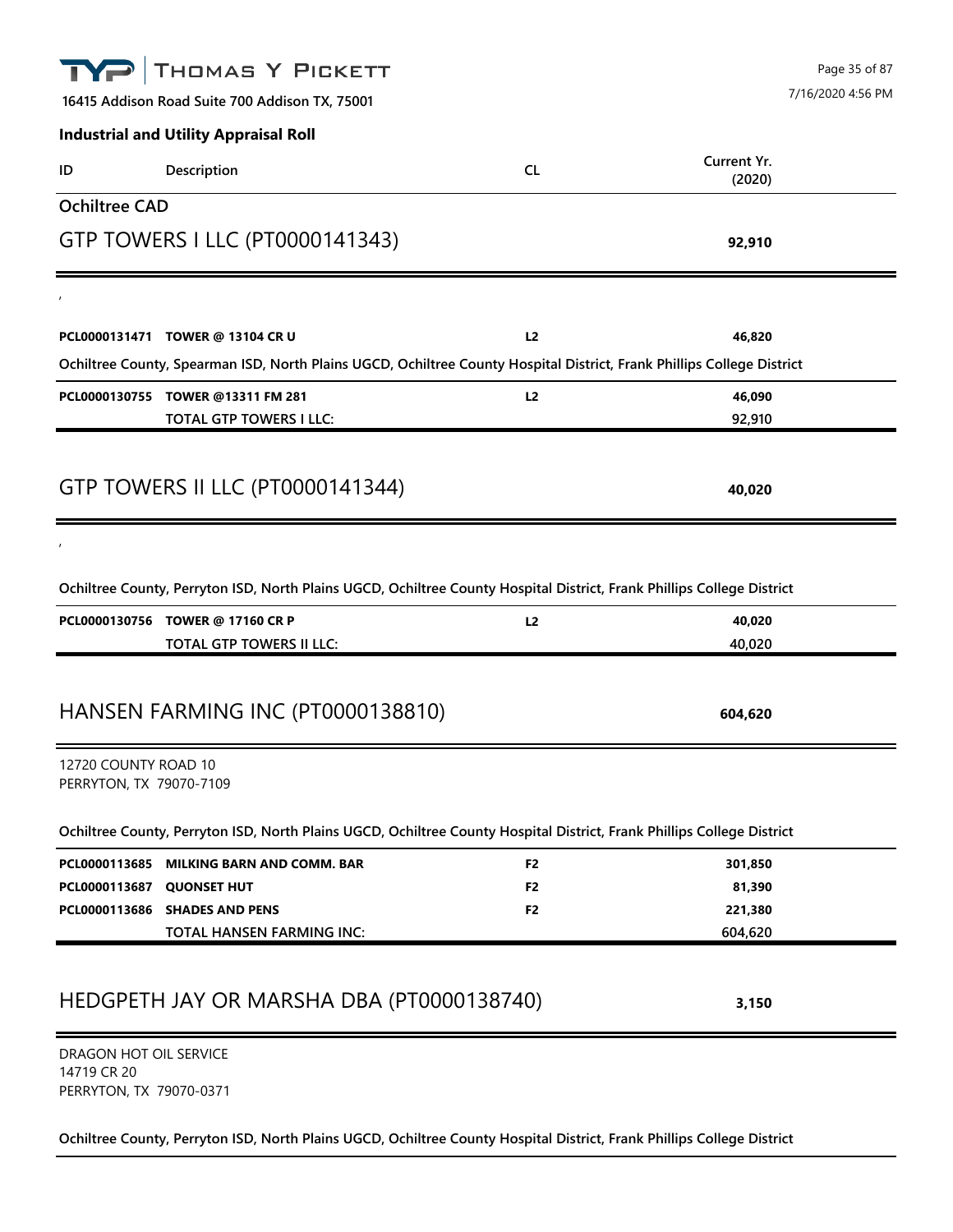|                                        | THOMAS Y PICKETT                                                                                                                |                | Page 36 of 87     |  |
|----------------------------------------|---------------------------------------------------------------------------------------------------------------------------------|----------------|-------------------|--|
|                                        | 16415 Addison Road Suite 700 Addison TX, 75001                                                                                  |                | 7/16/2020 4:56 PM |  |
|                                        | <b>Industrial and Utility Appraisal Roll</b>                                                                                    |                |                   |  |
| ID                                     | Description                                                                                                                     | <b>CL</b>      | Current Yr.       |  |
| <b>Ochiltree CAD</b>                   |                                                                                                                                 |                | (2020)            |  |
|                                        |                                                                                                                                 |                |                   |  |
|                                        | HEDGPETH JAY OR MARSHA DBA (PT0000138740)                                                                                       |                | 3,150             |  |
| DRAGON HOT OIL SERVICE                 |                                                                                                                                 |                |                   |  |
| 14719 CR 20<br>PERRYTON, TX 79070-0371 |                                                                                                                                 |                |                   |  |
|                                        |                                                                                                                                 |                |                   |  |
|                                        | PCL0000113286 MACHINERY & EQUIPMENT                                                                                             | L <sub>2</sub> | 400               |  |
| PCL0000113285                          | <b>TRAILERS</b>                                                                                                                 | L <sub>2</sub> | 2,750             |  |
|                                        | TOTAL HEDGPETH JAY OR MARSHA DBA:                                                                                               |                | 3,150             |  |
|                                        |                                                                                                                                 |                |                   |  |
|                                        | HERRING TANK COMPANY (PT0000138783)                                                                                             |                | 5,000             |  |
| 7201 W VICKERY BLVD                    |                                                                                                                                 |                |                   |  |
| BENBROOK, TX 76116-9038                |                                                                                                                                 |                |                   |  |
|                                        | Ochiltree County, Perryton ISD, North Plains UGCD, Ochiltree County Hospital District, Frank Phillips College District          |                |                   |  |
| PCL0000113564                          | <b>MACHINERY &amp; EQUIPMENT</b>                                                                                                | L2             | 5,000             |  |
|                                        | TOTAL HERRING TANK COMPANY:                                                                                                     |                | 5,000             |  |
|                                        |                                                                                                                                 |                |                   |  |
|                                        | HUNTINGTON ENERGY LLC (PT0000138742)                                                                                            |                | 55,540            |  |
| 908 NW 71ST ST                         |                                                                                                                                 |                |                   |  |
|                                        | OKLAHOMA CITY, OK 73116-7402                                                                                                    |                |                   |  |
| <b>District</b>                        | Ochiltree County, Perryton ISD, City of Perryton, North Plains UGCD, Ochiltree County Hospital District, Frank Phillips College |                |                   |  |
|                                        | PCL0000113290 0.550 MI 4.0 IN 2010                                                                                              | J6             | 5,940             |  |
|                                        | PCL0000113289 1.640 MI 3.0 IN 2010                                                                                              | J6             | 49,600            |  |
|                                        | TOTAL HUNTINGTON ENERGY LLC:                                                                                                    |                | 55,540            |  |
|                                        |                                                                                                                                 |                |                   |  |
|                                        | HUNTINGTON ENERGY USA INC (PT0000138809)                                                                                        |                | 67,160            |  |
| 908 NW 71ST ST                         |                                                                                                                                 |                |                   |  |
|                                        | OKLAHOMA CITY, OK 73116-7402                                                                                                    |                |                   |  |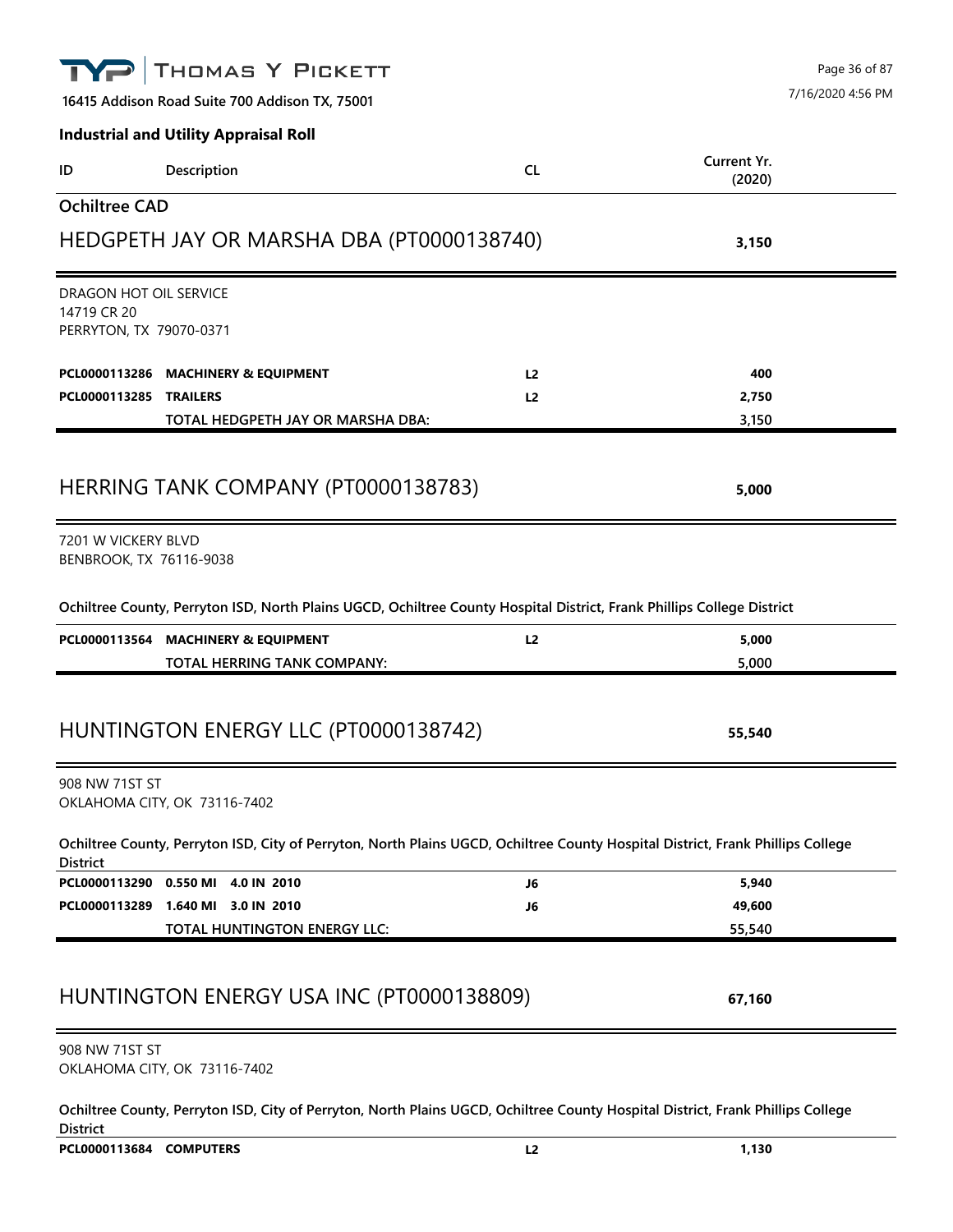| THOMAS Y PICKETT                                                                                                                                   | Page 37 of 87                      |  |
|----------------------------------------------------------------------------------------------------------------------------------------------------|------------------------------------|--|
| 16415 Addison Road Suite 700 Addison TX, 75001                                                                                                     | 7/16/2020 4:56 PM                  |  |
| <b>Industrial and Utility Appraisal Roll</b>                                                                                                       |                                    |  |
| Description<br>ID                                                                                                                                  | Current Yr.<br><b>CL</b><br>(2020) |  |
| <b>Ochiltree CAD</b>                                                                                                                               |                                    |  |
| HUNTINGTON ENERGY USA INC (PT0000138809)                                                                                                           | 67,160                             |  |
| 908 NW 71ST ST<br>OKLAHOMA CITY, OK 73116-7402                                                                                                     |                                    |  |
| PCL0000113682<br><b>MACHINERY &amp; EQUIPMENT</b>                                                                                                  | 4,100<br>L <sub>2</sub>            |  |
| PCL0000113681<br><b>TRAILERS/TRUCKS</b>                                                                                                            | 61,930<br>L <sub>2</sub>           |  |
| TOTAL HUNTINGTON ENERGY USA INC:                                                                                                                   | 67,160                             |  |
| INNOVATIVE OILFIELD TECHNOLOGI (PT0000138818)                                                                                                      | 40,700                             |  |
| <b>PO BOX 854</b><br>PERRYTON, TX 79070-0854                                                                                                       |                                    |  |
| Ochiltree County, Perryton ISD, City of Perryton, North Plains UGCD, Ochiltree County Hospital District, Frank Phillips College<br><b>District</b> |                                    |  |
| PCL0000113715 VEHICLES<br>TOTAL INNOVATIVE OILFIELD TECHNOLOGI:                                                                                    | L2<br>40,700<br>40,700             |  |
|                                                                                                                                                    |                                    |  |
| INTEGRITY H2O LLC (SERIES D) (PT0000138902)                                                                                                        | 170,060                            |  |
| RR2 BOX 17<br><b>BALKO, OK 73931</b>                                                                                                               |                                    |  |
| Ochiltree County, Perryton ISD, North Plains UGCD, Ochiltree County Hospital District, Frank Phillips College District                             |                                    |  |
| PCL0000114250 HARDY SWD #281675                                                                                                                    | 170,060<br>L2                      |  |
| TOTAL INTEGRITY H2O LLC (SERIES D):                                                                                                                | 170,060                            |  |
| INTEGRITY H2O LLC (SERIES F) (PT0000139997)                                                                                                        | 55,060                             |  |
| RR2 BOX 17<br><b>BALKO, OK 73931</b>                                                                                                               |                                    |  |
| Ochiltree County, Perryton ISD, North Plains UGCD, Ochiltree County Hospital District, Frank Phillips College District                             |                                    |  |
| PCL0000121259 STUMP SWD #05483                                                                                                                     | L2<br>55,060                       |  |
| TOTAL INTEGRITY H2O LLC (SERIES F):                                                                                                                | 55,060                             |  |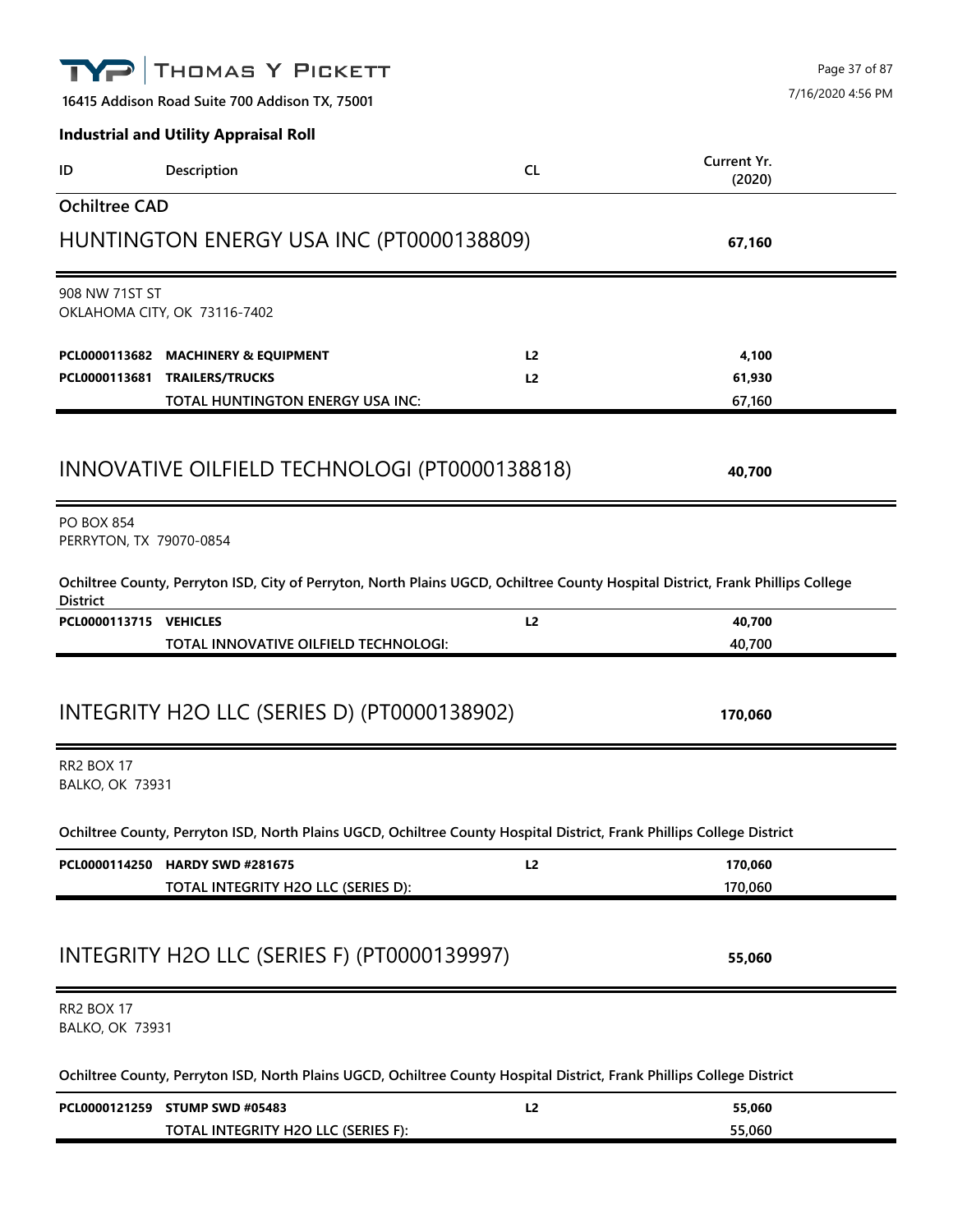| <b>District</b><br>PCL0000113760<br><b>PO BOX 611</b><br>PERRYTON, TX 79070<br>PCL0000117428 SWAB UNIT | Ochiltree County, Perryton ISD, City of Perryton, North Plains UGCD, Ochiltree County Hospital District, Frank Phillips College<br>PCL0000113762 F&F/COMP/OFFICE EQUIP<br><b>INVENTORY</b><br>PCL0000113761 MACHINERY & EQUIPMENT<br>TOTAL JACAM CHEMICALS 2013 LLC:<br>JAG WELL SERVICE (PT0000139711)<br>Ochiltree County, Perryton ISD, North Plains UGCD, Ochiltree County Hospital District, Frank Phillips College District | L <sub>2</sub><br>L <sub>2</sub><br>L <sub>2</sub><br>L2 | 18,040<br>235,280<br>42,830<br>296,150<br>27,500<br>27,500 |
|--------------------------------------------------------------------------------------------------------|-----------------------------------------------------------------------------------------------------------------------------------------------------------------------------------------------------------------------------------------------------------------------------------------------------------------------------------------------------------------------------------------------------------------------------------|----------------------------------------------------------|------------------------------------------------------------|
|                                                                                                        |                                                                                                                                                                                                                                                                                                                                                                                                                                   |                                                          |                                                            |
|                                                                                                        |                                                                                                                                                                                                                                                                                                                                                                                                                                   |                                                          |                                                            |
|                                                                                                        |                                                                                                                                                                                                                                                                                                                                                                                                                                   |                                                          |                                                            |
|                                                                                                        |                                                                                                                                                                                                                                                                                                                                                                                                                                   |                                                          |                                                            |
|                                                                                                        |                                                                                                                                                                                                                                                                                                                                                                                                                                   |                                                          |                                                            |
|                                                                                                        |                                                                                                                                                                                                                                                                                                                                                                                                                                   |                                                          |                                                            |
|                                                                                                        |                                                                                                                                                                                                                                                                                                                                                                                                                                   |                                                          |                                                            |
|                                                                                                        |                                                                                                                                                                                                                                                                                                                                                                                                                                   |                                                          |                                                            |
|                                                                                                        |                                                                                                                                                                                                                                                                                                                                                                                                                                   |                                                          |                                                            |
| PO BOX 96<br>STERLING, KS 67579-0096                                                                   |                                                                                                                                                                                                                                                                                                                                                                                                                                   |                                                          |                                                            |
|                                                                                                        | JACAM CHEMICALS 2013 LLC (PT0000138828)                                                                                                                                                                                                                                                                                                                                                                                           |                                                          | 296,150                                                    |
|                                                                                                        | TOTAL J & A FIELD SERVICES LLC:                                                                                                                                                                                                                                                                                                                                                                                                   |                                                          | 382,610                                                    |
|                                                                                                        | PCL0000114117 VEHICLES & TRAILERS                                                                                                                                                                                                                                                                                                                                                                                                 | L <sub>2</sub>                                           | 59,630                                                     |
|                                                                                                        | PCL0000114116 MACHINERY & EQUIPMENT                                                                                                                                                                                                                                                                                                                                                                                               | L <sub>2</sub>                                           | 322,980                                                    |
| <b>District</b>                                                                                        | Ochiltree County, Perryton ISD, City of Perryton, North Plains UGCD, Ochiltree County Hospital District, Frank Phillips College                                                                                                                                                                                                                                                                                                   |                                                          |                                                            |
| 1117 S BAYLOR ST<br>PERRYTON, TX 79070-4135                                                            |                                                                                                                                                                                                                                                                                                                                                                                                                                   |                                                          |                                                            |
|                                                                                                        |                                                                                                                                                                                                                                                                                                                                                                                                                                   |                                                          |                                                            |
|                                                                                                        | J & A FIELD SERVICES LLC (PT0000138871)                                                                                                                                                                                                                                                                                                                                                                                           |                                                          | 382,610                                                    |
| <b>Ochiltree CAD</b>                                                                                   |                                                                                                                                                                                                                                                                                                                                                                                                                                   |                                                          |                                                            |
| ID                                                                                                     | Description                                                                                                                                                                                                                                                                                                                                                                                                                       | <b>CL</b>                                                | Current Yr.<br>(2020)                                      |
|                                                                                                        | <b>Industrial and Utility Appraisal Roll</b>                                                                                                                                                                                                                                                                                                                                                                                      |                                                          |                                                            |
|                                                                                                        |                                                                                                                                                                                                                                                                                                                                                                                                                                   |                                                          |                                                            |
|                                                                                                        | 16415 Addison Road Suite 700 Addison TX, 75001                                                                                                                                                                                                                                                                                                                                                                                    |                                                          | 7/16/2020 4:56 PM                                          |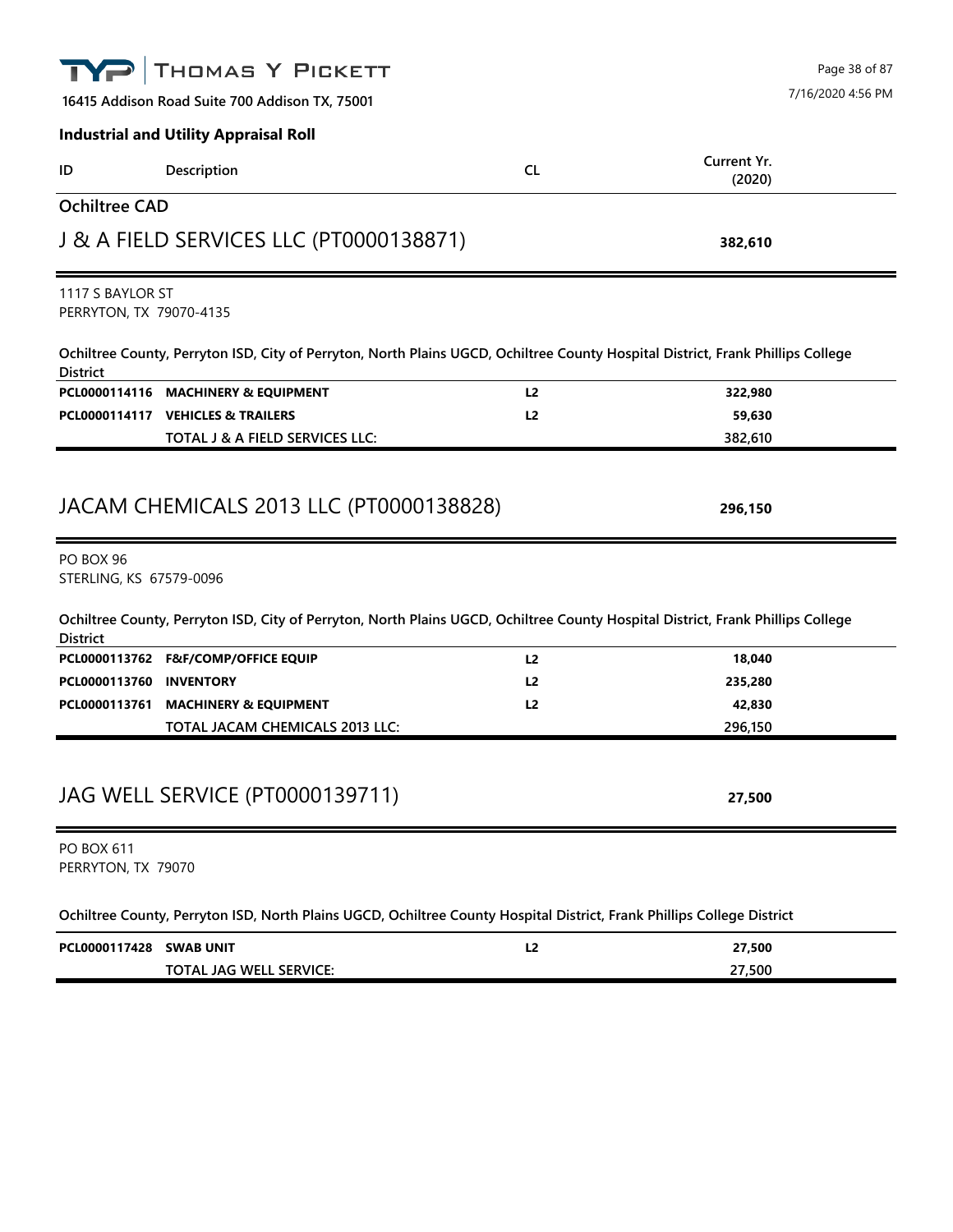|                                                                   | THOMAS Y PICKETT                                                                                                                |                                    | Page 39 of 87     |
|-------------------------------------------------------------------|---------------------------------------------------------------------------------------------------------------------------------|------------------------------------|-------------------|
|                                                                   | 16415 Addison Road Suite 700 Addison TX, 75001                                                                                  |                                    | 7/16/2020 4:56 PM |
|                                                                   | <b>Industrial and Utility Appraisal Roll</b>                                                                                    |                                    |                   |
| ID                                                                | Description                                                                                                                     | Current Yr.<br><b>CL</b><br>(2020) |                   |
| <b>Ochiltree CAD</b>                                              |                                                                                                                                 |                                    |                   |
|                                                                   | JCB II ENTERPRISES (PT0000138790)                                                                                               | 2,750                              |                   |
| ATTN JOHN BOZEMAN<br><b>PO BOX 752</b><br>PERRYTON, TX 79070-0752 |                                                                                                                                 |                                    |                   |
|                                                                   | Ochiltree County, Perryton ISD, North Plains UGCD, Ochiltree County Hospital District, Frank Phillips College District          |                                    |                   |
| PCL0000113595 TRAILERS                                            | <b>TOTAL JCB II ENTERPRISES:</b>                                                                                                | L2<br>2,750<br>2,750               |                   |
| <b>SERVICES</b>                                                   | JUAREZ ANTONIO DBA AJ'S DITCHI (PT0000138869)                                                                                   | 69,000                             |                   |
| 14366 COUNTY ROAD 20<br>PERRYTON, TX 79070-6506                   | Ochiltree County, Perryton ISD, City of Perryton, North Plains UGCD, Ochiltree County Hospital District, Frank Phillips College |                                    |                   |
| <b>District</b>                                                   | PCL0000114112 HEAVY TRUCKS/TRACTORS                                                                                             | 7,500<br>L <sub>2</sub>            |                   |
|                                                                   | PCL0000114113 MACHINERY & EQUIPMENT                                                                                             | 50,000<br>L <sub>2</sub>           |                   |
| PCL0000114114 VEHICLES & TRAILERS                                 | TOTAL JUAREZ ANTONIO DBA AJ'S DITCHI:                                                                                           | 11,500<br>L <sub>2</sub><br>69,000 |                   |
| PO BOX 21468                                                      | KAISER FRANCIS OIL COMPANY (PT0000138743)                                                                                       | 190,150                            |                   |
| TULSA, OK 74121-1468                                              |                                                                                                                                 |                                    |                   |
|                                                                   | Agent: K. E. ANDREWS & COMPANY<br>PT0000123137<br>PROPERTY TAX DEPT<br>1900 DALROCK RD<br>ROWLETT, TX 75088-5526                | Auth: A                            |                   |
|                                                                   | Ochiltree County, Spearman ISD, North Plains UGCD, Ochiltree County Hospital District, Frank Phillips College District          |                                    |                   |
| PCL0000116772 COMPRESSORS<br><b>District</b>                      | Ochiltree County, Perryton ISD, City of Perryton, North Plains UGCD, Ochiltree County Hospital District, Frank Phillips College | 29,500<br>L <sub>2</sub>           |                   |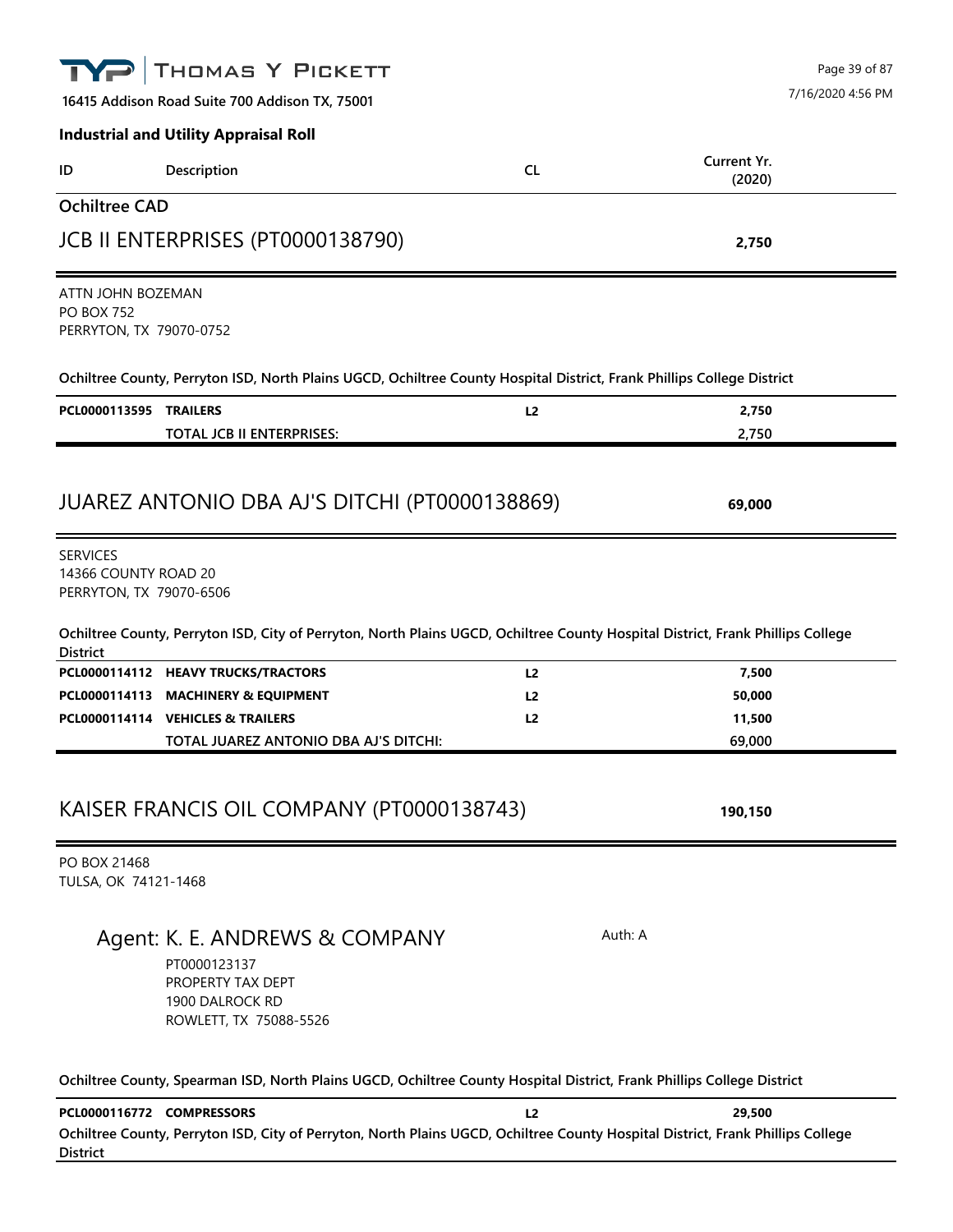|                                                         | THOMAS Y PICKETT                                                                                                       |                |                       | Page 40 of 87     |
|---------------------------------------------------------|------------------------------------------------------------------------------------------------------------------------|----------------|-----------------------|-------------------|
|                                                         | 16415 Addison Road Suite 700 Addison TX, 75001                                                                         |                |                       | 7/16/2020 4:56 PM |
|                                                         | <b>Industrial and Utility Appraisal Roll</b>                                                                           |                |                       |                   |
| ID                                                      | Description                                                                                                            | <b>CL</b>      | Current Yr.<br>(2020) |                   |
| <b>Ochiltree CAD</b>                                    |                                                                                                                        |                |                       |                   |
|                                                         | KAISER FRANCIS OIL COMPANY (PT0000138743)                                                                              |                | 190,150               |                   |
| PO BOX 21468<br>TULSA, OK 74121-1468                    |                                                                                                                        |                |                       |                   |
|                                                         | Agent: K. E. ANDREWS & COMPANY<br>PT0000123137<br>PROPERTY TAX DEPT<br>1900 DALROCK RD<br>ROWLETT, TX 75088-5526       |                | Auth: A               |                   |
|                                                         | PCL0000113294 HEAVY TRUCKS/TRACTORS                                                                                    | L2             | 33,000                |                   |
| PCL0000113299 VEHICLES                                  |                                                                                                                        | L <sub>2</sub> | 90,650                |                   |
|                                                         | PCL0000113298 VEHICLES & TRAILERS                                                                                      | L2             | 37,000                |                   |
|                                                         | TOTAL KAISER FRANCIS OIL COMPANY:                                                                                      |                | 190,150               |                   |
| <b>PO BOX 149</b><br>GRAHAM, TX 76450-0149              | KARPER OIL & GAS CORPORATION (PT0000138820)                                                                            |                | 12,800                |                   |
|                                                         | Ochiltree County, Perryton ISD, North Plains UGCD, Ochiltree County Hospital District, Frank Phillips College District |                |                       |                   |
|                                                         | PCL0000113722 COMP STAGE 1 AGE UNKNOW                                                                                  | L2             | 12,800                |                   |
|                                                         | TOTAL KARPER OIL & GAS CORPORATION:                                                                                    |                | 12,800                |                   |
|                                                         | KENAI MID CONTINENT DBA (PT0000138826)                                                                                 |                | 1,320,530             |                   |
| ABERCROMBIE RTD<br>PO BOX 2328<br>ORCUTT, CA 93457-2328 |                                                                                                                        |                |                       |                   |
|                                                         | Ochiltree County, Perryton ISD, North Plains UGCD, Ochiltree County Hospital District, Frank Phillips College District |                |                       |                   |
| PCL0000113757 COMPUTERS                                 |                                                                                                                        | L <sub>2</sub> | 530                   |                   |
| PCL0000113755 DRILLING RIGS                             |                                                                                                                        | L <sub>2</sub> | 1,300,000             |                   |
|                                                         | PCL0000113756 Tools Rig 54 & 55                                                                                        | L <sub>2</sub> | 20,000                |                   |
|                                                         | TOTAL KENAI MID CONTINENT DBA:                                                                                         |                | 1,320,530             |                   |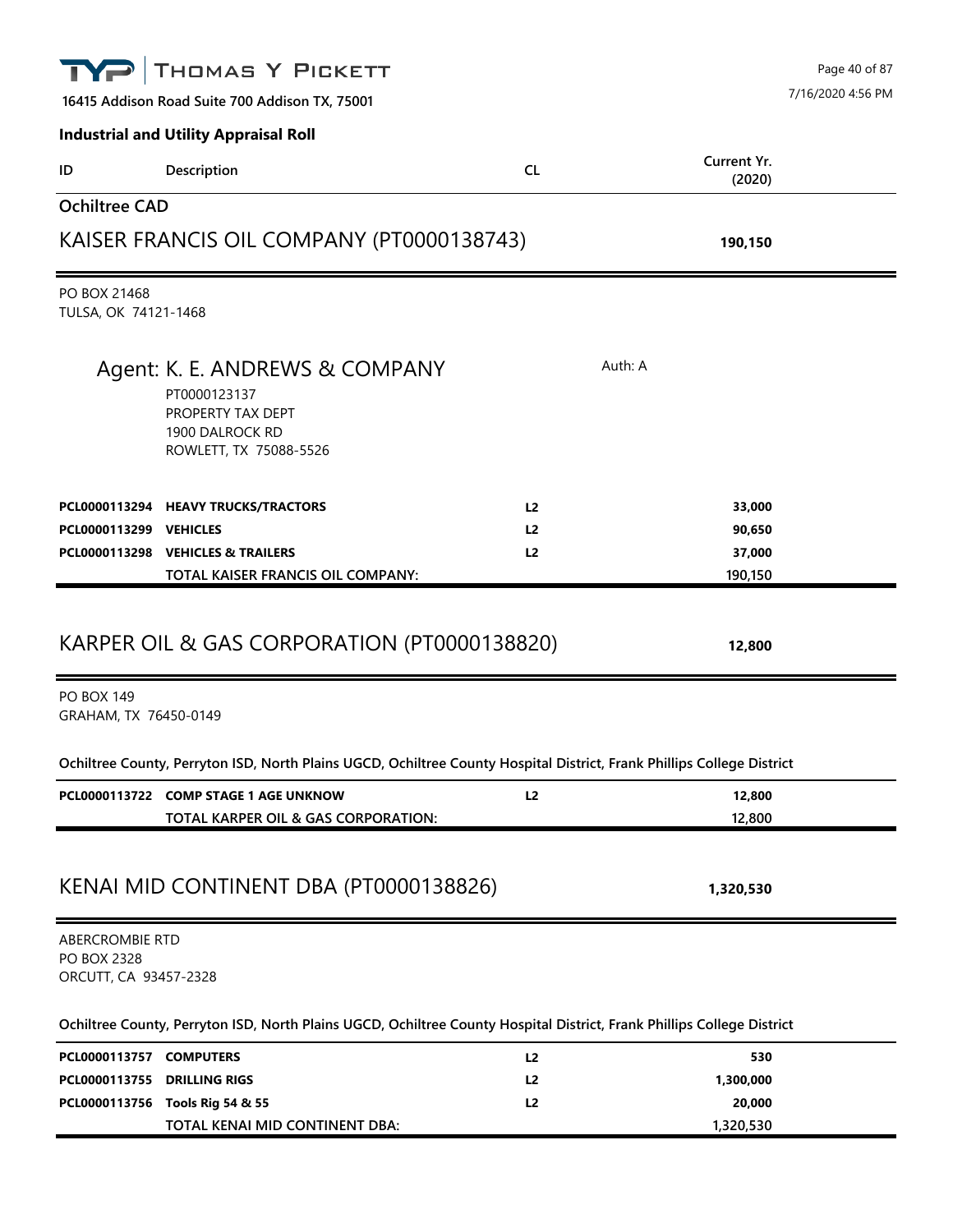|                                                                 | THOMAS Y PICKETT                                                                                                                |                | Page 41 of 87     |
|-----------------------------------------------------------------|---------------------------------------------------------------------------------------------------------------------------------|----------------|-------------------|
|                                                                 | 16415 Addison Road Suite 700 Addison TX, 75001                                                                                  |                | 7/16/2020 4:56 PM |
|                                                                 | <b>Industrial and Utility Appraisal Roll</b>                                                                                    |                |                   |
| ID                                                              | Description                                                                                                                     | <b>CL</b>      | Current Yr.       |
|                                                                 |                                                                                                                                 |                | (2020)            |
| <b>Ochiltree CAD</b>                                            |                                                                                                                                 |                |                   |
|                                                                 | KEY ENERGY SERVICES LLC (PT0000138730)                                                                                          |                | 1,435,530         |
| ATTN TAX DEPARTMENT<br><b>112 NORTH JUNIPER</b><br>PERRYTON, TX |                                                                                                                                 |                |                   |
|                                                                 | Agent: MERIT ADVISORS LP                                                                                                        |                | Auth: A           |
|                                                                 | PT0000123164                                                                                                                    |                |                   |
|                                                                 | <b>PO Box 330</b>                                                                                                               |                |                   |
|                                                                 | Gainesville, TX 76241-0330                                                                                                      |                |                   |
| <b>District</b>                                                 | Ochiltree County, Perryton ISD, City of Perryton, North Plains UGCD, Ochiltree County Hospital District, Frank Phillips College |                |                   |
|                                                                 | PCL0000117788 M&E @ 112 NORTH JUNIPER                                                                                           | L <sub>2</sub> | 1,076,730         |
|                                                                 | PCL0000117789 TRUCKS/TRAILERS @ 112 NORTH JUNIPER                                                                               | L <sub>2</sub> | 88,000            |
|                                                                 | Ochiltree County, Perryton ISD, North Plains UGCD, Ochiltree County Hospital District, Frank Phillips College District          |                |                   |
|                                                                 | PCL0000117785 M&E @ 12641 COUNTY ROAD L                                                                                         | L2             | 203,800           |
| PCL0000132325                                                   | RIGS @ 12641 COUNTY ROAD L                                                                                                      | L <sub>2</sub> | 10,000            |
|                                                                 | PCL0000117786 TRUCKS/TRAILERS @ 12641 COUNTY ROAD L                                                                             | L <sub>2</sub> | 57,000            |
|                                                                 | TOTAL KEY ENERGY SERVICES LLC:                                                                                                  |                | 1,435,530         |
|                                                                 |                                                                                                                                 |                |                   |
|                                                                 |                                                                                                                                 |                |                   |
|                                                                 | KOCH FERTILIZER LLC (PT0000138789)                                                                                              |                | 159,380           |
|                                                                 | ATTN PROPERTY TAX MANAGER                                                                                                       |                |                   |
| <b>PO BOX 2900</b>                                              |                                                                                                                                 |                |                   |
| WICHITA, KS 67201-2900                                          |                                                                                                                                 |                |                   |
|                                                                 | Ochiltree County, Perryton ISD, North Plains UGCD, Ochiltree County Hospital District, Frank Phillips College District          |                |                   |
| PCL0000113594 COMPUTERS                                         | N/R                                                                                                                             | L2             | 3,070             |
|                                                                 | PCL0000113592 FURNITURE & FIXTURES                                                                                              | L2             | 19,380            |
| PCL0000113591                                                   | <b>MACHINERY &amp; EQUIPMENT</b>                                                                                                | L2             | 64,310            |
| PCL0000116000                                                   | <b>MISC EQIP</b>                                                                                                                | L <sub>2</sub> | 59,160            |
|                                                                 | PCL0000113593 VEHICLES/MOBILE M&E                                                                                               | L2             | 13,460            |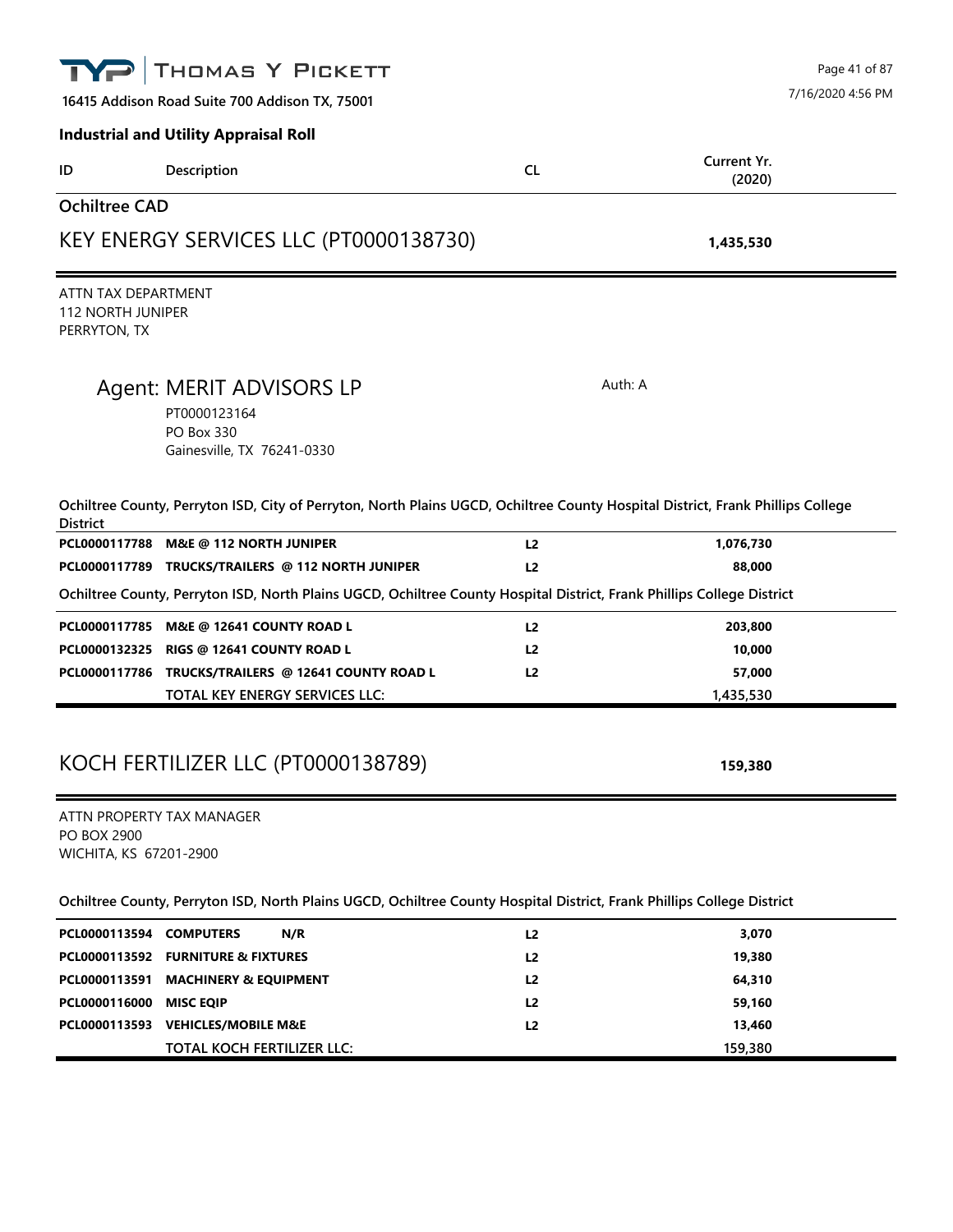|                                                                      | THOMAS Y PICKETT                                                                                                                |                |                   | Page 42 of 87     |
|----------------------------------------------------------------------|---------------------------------------------------------------------------------------------------------------------------------|----------------|-------------------|-------------------|
|                                                                      | 16415 Addison Road Suite 700 Addison TX, 75001                                                                                  |                |                   | 7/16/2020 4:56 PM |
|                                                                      | <b>Industrial and Utility Appraisal Roll</b>                                                                                    |                |                   |                   |
| ID                                                                   | Description                                                                                                                     | <b>CL</b>      | Current Yr.       |                   |
|                                                                      |                                                                                                                                 |                | (2020)            |                   |
| <b>Ochiltree CAD</b>                                                 |                                                                                                                                 |                |                   |                   |
|                                                                      | L & C SERVICES INC (PT0000138822)                                                                                               |                | 148,300           |                   |
| ATTN STEPHEN COOK                                                    |                                                                                                                                 |                |                   |                   |
| PO BOX 1153<br>PERRYTON, TX 79070-1153                               |                                                                                                                                 |                |                   |                   |
| <b>District</b>                                                      | Ochiltree County, Perryton ISD, City of Perryton, North Plains UGCD, Ochiltree County Hospital District, Frank Phillips College |                |                   |                   |
| PCL0000113729 COMPUTERS                                              |                                                                                                                                 | L2             | 2,000             |                   |
|                                                                      | PCL0000113727 FURNITURE & FIXTURES                                                                                              | L2             | 1,500             |                   |
| PCL0000113724 INVENTORY                                              |                                                                                                                                 | L <sub>2</sub> | 2,500             |                   |
|                                                                      | PCL0000113726 MACHINERY & EQUIPMENT                                                                                             | L <sub>2</sub> | 58,750            |                   |
| PCL0000113725                                                        | <b>TRAILERS</b>                                                                                                                 | L <sub>2</sub> | 53,250            |                   |
|                                                                      | PCL0000113728 VEHICLES & TRAILERS<br>TOTAL L & C SERVICES INC:                                                                  | L2             | 30,300<br>148,300 |                   |
| <b>JERRY DENTON</b><br><b>PO BOX 688</b>                             | LON'S WELDING (PT0000138780)                                                                                                    |                | 586,300           |                   |
| PERRYTON, TX 79070<br><b>District</b>                                | Ochiltree County, Perryton ISD, City of Perryton, North Plains UGCD, Ochiltree County Hospital District, Frank Phillips College |                |                   |                   |
|                                                                      | PCL0000113553 HEAVY TRUCKS/TRACTORS                                                                                             | L2             | 18,500            |                   |
|                                                                      | PCL0000113555 MACHINERY & EQUIPMENT                                                                                             | L2             | 512,250           |                   |
| PCL0000113554 TRAILERS                                               |                                                                                                                                 | L2             | 20,050            |                   |
| PCL0000113556 TRUCKS                                                 |                                                                                                                                 | L2             | 35,500            |                   |
|                                                                      | TOTAL LON'S WELDING:                                                                                                            |                | 586,300           |                   |
|                                                                      | LONE RANGER WELL SERVICE LLC (PT0000138838)                                                                                     |                | 1,513,610         |                   |
| ATTN MIGUEL BECERRIL<br><b>PO BOX 282</b><br>PERRYTON, TX 79070-0282 |                                                                                                                                 |                |                   |                   |
| <b>District</b>                                                      | Ochiltree County, Perryton ISD, City of Perryton, North Plains UGCD, Ochiltree County Hospital District, Frank Phillips College |                |                   |                   |
|                                                                      | PCL0000113817 MACHINERY & EQUIPMENT                                                                                             | L2             | 7,800             |                   |
| PCL0000131736 RIGS                                                   |                                                                                                                                 | L2             | 963,260           |                   |

**PCL0000131735 TRAILERS L2 24,860**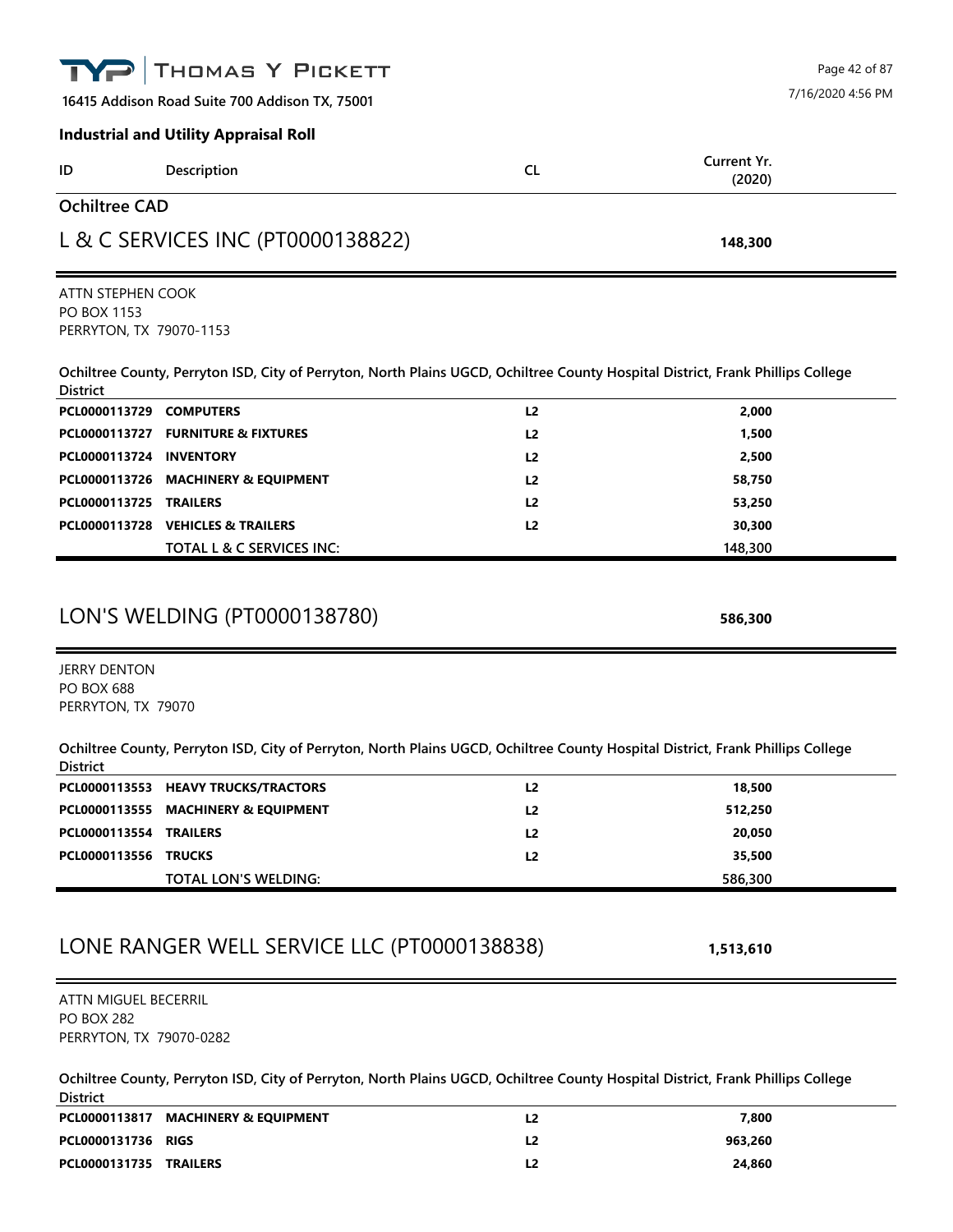|                                                                      | THOMAS Y PICKETT                                                                                                       |                |                       | Page 43 of 87     |
|----------------------------------------------------------------------|------------------------------------------------------------------------------------------------------------------------|----------------|-----------------------|-------------------|
|                                                                      | 16415 Addison Road Suite 700 Addison TX, 75001                                                                         |                |                       | 7/16/2020 4:56 PM |
|                                                                      | <b>Industrial and Utility Appraisal Roll</b>                                                                           |                |                       |                   |
| ID                                                                   | Description                                                                                                            | <b>CL</b>      | Current Yr.<br>(2020) |                   |
| <b>Ochiltree CAD</b>                                                 |                                                                                                                        |                |                       |                   |
|                                                                      | LONE RANGER WELL SERVICE LLC (PT0000138838)                                                                            |                | 1,513,610             |                   |
| ATTN MIGUEL BECERRIL<br><b>PO BOX 282</b><br>PERRYTON, TX 79070-0282 |                                                                                                                        |                |                       |                   |
| PCL0000113818 VEHICLES                                               | TOTAL LONE RANGER WELL SERVICE LLC:                                                                                    | L2             | 517,690<br>1,513,610  |                   |
|                                                                      | LONE TREE OIL & GAS (PT0000141693)                                                                                     |                | 6,200                 |                   |
|                                                                      | Agent: K. E. ANDREWS & COMPANY<br>PT0000123137<br>PROPERTY TAX DEPT<br>1900 DALROCK RD<br>ROWLETT, TX 75088-5526       |                | Auth: A               |                   |
|                                                                      | Ochiltree County, Spearman ISD, North Plains UGCD, Ochiltree County Hospital District, Frank Phillips College District |                |                       |                   |
| PCL0000132385 COMPRESSOR                                             | TOTAL LONE TREE OIL & GAS:                                                                                             | L <sub>2</sub> | 6,200<br>6,200        |                   |
| PROPERTY TAX DEPARTMENT<br>PO BOX 22186<br><b>TULSA, OK 74172</b>    | MAGELLAN AMMONIA PIPELINE LP (PT0000138792)                                                                            |                | 71,280                |                   |
|                                                                      | Ochiltree County, Spearman ISD, North Plains UGCD, Ochiltree County Hospital District, Frank Phillips College District |                |                       |                   |
|                                                                      | PCL0000113617 2.870 MI 6.0 IN 1968                                                                                     | J6             | 2,350                 |                   |
|                                                                      | Ochiltree County, Perryton ISD, North Plains UGCD, Ochiltree County Hospital District, Frank Phillips College District |                |                       |                   |
|                                                                      | PCL0000113614 4.760 MI 6.0 IN 1968                                                                                     | J6             | 3,890                 |                   |
|                                                                      | PCL0000113615 6.900 MI 6.0 IN 1968                                                                                     | J6             | 5,640                 |                   |
|                                                                      | PCL0000113616 7.670 MI 6.0 IN 1968                                                                                     | J6             | 6,270                 |                   |
|                                                                      | PCL0000113612 MACHINERY & EQUIPMENT                                                                                    | L <sub>2</sub> | 46,790                |                   |
|                                                                      | PCL0000113611 PIPING & STATION EQUIPMENT                                                                               | L2             | 6,160                 |                   |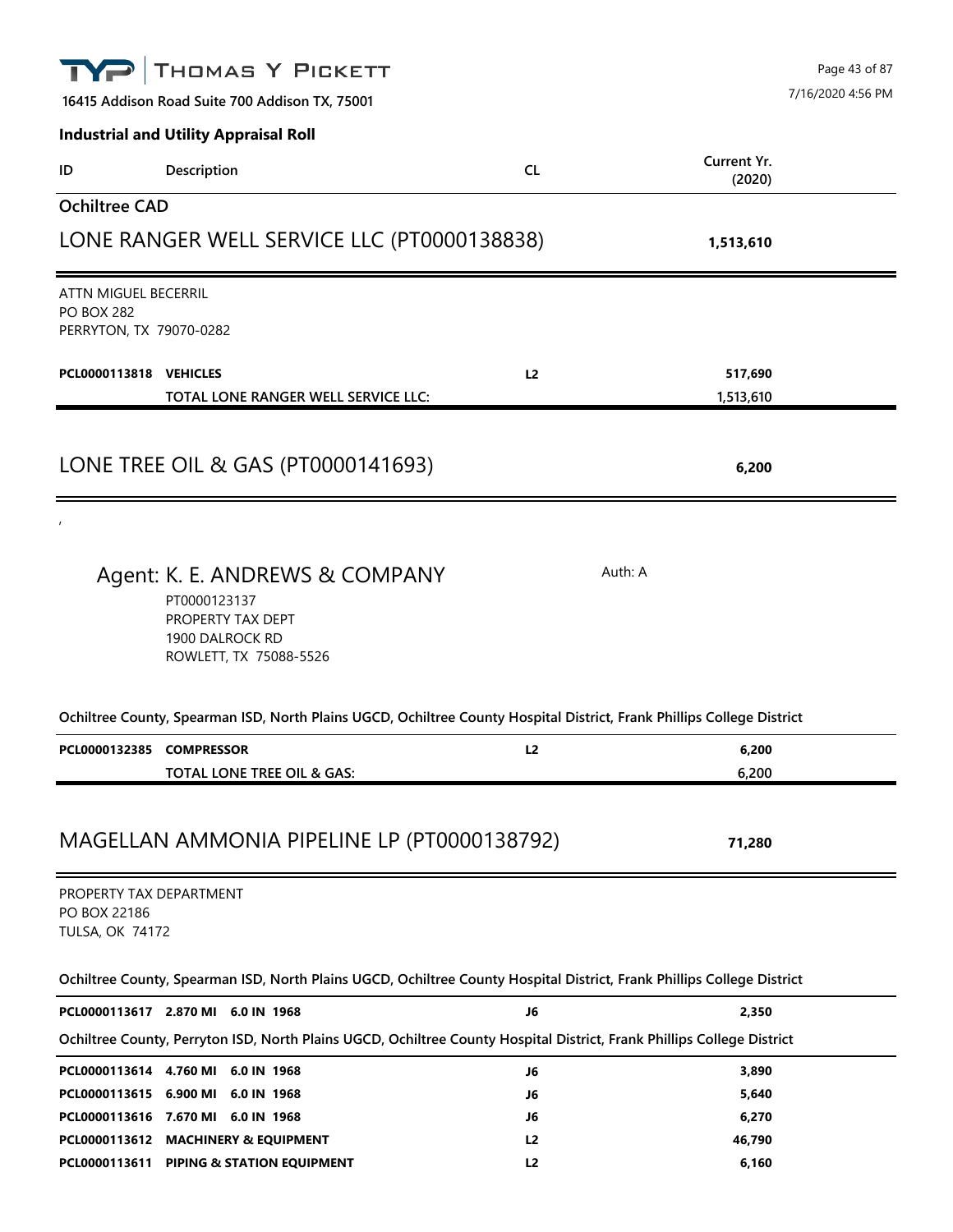|                                                                   | THOMAS Y PICKETT                                                                                                                |                |                       | Page 44 of 87     |
|-------------------------------------------------------------------|---------------------------------------------------------------------------------------------------------------------------------|----------------|-----------------------|-------------------|
|                                                                   | 16415 Addison Road Suite 700 Addison TX, 75001                                                                                  |                |                       | 7/16/2020 4:56 PM |
|                                                                   | <b>Industrial and Utility Appraisal Roll</b>                                                                                    |                |                       |                   |
| ID                                                                | Description                                                                                                                     | <b>CL</b>      | Current Yr.<br>(2020) |                   |
| <b>Ochiltree CAD</b>                                              |                                                                                                                                 |                |                       |                   |
|                                                                   | MAGELLAN AMMONIA PIPELINE LP (PT0000138792)                                                                                     |                | 71,280                |                   |
| PROPERTY TAX DEPARTMENT<br>PO BOX 22186<br><b>TULSA, OK 74172</b> |                                                                                                                                 |                |                       |                   |
|                                                                   | PCL0000113613 RADIO TOWER EQUIPMENT<br>TOTAL MAGELLAN AMMONIA PIPELINE LP:                                                      | L <sub>2</sub> | 180<br>71,280         |                   |
|                                                                   | MC CALLIE & MC CALLIE INVEST (PT0000138870)                                                                                     |                | 33,260                |                   |
| LLC<br>2010 GRINNELL DR<br>PERRYTON, TX 79070-5014                |                                                                                                                                 |                |                       |                   |
| <b>District</b>                                                   | Ochiltree County, Perryton ISD, City of Perryton, North Plains UGCD, Ochiltree County Hospital District, Frank Phillips College |                |                       |                   |
|                                                                   | PCL0000114115 MACHINERY & EQUIPMENT                                                                                             | L <sub>2</sub> | 33,260                |                   |
|                                                                   | TOTAL MC CALLIE & MC CALLIE INVEST:                                                                                             |                | 33,260                |                   |
|                                                                   | MCI COMMUNICATION SERVICES INC (PT0000138910)                                                                                   |                | 0                     |                   |
| PROPERTY TAX DEPT<br>PO BOX 521807<br>LONGWOOD, FL 32752-1807     |                                                                                                                                 |                |                       |                   |
|                                                                   | Agent: DUFF & PHELPS<br>PT0000123034<br>PO BOX 2749<br>ADDISON, TX 75001-2749                                                   |                | Auth: A               |                   |
| <b>District</b>                                                   | Ochiltree County, Perryton ISD, City of Perryton, North Plains UGCD, Ochiltree County Hospital District, Frank Phillips College |                |                       |                   |
|                                                                   | PCL0000114283 COMMUNICATIONS EQUIP                                                                                              | J <sub>4</sub> | 0                     |                   |
|                                                                   | TOTAL MCI COMMUNICATION SERVICES INC:                                                                                           |                |                       |                   |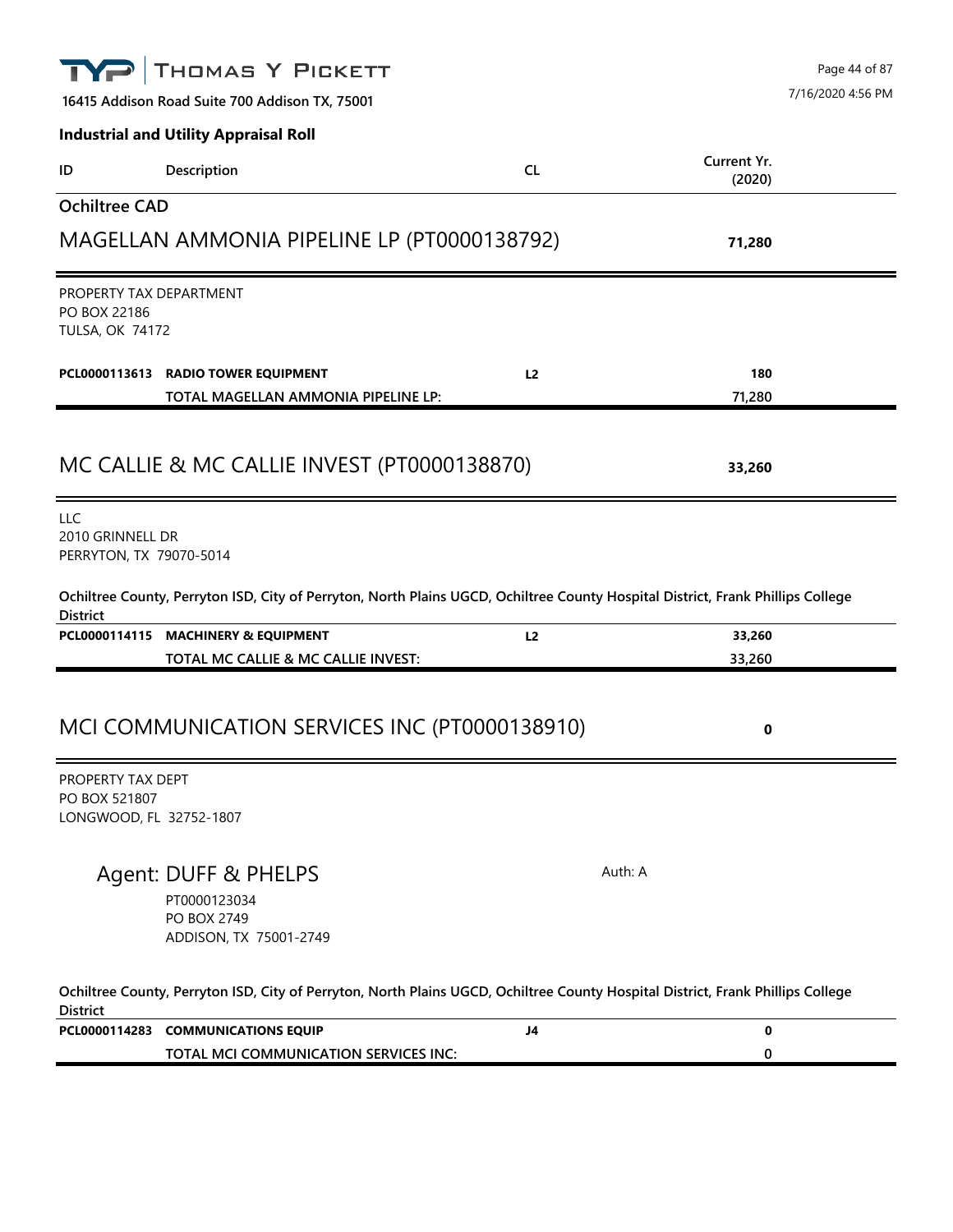|                                          | THOMAS Y PICKETT                                                                                                                                                 |                | Page 45 of 87         |
|------------------------------------------|------------------------------------------------------------------------------------------------------------------------------------------------------------------|----------------|-----------------------|
|                                          | 16415 Addison Road Suite 700 Addison TX, 75001                                                                                                                   |                | 7/16/2020 4:56 PM     |
|                                          | <b>Industrial and Utility Appraisal Roll</b>                                                                                                                     |                |                       |
| ID                                       | Description                                                                                                                                                      | CL.            | Current Yr.<br>(2020) |
| <b>Ochiltree CAD</b>                     |                                                                                                                                                                  |                |                       |
|                                          | MCI METRO ACCESS TRANMISSION SERVICES CORP.                                                                                                                      |                | 360                   |
| (PT0000138900)                           |                                                                                                                                                                  |                |                       |
| PO BOX 521807                            | LONGWOOD, FL 32752-1807                                                                                                                                          |                |                       |
|                                          | Agent: DUFF & PHELPS                                                                                                                                             | Auth: A        |                       |
|                                          | PT0000123034<br><b>PO BOX 2749</b>                                                                                                                               |                |                       |
|                                          | ADDISON, TX 75001-2749                                                                                                                                           |                |                       |
|                                          | Ochiltree County, Perryton ISD, North Plains UGCD, Ochiltree County Hospital District, Frank Phillips College District                                           |                |                       |
|                                          | PCL0000131101 COMMS EQUIPMENT<br>Ochiltree County, Perryton ISD, City of Perryton, North Plains UGCD, Ochiltree County Hospital District, Frank Phillips College | J4             | 220                   |
| <b>District</b><br>PCL0000114248         | <b>EQUIPMENT</b>                                                                                                                                                 | J4             | 140                   |
|                                          | TOTAL MCI METRO ACCESS TRANMISSION SERVICES<br>CORP.:                                                                                                            |                | 360                   |
|                                          | MERIDIAN WIRELINE LLC (PT0000138805)                                                                                                                             |                | 100,200               |
| ATTN PHILLIP DANIEL<br><b>PO BOX 747</b> | PERRYTON, TX 79070-0747                                                                                                                                          |                |                       |
| <b>District</b>                          | Ochiltree County, Perryton ISD, City of Perryton, North Plains UGCD, Ochiltree County Hospital District, Frank Phillips College                                  |                |                       |
| PCL0000113673                            | <b>HEAVY TRUCKS/TRACTORS</b>                                                                                                                                     | L2             | 45,250                |
| PCL0000113674                            | <b>INVENTORY</b>                                                                                                                                                 | L <sub>2</sub> | 31,500                |
|                                          | PCL0000113675 VEHICLES & TRAILERS                                                                                                                                | L2             | 23,450<br>100,200     |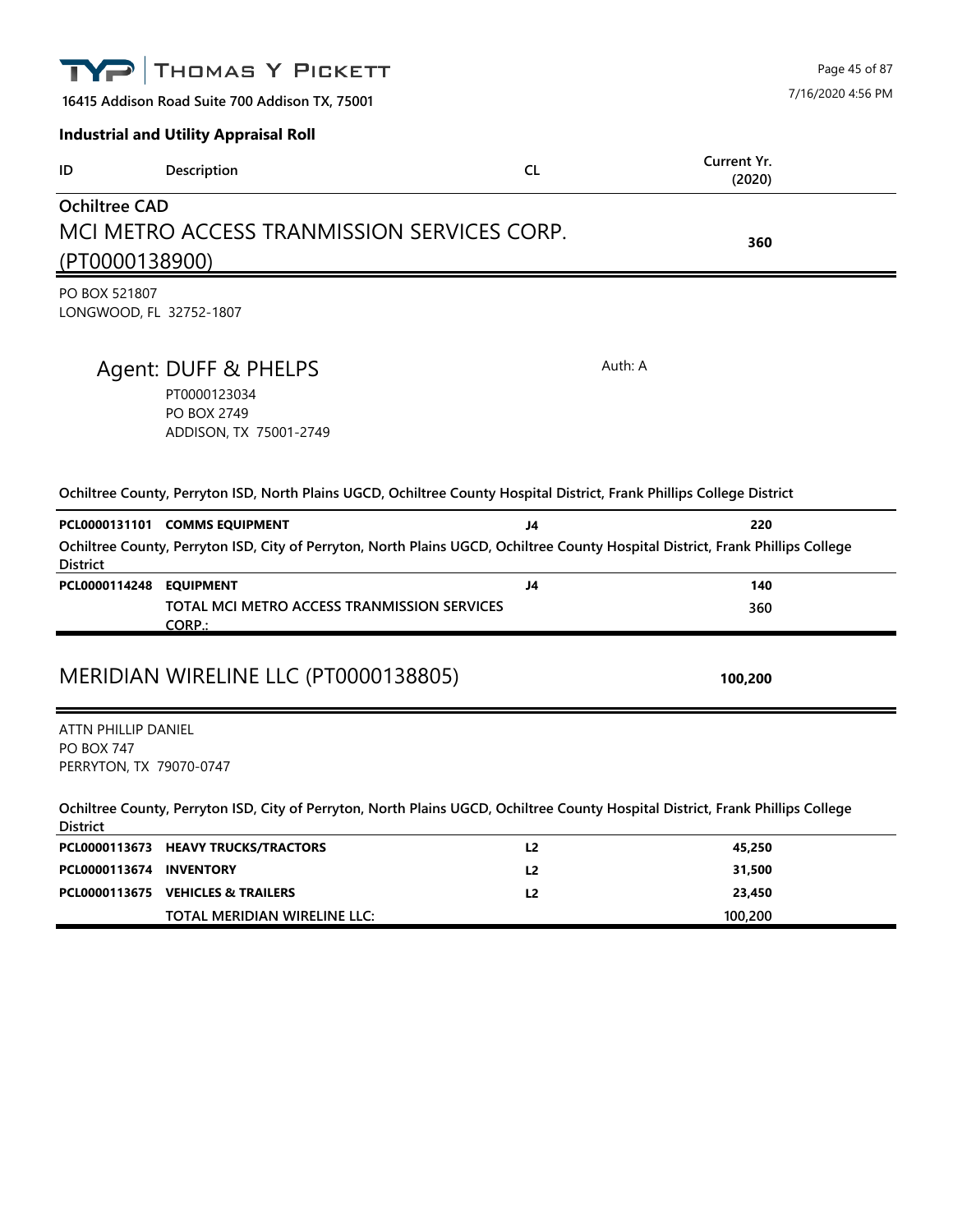| THOMAS Y PICKETT<br>TYPI                          |                                              |    |                       | Page 46 of 87 |  |
|---------------------------------------------------|----------------------------------------------|----|-----------------------|---------------|--|
| 16415 Addison Road Suite 700 Addison TX, 75001    |                                              |    | 7/16/2020 4:56 PM     |               |  |
|                                                   | <b>Industrial and Utility Appraisal Roll</b> |    |                       |               |  |
| ID                                                | Description                                  | CL | Current Yr.<br>(2020) |               |  |
| <b>Ochiltree CAD</b>                              |                                              |    |                       |               |  |
| MEWBOURNE OIL COMPANY (PT0000138744)<br>3,266,960 |                                              |    |                       |               |  |

ATTN ALAN CLARK PO BOX 7698 TYLER, TX 75711-7698

## Agent: TAX MANAGEMENT GROUP

PT0000123299 14330 MIDWAY RD STE 228 DALLAS, TX 75244

|  | Ochiltree County, Perryton ISD, North Plains UGCD, Ochiltree County Hospital District, Frank Phillips College District |  |  |  |
|--|------------------------------------------------------------------------------------------------------------------------|--|--|--|
|  |                                                                                                                        |  |  |  |

|               | PCL0000113305 #1478 56 HP COMPRESSOR  | L <sub>2</sub>                                                                                                        | 21,440 |
|---------------|---------------------------------------|-----------------------------------------------------------------------------------------------------------------------|--------|
|               | PCL0000113306 #1619 100 HP COMPRESSOR | L <sub>2</sub>                                                                                                        | 28,540 |
| PCL0000113307 | #1660 153 HP COMPRESSOR               | L <sub>2</sub>                                                                                                        | 32,930 |
|               | PCL0000117472 #2161 COMPRESSOR        | L <sub>2</sub>                                                                                                        | 27,410 |
|               | PCL0000113308 #2741 153 HP COMPRESSOR | L <sub>2</sub>                                                                                                        | 25,430 |
|               | PCL0000113302 #3002 80 HP COMORESSOR  | L <sub>2</sub>                                                                                                        | 18,910 |
|               | PCL0000113304 #3003 68 HP COMPRESSOR  | L <sub>2</sub>                                                                                                        | 16,130 |
| PCL0000117473 | #66737 COMPRESSOR                     | L <sub>2</sub>                                                                                                        | 21,130 |
| PCL0000113301 | #71548 115 HP COMPRESSOR              | L <sub>2</sub>                                                                                                        | 7,210  |
| PCL0000113300 | #75498 67HP COMPRESSOR                | L <sub>2</sub>                                                                                                        | 17,510 |
| PCL0000113303 | #77702 34 HP COMPRESSOR               | L <sub>2</sub>                                                                                                        | 8,300  |
|               | PCL0000113309 #79431 30 HP COMPRESSOR | L <sub>2</sub>                                                                                                        | 23,570 |
| PCL0000113310 | #81599 23 HP COMPRESSOR               | L <sub>2</sub>                                                                                                        | 22,280 |
|               | PCL0000117474 #82640 COMPRESSOR       | L <sub>2</sub>                                                                                                        | 25,990 |
|               |                                       | Oshilang Carrolle Charaman ICD, Nasah Dising HOCD, Oshilang Carroll Hamilal District, Frank Dhilling Callang District |        |

**Ochiltree County, Spearman ISD, North Plains UGCD, Ochiltree County Hospital District, Frank Phillips College District**

|                                                                                                                                 | PCL0000113311 #72514 98 HP COMPRESSOR | L2             | 66.060    |  |  |  |
|---------------------------------------------------------------------------------------------------------------------------------|---------------------------------------|----------------|-----------|--|--|--|
| Ochiltree County, Perryton ISD, City of Perryton, North Plains UGCD, Ochiltree County Hospital District, Frank Phillips College |                                       |                |           |  |  |  |
| <b>District</b>                                                                                                                 |                                       |                |           |  |  |  |
| PCL0000113320 COMPUTERS                                                                                                         |                                       | L <sub>2</sub> | 18,880    |  |  |  |
|                                                                                                                                 | PCL0000113316 FURNITURE & FIXTURES    | L <sub>2</sub> | 127,800   |  |  |  |
| PCL0000113313                                                                                                                   | <b>INVENTORY</b>                      | L <sub>2</sub> | 978,110   |  |  |  |
| PCL0000113319 OFFICE EQUIP                                                                                                      |                                       | L <sub>2</sub> | 193,690   |  |  |  |
| PCL0000117471                                                                                                                   | <b>VEHICLES</b>                       | L <sub>2</sub> | 1,585,640 |  |  |  |
|                                                                                                                                 | TOTAL MEWBOURNE OIL COMPANY:          |                | 3,266,960 |  |  |  |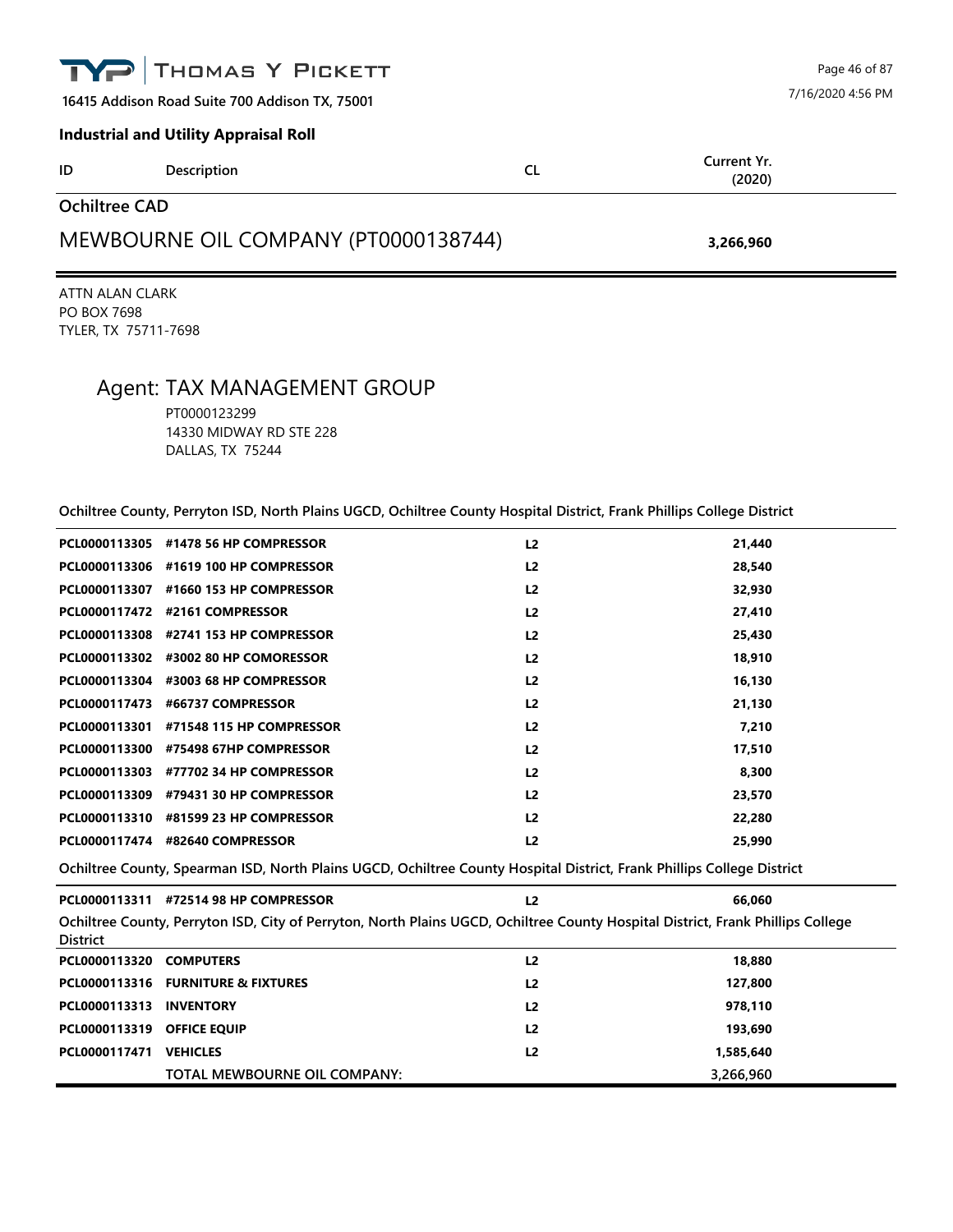|                                            | THOMAS Y PICKETT                                                                                                                                         |           |                       | Page 47 of 87     |
|--------------------------------------------|----------------------------------------------------------------------------------------------------------------------------------------------------------|-----------|-----------------------|-------------------|
|                                            | 16415 Addison Road Suite 700 Addison TX, 75001                                                                                                           |           |                       | 7/16/2020 4:56 PM |
|                                            | <b>Industrial and Utility Appraisal Roll</b>                                                                                                             |           |                       |                   |
| ID                                         | Description                                                                                                                                              | <b>CL</b> | Current Yr.<br>(2020) |                   |
| <b>Ochiltree CAD</b>                       |                                                                                                                                                          |           |                       |                   |
|                                            | MID AMERICA PIPELINE COMPANY L (PT0000138745)                                                                                                            |           | 11,065,440            |                   |
| PO BOX 4018<br>HOUSTON, TX 77210-4018      | ATTN AD VALOREM TAX DEPARTMENT<br>Ochiltree County, Spearman ISD, North Plains UGCD, Ochiltree County Hospital District, Frank Phillips College District |           |                       |                   |
|                                            | PCL0000113329 13.190 MI 12.0 IN 2007                                                                                                                     | J6        | 3,748,080             |                   |
|                                            | PCL0000113327 13.240 MI 10.0 IN 1960                                                                                                                     | J6        | 400,190               |                   |
|                                            | PCL0000113328 13.240 MI 10.0 IN 1972                                                                                                                     | J6        | 400,190               |                   |
|                                            | Ochiltree County, Perryton ISD, North Plains UGCD, Ochiltree County Hospital District, Frank Phillips College District                                   |           |                       |                   |
|                                            | PCL0000113323 14.420 MI 10.0 IN 1960                                                                                                                     | J6        | 435,860               |                   |
| PCL0000113325                              | 14.420 MI 10.0 IN 1972                                                                                                                                   | J6        | 435,860               |                   |
|                                            | PCL0000113326 18.580 MI 12.0 IN 2007                                                                                                                     | J6        | 5,279,710             |                   |
|                                            | PCL0000113322 4.090 MI 10.0 IN 1960                                                                                                                      | J6        | 123,620               |                   |
|                                            | PCL0000113324 4.090 MI 10.0 IN 1972                                                                                                                      | J6        | 123,620               |                   |
|                                            | PCL0000113321 4.600 MI 2.0 IN 1993                                                                                                                       | J6        | 118,310               |                   |
|                                            | TOTAL MID AMERICA PIPELINE COMPANY L:                                                                                                                    |           | 11,065,440            |                   |
|                                            | MIDWEST COMPRESSOR SYSTEMS LLC (PT0000138887)                                                                                                            |           | 14,160                |                   |
| <b>PO BOX 1381</b><br>PAMPA, TX 79066-1381 |                                                                                                                                                          |           |                       |                   |
|                                            | Ochiltree County, Perryton ISD, North Plains UGCD, Ochiltree County Hospital District, Frank Phillips College District                                   |           |                       |                   |
|                                            | PCL0000114220 2012 COMPRESSOR                                                                                                                            | L2        | 14,160                |                   |

**TOTAL MIDWEST COMPRESSOR SYSTEMS LLC: 14,160**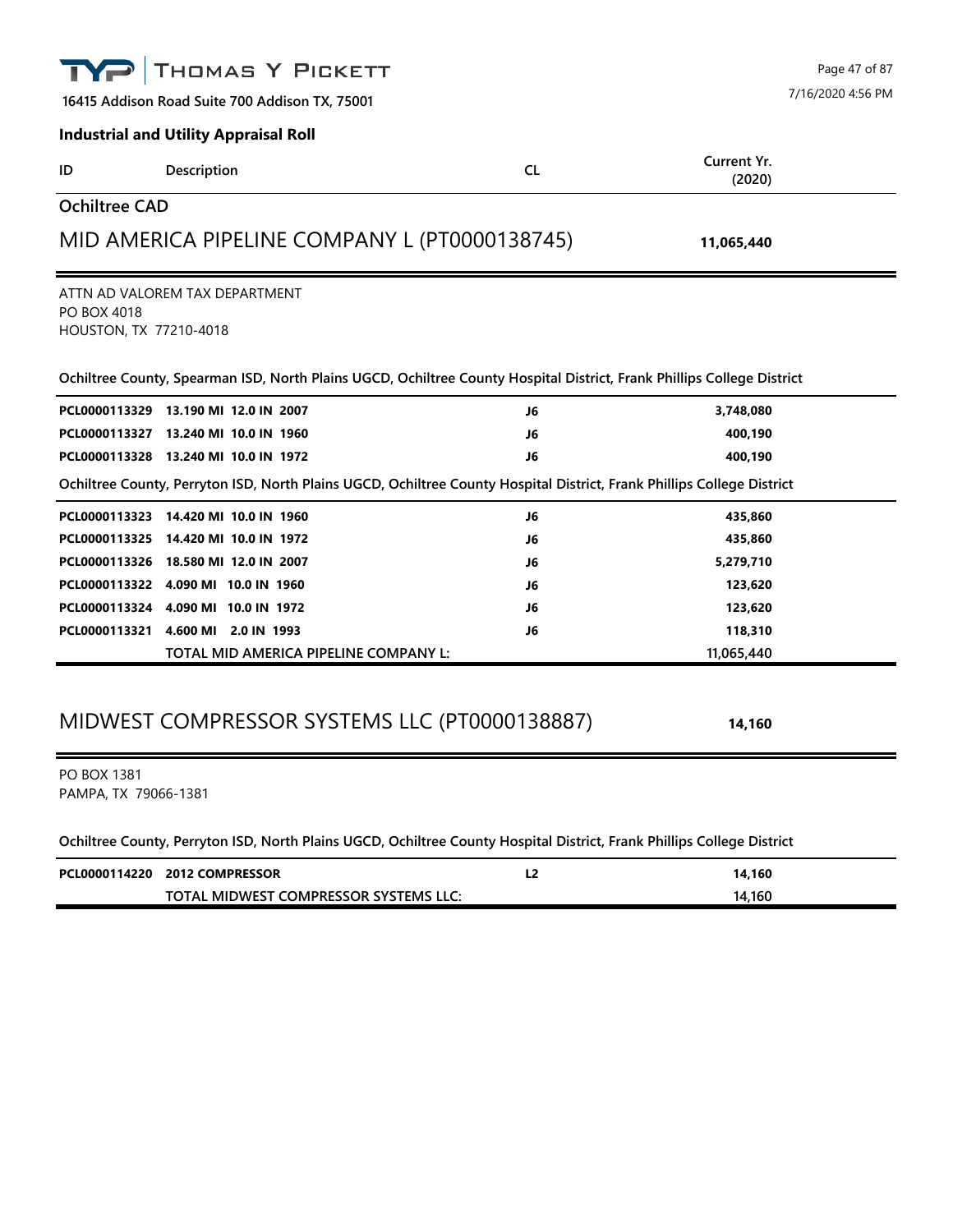|                                                                  | THOMAS Y PICKETT                                                                                                                |                                  | Page 48 of 87         |
|------------------------------------------------------------------|---------------------------------------------------------------------------------------------------------------------------------|----------------------------------|-----------------------|
|                                                                  | 16415 Addison Road Suite 700 Addison TX, 75001                                                                                  |                                  | 7/16/2020 4:56 PM     |
|                                                                  | <b>Industrial and Utility Appraisal Roll</b>                                                                                    |                                  |                       |
| ID                                                               | Description                                                                                                                     | <b>CL</b>                        | Current Yr.<br>(2020) |
| <b>Ochiltree CAD</b>                                             |                                                                                                                                 |                                  |                       |
|                                                                  | MRC GLOBAL US INC (PT0000138886)                                                                                                |                                  | 0                     |
| SAN ANTONIO, TX 08258                                            | 21732 HARDY OAK BLVD STE 101                                                                                                    |                                  |                       |
|                                                                  | Agent: J JOSEPH CONSULTING INC<br>PT0000123128<br>21732 HARDY OAK BLVD SUITE 101<br>SAN ANTONIO, TX 78258-4832                  | Auth: A                          |                       |
|                                                                  | Ochiltree County, Perryton ISD, City of Perryton, North Plains UGCD, Ochiltree County Hospital District, Frank Phillips College |                                  |                       |
| <b>District</b><br>PCL0000114219 INVENTORY                       |                                                                                                                                 | L2                               | 0                     |
|                                                                  | TOTAL MRC GLOBAL US INC:                                                                                                        |                                  | 0                     |
| <b>PO BOX 128</b>                                                | MTLM, L.P. (PT0000138842)                                                                                                       |                                  | 4,250                 |
| HOUSTON, TX 77001                                                |                                                                                                                                 |                                  |                       |
|                                                                  | Ochiltree County, Perryton ISD, North Plains UGCD, Ochiltree County Hospital District, Frank Phillips College District          |                                  |                       |
| PCL0000113830                                                    | <b>MACHINERY &amp; EQUIPMENT</b>                                                                                                | L2                               | 4,250                 |
|                                                                  | TOTAL MTLM, L.P.:                                                                                                               |                                  | 4,250                 |
|                                                                  | N 5 WIRELINE SERVICE LLC (PT0000138797)                                                                                         |                                  | 767,050               |
| ATTN LUIS NAJERA<br><b>PO BOX 836</b><br>PERRYTON, TX 79070-0836 |                                                                                                                                 |                                  |                       |
| <b>District</b>                                                  | Ochiltree County, Perryton ISD, City of Perryton, North Plains UGCD, Ochiltree County Hospital District, Frank Phillips College |                                  |                       |
|                                                                  | PCL0000113638 FURNITURE & FIXTURES                                                                                              | L2                               | 460                   |
|                                                                  | PCL0000113634 HEAVY TRUCKS/TRACTORS                                                                                             | L <sub>2</sub>                   | 491,140               |
|                                                                  | PCL0000113636 MACHINERY & EQUIPMENT                                                                                             | L <sub>2</sub>                   | 37,320                |
| PCL0000113635 TRAILERS                                           | PCL0000113639 VEHICLES & TRAILERS                                                                                               | L <sub>2</sub><br>L <sub>2</sub> | 9,050<br>31,740       |
|                                                                  |                                                                                                                                 |                                  |                       |

**PCL0000113640 VEHICLES & TRAILERS L2 197,340**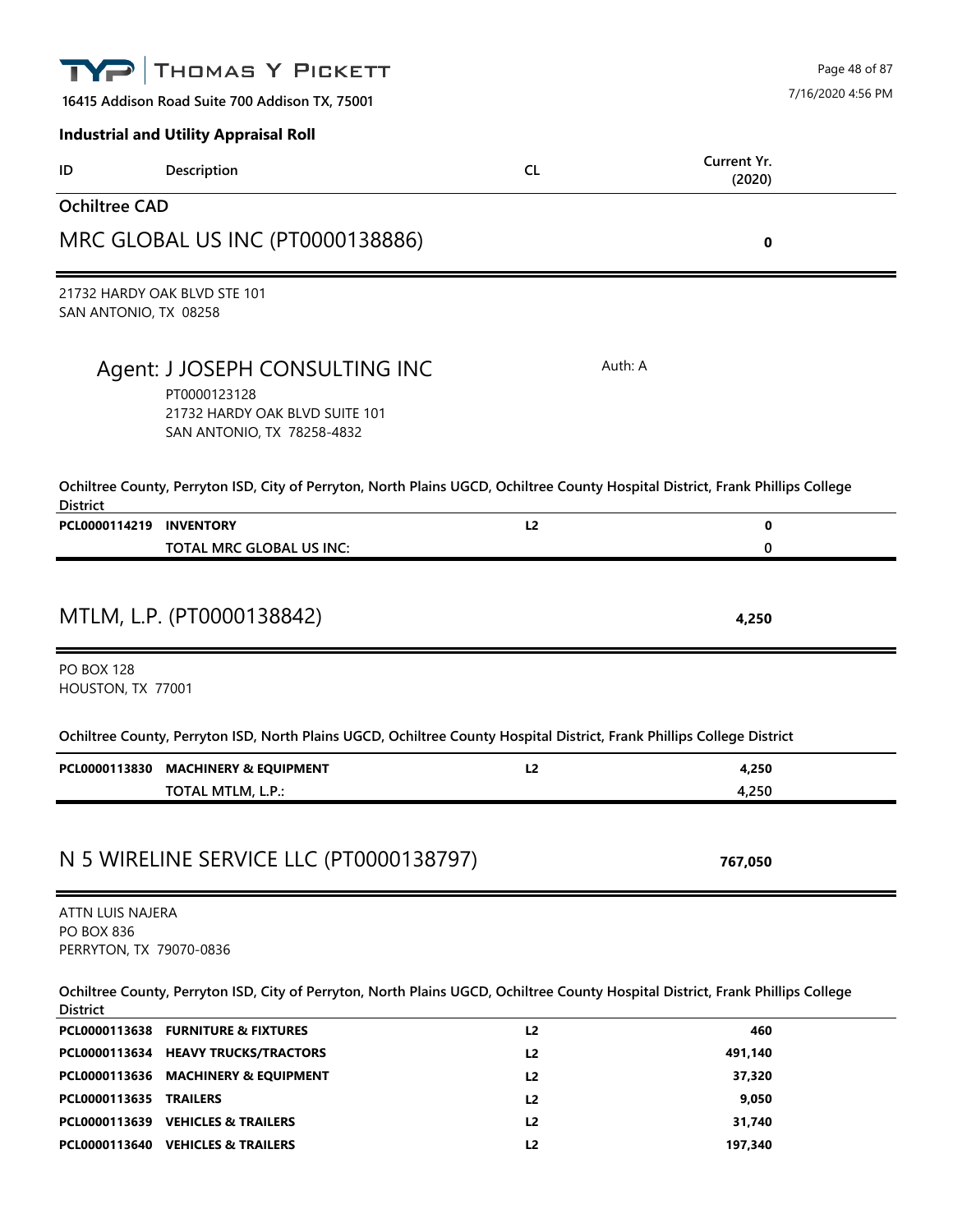| THOMAS Y PICKETT                                                                                                                                   |                | Page 49 of 87         |
|----------------------------------------------------------------------------------------------------------------------------------------------------|----------------|-----------------------|
| 16415 Addison Road Suite 700 Addison TX, 75001                                                                                                     |                | 7/16/2020 4:56 PM     |
| <b>Industrial and Utility Appraisal Roll</b>                                                                                                       |                |                       |
| Description<br>ID                                                                                                                                  | <b>CL</b>      | Current Yr.<br>(2020) |
| <b>Ochiltree CAD</b>                                                                                                                               |                |                       |
| N 5 WIRELINE SERVICE LLC (PT0000138797)                                                                                                            |                | 767,050               |
| <b>ATTN LUIS NAJERA</b>                                                                                                                            |                |                       |
| <b>PO BOX 836</b><br>PERRYTON, TX 79070-0836                                                                                                       |                |                       |
| TOTAL N 5 WIRELINE SERVICE LLC:                                                                                                                    |                | 767,050               |
| NALCO COMPANY LLC (PT0000138863)                                                                                                                   |                | 620,950               |
| PO BOX 80615<br>INDIANAPOLIS, IN 46280-0615                                                                                                        |                |                       |
| Agent: DUCHARME, MCMILLEN & ASSOC<br>PT0000123020<br>PO BOX 80615<br>INDIANAPOLIS, IN 46280-0615                                                   |                | Auth: A               |
| Ochiltree County, Perryton ISD, North Plains UGCD, Ochiltree County Hospital District, Frank Phillips College District                             |                |                       |
| PCL0000114095 FURNITURE & FIXTURES                                                                                                                 | L <sub>2</sub> | 2,020                 |
| PCL0000114092 INVENTORY                                                                                                                            | L <sub>2</sub> | 313,350               |
| PCL0000114094 MACHINERY & EQUIPMENT<br>PCL0000114096 VEHICLES & TRAILERS                                                                           | L2<br>L2       | 294,760<br>10,820     |
| TOTAL NALCO COMPANY LLC:                                                                                                                           |                | 620,950               |
| NATURAL GAS ANADARKO (PT0000138845)                                                                                                                |                | 2,000                 |
| ATTN KIRK COURSON<br><b>PO BOX 809</b><br>PERRYTON, TX 79070-0809                                                                                  |                |                       |
| Ochiltree County, Perryton ISD, City of Perryton, North Plains UGCD, Ochiltree County Hospital District, Frank Phillips College<br><b>District</b> |                |                       |
| PCL0000113846 COMPUTER EQUIP<br>TOTAL NATURAL GAS ANADARKO:                                                                                        | L2             | 2,000<br>2,000        |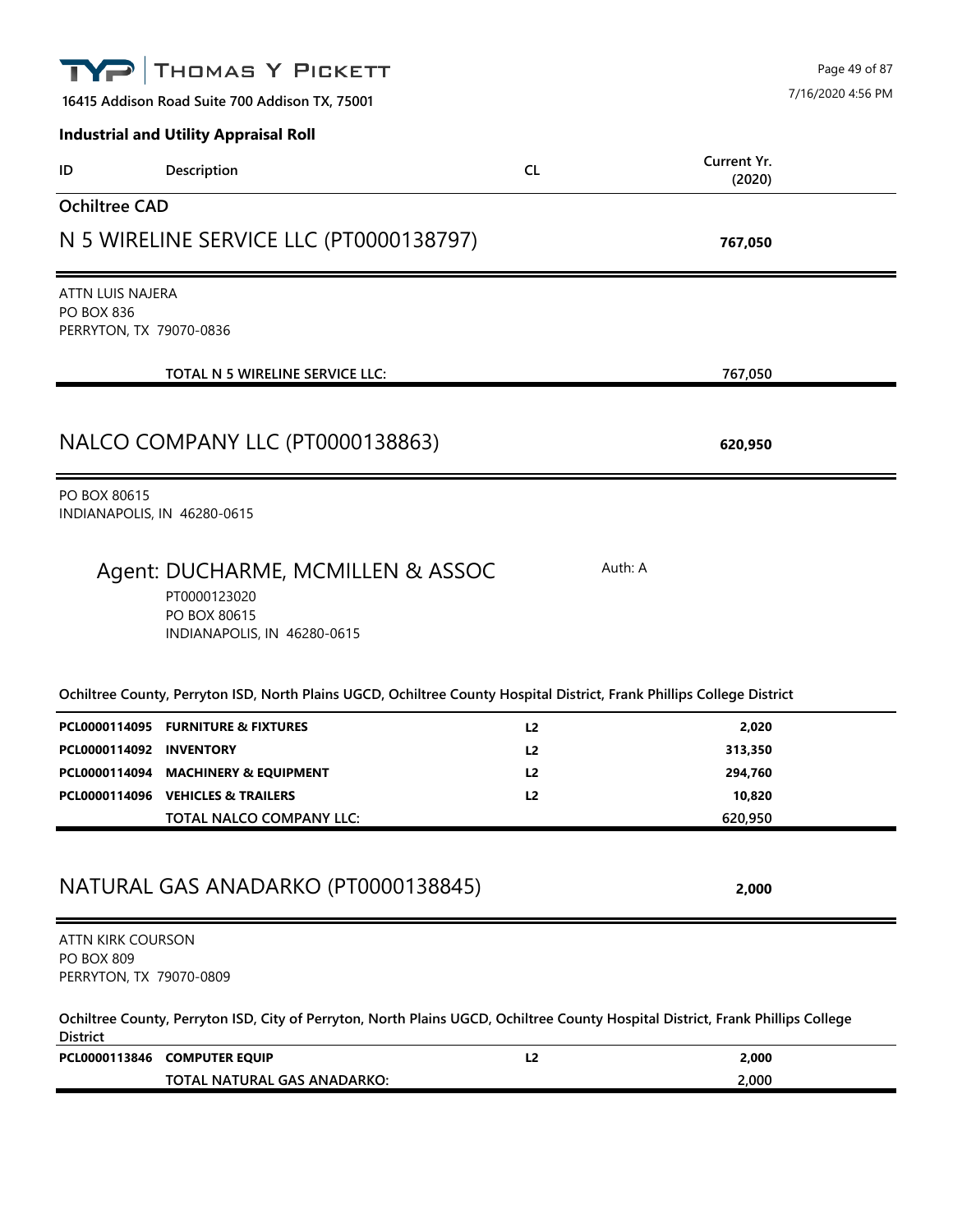|                                                                        | THOMAS Y PICKETT                                                                                                                                 |                |                       | Page 50 of 87     |
|------------------------------------------------------------------------|--------------------------------------------------------------------------------------------------------------------------------------------------|----------------|-----------------------|-------------------|
|                                                                        | 16415 Addison Road Suite 700 Addison TX, 75001                                                                                                   |                |                       | 7/16/2020 4:56 PM |
|                                                                        | <b>Industrial and Utility Appraisal Roll</b>                                                                                                     |                |                       |                   |
| ID                                                                     | Description                                                                                                                                      | <b>CL</b>      | Current Yr.<br>(2020) |                   |
| <b>Ochiltree CAD</b>                                                   |                                                                                                                                                  |                |                       |                   |
|                                                                        | NATURAL GAS PIPELINE COMPANY (PT0000138747)                                                                                                      |                | 2,414,140             |                   |
| ATTN PROPERTY TAX DEPT<br><b>PO BOX 4372</b><br>HOUSTON, TX 77210-4372 |                                                                                                                                                  |                |                       |                   |
|                                                                        | Ochiltree County, Perryton ISD, North Plains UGCD, Ochiltree County Hospital District, Frank Phillips College District                           |                |                       |                   |
|                                                                        | PCL0000113332 4.180 MI 26.0 IN 1947                                                                                                              | J6             | 276,770               |                   |
|                                                                        | PCL0000113334 4.180 MI 36.0 IN 1958                                                                                                              | J6             | 452,740               |                   |
|                                                                        | PCL0000113335 9.630 MI 36.0 IN 1958                                                                                                              | J6             | 1,043,030             |                   |
|                                                                        | PCL0000113333 9.690 MI 26.0 IN 1947<br>TOTAL NATURAL GAS PIPELINE COMPANY:                                                                       | J6             | 641,600<br>2,414,140  |                   |
| DENVER, CO 80209                                                       | 3773 CHERRY CREEK N DR STE1000<br>Agent: K. E. ANDREWS & COMPANY<br>PT0000123137<br>PROPERTY TAX DEPT<br>1900 DALROCK RD                         | Auth: A        |                       |                   |
|                                                                        | ROWLETT, TX 75088-5526<br>Ochiltree County, Perryton ISD, North Plains UGCD, Ochiltree County Hospital District, Frank Phillips College District |                |                       |                   |
|                                                                        | PCL0000114196 HRW CANADIAN SWD #274500                                                                                                           | L <sub>2</sub> | 75,000                |                   |
|                                                                        | TOTAL NGL WATER SOLUTIONS MID CONT:                                                                                                              |                | 75,000                |                   |
|                                                                        | NOR TEX OIL TOOLS (PT0000138748)                                                                                                                 |                | 70,220                |                   |
| <b>PO BOX 334</b><br>PERRYTON, TX 79070-0334                           |                                                                                                                                                  |                |                       |                   |
| <b>District</b>                                                        | Ochiltree County, Perryton ISD, City of Perryton, North Plains UGCD, Ochiltree County Hospital District, Frank Phillips College                  |                |                       |                   |
| PCL0000113336 INVENTORY                                                |                                                                                                                                                  | L <sub>2</sub> | 35,000                |                   |
|                                                                        | PCL0000113337 MACHINERY & EQUIPMENT                                                                                                              | L <sub>2</sub> | 30,000                |                   |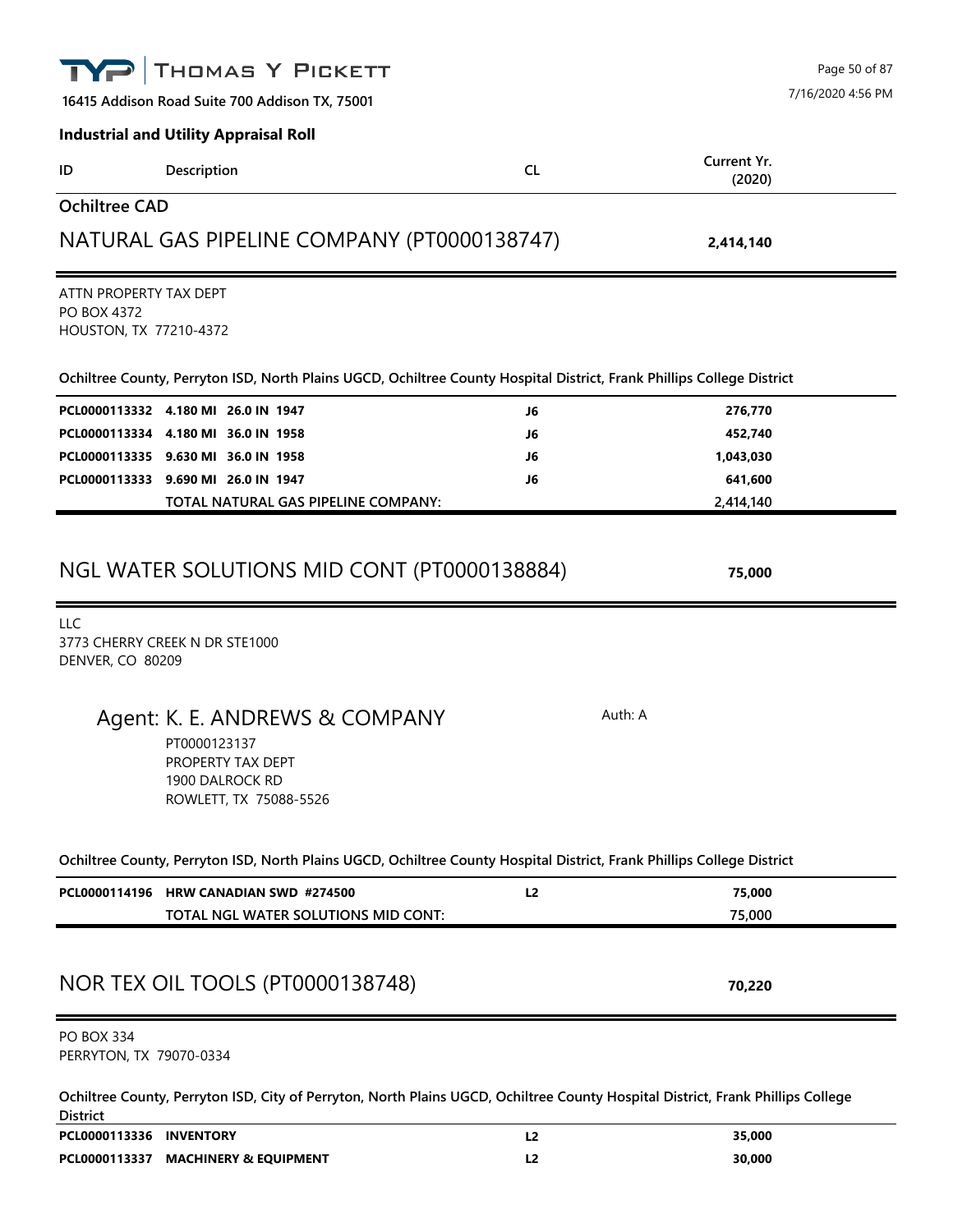| THOMAS Y PICKETT                                                                                                                                                                        |                | Page 51 of 87         |  |
|-----------------------------------------------------------------------------------------------------------------------------------------------------------------------------------------|----------------|-----------------------|--|
| 16415 Addison Road Suite 700 Addison TX, 75001                                                                                                                                          |                | 7/16/2020 4:56 PM     |  |
| <b>Industrial and Utility Appraisal Roll</b>                                                                                                                                            |                |                       |  |
| Description<br>ID                                                                                                                                                                       | <b>CL</b>      | Current Yr.<br>(2020) |  |
| <b>Ochiltree CAD</b>                                                                                                                                                                    |                |                       |  |
| NOR TEX OIL TOOLS (PT0000138748)                                                                                                                                                        |                | 70,220                |  |
| <b>PO BOX 334</b><br>PERRYTON, TX 79070-0334                                                                                                                                            |                |                       |  |
| PCL0000113338 VEHICLES & TRAILERS<br>TOTAL NOR TEX OIL TOOLS:                                                                                                                           | L <sub>2</sub> | 5,220<br>70,220       |  |
| NORTH PLAINS ELECTRIC COOP (PT0000138749)                                                                                                                                               |                | 4,784,820             |  |
| <b>PO BOX 1008</b><br>PERRYTON, TX 79070-1008                                                                                                                                           |                |                       |  |
| Agent: K. E. ANDREWS & COMPANY<br>PT0000123137<br>PROPERTY TAX DEPT<br>1900 DALROCK RD<br>ROWLETT, TX 75088-5526                                                                        |                | Auth: A               |  |
| Ochiltree County, Booker ISD, North Plains UGCD, Ochiltree County Hospital District, Frank Phillips College District                                                                    |                |                       |  |
| PCL0000113339 METERS - BOOKER ISD                                                                                                                                                       | JЗ             | 92,400                |  |
| Ochiltree County, Perryton ISD, North Plains UGCD, Ochiltree County Hospital District, Frank Phillips College District                                                                  |                |                       |  |
| PCL0000113341 METERS - PERRYTON ISD                                                                                                                                                     | J3             | 2,473,000             |  |
| PCL0000113344 SUB - LUCKY CORNER 10000 KVA PER                                                                                                                                          | J3             | 82,000                |  |
| PCL0000113345 SUB - MOBILE 10000 KVA STORE                                                                                                                                              | J3             | 82,000                |  |
| PCL0000113346 SUB - OCHILTREE 50,000 KVA PERRY                                                                                                                                          | J3             | 410,000               |  |
| PCL0000113347 SUB - PERRYTON 10,000 KVA PERRYT                                                                                                                                          | J3             | 86,100                |  |
| PCL0000113349 SUB - ROGERS 10000                                                                                                                                                        | J3             | 86,100                |  |
| PCL0000113348 SUB - WAKA 12,000 KVA PERRYTON I                                                                                                                                          | J3             | 98,400                |  |
| PCL0000113340 TRANS MILES (69.11) - PERRYTON ISD - 69KV                                                                                                                                 | J3             | 297,520               |  |
| PCL0000113343 TRANS MILES (8) - PERRYTON ISD - 115KV                                                                                                                                    | J3             | 32,800                |  |
| PCL0000113342 TRANS MILES (9) - PERRYTON ISD - 69KV                                                                                                                                     | J3             | 38,750                |  |
| PCL0000113355 VEHICLES & TRAILERS<br>Ochiltree County, Perryton ISD, City of Perryton, North Plains UGCD, Ochiltree County Hospital District, Frank Phillips College<br><b>District</b> | L2             | 591,950               |  |
| PCL0000113350 METERS - PERRYTON ISD/CITY OF PERRYTON                                                                                                                                    | J3             | 18,000                |  |
| Ochiltree County, Spearman ISD, North Plains UGCD, Ochiltree County Hospital District, Frank Phillips College District                                                                  |                |                       |  |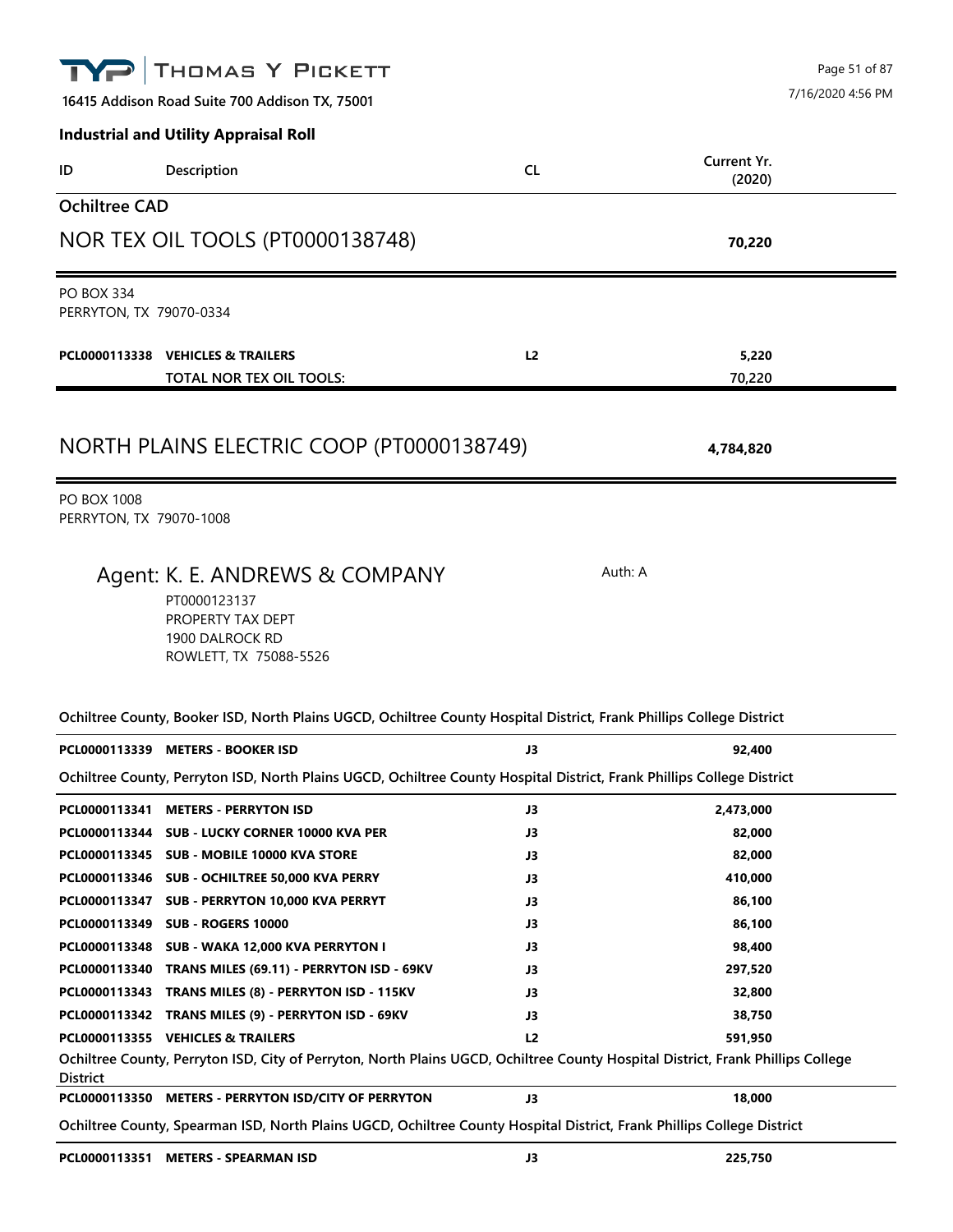|                                               | THOMAS Y PICKETT                                                               |           |         |                       | Page 52 of 87<br>7/16/2020 4:56 PM |
|-----------------------------------------------|--------------------------------------------------------------------------------|-----------|---------|-----------------------|------------------------------------|
|                                               | 16415 Addison Road Suite 700 Addison TX, 75001                                 |           |         |                       |                                    |
|                                               | <b>Industrial and Utility Appraisal Roll</b>                                   |           |         |                       |                                    |
| ID                                            | Description                                                                    | <b>CL</b> |         | Current Yr.<br>(2020) |                                    |
| <b>Ochiltree CAD</b>                          |                                                                                |           |         |                       |                                    |
|                                               | NORTH PLAINS ELECTRIC COOP (PT0000138749)                                      |           |         | 4,784,820             |                                    |
| <b>PO BOX 1008</b><br>PERRYTON, TX 79070-1008 |                                                                                |           |         |                       |                                    |
|                                               | Agent: K. E. ANDREWS & COMPANY                                                 |           | Auth: A |                       |                                    |
|                                               | PT0000123137<br>PROPERTY TAX DEPT<br>1900 DALROCK RD<br>ROWLETT, TX 75088-5526 |           |         |                       |                                    |
|                                               | PCL0000113354 SUB - A 10000 KVA SPEARMAN I                                     | J3        |         | 86,100                |                                    |
|                                               | PCL0000113352 TRANS MILES (10) - SPEARMAN ISD                                  | J3        |         | 43,050                |                                    |
|                                               | PCL0000113353 TRANS MILES (9.5) - SPEARMAN ISD - 115KV                         | J3        |         | 40,900                |                                    |
|                                               | TOTAL NORTH PLAINS ELECTRIC COOP:                                              |           |         | 4,784,820             |                                    |

PO BOX 3330 OMAHA, NE 68103-0330

**Ochiltree County, Perryton ISD, North Plains UGCD, Ochiltree County Hospital District, Frank Phillips College District**

| PCL0000113367 | 0.020 MI 30.0 IN 2014                                                                                                  | J6 | 19,230    |
|---------------|------------------------------------------------------------------------------------------------------------------------|----|-----------|
| PCL0000113361 | 0.030 MI 6.0 IN 1966                                                                                                   | J6 | 370       |
|               | PCL0000113360 0.070 MI 4.0 IN 1982                                                                                     | J6 | 610       |
|               | PCL0000113359 0.260 MI 2.0 IN 1982                                                                                     | J6 | 1,460     |
|               | PCL0000113363 2.070 MI 30.0 IN 1954                                                                                    | J6 | 100,580   |
|               | PCL0000113364 25.410 MI 30.0 IN 1958                                                                                   | J6 | 2,213,270 |
|               | PCL0000113366 25.460 MI 30.0 IN 1967                                                                                   | J6 | 2,217,630 |
|               | PCL0000113365 4.520 MI 30.0 IN 1964                                                                                    | J6 | 393,700   |
|               | PCL0000113362 6.780 MI 20.0 IN 1981                                                                                    | J6 | 329,440   |
|               | Ochiltree County, Spearman ISD, North Plains UGCD, Ochiltree County Hospital District, Frank Phillips College District |    |           |
| PCL0000113370 | 0.030 MI 30.0 IN 2014                                                                                                  | J6 | 19,230    |
|               | PCL0000113368 0.280 MI 10.0 IN 2007                                                                                    | J6 | 29,970    |
|               | PCL0000113369 9.850 MI 30.0 IN 1954                                                                                    | J6 | 857,960   |
|               | Ochiltree County, Booker ISD, North Plains UGCD, Ochiltree County Hospital District, Frank Phillips College District   |    |           |
|               | PCL0000113358 1.480 MI 30.0 IN 1967                                                                                    | J6 | 128,910   |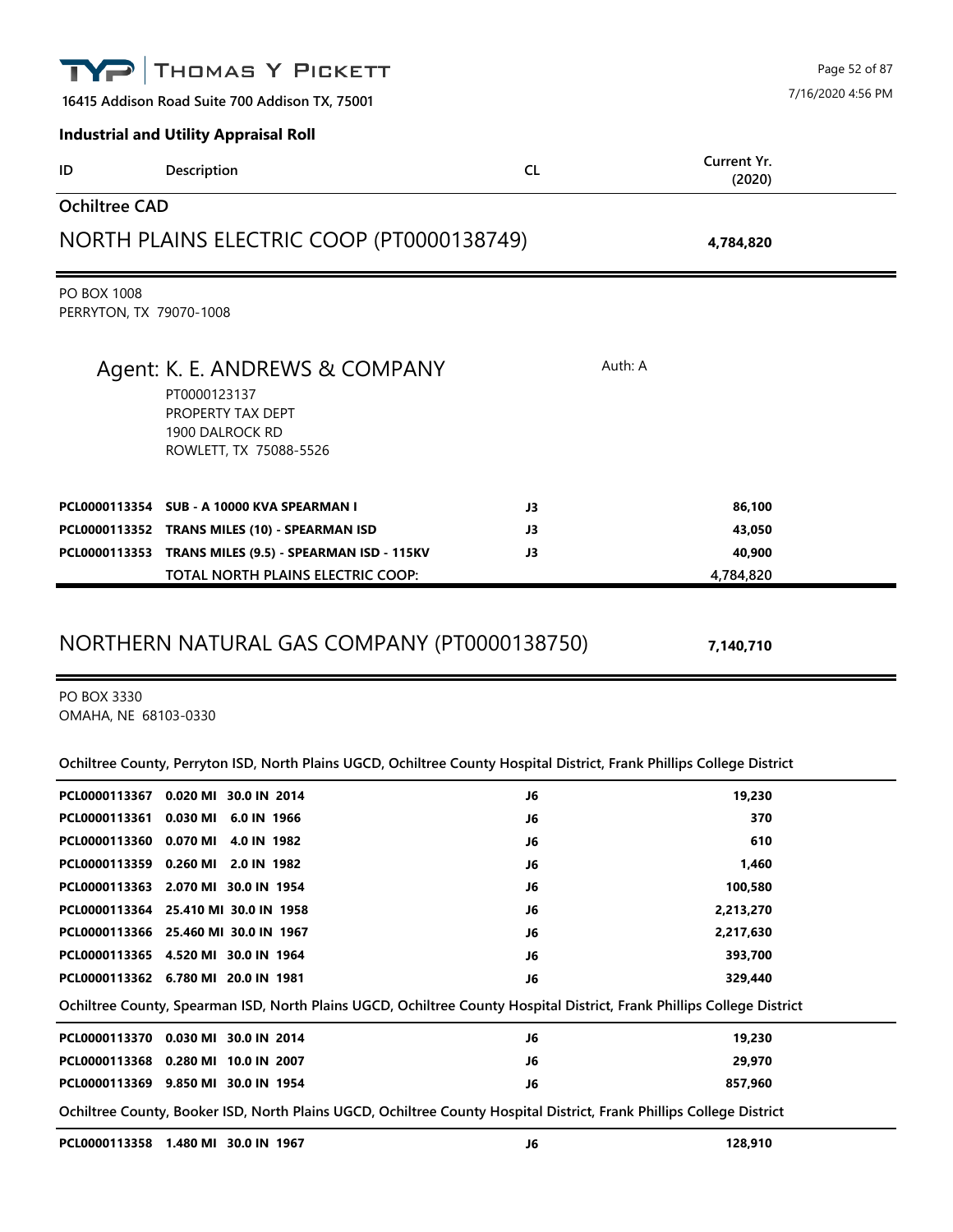|                                                                  | THOMAS Y PICKETT                                                                                                                |                      |                       | Page 53 of 87     |
|------------------------------------------------------------------|---------------------------------------------------------------------------------------------------------------------------------|----------------------|-----------------------|-------------------|
|                                                                  | 16415 Addison Road Suite 700 Addison TX, 75001                                                                                  |                      |                       | 7/16/2020 4:56 PM |
|                                                                  | <b>Industrial and Utility Appraisal Roll</b>                                                                                    |                      |                       |                   |
| ID                                                               | Description                                                                                                                     | <b>CL</b>            | Current Yr.<br>(2020) |                   |
| <b>Ochiltree CAD</b>                                             |                                                                                                                                 |                      |                       |                   |
|                                                                  | NORTHERN NATURAL GAS COMPANY (PT0000138750)                                                                                     |                      | 7,140,710             |                   |
| PO BOX 3330<br>OMAHA, NE 68103-0330                              |                                                                                                                                 |                      |                       |                   |
|                                                                  | PCL0000113357 4.740 MI 30.0 IN 1964                                                                                             | J6                   | 412,870               |                   |
|                                                                  | PCL0000113356 4.770 MI 30.0 IN 1958                                                                                             | J6                   | 415,480               |                   |
|                                                                  | <b>TOTAL NORTHERN NATURAL GAS COMPANY:</b>                                                                                      |                      | 7,140,710             |                   |
|                                                                  | NUCO2 SUPPLY LLC (PT0000138772)                                                                                                 |                      | 11,500                |                   |
| ATTN TAX DEPARTMENT<br>10 RIVERVIEW DR<br>DANBURY, CT 06810-6268 |                                                                                                                                 |                      |                       |                   |
| <b>District</b>                                                  | Ochiltree County, Perryton ISD, City of Perryton, North Plains UGCD, Ochiltree County Hospital District, Frank Phillips College |                      |                       |                   |
|                                                                  | PCL0000113509 LEASED EQUIPMENT                                                                                                  | L2                   | 11,500                |                   |
|                                                                  | <b>TOTAL NUCO2 SUPPLY LLC:</b>                                                                                                  |                      | 11,500                |                   |
|                                                                  | O & B TANK CO (PT0000138856)                                                                                                    |                      | 1,377,900             |                   |
| PO BOX 68<br>DARROUZETT, TX 79024-0068                           |                                                                                                                                 |                      |                       |                   |
|                                                                  | Ochiltree County, Perryton ISD, North Plains UGCD, Ochiltree County Hospital District, Frank Phillips College District          |                      |                       |                   |
| PCL0000117470 COMPUTERS                                          |                                                                                                                                 | L2                   | 560                   |                   |
|                                                                  | PCL0000114074 FURNITURE & FIXTURES                                                                                              | L <sub>2</sub>       | 2,040                 |                   |
|                                                                  | PCL0000114072 HEAVY TRUCKS/TRACTORS                                                                                             | L <sub>2</sub>       | 1,101,850             |                   |
| PCL0000117732 TANKS                                              |                                                                                                                                 | L <sub>2</sub>       | 3,500                 |                   |
| PCL0000114073<br>PCL0000114075                                   | <b>TRAILERS</b><br><b>TRUCKS</b>                                                                                                | L <sub>2</sub><br>L2 | 153,350<br>116,600    |                   |
|                                                                  | TOTAL O & B TANK CO:                                                                                                            |                      | 1,377,900             |                   |
|                                                                  |                                                                                                                                 |                      |                       |                   |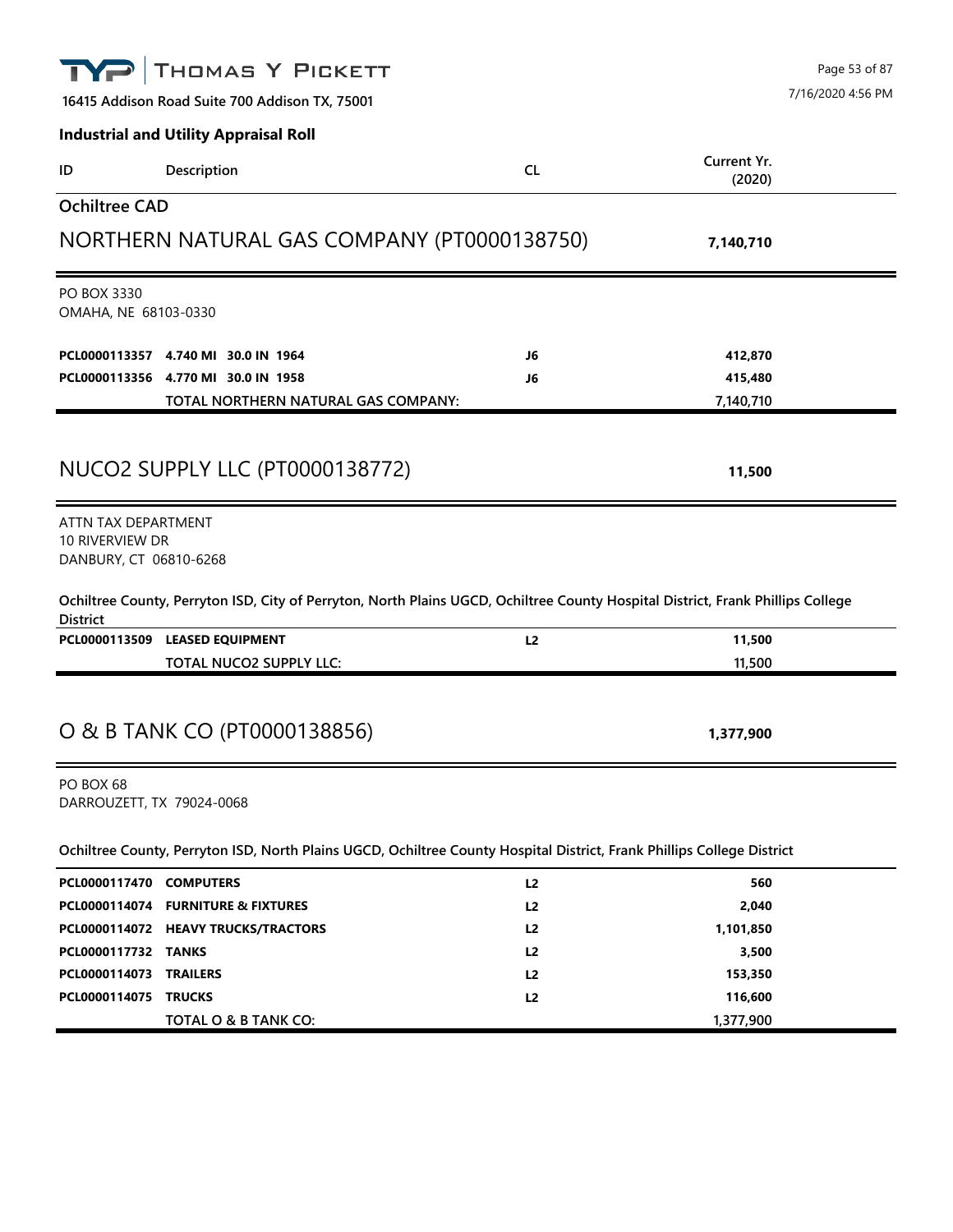|                                                | THOMAS Y PICKETT                                                                                                                |                |                       | Page 54 of 87     |
|------------------------------------------------|---------------------------------------------------------------------------------------------------------------------------------|----------------|-----------------------|-------------------|
|                                                | 16415 Addison Road Suite 700 Addison TX, 75001                                                                                  |                |                       | 7/16/2020 4:56 PM |
|                                                | <b>Industrial and Utility Appraisal Roll</b>                                                                                    |                |                       |                   |
| ID                                             | Description                                                                                                                     | <b>CL</b>      | Current Yr.<br>(2020) |                   |
| <b>Ochiltree CAD</b>                           |                                                                                                                                 |                |                       |                   |
|                                                | OIL STATES ENERGY SERVICES LLC (PT0000138832)                                                                                   |                | 2,319,620             |                   |
| 333 CLAY ST STE 4620<br>HOUSTON, TX 77002-4101 |                                                                                                                                 |                |                       |                   |
|                                                | Agent: MATTOX, TERRELL & ASSOC INC<br>PT0000123186<br>1614 AVE B<br>KATY, TX 77493-1611                                         |                | Auth: A               |                   |
| <b>District</b>                                | Ochiltree County, Perryton ISD, City of Perryton, North Plains UGCD, Ochiltree County Hospital District, Frank Phillips College |                |                       |                   |
| PCL0000113786 COMPUTERS                        |                                                                                                                                 | L <sub>2</sub> | 4,020                 |                   |
|                                                | PCL0000113784 FURNITURE & FIXTURES                                                                                              | L <sub>2</sub> | 12,970                |                   |
|                                                | PCL0000113781 HEAVY TRUCKS/TRACTORS                                                                                             | L <sub>2</sub> | 1,119,420             |                   |
| PCL0000113782 INVENTORY                        |                                                                                                                                 | L <sub>2</sub> | 316,360               |                   |
| PCL0000113783                                  | <b>MACHINERY &amp; EQUIPMENT</b>                                                                                                | L <sub>2</sub> | 215,010               |                   |
| PCL0000117416 RENTAL TOOLS                     |                                                                                                                                 | L <sub>2</sub> | 382,900               |                   |
|                                                | PCL0000113785 VEHICLES & TRAILERS                                                                                               | L <sub>2</sub> | 268,940               |                   |
|                                                | TOTAL OIL STATES ENERGY SERVICES LLC:<br>ONESTIM DIVISION OF STC (PT0000138736)                                                 |                | 2,319,620<br>170,410  |                   |
| PO BOX 2629<br>ADDISON, TX 75001               |                                                                                                                                 |                |                       |                   |
| <b>District</b>                                | Ochiltree County, Perryton ISD, City of Perryton, North Plains UGCD, Ochiltree County Hospital District, Frank Phillips College |                |                       |                   |
| PCL0000113265                                  | <b>COMPUTERS</b>                                                                                                                | L <sub>2</sub> | 54,330                |                   |
|                                                | PCL0000113264 MACHINERY & EQUIPMENT                                                                                             | L <sub>2</sub> | 89,430                |                   |
| PCL0000116981                                  | <b>POLLUTION CONTROL</b>                                                                                                        | L <sub>2</sub> | 25,700                |                   |
|                                                | PCL0000113266 RADIO TOWER EQUIPMENT                                                                                             | L2             | 950                   |                   |
|                                                | TOTAL ONESTIM DIVISION OF STC:                                                                                                  |                | 170,410               |                   |
|                                                |                                                                                                                                 |                |                       |                   |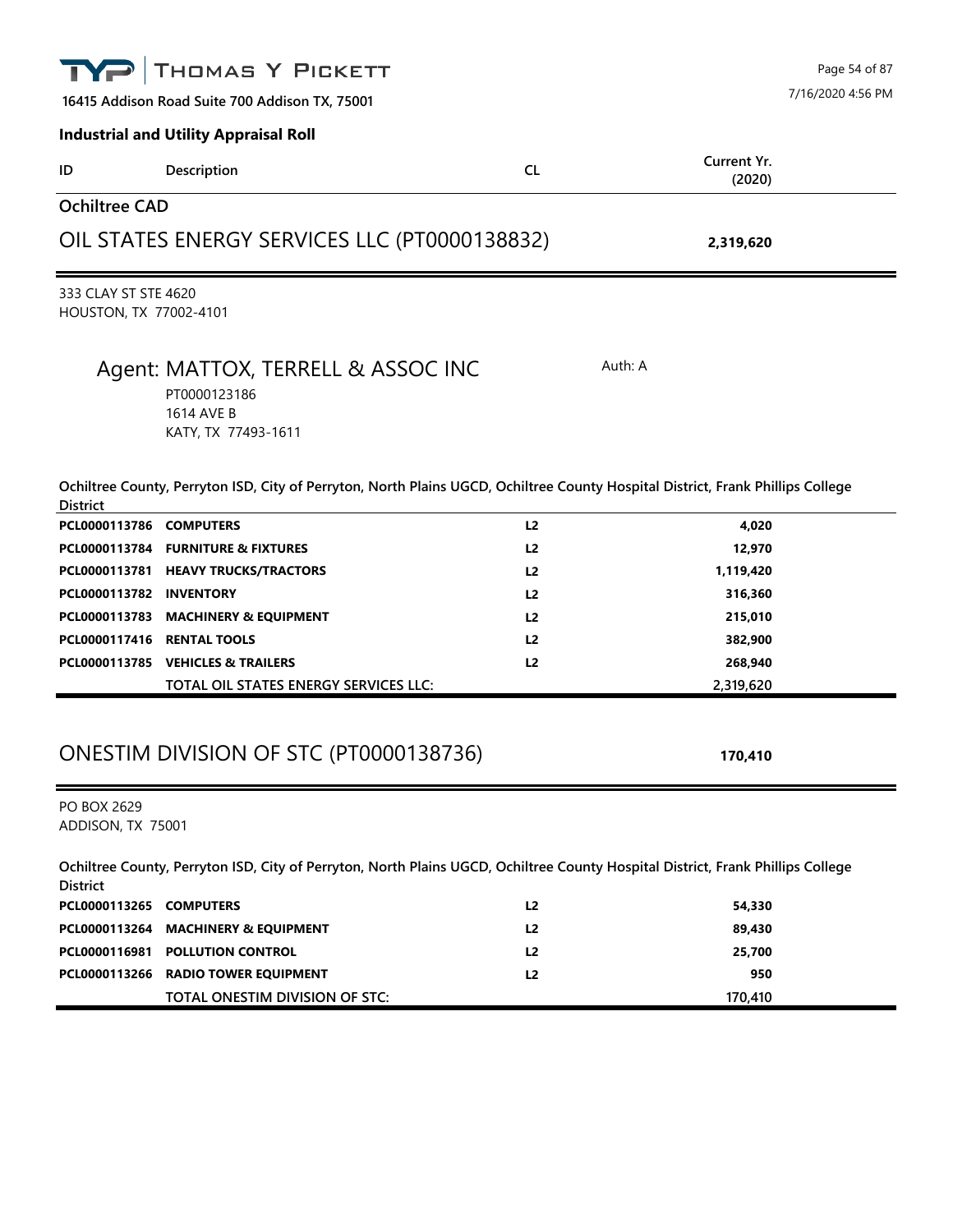| THOMAS Y PICKETT                                                                                                       |                | Page 55 of 87              |
|------------------------------------------------------------------------------------------------------------------------|----------------|----------------------------|
| 16415 Addison Road Suite 700 Addison TX, 75001                                                                         |                | 7/16/2020 4:56 PM          |
| <b>Industrial and Utility Appraisal Roll</b>                                                                           |                |                            |
| Description<br>ID                                                                                                      | <b>CL</b>      | Current Yr.<br>(2020)      |
| <b>Ochiltree CAD</b>                                                                                                   |                |                            |
| OVERFLOW ENERGY LLC (PT0000138817)                                                                                     |                | 1,700,290                  |
| ERIC WERNER<br><b>PO BOX 638</b><br>SPEARMAN, TX 79081                                                                 |                |                            |
| Ochiltree County, Perryton ISD, North Plains UGCD, Ochiltree County Hospital District, Frank Phillips College District |                |                            |
| PCL0000117513 21 MILE SWD                                                                                              | L <sub>2</sub> | 358,510                    |
| PCL0000117514 281 SWD                                                                                                  | L <sub>2</sub> | 459,050                    |
| PCL0000117517 MCCARTOR SWD                                                                                             | L <sub>2</sub> | 164,600                    |
| PCL0000117511 PATRIOT SWD                                                                                              | L2             | 258,590                    |
| Ochiltree County, Spearman ISD, North Plains UGCD, Ochiltree County Hospital District, Frank Phillips College District |                |                            |
| PCL0000117516 S CURVE WEST SWD                                                                                         | L2             | 459,540                    |
| <b>TOTAL OVERFLOW ENERGY LLC:</b>                                                                                      |                | 1,700,290                  |
| PALO DURO WIND ENERGY LLC (PT0000138880)                                                                               |                | 136,590,470                |
| NEXTERA ENERGY INC<br>700 UNIVERSE BLVD PSX/JB<br>JUNO BEACH, FL 33408-2657                                            |                |                            |
| Ochiltree County, Perryton ISD, North Plains UGCD, Ochiltree County Hospital District, Frank Phillips College District |                |                            |
| PCL0000114133 123 - 1.7 MGW TURBINES<br>TOTAL PALO DURO WIND ENERGY LLC:                                               | F2             | 136,590,470<br>136,590,470 |
| PANHANDLE DISPOSAL SERVICE INC (PT0000138815)                                                                          |                | 327,880                    |
| <b>ATTN PERRY SOOTER</b>                                                                                               |                |                            |
| <b>PO BOX 729</b><br>PERRYTON, TX 79070-0729                                                                           |                |                            |
| Ochiltree County, Perryton ISD, North Plains UGCD, Ochiltree County Hospital District, Frank Phillips College District |                |                            |
| PCL0000113709 FURNITURE & FIXTURES                                                                                     | L <sub>2</sub> | 5,400                      |
| PCL0000113707 HEAVY TRUCKS/TRACTORS                                                                                    | L <sub>2</sub> | 19,000                     |

|                             | PCL0000113707 HEAVY TRUCKS/TRACTORS | L2             | 19,000  |
|-----------------------------|-------------------------------------|----------------|---------|
|                             | PCL0000113708 MACHINERY & EQUIPMENT | L2             | 160,000 |
| <b>PCL0000113706 OFFICE</b> |                                     | L2             | 16.200  |
|                             | PCL0000113710 VEHICLES & TRAILERS   | L <sub>2</sub> | 127.280 |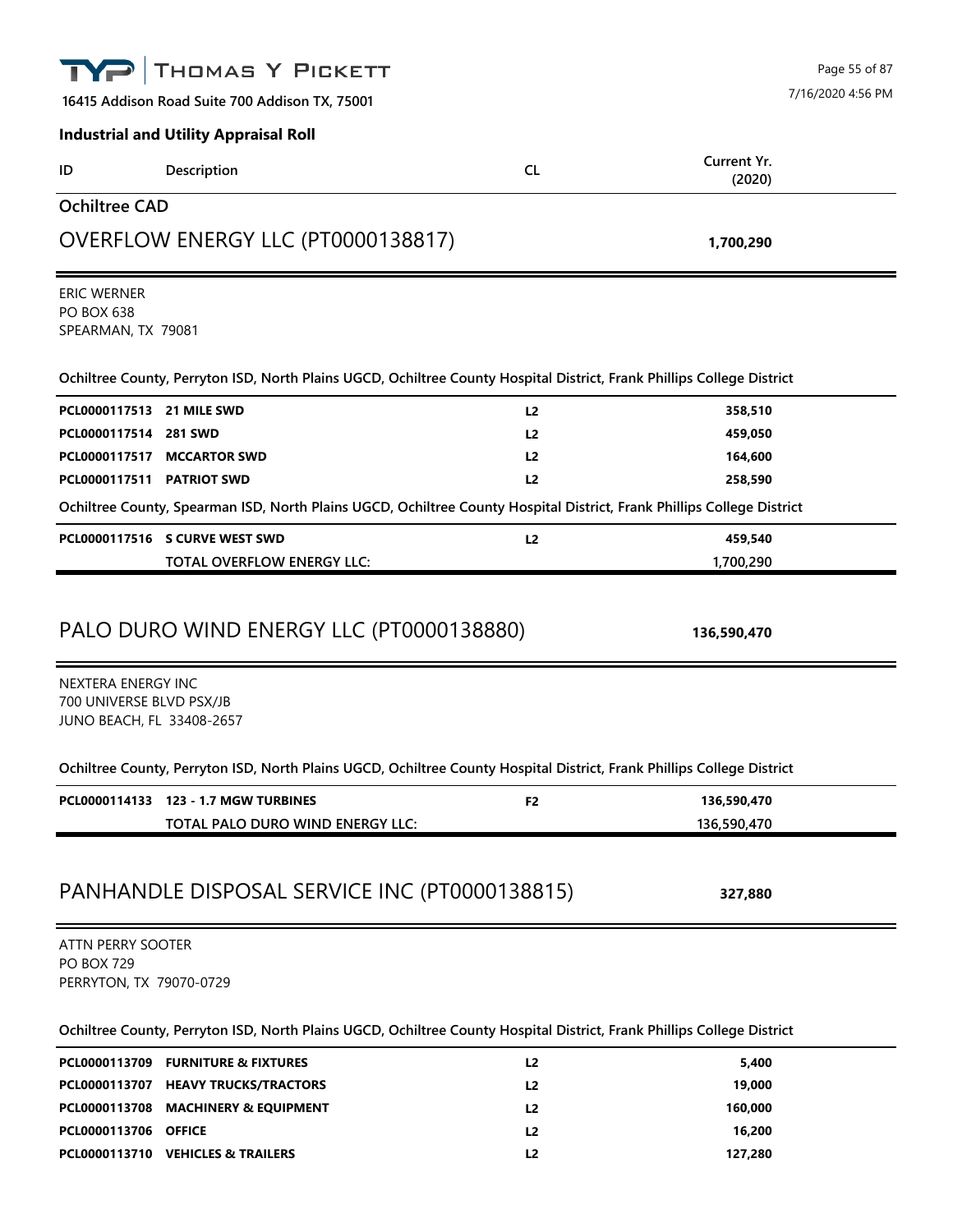|                                                                           | THOMAS Y PICKETT                                                                                                                |                |                       | Page 56 of 87     |
|---------------------------------------------------------------------------|---------------------------------------------------------------------------------------------------------------------------------|----------------|-----------------------|-------------------|
|                                                                           | 16415 Addison Road Suite 700 Addison TX, 75001                                                                                  |                |                       | 7/16/2020 4:56 PM |
|                                                                           | <b>Industrial and Utility Appraisal Roll</b>                                                                                    |                |                       |                   |
| ID                                                                        | Description                                                                                                                     | <b>CL</b>      | Current Yr.<br>(2020) |                   |
| <b>Ochiltree CAD</b>                                                      |                                                                                                                                 |                |                       |                   |
|                                                                           | PANHANDLE DISPOSAL SERVICE INC (PT0000138815)                                                                                   |                | 327,880               |                   |
| ATTN PERRY SOOTER<br><b>PO BOX 729</b><br>PERRYTON, TX 79070-0729         |                                                                                                                                 |                |                       |                   |
|                                                                           | TOTAL PANHANDLE DISPOSAL SERVICE INC:                                                                                           |                | 327,880               |                   |
|                                                                           | PANHANDLE PUMPING LLC (PT0000138866)                                                                                            |                | 109,620               |                   |
| <b>DEAN GARBER</b><br>PO BOX 1276<br>PERRYTON, TX 79070                   |                                                                                                                                 |                |                       |                   |
| <b>District</b>                                                           | Ochiltree County, Perryton ISD, City of Perryton, North Plains UGCD, Ochiltree County Hospital District, Frank Phillips College |                |                       |                   |
| PCL0000114107 COMPUTERS                                                   |                                                                                                                                 | L <sub>2</sub> | 500                   |                   |
| PCL0000114106 VEHICLES                                                    |                                                                                                                                 | L2             | 109,120               |                   |
|                                                                           | TOTAL PANHANDLE PUMPING LLC:                                                                                                    |                | 109,620               |                   |
|                                                                           | PANHANDLE TELECOMMUNICATIONS (PT0000138751)                                                                                     |                | 4,335,390             |                   |
| <b>SYSTEMS INCORPORATED</b><br><b>PO BOX 511</b><br>GUYMON, OK 73942-0511 |                                                                                                                                 |                |                       |                   |
|                                                                           | Agent: DUFF & PHELPS LLC<br>PT0000141271<br>PO BOX 2629<br>ADDISON, TX 75001                                                    |                | Auth: A               |                   |
| <b>District</b>                                                           | Ochiltree County, Perryton ISD, City of Perryton, North Plains UGCD, Ochiltree County Hospital District, Frank Phillips College |                |                       |                   |
|                                                                           | PCL0000113376 FURNITURE & FIXTURES                                                                                              | L2             | 11,140                |                   |
|                                                                           | PCL0000113375 TELECOMMUNICATIONS                                                                                                | J4             | 1,655,960             |                   |
|                                                                           | PCL0000113377 VEHICLES & TRAILERS                                                                                               | L2             | 26,950                |                   |
|                                                                           | Ochiltree County, Perryton ISD, North Plains UGCD, Ochiltree County Hospital District, Frank Phillips College District          |                |                       |                   |
|                                                                           | PCL0000113373 LTE TOWER NW CORNER INDUST                                                                                        | J4             | 900                   |                   |
|                                                                           | PCL0000113374 TELECOMMUNICATION EQUIPMEN                                                                                        | J4             | 2,517,170             |                   |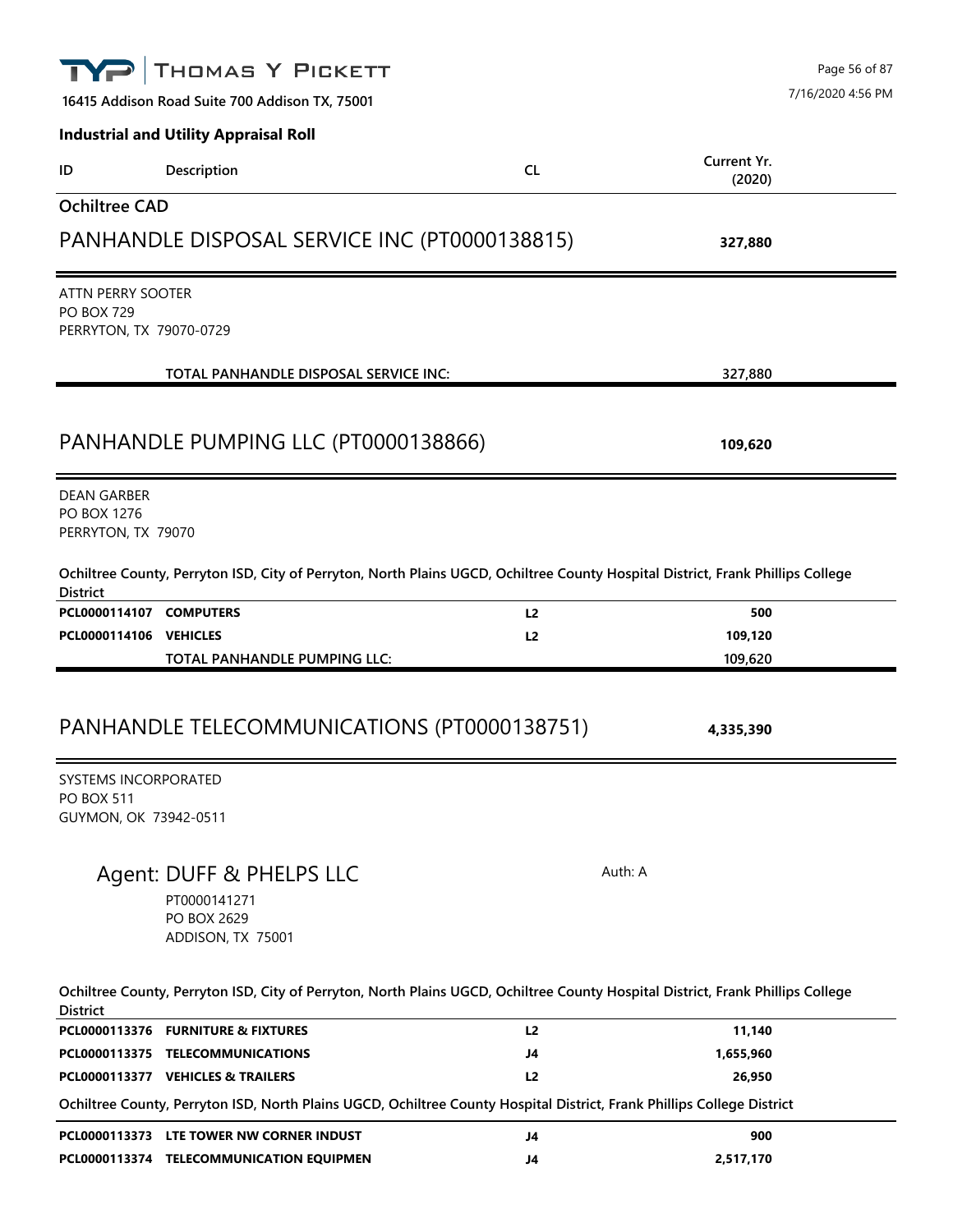|                      | THOMAS Y PICKETT                                                                                                                                                                                                                                                                                |                | Page 57 of 87         |
|----------------------|-------------------------------------------------------------------------------------------------------------------------------------------------------------------------------------------------------------------------------------------------------------------------------------------------|----------------|-----------------------|
|                      | 16415 Addison Road Suite 700 Addison TX, 75001                                                                                                                                                                                                                                                  |                | 7/16/2020 4:56 PM     |
|                      | <b>Industrial and Utility Appraisal Roll</b>                                                                                                                                                                                                                                                    |                |                       |
| ID                   | Description                                                                                                                                                                                                                                                                                     | <b>CL</b>      | Current Yr.<br>(2020) |
| <b>Ochiltree CAD</b> |                                                                                                                                                                                                                                                                                                 |                |                       |
|                      | PANHANDLE TELECOMMUNICATIONS (PT0000138751)                                                                                                                                                                                                                                                     |                | 4,335,390             |
| <b>PO BOX 511</b>    | SYSTEMS INCORPORATED<br>GUYMON, OK 73942-0511                                                                                                                                                                                                                                                   |                |                       |
|                      | Agent: DUFF & PHELPS LLC<br>PT0000141271<br>PO BOX 2629<br>ADDISON, TX 75001                                                                                                                                                                                                                    | Auth: A        |                       |
|                      | Ochiltree County, Booker ISD, North Plains UGCD, Ochiltree County Hospital District, Frank Phillips College District<br>PCL0000113371 TELCOM EQUIP FIBER OPTIC B<br>Ochiltree County, Booker ISD, City of Booker, North Plains UGCD, Ochiltree County Hospital District, Frank Phillips College | J4             | 115,930               |
| <b>District</b>      | PCL0000113372 TELECOMMUNICATION EQUIPMEN                                                                                                                                                                                                                                                        | J <sub>4</sub> | 7,340                 |
|                      | TOTAL PANHANDLE TELECOMMUNICATIONS:                                                                                                                                                                                                                                                             |                | 4,335,390             |
| PO BOX 2629          | PANHANDLE TELEPHONE COOP INC (PT0000138898)<br>ADDISON, TX 75001-2629                                                                                                                                                                                                                           |                | 28,630                |
|                      | Agent: DUFF & PHELPS LLC<br>PT0000141271<br>PO BOX 2629                                                                                                                                                                                                                                         | Auth: A        |                       |
|                      | ADDISON, TX 75001                                                                                                                                                                                                                                                                               |                |                       |
| <b>District</b>      | Ochiltree County, Perryton ISD, City of Perryton, North Plains UGCD, Ochiltree County Hospital District, Frank Phillips College                                                                                                                                                                 |                |                       |

**TOTAL PANHANDLE TELEPHONE COOP INC: 28,630**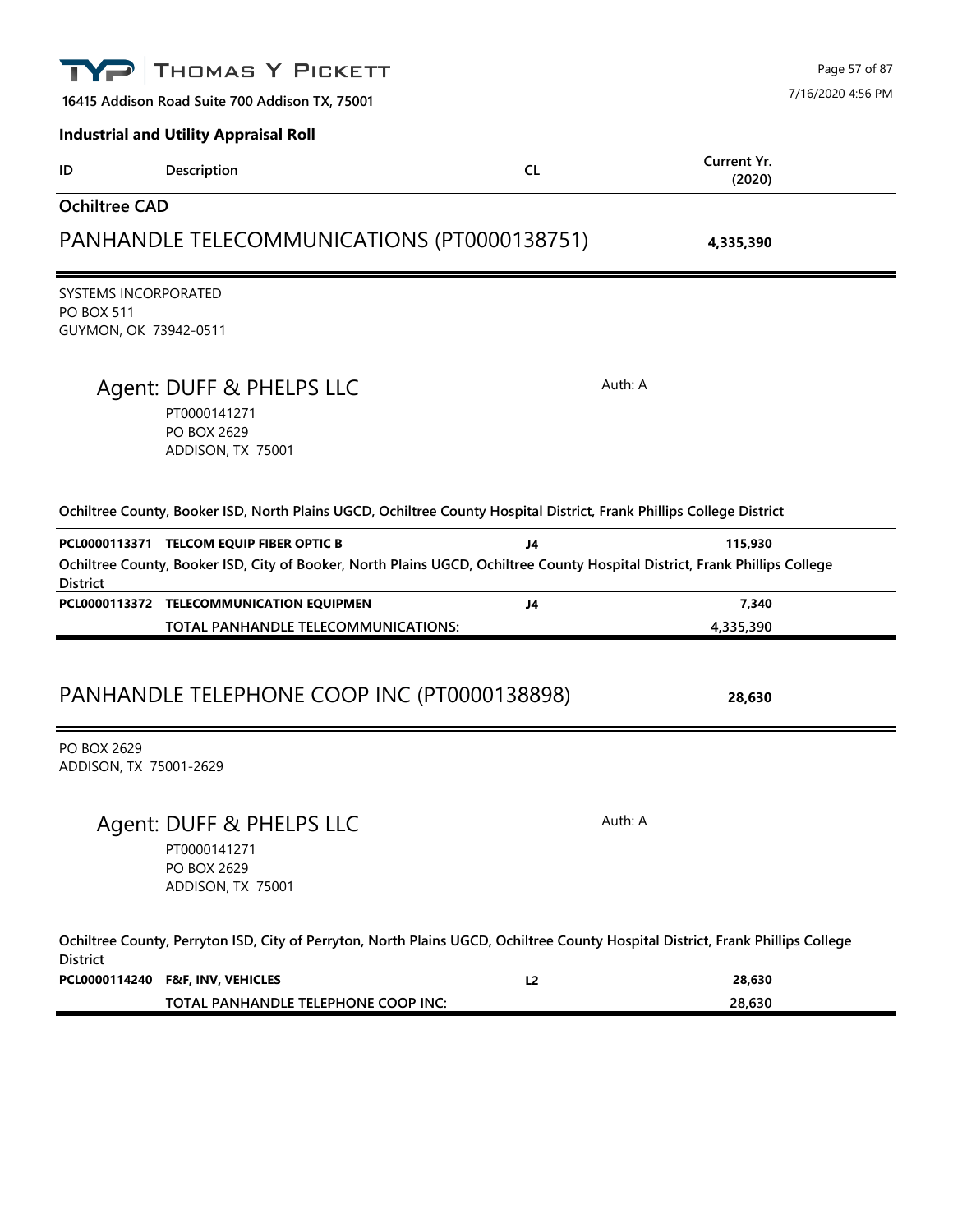|                                             | THOMAS Y PICKETT                                                                                                                |                |                       | Page 58 of 87     |
|---------------------------------------------|---------------------------------------------------------------------------------------------------------------------------------|----------------|-----------------------|-------------------|
|                                             | 16415 Addison Road Suite 700 Addison TX, 75001                                                                                  |                |                       | 7/16/2020 4:56 PM |
|                                             | <b>Industrial and Utility Appraisal Roll</b>                                                                                    |                |                       |                   |
| ID                                          | Description                                                                                                                     | <b>CL</b>      | Current Yr.<br>(2020) |                   |
| <b>Ochiltree CAD</b>                        |                                                                                                                                 |                |                       |                   |
|                                             | PEAK COMPLETIONS (PT0000138876)                                                                                                 |                | 159,190               |                   |
| 7710 W HIGHWAY 80<br>MIDLAND, TX 79706-2824 |                                                                                                                                 |                |                       |                   |
| <b>District</b>                             | Ochiltree County, Perryton ISD, City of Perryton, North Plains UGCD, Ochiltree County Hospital District, Frank Phillips College |                |                       |                   |
| PCL0000114129 COMPUTERS                     |                                                                                                                                 | L2             | 380                   |                   |
|                                             | PCL0000114127 FURNITURE & FIXTURES                                                                                              | L <sub>2</sub> | 2,000                 |                   |
| PCL0000114126                               | <b>INVENTORY</b>                                                                                                                | L <sub>2</sub> | 91,000                |                   |
|                                             | PCL0000114128 VEHICLES & TRAILERS<br><b>TOTAL PEAK COMPLETIONS:</b>                                                             | L2             | 65,810<br>159,190     |                   |
|                                             | PERDURE PETROLEUM LLC (PT0000138903)                                                                                            |                | 1,712,970             |                   |
| 12012 WICKCHESTER LANE<br>HOUSTON, TX 77079 | Agent: STANCIL PROPERTY TAX LLC<br>PT0000123126<br><b>PO Box 968</b><br>Katy, TX 77492-0968                                     |                | Auth: A               |                   |
|                                             | Ochiltree County, Booker ISD, North Plains UGCD, Ochiltree County Hospital District, Frank Phillips College District            |                |                       |                   |
|                                             | PCL0000114258 0.150 MI 4.0 IN 1984                                                                                              | J6             | 1,400                 |                   |
|                                             | PCL0000114257 3.620 MI 4.0 IN 1970                                                                                              | J6             | 28,180                |                   |
|                                             | PCL0000114259 3.825 MI 4.0 IN 1984                                                                                              | J6             | 59,550                |                   |
|                                             | PCL0000114260 4.772 MI 6.0 IN 1984                                                                                              | J6             | 104,270               |                   |
|                                             | PCL0000114261 5.000 MI 6.0 IN 2008                                                                                              | J6             | 297,080               |                   |
|                                             | Ochiltree County, Perryton ISD, North Plains UGCD, Ochiltree County Hospital District, Frank Phillips College District          |                |                       |                   |
|                                             | PCL0000114267 10.290 MI 6.0 IN 1979                                                                                             | J6             | 224,850               |                   |
|                                             | PCL0000114266 27.210 MI 4.0 IN 1970                                                                                             | J6             | 211,800               |                   |
|                                             | PCL0000114270 4.000 MI 6.0 IN 2012                                                                                              | J6             | 273,030               |                   |
|                                             | PCL0000114269 5.044 MI 6.0 IN 2000                                                                                              | J6             | 210,550               |                   |
|                                             | PCL0000114256 FURNITURE & FIXTURES                                                                                              | L2             | 6,530                 |                   |
| PCL0000114254 INVENTORY                     |                                                                                                                                 | L2             | 117,120               |                   |
|                                             | PCL0000114255 MACHINERY & EQUIPMENT                                                                                             | L2             | 111,820               |                   |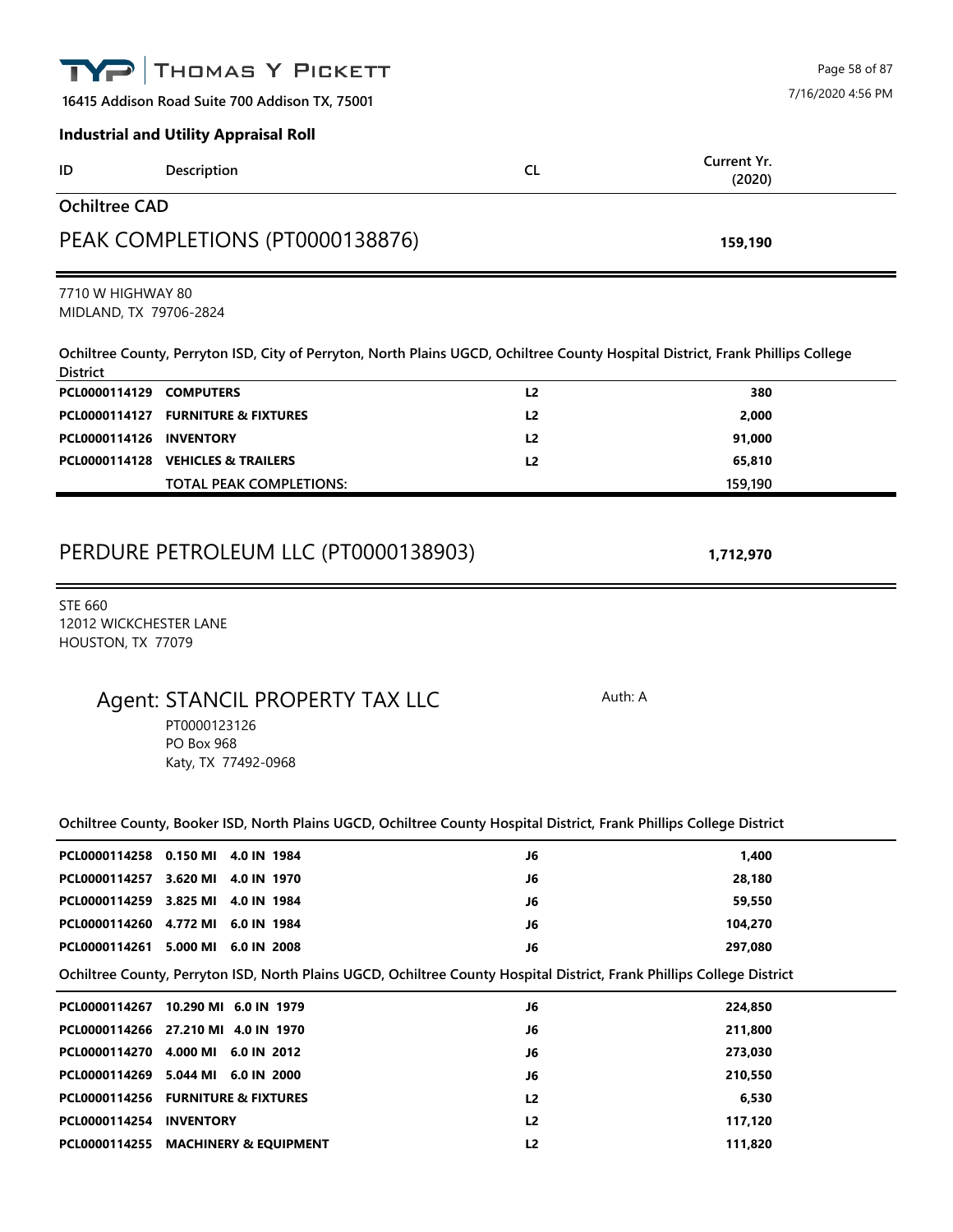|                                                                          | THOMAS Y PICKETT                                                                                                       |                | Page 59 of 87         |
|--------------------------------------------------------------------------|------------------------------------------------------------------------------------------------------------------------|----------------|-----------------------|
|                                                                          | 16415 Addison Road Suite 700 Addison TX, 75001                                                                         |                | 7/16/2020 4:56 PM     |
|                                                                          | <b>Industrial and Utility Appraisal Roll</b>                                                                           |                |                       |
| ID                                                                       | Description                                                                                                            | <b>CL</b>      | Current Yr.<br>(2020) |
| <b>Ochiltree CAD</b>                                                     |                                                                                                                        |                |                       |
|                                                                          | PERDURE PETROLEUM LLC (PT0000138903)                                                                                   |                | 1,712,970             |
| <b>STE 660</b><br>12012 WICKCHESTER LANE<br>HOUSTON, TX 77079            |                                                                                                                        |                |                       |
|                                                                          | Agent: STANCIL PROPERTY TAX LLC<br>PT0000123126<br><b>PO Box 968</b><br>Katy, TX 77492-0968                            |                | Auth: A               |
|                                                                          | Ochiltree County, Spearman ISD, North Plains UGCD, Ochiltree County Hospital District, Frank Phillips College District |                |                       |
|                                                                          | PCL0000114271 8.580 MI 4.0 IN 1970                                                                                     | J6             | 66,790                |
|                                                                          | TOTAL PERDURE PETROLEUM LLC:                                                                                           |                | 1,712,970             |
| <b>ATTN BAILEY PEYTON</b><br>13210 HIGHWAY 70<br>PERRYTON, TX 79070-6760 | PERRYTON FEEDERS LLC (PT0000138824)                                                                                    |                | 1,581,170             |
|                                                                          | Ochiltree County, Perryton ISD, North Plains UGCD, Ochiltree County Hospital District, Frank Phillips College District |                |                       |
|                                                                          | PCL0000113745 FEED LOT 33000HDX55<br>$\overline{7}$                                                                    | F <sub>2</sub> | 1,289,120             |
|                                                                          | PCL0000113748 FURNITURE & FIXTURES                                                                                     | L2             | 650                   |
| PCL0000113746 INVENTORY                                                  |                                                                                                                        | L <sub>2</sub> | 75,000                |
|                                                                          | PCL0000113747 MACHINERY & EQUIPMENT                                                                                    | L <sub>2</sub> | 216,400               |
|                                                                          | TOTAL PERRYTON FEEDERS LLC:                                                                                            |                | 1,581,170             |
|                                                                          | PERRYTON IRON & METAL LLC (PT0000138865)                                                                               |                | 185,000               |
| <b>ATTN LEE MORSS</b><br>1724 LINCOLN RD<br>GARDEN CITY, KS 67846-2519   |                                                                                                                        |                |                       |
|                                                                          | Ochiltree County, Perryton ISD, North Plains UGCD, Ochiltree County Hospital District, Frank Phillips College District |                |                       |
| PCL0000114103 INVENTORY                                                  |                                                                                                                        | L2             | 35,000                |
|                                                                          | PCL0000114104 MACHINERY & EQUIPMENT                                                                                    | L <sub>2</sub> | 150,000               |
|                                                                          |                                                                                                                        |                |                       |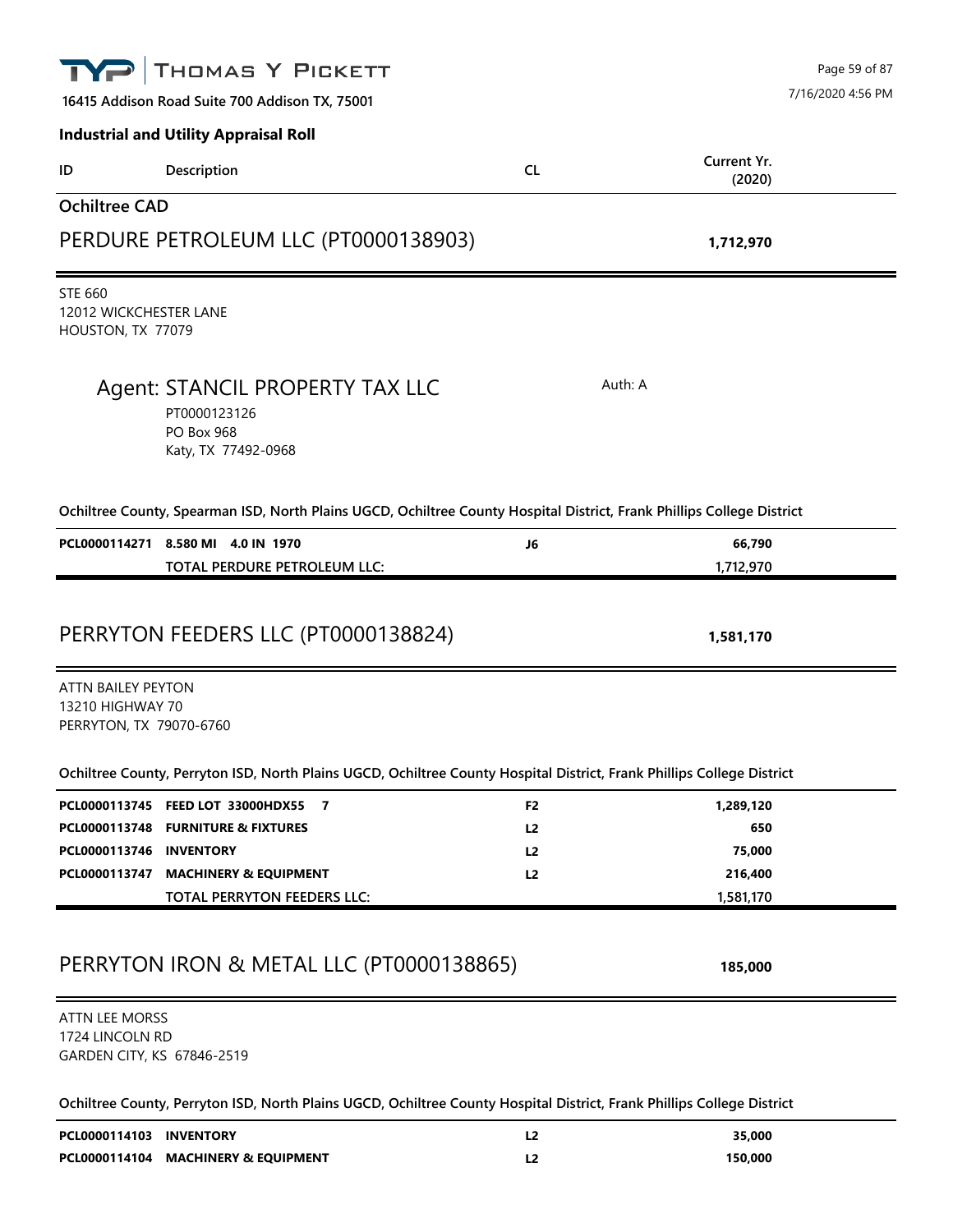|                                                                        | THOMAS Y PICKETT                                                                                                       |                |                       | Page 60 of 87     |
|------------------------------------------------------------------------|------------------------------------------------------------------------------------------------------------------------|----------------|-----------------------|-------------------|
|                                                                        | 16415 Addison Road Suite 700 Addison TX, 75001                                                                         |                |                       | 7/16/2020 4:56 PM |
|                                                                        | <b>Industrial and Utility Appraisal Roll</b>                                                                           |                |                       |                   |
| ID                                                                     | Description                                                                                                            | <b>CL</b>      | Current Yr.<br>(2020) |                   |
| <b>Ochiltree CAD</b>                                                   |                                                                                                                        |                |                       |                   |
|                                                                        | PERRYTON IRON & METAL LLC (PT0000138865)                                                                               |                | 185,000               |                   |
| <b>ATTN LEE MORSS</b><br>1724 LINCOLN RD<br>GARDEN CITY, KS 67846-2519 |                                                                                                                        |                |                       |                   |
|                                                                        | TOTAL PERRYTON IRON & METAL LLC:                                                                                       |                | 185,000               |                   |
|                                                                        | PERRYTON PAUL FARMS LLC (PT0000138782)                                                                                 |                | 494,960               |                   |
| PO BOX 51858<br>AMARILLO, TX 79159-1858                                |                                                                                                                        |                |                       |                   |
|                                                                        | Ochiltree County, Perryton ISD, North Plains UGCD, Ochiltree County Hospital District, Frank Phillips College District |                |                       |                   |
|                                                                        | PCL0000113560 HOG FARM SEC 31 BLK 4 GH&                                                                                | F <sub>2</sub> | 246,900               |                   |
|                                                                        | PCL0000113561 HOG FARM SEC 46 BLK 4T T&N<br>TOTAL PERRYTON PAUL FARMS LLC:                                             | F <sub>2</sub> | 248,060<br>494,960    |                   |
|                                                                        |                                                                                                                        |                |                       |                   |
|                                                                        | PHIL MAR INC DBA (PT0000138741)                                                                                        |                | 59,000                |                   |
| <b>PO BOX 806</b><br>BEAVER, OK 73932-0806                             | HOWARD DRILLING COMPANY                                                                                                |                |                       |                   |
|                                                                        | Ochiltree County, Perryton ISD, North Plains UGCD, Ochiltree County Hospital District, Frank Phillips College District |                |                       |                   |
| PCL0000113287 INVENTORY                                                |                                                                                                                        | L <sub>2</sub> | 9,000                 |                   |
| PCL0000113288                                                          | <b>MACHINERY &amp; EQUIPMENT</b><br>TOTAL PHIL MAR INC DBA:                                                            | L2             | 50,000<br>59,000      |                   |
|                                                                        |                                                                                                                        |                |                       |                   |
|                                                                        | PHILLIPS 66 CARRIER LLC (PT0000138882)                                                                                 |                | 4,038,330             |                   |
| PROPERTY TAX S1364<br>PO BOX 421959<br>HOUSTON, TX 77242-1959          |                                                                                                                        |                |                       |                   |
|                                                                        | Ochiltree County, Perryton ISD, North Plains UGCD, Ochiltree County Hospital District, Frank Phillips College District |                |                       |                   |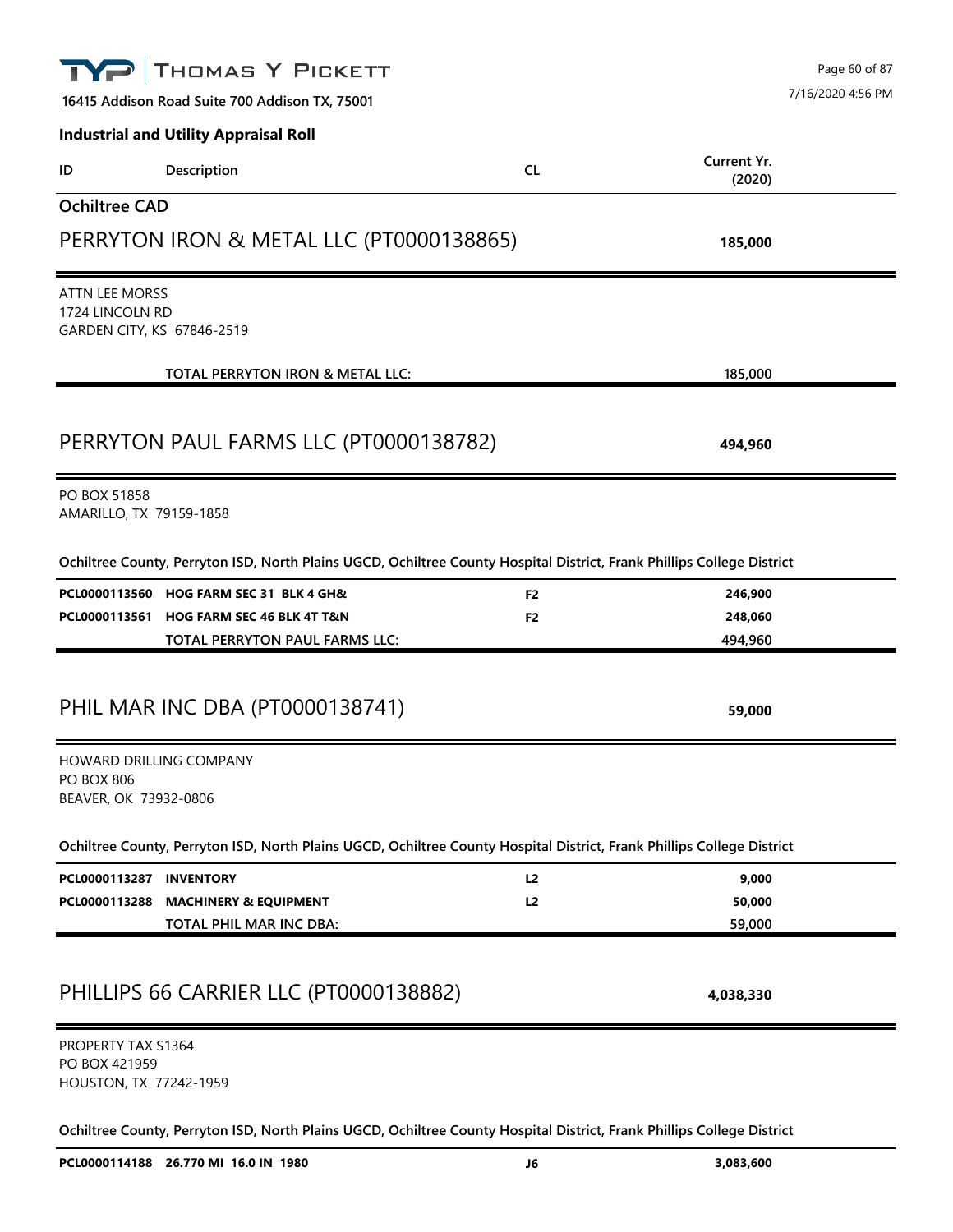|                                                                      | THOMAS Y PICKETT                                                                                                       |                                    | Page 61 of 87     |
|----------------------------------------------------------------------|------------------------------------------------------------------------------------------------------------------------|------------------------------------|-------------------|
|                                                                      | 16415 Addison Road Suite 700 Addison TX, 75001                                                                         |                                    | 7/16/2020 4:56 PM |
|                                                                      | <b>Industrial and Utility Appraisal Roll</b>                                                                           |                                    |                   |
| ID                                                                   | Description                                                                                                            | Current Yr.<br><b>CL</b><br>(2020) |                   |
| <b>Ochiltree CAD</b>                                                 |                                                                                                                        |                                    |                   |
|                                                                      | PHILLIPS 66 CARRIER LLC (PT0000138882)                                                                                 | 4,038,330                          |                   |
| <b>PROPERTY TAX S1364</b><br>PO BOX 421959<br>HOUSTON, TX 77242-1959 |                                                                                                                        |                                    |                   |
|                                                                      | Ochiltree County, Spearman ISD, North Plains UGCD, Ochiltree County Hospital District, Frank Phillips College District |                                    |                   |
|                                                                      | PCL0000114189 8.289 MI 16.0 IN 1980<br><b>TOTAL PHILLIPS 66 CARRIER LLC:</b>                                           | 954,730<br>J6<br>4,038,330         |                   |
|                                                                      | PHILLIPS 66 PIPELINE LLC (PT0000138791)                                                                                | 2,828,940                          |                   |
| <b>ATTN PTRRC</b><br>420 S KEELER AVE<br>BARTLESVILLE, OK 74003-6641 |                                                                                                                        |                                    |                   |
|                                                                      | Ochiltree County, Booker ISD, North Plains UGCD, Ochiltree County Hospital District, Frank Phillips College District   |                                    |                   |
|                                                                      | PCL0000113598 0.001 MI 12.0 IN 1964                                                                                    | J6                                 | 80                |
|                                                                      | Ochiltree County, Spearman ISD, North Plains UGCD, Ochiltree County Hospital District, Frank Phillips College District |                                    |                   |
|                                                                      | PCL0000113610 0.002 MI 12.0 IN 1991                                                                                    | J6                                 | 160               |
|                                                                      | PCL0000113609 0.035 MI 12.0 IN 1961                                                                                    | 2,820<br>J6                        |                   |
|                                                                      | PCL0000113608 8.253 MI 12.0 IN 1951                                                                                    | 666,100<br>J6                      |                   |
|                                                                      | Ochiltree County, Perryton ISD, North Plains UGCD, Ochiltree County Hospital District, Frank Phillips College District |                                    |                   |
|                                                                      | PCL0000113606 0.002 MI 12.0 IN 2004                                                                                    | J6                                 | 370               |
|                                                                      | PCL0000113602 0.007 MI 12.0 IN 1963                                                                                    | J6                                 | 560               |
|                                                                      | PCL0000113607 0.009 MI 12.0 IN 2012                                                                                    | 2,270<br>J6                        |                   |
|                                                                      | PCL0000113604 0.015 MI 12.0 IN 1980                                                                                    | 1,210<br>J6                        |                   |
|                                                                      | PCL0000113605 0.078 MI 12.0 IN 1982                                                                                    | J6<br>6,300                        |                   |
|                                                                      | PCL0000113600 10.330 MI 12.0 IN 1953                                                                                   | 834,140<br>J6                      |                   |
|                                                                      | PCL0000113601 4.600 MI 12.0 IN 1956                                                                                    | J6<br>371,270                      |                   |
|                                                                      | PCL0000113603 5.616 MI 12.0 IN 1964                                                                                    | 453,270<br>J6                      |                   |
|                                                                      | PCL0000113599 6.076 MI 12.0 IN 1951                                                                                    | 490,390<br>J6                      |                   |
|                                                                      | TOTAL PHILLIPS 66 PIPELINE LLC:                                                                                        | 2,828,940                          |                   |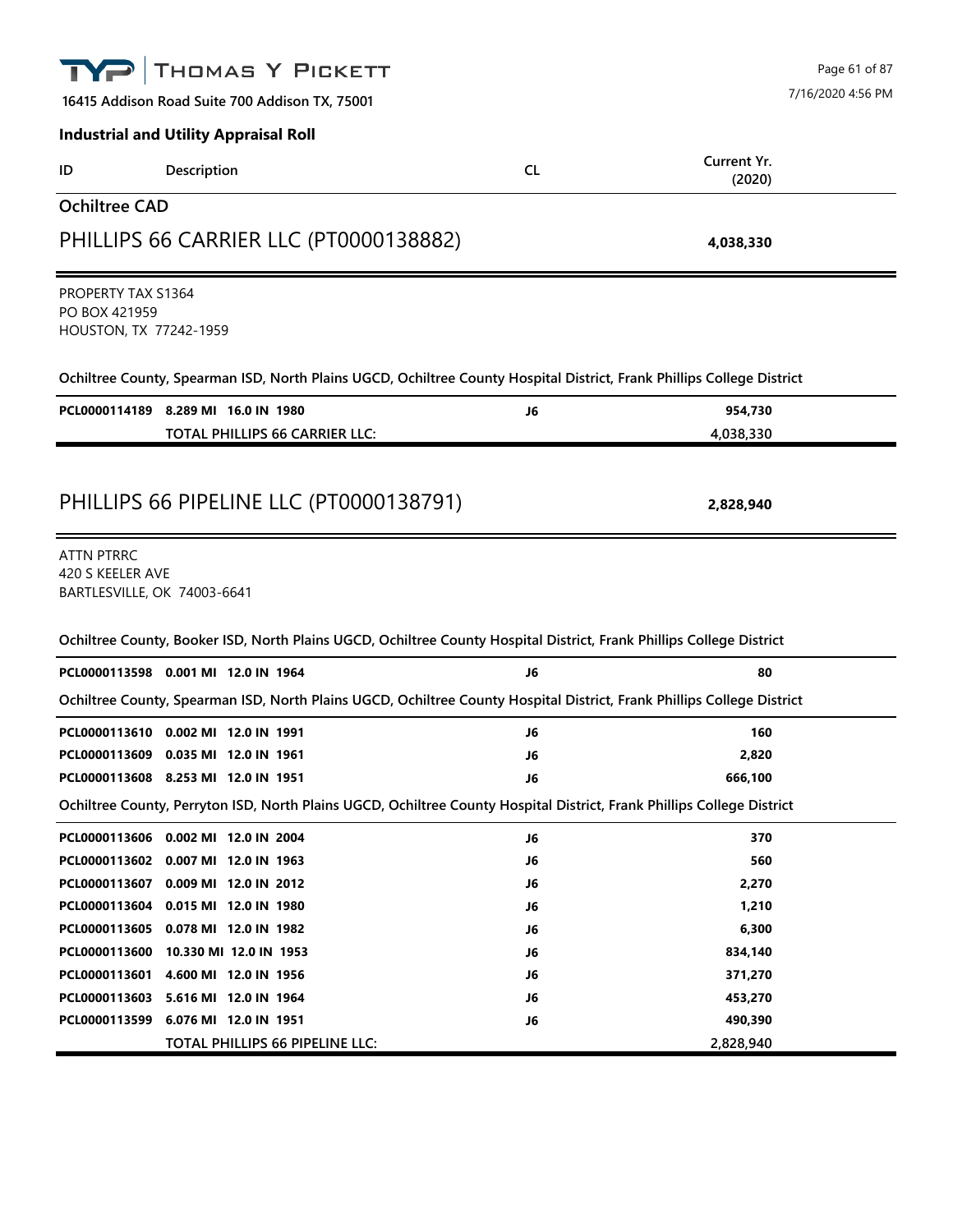|                                                                   | THOMAS Y PICKETT                                                                                                                |                | Page 62 of 87     |
|-------------------------------------------------------------------|---------------------------------------------------------------------------------------------------------------------------------|----------------|-------------------|
|                                                                   | 16415 Addison Road Suite 700 Addison TX, 75001                                                                                  |                | 7/16/2020 4:56 PM |
|                                                                   | <b>Industrial and Utility Appraisal Roll</b>                                                                                    |                |                   |
| ID                                                                | Description                                                                                                                     | <b>CL</b>      | Current Yr.       |
| <b>Ochiltree CAD</b>                                              |                                                                                                                                 |                | (2020)            |
|                                                                   |                                                                                                                                 |                |                   |
|                                                                   | PLAINS MARKETING LP (PT0000138781)                                                                                              |                | 19,450            |
| PO BOX 4648<br>HOUSTON, TX 77210-4648                             |                                                                                                                                 |                |                   |
|                                                                   | Ochiltree County, Perryton ISD, North Plains UGCD, Ochiltree County Hospital District, Frank Phillips College District          |                |                   |
|                                                                   | PCL0000113557 DELIVERY FACILITIES - PUMP                                                                                        | L <sub>2</sub> | 11,390            |
| PCL0000113558 INVENTORY                                           |                                                                                                                                 | L <sub>2</sub> | 2,370             |
|                                                                   | PCL0000113559 MACHINERY & EQUIPMENT                                                                                             | L <sub>2</sub> | 5,690             |
|                                                                   | TOTAL PLAINS MARKETING LP:                                                                                                      |                | 19,450            |
| ATTN DAVID POND<br><b>PO BOX 704</b><br>PERRYTON, TX 79070-0704   |                                                                                                                                 |                |                   |
|                                                                   | Ochiltree County, Perryton ISD, North Plains UGCD, Ochiltree County Hospital District, Frank Phillips College District          |                |                   |
|                                                                   | PCL0000114194 F&F/OFFICE EQUIPMENT                                                                                              | L <sub>2</sub> | 3,750             |
|                                                                   | PCL0000114190 HEAVY TRUCKS/TRACTORS                                                                                             | L2             | 8,480             |
|                                                                   | PCL0000114193 MACHINERY & EQUIPMENT                                                                                             | L <sub>2</sub> | 32,960            |
| PCL0000114191 TRAILERS<br>PCL0000114195 VEHICLES                  |                                                                                                                                 | L2<br>L2       | 11,530<br>142,690 |
| PCL0000114192 WELL SERVICE                                        |                                                                                                                                 | L <sub>2</sub> | 231,060           |
|                                                                   | TOTAL POND DAVID WELL SERVICE INC:                                                                                              |                | 430,470           |
|                                                                   | POTTS KEITH (PT0000138833)                                                                                                      |                | 45,000            |
| <b>K P FLOWBACK</b><br>2110 SEQUOIA ST<br>PERRYTON, TX 79070-5817 |                                                                                                                                 |                |                   |
| <b>District</b>                                                   | Ochiltree County, Perryton ISD, City of Perryton, North Plains UGCD, Ochiltree County Hospital District, Frank Phillips College |                |                   |
| PCL0000113787 TRAILERS                                            |                                                                                                                                 | L <sub>2</sub> | 2,500             |

| PCL0000113787 | <b>TRAILERS</b>                   | 2,500  |
|---------------|-----------------------------------|--------|
|               | PCL0000113788 VEHICLES & TRAILERS | 18,500 |
|               | PCL0000113789 VEHICLES & TRAILERS | 24,000 |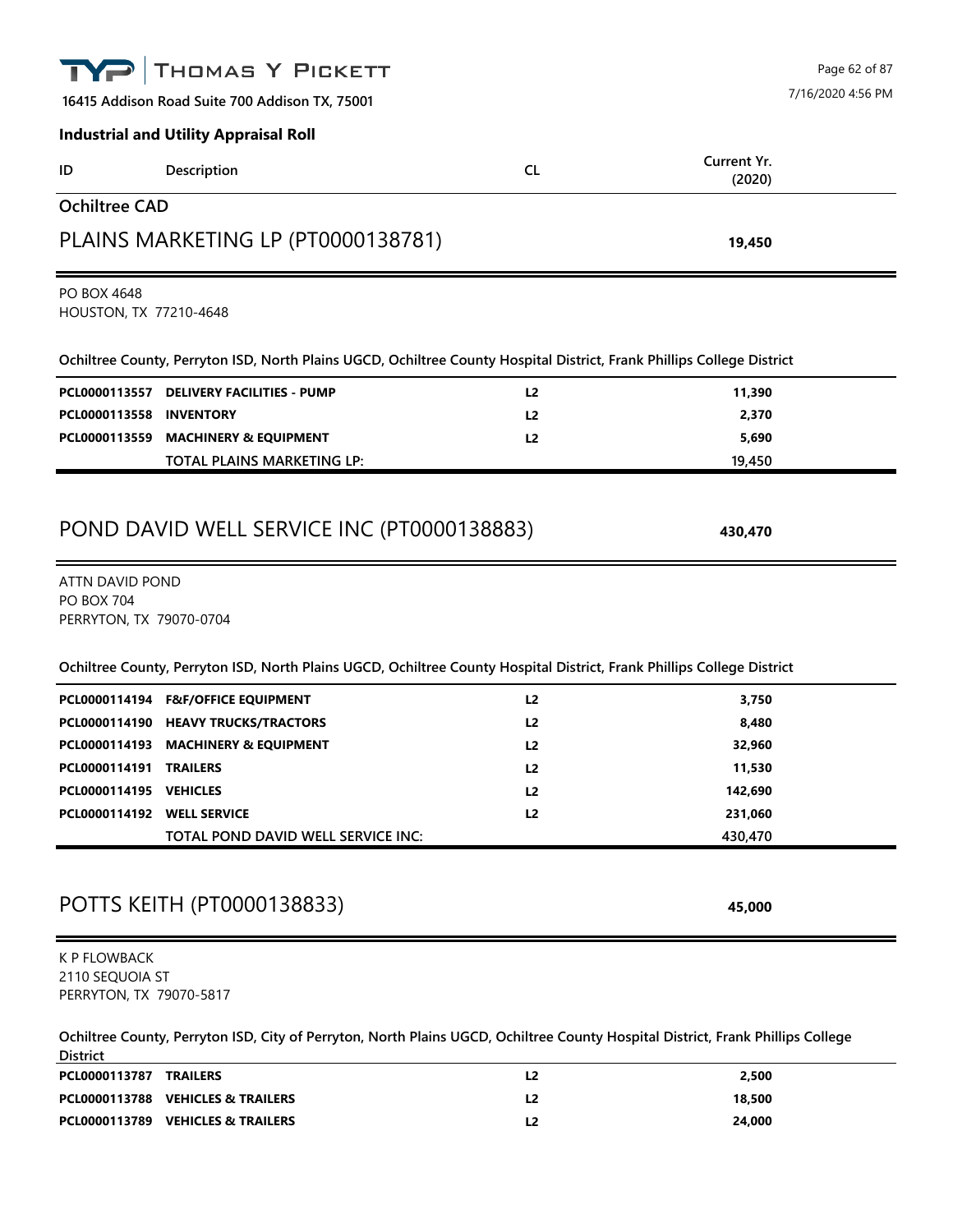| THOMAS Y PICKETT                                                                                                                                                                      |                | Page 63 of 87                |
|---------------------------------------------------------------------------------------------------------------------------------------------------------------------------------------|----------------|------------------------------|
| 16415 Addison Road Suite 700 Addison TX, 75001                                                                                                                                        |                | 7/16/2020 4:56 PM            |
| <b>Industrial and Utility Appraisal Roll</b>                                                                                                                                          |                |                              |
| Description<br>ID                                                                                                                                                                     | <b>CL</b>      | Current Yr.<br>(2020)        |
| <b>Ochiltree CAD</b>                                                                                                                                                                  |                |                              |
| POTTS KEITH (PT0000138833)                                                                                                                                                            |                | 45,000                       |
| <b>K P FLOWBACK</b><br>2110 SEQUOIA ST<br>PERRYTON, TX 79070-5817                                                                                                                     |                |                              |
| <b>TOTAL POTTS KEITH:</b>                                                                                                                                                             |                | 45,000                       |
|                                                                                                                                                                                       |                |                              |
| PRESIDIO PETROLEUM LLC (PT0000139790)                                                                                                                                                 |                | 538,650                      |
|                                                                                                                                                                                       |                |                              |
| Agent: MERIT ADVISORS LP<br>PT0000123164<br>PO Box 330<br>Gainesville, TX 76241-0330                                                                                                  |                | Auth: A                      |
| Ochiltree County, Perryton ISD, North Plains UGCD, Ochiltree County Hospital District, Frank Phillips College District                                                                |                |                              |
| PCL0000117792 7.500 6.0 IN 2011<br>Ochiltree County, Perryton ISD, City of Perryton, North Plains UGCD, Ochiltree County Hospital District, Frank Phillips College<br><b>District</b> | L <sub>2</sub> | 307,160                      |
| PCL0000113800 COMPUTER EQUIPMENT - PERSONAL                                                                                                                                           | L2             | 5,340                        |
| PCL0000113797 FURNITURE & FIXTURES                                                                                                                                                    | L2             | 51,450                       |
|                                                                                                                                                                                       |                |                              |
|                                                                                                                                                                                       |                |                              |
| PCL0000113794<br><b>INVENTORY</b><br>PCL0000113799 VEHICLES<br>TOTAL PRESIDIO PETROLEUM LLC:                                                                                          | L2<br>L2       | 130,400<br>44,300<br>538,650 |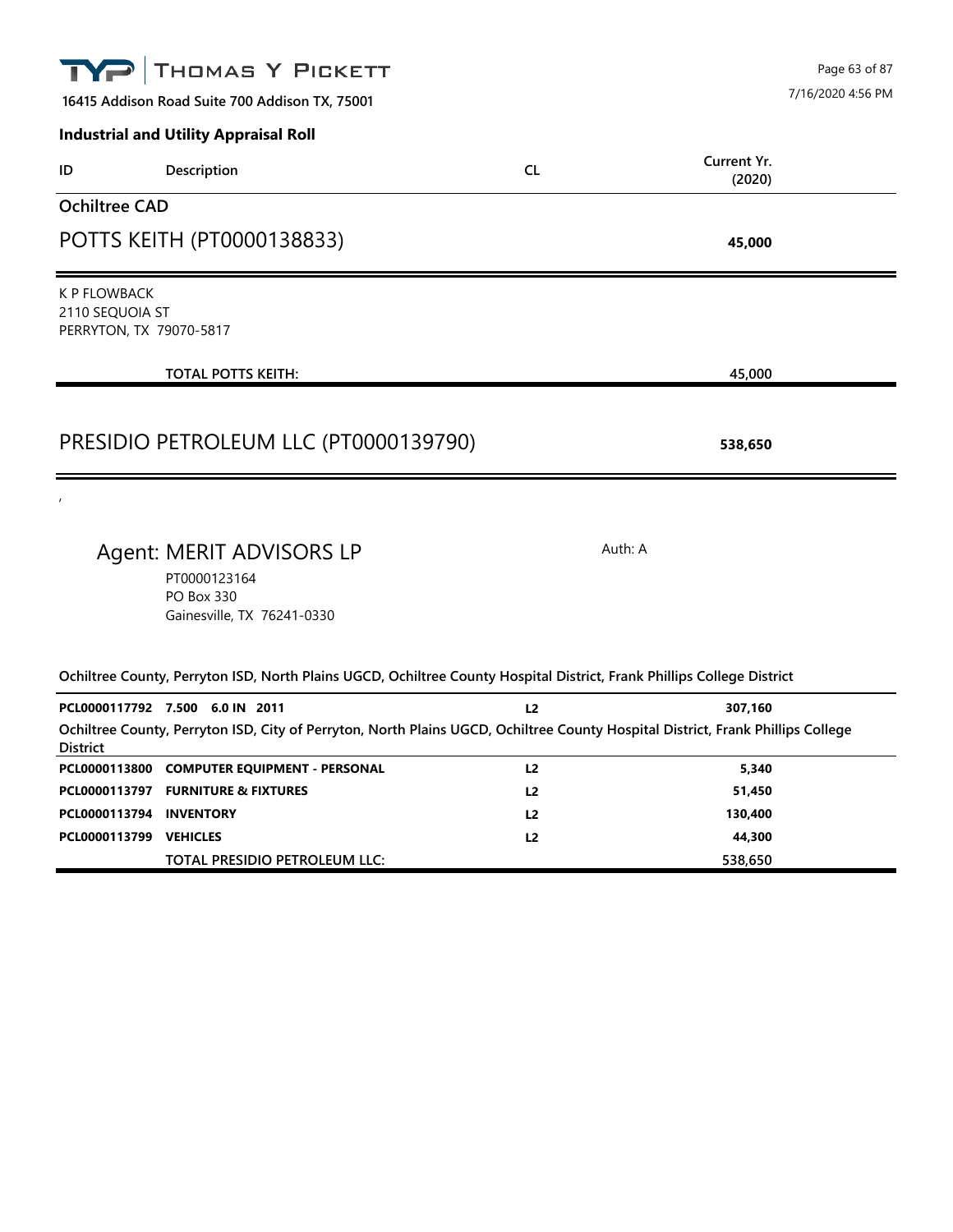|                                                             | THOMAS Y PICKETT                                                                                                                |                | Page 64 of 87         |
|-------------------------------------------------------------|---------------------------------------------------------------------------------------------------------------------------------|----------------|-----------------------|
|                                                             | 16415 Addison Road Suite 700 Addison TX, 75001                                                                                  |                | 7/16/2020 4:56 PM     |
|                                                             | <b>Industrial and Utility Appraisal Roll</b>                                                                                    |                |                       |
| ID                                                          | Description                                                                                                                     | <b>CL</b>      | Current Yr.<br>(2020) |
| <b>Ochiltree CAD</b>                                        |                                                                                                                                 |                |                       |
|                                                             | QUANAH PANHANDLE LLC (PT0000138893)                                                                                             |                | 568,350               |
| <b>MIN</b><br>6600 LBJ FWY STE 220<br>DALLAS, TX 75240-6545 |                                                                                                                                 |                |                       |
|                                                             | Agent: STANCIL PROPERTY TAX LLC<br>PT0000123271<br><b>PO BOX 968</b><br>KATY, TX 77492                                          | Auth: A        |                       |
|                                                             | Ochiltree County, Booker ISD, North Plains UGCD, Ochiltree County Hospital District, Frank Phillips College District            |                |                       |
|                                                             | PCL0000114229 BOUNCER SWD #07881 INFO F                                                                                         | L <sub>2</sub> | 268,510               |
|                                                             | Ochiltree County, Perryton ISD, North Plains UGCD, Ochiltree County Hospital District, Frank Phillips College District          |                |                       |
| PCL0000114232 COMPUTERS                                     |                                                                                                                                 | L <sub>2</sub> | 4,020                 |
| PCL0000131036 CUDD SWD                                      |                                                                                                                                 | L <sub>2</sub> | 235,980               |
|                                                             | PCL0000116395 FURNITURE & FIXTURES                                                                                              | L2             | 3,480                 |
|                                                             | PCL0000114230 MACHINERY & EQUIPMENT                                                                                             | L <sub>2</sub> | 13,610                |
|                                                             | PCL0000114231 VEHICLES & TRAILERS                                                                                               | L <sub>2</sub> | 42,750                |
|                                                             | TOTAL QUANAH PANHANDLE LLC:                                                                                                     |                | 568,350               |
|                                                             | R4 ENERGY SERVICES LLC (PT0000138854)                                                                                           |                | 20,000                |
| <b>PO BOX 643</b><br>PERRYTON, TX 79070-0643                |                                                                                                                                 |                |                       |
| <b>District</b>                                             | Ochiltree County, Perryton ISD, City of Perryton, North Plains UGCD, Ochiltree County Hospital District, Frank Phillips College |                |                       |
| PCL0000114070                                               | <b>TRAILERS</b>                                                                                                                 | L2             | 20,000                |
|                                                             | <b>TOTAL R4 ENERGY SERVICES LLC:</b>                                                                                            |                | 20,000                |
|                                                             | RANDY DAVIS (PT0000138773)                                                                                                      |                | 196,000               |
| <b>PO BOX 504</b><br>PERRYTON, TX 79070-0504                |                                                                                                                                 |                |                       |

**Ochiltree County, Perryton ISD, North Plains UGCD, Ochiltree County Hospital District, Frank Phillips College District**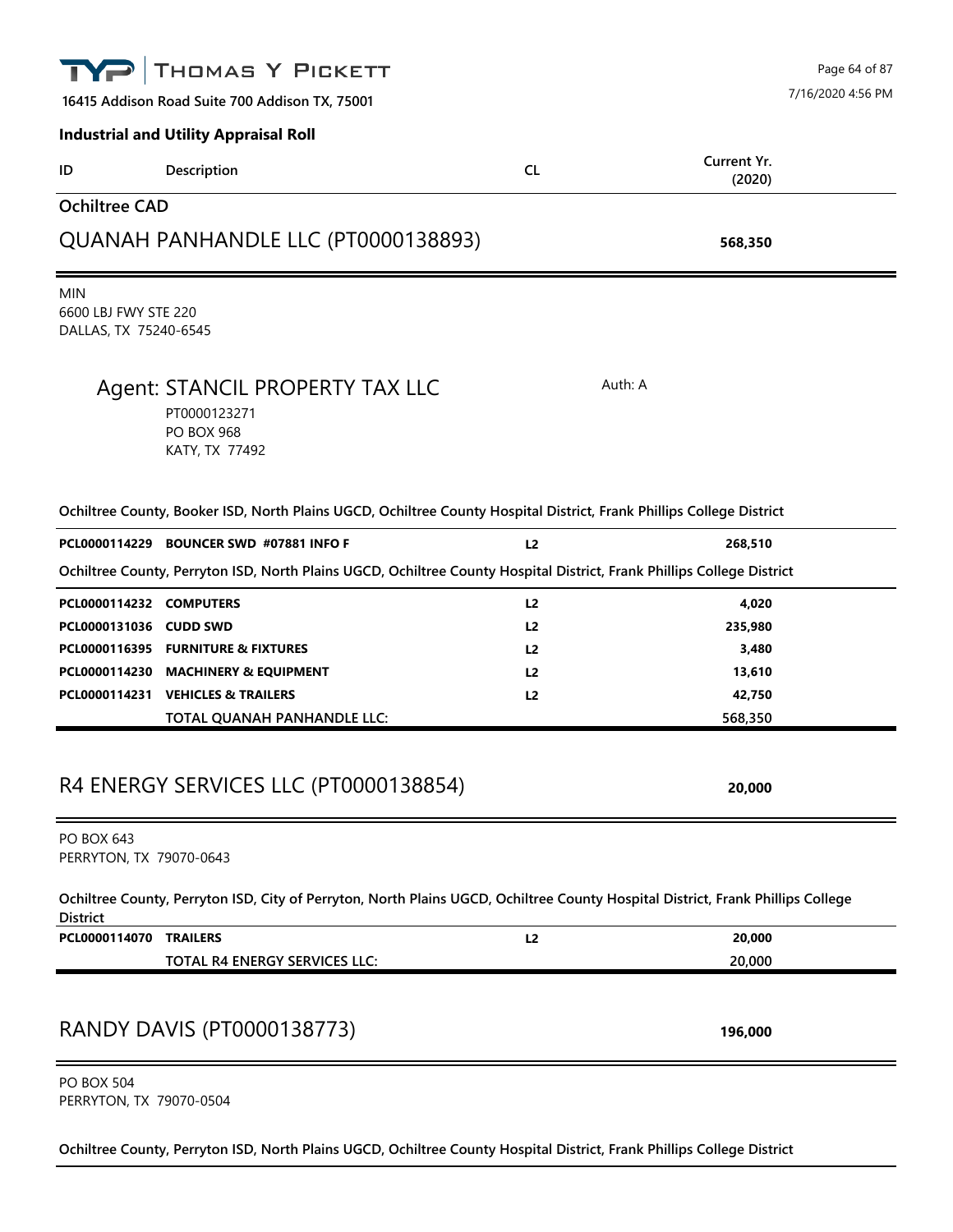|                                                                    | THOMAS Y PICKETT                                                                                                                |                |                       | Page 65 of 87     |
|--------------------------------------------------------------------|---------------------------------------------------------------------------------------------------------------------------------|----------------|-----------------------|-------------------|
|                                                                    | 16415 Addison Road Suite 700 Addison TX, 75001                                                                                  |                |                       | 7/16/2020 4:56 PM |
|                                                                    | <b>Industrial and Utility Appraisal Roll</b>                                                                                    |                |                       |                   |
| ID                                                                 | Description                                                                                                                     | <b>CL</b>      | Current Yr.<br>(2020) |                   |
| <b>Ochiltree CAD</b>                                               |                                                                                                                                 |                |                       |                   |
|                                                                    | RANDY DAVIS (PT0000138773)                                                                                                      |                | 196,000               |                   |
| <b>PO BOX 504</b><br>PERRYTON, TX 79070-0504                       |                                                                                                                                 |                |                       |                   |
|                                                                    | PCL0000113511 FEED LOT 2015 SF OF 50% ON                                                                                        | F <sub>2</sub> | 105,000               |                   |
| PCL0000113513 INVENTORY                                            |                                                                                                                                 | L <sub>2</sub> | 61,500                |                   |
|                                                                    | PCL0000113514 MACHINERY & EQUIPMENT                                                                                             | L <sub>2</sub> | 7,000                 |                   |
|                                                                    | PCL0000113512 SEC 32 BLK 13 T&NO SEC 748                                                                                        | F <sub>2</sub> | 22,500                |                   |
|                                                                    | <b>TOTAL RANDY DAVIS:</b>                                                                                                       |                | 196,000               |                   |
|                                                                    | REMNANT ENERGY INC (PT0000138827)                                                                                               |                | 17,800                |                   |
| ATTN RICHARD BEYEA<br><b>PO BOX 509</b><br>PERRYTON, TX 79070-0509 |                                                                                                                                 |                |                       |                   |
| <b>District</b>                                                    | Ochiltree County, Perryton ISD, City of Perryton, North Plains UGCD, Ochiltree County Hospital District, Frank Phillips College |                |                       |                   |
|                                                                    | PCL0000113758 FURNITURE & FIXTURES                                                                                              | L2             | 1,500                 |                   |
|                                                                    | PCL0000113759 VEHICLES & TRAILERS                                                                                               | L <sub>2</sub> | 16,300                |                   |
|                                                                    | TOTAL REMNANT ENERGY INC:                                                                                                       |                | 17,800                |                   |
|                                                                    |                                                                                                                                 |                |                       |                   |
|                                                                    | REMORA OPERATING, LLC (PT0000138908)                                                                                            |                | 13,180                |                   |
| 807 LAS CIMAS PRKWY ST 275<br>AUSTIN, TX 78746                     |                                                                                                                                 |                |                       |                   |
|                                                                    | Agent: K. E. ANDREWS & COMPANY<br>PT0000123137<br>PROPERTY TAX DEPT<br>1900 DALROCK RD<br>ROWLETT, TX 75088-5526                |                |                       |                   |
|                                                                    | Ochiltree County, Spearman ISD, North Plains UGCD, Ochiltree County Hospital District, Frank Phillips College District          |                |                       |                   |

| PCL0000114276 | <b>2006 COMPRESSOR 26HP GEMINI</b> | -4 | 13.180 |
|---------------|------------------------------------|----|--------|
|               | TOTAL REMORA OPERATING, LLC:       |    | 13.180 |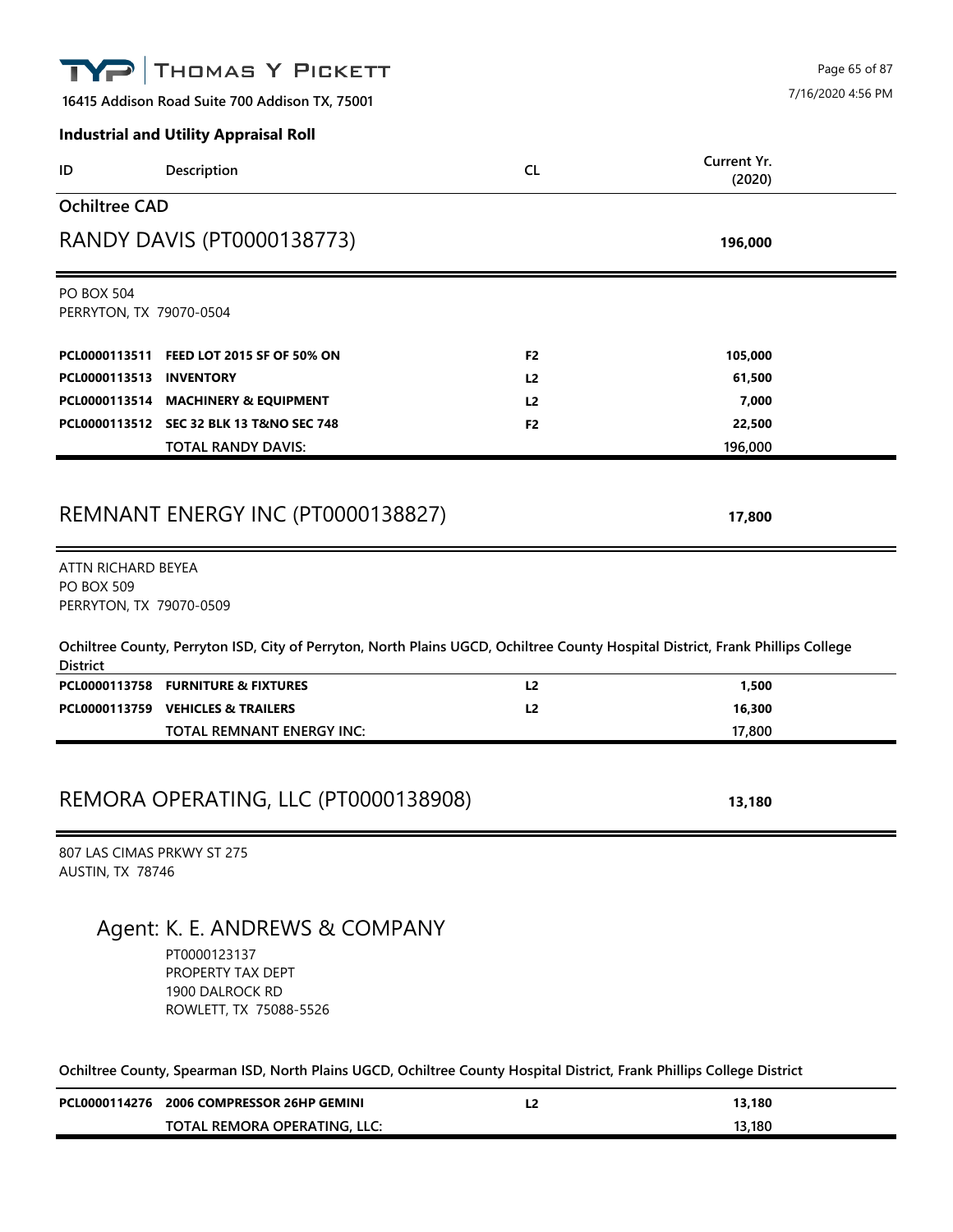|                                              | THOMAS Y PICKETT                                                                                                                |                | Page 66 of 87         |
|----------------------------------------------|---------------------------------------------------------------------------------------------------------------------------------|----------------|-----------------------|
|                                              | 16415 Addison Road Suite 700 Addison TX, 75001                                                                                  |                | 7/16/2020 4:56 PM     |
|                                              | <b>Industrial and Utility Appraisal Roll</b>                                                                                    |                |                       |
| ID                                           | Description                                                                                                                     | <b>CL</b>      | Current Yr.<br>(2020) |
| <b>Ochiltree CAD</b>                         |                                                                                                                                 |                |                       |
|                                              | RENCO TOOL COMPANY INC (PT0000138811)                                                                                           |                | 1,387,140             |
| ATTN REN HENSLEY                             |                                                                                                                                 |                |                       |
| <b>PO BOX 602</b><br>PERRYTON, TX 79070-0602 |                                                                                                                                 |                |                       |
| <b>District</b>                              | Ochiltree County, Perryton ISD, City of Perryton, North Plains UGCD, Ochiltree County Hospital District, Frank Phillips College |                |                       |
|                                              | PCL0000113688 HEAVY TRUCKS/TRACTORS                                                                                             | L2             | 575,850               |
|                                              | PCL0000113689 HEAVY TRUCKS/TRACTORS                                                                                             | L <sub>2</sub> | 58,020                |
| PCL0000113690                                | <b>INVENTORY</b>                                                                                                                | L <sub>2</sub> | 5,000                 |
| PCL0000113693                                | <b>MACHINERY &amp; EQUIPMENT</b>                                                                                                | L <sub>2</sub> | 87,840                |
| PCL0000113691                                | <b>TRAILERS</b>                                                                                                                 | L <sub>2</sub> | 46,810                |
| PCL0000113692                                | <b>TRAILERS</b>                                                                                                                 | L <sub>2</sub> | 154,440               |
|                                              | PCL0000113694 VEHICLES & TRAILERS                                                                                               | L <sub>2</sub> | 459,180               |
|                                              | TOTAL RENCO TOOL COMPANY INC:                                                                                                   |                | 1,387,140             |
|                                              | <b>RESOURCE OIL &amp; GAS LLC (PT0000139722)</b>                                                                                |                | 30,330                |
| 1900 DALROCK ROAD<br>ROWLETT, TX 75088       |                                                                                                                                 |                |                       |
|                                              | Agent: K. E. ANDREWS & COMPANY                                                                                                  | Auth: A        |                       |
|                                              | PT0000123137<br>PROPERTY TAX DEPT<br>1900 DALROCK RD<br>ROWLETT, TX 75088-5526                                                  |                |                       |
|                                              | Ochiltree County, Perryton ISD, North Plains UGCD, Ochiltree County Hospital District, Frank Phillips College District          |                |                       |
|                                              |                                                                                                                                 |                |                       |
|                                              | PCL0000117497 ARCHER 50 SWD                                                                                                     | L <sub>2</sub> | 500                   |
|                                              | PCL0000117498 FLATHERS 140 SWD                                                                                                  | L <sub>2</sub> | 500                   |
| PCL0000132411                                | <b>INVENTORY</b>                                                                                                                | L <sub>2</sub> | 28,830                |
| PCL0000117499                                | JAY SWD TWITCHELL FIELD                                                                                                         | L <sub>2</sub> | 500                   |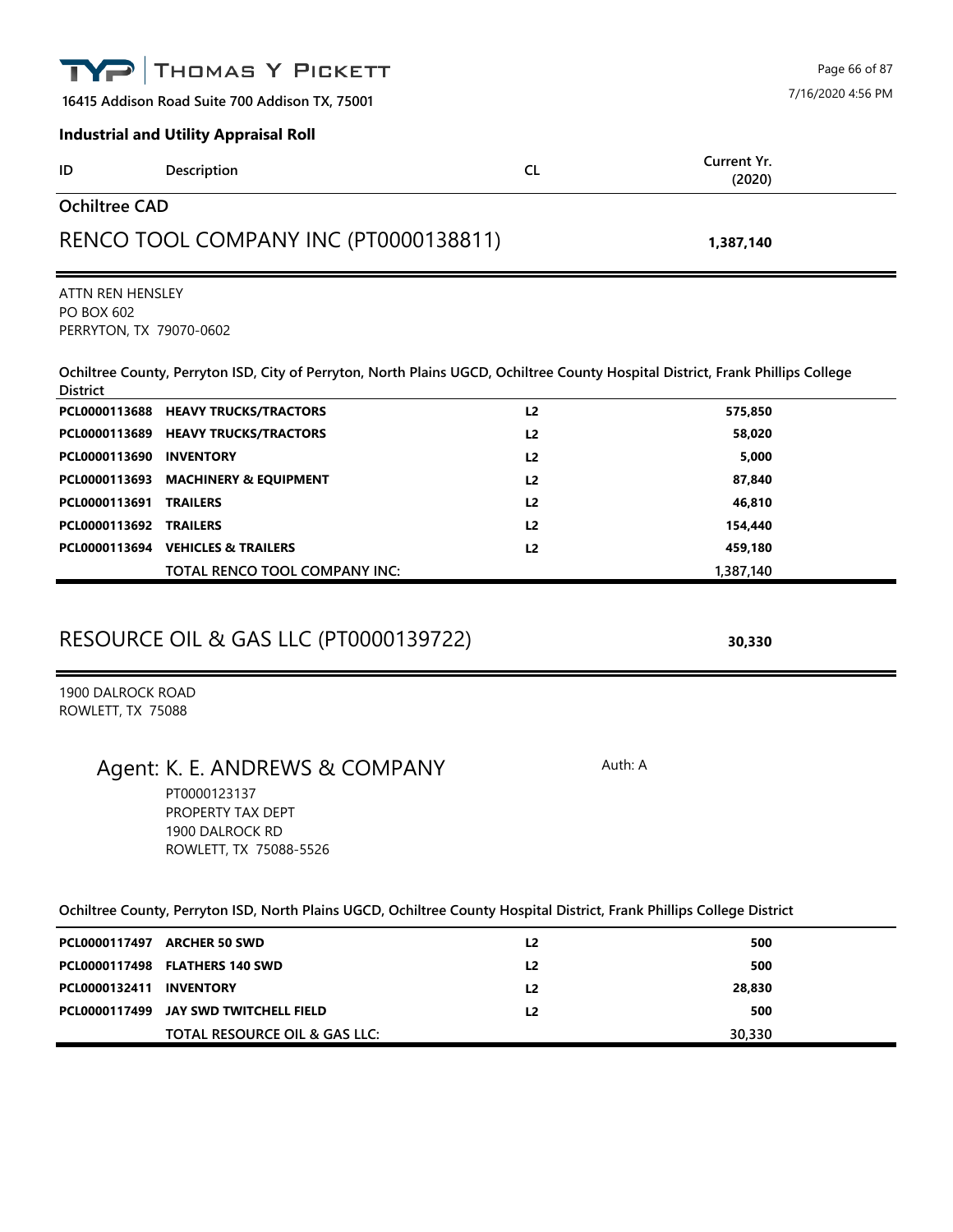|                                                                  | THOMAS Y PICKETT                                                                                                                |                | Page 67 of 87         |
|------------------------------------------------------------------|---------------------------------------------------------------------------------------------------------------------------------|----------------|-----------------------|
|                                                                  | 16415 Addison Road Suite 700 Addison TX, 75001                                                                                  |                | 7/16/2020 4:56 PM     |
|                                                                  | <b>Industrial and Utility Appraisal Roll</b>                                                                                    |                |                       |
| ID                                                               | Description                                                                                                                     | <b>CL</b>      | Current Yr.<br>(2020) |
| <b>Ochiltree CAD</b>                                             |                                                                                                                                 |                |                       |
|                                                                  | REVOLUTION RESOURCES II (PT0000141491)                                                                                          |                | 98,930                |
| 563 TX-143 LOOP<br>PERRYTON, TX 79070                            |                                                                                                                                 |                |                       |
|                                                                  | Agent: K. E. ANDREWS & COMPANY<br>PT0000123137<br>PROPERTY TAX DEPT<br>1900 DALROCK RD<br>ROWLETT, TX 75088-5526                |                | Auth: A               |
| <b>District</b>                                                  | Ochiltree County, Perryton ISD, City of Perryton, North Plains UGCD, Ochiltree County Hospital District, Frank Phillips College |                |                       |
| PCL0000131379                                                    | <b>INVENTORY</b><br>TOTAL REVOLUTION RESOURCES II:                                                                              | L <sub>2</sub> | 98,930<br>98,930      |
| ATTN GLEN D GARBER JR<br><b>PO BOX 993</b><br>PERRYTON, TX 79070 | RIO MESA ENERGY SERVICES LLC (PT0000138855)                                                                                     |                | 10,000                |
| <b>District</b>                                                  | Ochiltree County, Perryton ISD, City of Perryton, North Plains UGCD, Ochiltree County Hospital District, Frank Phillips College |                |                       |
| PCL0000114071                                                    | <b>VEHICLES &amp; TRAILERS</b><br>TOTAL RIO MESA ENERGY SERVICES LLC:                                                           | L <sub>2</sub> | 10,000<br>10,000      |
|                                                                  | RIVERA WELL SERVICE LLC (PT0000138819)                                                                                          |                | 356,000               |
| <b>614 E BRILLHART AVE</b><br>PERRYTON, TX 79070                 | ATTN AMADOR & JOANN RIVERA                                                                                                      |                |                       |
| <b>District</b>                                                  | Ochiltree County, Perryton ISD, City of Perryton, North Plains UGCD, Ochiltree County Hospital District, Frank Phillips College |                |                       |
| PCL0000113721                                                    | <b>COMPUTERS</b>                                                                                                                | L <sub>2</sub> | 1,000                 |
|                                                                  | PCL0000113719 FURNITURE & FIXTURES                                                                                              | L <sub>2</sub> | 1,710                 |
|                                                                  | PCL0000113718 MACHINERY & EQUIPMENT                                                                                             | L <sub>2</sub> | 65,080                |
|                                                                  | PCL0000116773 OFFICE EQUIPMENT                                                                                                  | L2             | 1,290                 |

**PCL0000113716 TRAILERS L2 1,820**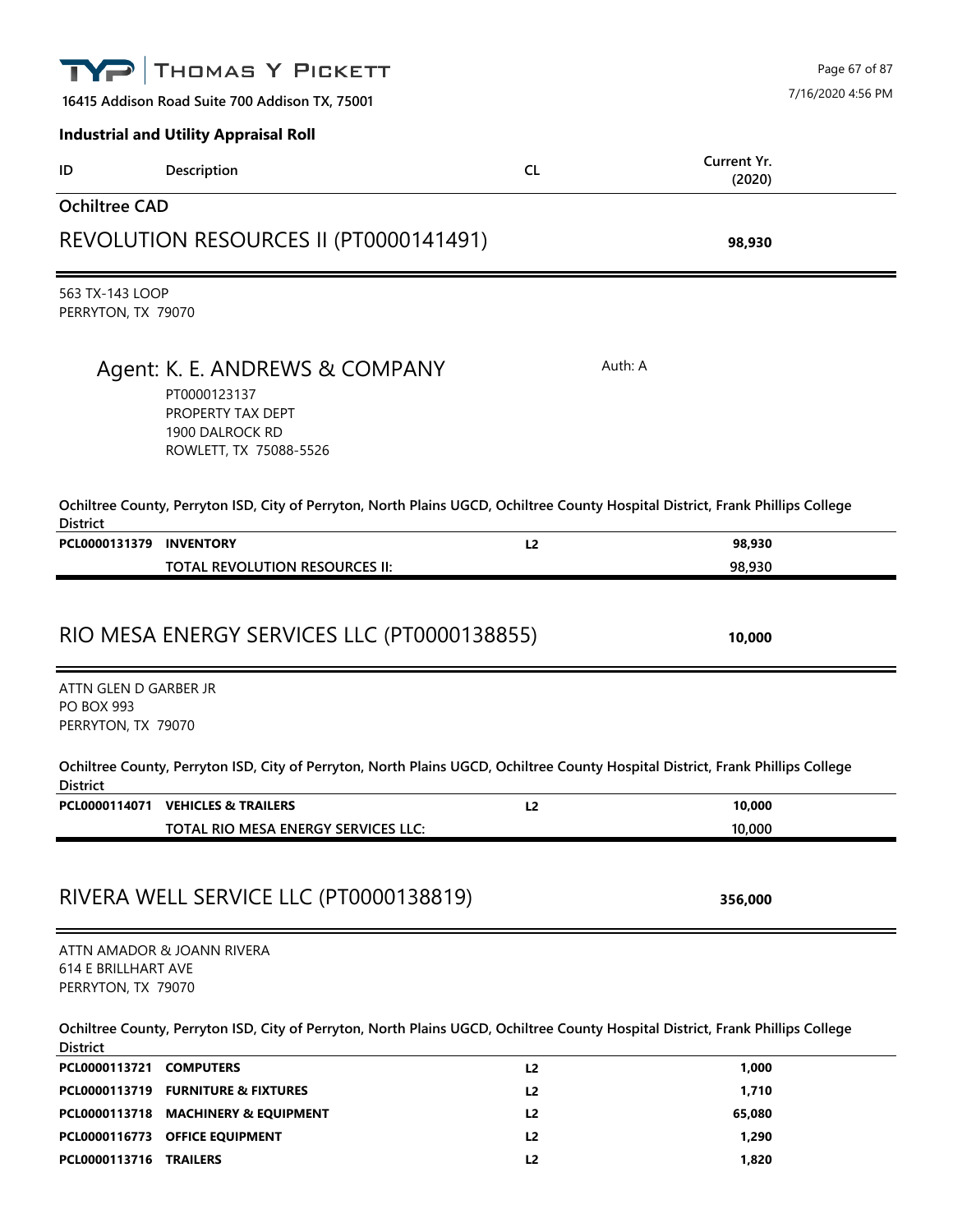|                                                  | THOMAS Y PICKETT                                                                                                                |                | Page 68 of 87<br>7/16/2020 4:56 PM |  |
|--------------------------------------------------|---------------------------------------------------------------------------------------------------------------------------------|----------------|------------------------------------|--|
|                                                  | 16415 Addison Road Suite 700 Addison TX, 75001                                                                                  |                |                                    |  |
|                                                  | <b>Industrial and Utility Appraisal Roll</b>                                                                                    |                |                                    |  |
| ID                                               | Description                                                                                                                     | <b>CL</b>      | Current Yr.<br>(2020)              |  |
| <b>Ochiltree CAD</b>                             |                                                                                                                                 |                |                                    |  |
|                                                  | RIVERA WELL SERVICE LLC (PT0000138819)                                                                                          |                | 356,000                            |  |
| <b>614 E BRILLHART AVE</b><br>PERRYTON, TX 79070 | ATTN AMADOR & JOANN RIVERA                                                                                                      |                |                                    |  |
|                                                  | PCL0000113720 VEHICLES & TRAILERS                                                                                               | L <sub>2</sub> | 25,790                             |  |
| PCL0000113717 WELL SERVICE                       |                                                                                                                                 | L2             | 259,310                            |  |
|                                                  | TOTAL RIVERA WELL SERVICE LLC:                                                                                                  |                | 356,000                            |  |
|                                                  | RKI ENERGY RESOURCES (PT0000141492)                                                                                             |                | 7,820                              |  |
|                                                  | Agent: K. E. ANDREWS & COMPANY<br>PT0000123137<br>PROPERTY TAX DEPT<br>1900 DALROCK RD<br>ROWLETT, TX 75088-5526                |                | Auth: A                            |  |
|                                                  | Ochiltree County, Perryton ISD, North Plains UGCD, Ochiltree County Hospital District, Frank Phillips College District          |                |                                    |  |
| PCL0000131381 INVENTORY                          |                                                                                                                                 | L2             | 7,820                              |  |
|                                                  | TOTAL RKI ENERGY RESOURCES:                                                                                                     |                | 7,820                              |  |
|                                                  | ROBERSON WIRELINE INC (PT0000138757)                                                                                            |                | 476,240                            |  |
| PO BOX 1105<br>PERRYTON, TX 79070-1105           |                                                                                                                                 |                |                                    |  |
| <b>District</b>                                  | Ochiltree County, Perryton ISD, City of Perryton, North Plains UGCD, Ochiltree County Hospital District, Frank Phillips College |                |                                    |  |
| PCL0000113405 COMPUTERS                          |                                                                                                                                 | L2             | 40,000                             |  |
| PCL0000113406 COMPUTERS                          |                                                                                                                                 | L <sub>2</sub> | 7,110                              |  |
|                                                  | PCL0000113403 FURNITURE & FIXTURES                                                                                              | L <sub>2</sub> | 1,650                              |  |
|                                                  | PCL0000113399 HEAVY TRUCKS/TRACTORS                                                                                             | L2             | 212,900                            |  |
| PCL0000113400 INVENTORY                          |                                                                                                                                 | L2             | 33,720                             |  |

**PCL0000113402 MACHINERY & EQUIPMENT L2 10,000 PCL0000113401 TRAILERS L2 68,830**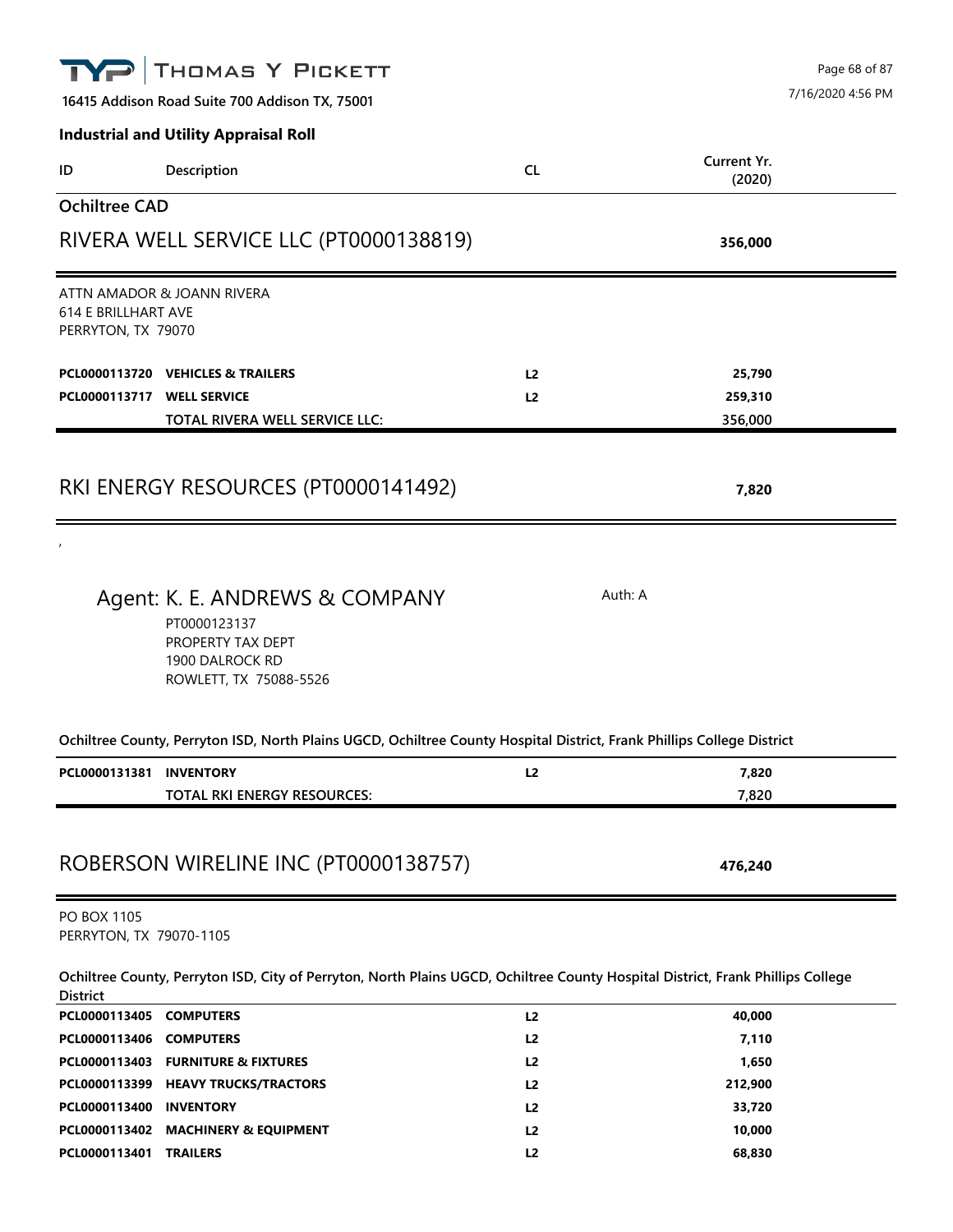|                                                                | THOMAS Y PICKETT                                                                                                                |                |                       | Page 69 of 87     |
|----------------------------------------------------------------|---------------------------------------------------------------------------------------------------------------------------------|----------------|-----------------------|-------------------|
|                                                                | 16415 Addison Road Suite 700 Addison TX, 75001                                                                                  |                |                       | 7/16/2020 4:56 PM |
|                                                                | <b>Industrial and Utility Appraisal Roll</b>                                                                                    |                |                       |                   |
| ID                                                             | Description                                                                                                                     | <b>CL</b>      | Current Yr.<br>(2020) |                   |
| <b>Ochiltree CAD</b>                                           |                                                                                                                                 |                |                       |                   |
|                                                                | ROBERSON WIRELINE INC (PT0000138757)                                                                                            |                | 476,240               |                   |
| <b>PO BOX 1105</b><br>PERRYTON, TX 79070-1105                  |                                                                                                                                 |                |                       |                   |
| PCL0000113404 VEHICLES                                         | TOTAL ROBERSON WIRELINE INC:                                                                                                    | L2             | 102,030<br>476,240    |                   |
|                                                                | RODRIGUEZ FRANCISCO J DBA JROD (PT0000138867)                                                                                   |                | 32,160                |                   |
| <b>TRUCKING</b><br>421 S BIRCH ST<br>PERRYTON, TX 79070-3135   |                                                                                                                                 |                |                       |                   |
| <b>District</b>                                                | Ochiltree County, Perryton ISD, City of Perryton, North Plains UGCD, Ochiltree County Hospital District, Frank Phillips College |                |                       |                   |
|                                                                | PCL0000114108 HEAVY TRUCKS/TRACTORS                                                                                             | L <sub>2</sub> | 20,720                |                   |
| PCL0000114109                                                  | <b>TRAILERS</b>                                                                                                                 | L2             | 11,440                |                   |
|                                                                | TOTAL RODRIGUEZ FRANCISCO J DBA JROD:                                                                                           |                | 32,160                |                   |
|                                                                | SCRIBNER CONSTRUCTION LLC (PT0000138844)                                                                                        |                | 361,890               |                   |
| ATTN JOHNNY SCRIBNER<br>PO BOX 1111<br>PERRYTON, TX 79070-1111 |                                                                                                                                 |                |                       |                   |
| <b>District</b>                                                | Ochiltree County, Perryton ISD, City of Perryton, North Plains UGCD, Ochiltree County Hospital District, Frank Phillips College |                |                       |                   |
| PCL0000113845 COMPUTERS                                        |                                                                                                                                 | L2             | 15,000                |                   |
|                                                                | PCL0000113840 HEAVY TRUCKS/TRACTORS                                                                                             | L <sub>2</sub> | 43,820                |                   |
| PCL0000113841                                                  | <b>INVENTORY</b>                                                                                                                | L2             | 30,000                |                   |
| PCL0000113843                                                  | <b>MACHINERY &amp; EQUIPMENT</b>                                                                                                | L <sub>2</sub> | 114,290               |                   |
| PCL0000113842                                                  | <b>TRAILERS</b>                                                                                                                 | L <sub>2</sub> | 29,430                |                   |
|                                                                | PCL0000113844 VEHICLES & TRAILERS<br>TOTAL SCRIBNER CONSTRUCTION LLC:                                                           | L <sub>2</sub> | 129,350<br>361,890    |                   |
|                                                                |                                                                                                                                 |                |                       |                   |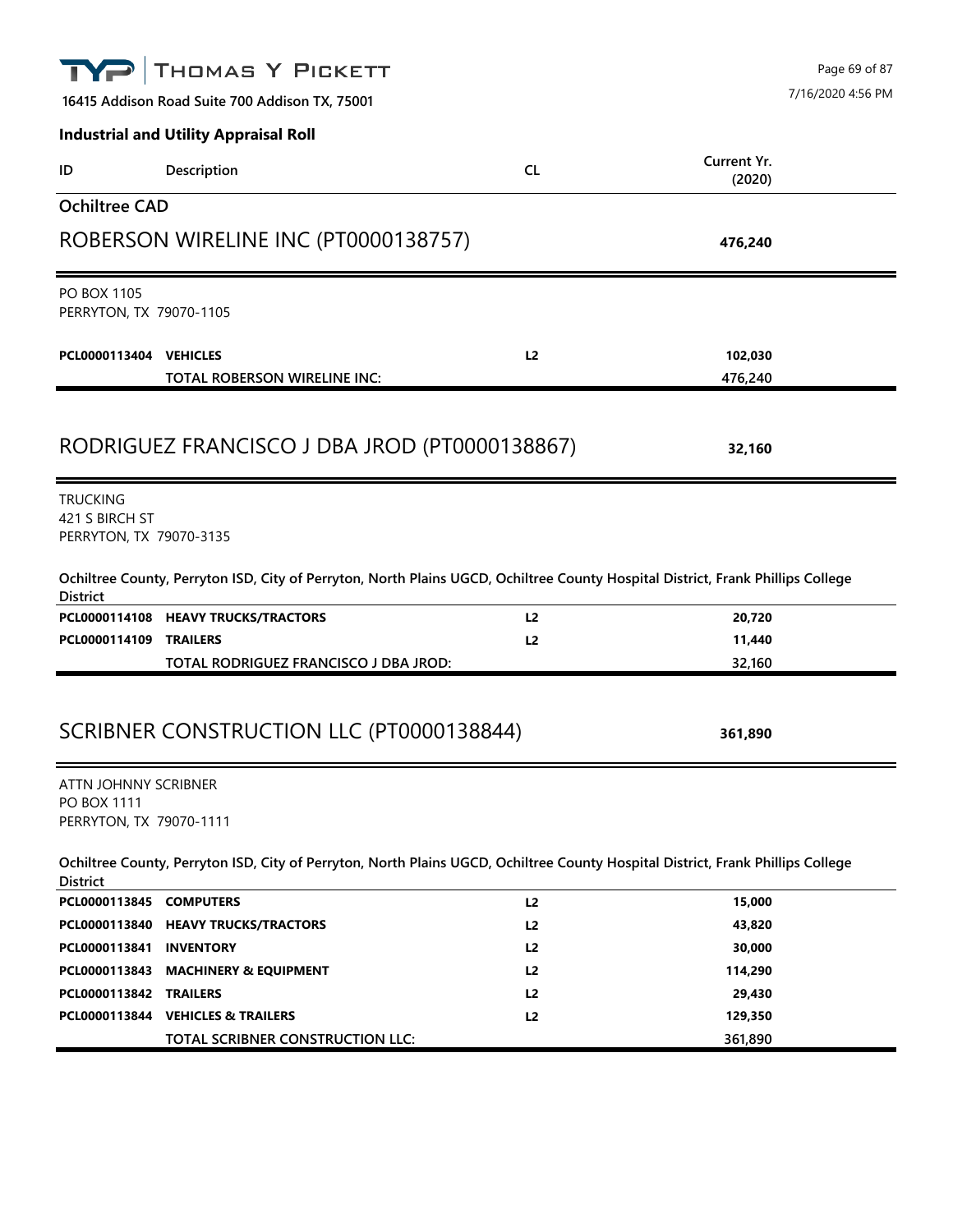**16415 Addison Road Suite 700 Addison TX, 75001**

## **Industrial and Utility Appraisal Roll**

| ID                   | Description | ∼<br>ᄔ | Current Yr.<br>(2020) |
|----------------------|-------------|--------|-----------------------|
| <b>Ochiltree CAD</b> |             |        |                       |

## SEABOARD FOODS LLC (PT0000139455) **26,838,440**

9000 W 67th ST SUITE 200 SHAWNEE MISSION, KS 66202

**Ochiltree County, Perryton ISD, North Plains UGCD, Ochiltree County Hospital District, Frank Phillips College District**

|                                                                                                                                                    | PCL0000116300 CML FINISHER 461 #4, 462 #5,463 #6, 465 #8 & 466 #9     | L <sub>2</sub> | 1,302,840  |  |
|----------------------------------------------------------------------------------------------------------------------------------------------------|-----------------------------------------------------------------------|----------------|------------|--|
|                                                                                                                                                    | PCL0000116297 CML FINISHER SITE 459 #2 460 #3 464 #7, 468 #11 469 #12 | L <sub>2</sub> | 1,075,900  |  |
|                                                                                                                                                    | PCL0000116298 CML SOW SITE 472-475                                    | L <sub>2</sub> | 4,203,490  |  |
| PCL0000116283 FEED MILL                                                                                                                            |                                                                       | L <sub>2</sub> | 3,235,850  |  |
|                                                                                                                                                    | PCL0000116046 MACHINERY & EQUIPMENT                                   | L <sub>2</sub> | 3,334,810  |  |
|                                                                                                                                                    | PCL0000116292 SITE 458 CML FINISHER #1                                | L <sub>2</sub> | 270,630    |  |
|                                                                                                                                                    | PCL0000116304 SITE 467 CML FINISHER 10                                | L <sub>2</sub> | 282,370    |  |
|                                                                                                                                                    | PCL0000116289 SITE 470 CML FINISHER #13                               | L <sub>2</sub> | 86,020     |  |
|                                                                                                                                                    | PCL0000116299 SITE 471 CML FINISHER #18                               | L <sub>2</sub> | 1,041,590  |  |
|                                                                                                                                                    | PCL0000116286 SITE 478 GGP FINISHER                                   | L <sub>2</sub> | 178,060    |  |
|                                                                                                                                                    | PCL0000116288 SITE 479 GP FINISHER #1                                 | L <sub>2</sub> | 889,330    |  |
|                                                                                                                                                    | PCL0000116287 SITE 480 GP FINISHER #2                                 | L <sub>2</sub> | 2,296,560  |  |
|                                                                                                                                                    | PCL0000116293 SITE 501 #1 502 #2 CML NURSERY                          | L <sub>2</sub> | 169,950    |  |
|                                                                                                                                                    | PCL0000116294 SITE 503 #3 504 #4 CML NURSERY                          | L2             | 146,070    |  |
|                                                                                                                                                    | PCL0000116290 SITE 505 #5. 506 #6, #508 #8 CML NUR                    | L <sub>2</sub> | 243,720    |  |
|                                                                                                                                                    | PCL0000116291 SITE 507 #7 CML NURSERY                                 | L <sub>2</sub> | 58,340     |  |
|                                                                                                                                                    | PCL0000116284 SITE 512 GUILT ACCLAMATION                              | L <sub>2</sub> | 1,200,990  |  |
|                                                                                                                                                    | PCL0000116302 SITE 52 GP2 SOW GP2 ACCLI                               | L <sub>2</sub> | 698,040    |  |
|                                                                                                                                                    | PCL0000116303 SITE 53 GGP SOW SITE 54 GP SOW                          | L <sub>2</sub> | 1,544,000  |  |
|                                                                                                                                                    | PCL0000116285 SITE 69 BOAR STUD                                       | L <sub>2</sub> | 245,030    |  |
|                                                                                                                                                    | PCL0000116301 SITE 71 CML SOW #1 SITE 72 CML #2                       | L <sub>2</sub> | 1,310,200  |  |
|                                                                                                                                                    | PCL0000116295 SITE 73 CML SOW 3 SITE 74 CML SOW 4                     | L <sub>2</sub> | 709,050    |  |
|                                                                                                                                                    | PCL0000116296 SITE 75CML SOW 5 SITE 76 CML SOW 6                      | L <sub>2</sub> | 765,030    |  |
|                                                                                                                                                    | PCL0000116305 SITE 97 ADDITIONS 2017                                  | L <sub>2</sub> | 1,346,720  |  |
| Ochiltree County, Perryton ISD, City of Perryton, North Plains UGCD, Ochiltree County Hospital District, Frank Phillips College<br><b>District</b> |                                                                       |                |            |  |
| PCL0000116055 OFFICE F&F                                                                                                                           |                                                                       | L <sub>2</sub> | 203,850    |  |
|                                                                                                                                                    | TOTAL SEABOARD FOODS LLC:                                             |                | 26,838,440 |  |

Page 70 of 87 7/16/2020 4:56 PM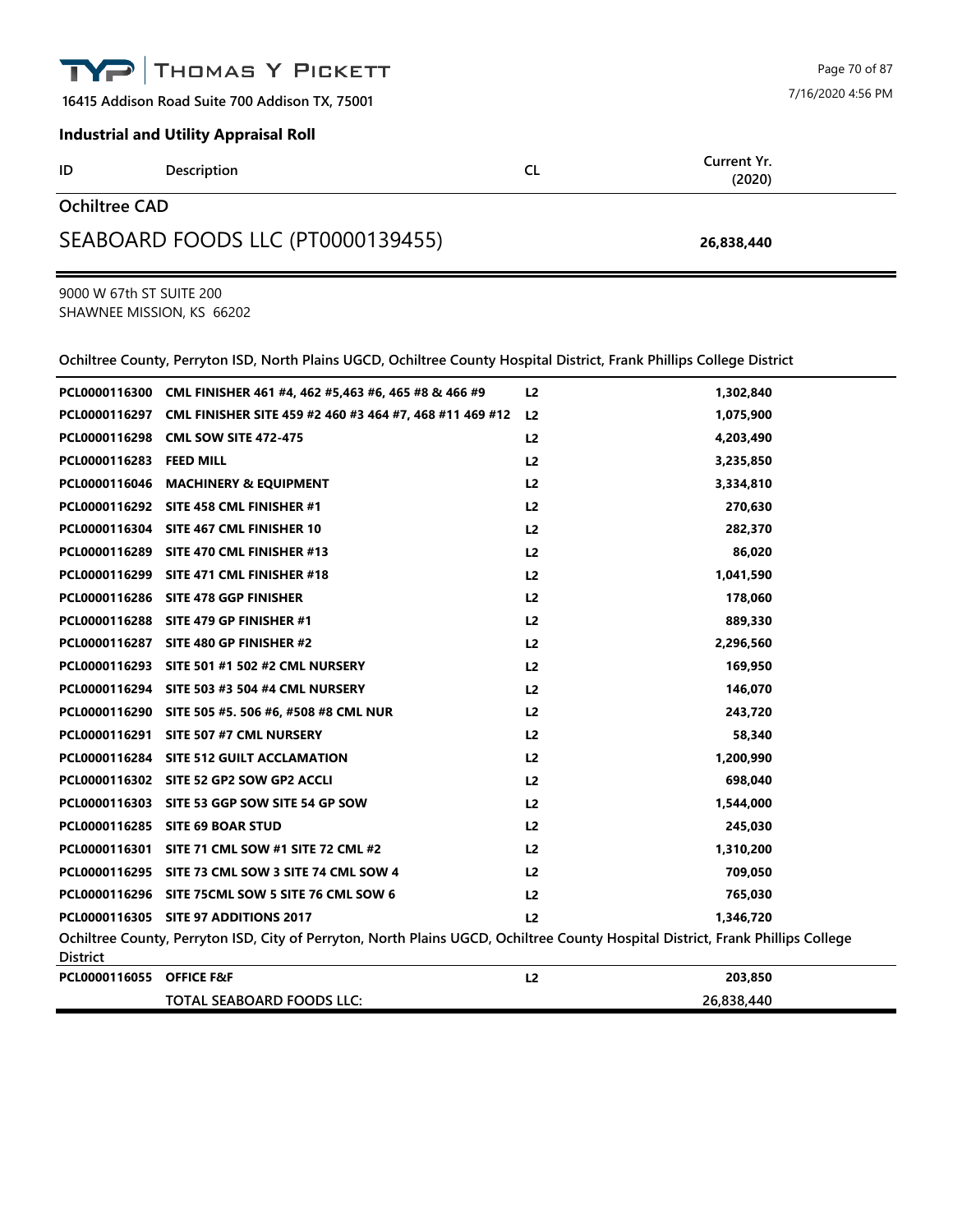|                                              | THOMAS Y PICKETT                                                                                                                                                                                                                                    |                | Page 71 of 87<br>7/16/2020 4:56 PM |
|----------------------------------------------|-----------------------------------------------------------------------------------------------------------------------------------------------------------------------------------------------------------------------------------------------------|----------------|------------------------------------|
|                                              | 16415 Addison Road Suite 700 Addison TX, 75001                                                                                                                                                                                                      |                |                                    |
|                                              | <b>Industrial and Utility Appraisal Roll</b>                                                                                                                                                                                                        |                |                                    |
| ID                                           | Description                                                                                                                                                                                                                                         | <b>CL</b>      | Current Yr.<br>(2020)              |
| <b>Ochiltree CAD</b>                         |                                                                                                                                                                                                                                                     |                |                                    |
|                                              | SOUTHWESTERN PUBLIC SERVICE CO (PT0000138761)                                                                                                                                                                                                       |                | 24,381,510                         |
| PO BOX 1979<br>DENVER, CO 80201-1979         | ATTN PROPERTY TAX DEPARTMENT                                                                                                                                                                                                                        |                |                                    |
|                                              | Ochiltree County, Booker ISD, North Plains UGCD, Ochiltree County Hospital District, Frank Phillips College District                                                                                                                                |                |                                    |
|                                              | PCL0000113431 LINES & APPURTENANCES-BOOKER                                                                                                                                                                                                          | J3             | 2,013,540                          |
| <b>District</b>                              | Ochiltree County, Booker ISD, City of Booker, North Plains UGCD, Ochiltree County Hospital District, Frank Phillips College                                                                                                                         |                |                                    |
|                                              | PCL0000113432 LINES & APPURTENANCES-BOOKER/CITY OF BOOKER                                                                                                                                                                                           | J3             | 99,750                             |
|                                              | Ochiltree County, Perryton ISD, North Plains UGCD, Ochiltree County Hospital District, Frank Phillips College District                                                                                                                              |                |                                    |
| <b>District</b>                              | PCL0000113433 LINES & APPURTENANCES-PERRYTON<br>Ochiltree County, Perryton ISD, City of Perryton, North Plains UGCD, Ochiltree County Hospital District, Frank Phillips College<br>PCL0000113434 LINES & APPURTENANCES-PERRYTON/CITY OF PERRYTON J3 | J3             | 12,592,600<br>9,674,290            |
|                                              | Ochiltree County, Spearman ISD, North Plains UGCD, Ochiltree County Hospital District, Frank Phillips College District                                                                                                                              |                |                                    |
|                                              | PCL0000113435 LINES & APPURTENANCES-SPEARMAN                                                                                                                                                                                                        | J3             | 1,330                              |
|                                              | TOTAL SOUTHWESTERN PUBLIC SERVICE CO:                                                                                                                                                                                                               |                | 24,381,510                         |
|                                              | STRAT LAND EXPLORATION COMPANY (PT0000138762)                                                                                                                                                                                                       |                | 65,260                             |
| 15 E 5TH ST STE 2020<br>TULSA, OK 74103-4318 |                                                                                                                                                                                                                                                     |                |                                    |
|                                              | Agent: K. E. ANDREWS & COMPANY<br>PT0000123137<br>PROPERTY TAX DEPT<br>1900 DALROCK RD<br>ROWLETT, TX 75088-5526                                                                                                                                    | Auth: A        |                                    |
|                                              | Ochiltree County, Perryton ISD, North Plains UGCD, Ochiltree County Hospital District, Frank Phillips College District                                                                                                                              |                |                                    |
|                                              | PCL0000113439 1.270 MI 4.0 IN 1986                                                                                                                                                                                                                  | J6             | 26,480                             |
| PCL0000113436 INVENTORY                      |                                                                                                                                                                                                                                                     | L2             | 3,180                              |
| <b>District</b>                              | Ochiltree County, Perryton ISD, City of Perryton, North Plains UGCD, Ochiltree County Hospital District, Frank Phillips College                                                                                                                     |                |                                    |
|                                              | PCL0000113437 FURNITURE & FIXTURES                                                                                                                                                                                                                  | L2             | 3,000                              |
|                                              | PCL0000113438 VEHICLES & TRAILERS                                                                                                                                                                                                                   | L <sub>2</sub> | 32,600                             |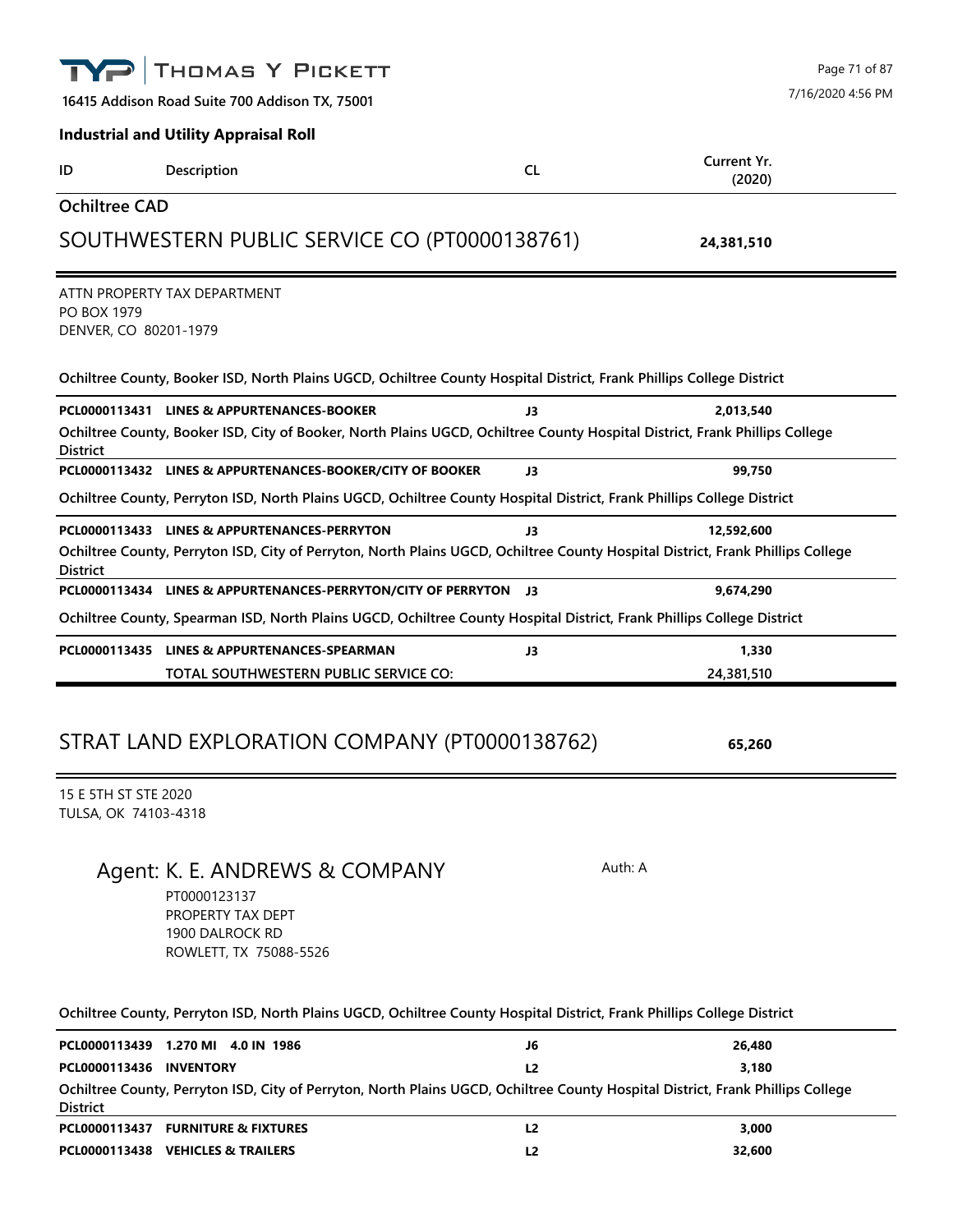|                                              | THOMAS Y PICKETT<br>16415 Addison Road Suite 700 Addison TX, 75001                                                              |                |                       | Page 72 of 87<br>7/16/2020 4:56 PM |
|----------------------------------------------|---------------------------------------------------------------------------------------------------------------------------------|----------------|-----------------------|------------------------------------|
|                                              | <b>Industrial and Utility Appraisal Roll</b>                                                                                    |                |                       |                                    |
| ID                                           | Description                                                                                                                     | <b>CL</b>      | Current Yr.<br>(2020) |                                    |
| <b>Ochiltree CAD</b>                         |                                                                                                                                 |                |                       |                                    |
|                                              | STRAT LAND EXPLORATION COMPANY (PT0000138762)                                                                                   |                | 65,260                |                                    |
| 15 E 5TH ST STE 2020<br>TULSA, OK 74103-4318 |                                                                                                                                 |                |                       |                                    |
|                                              | Agent: K. E. ANDREWS & COMPANY<br>PT0000123137<br>PROPERTY TAX DEPT<br>1900 DALROCK RD<br>ROWLETT, TX 75088-5526                |                | Auth: A               |                                    |
|                                              | TOTAL STRAT LAND EXPLORATION COMPANY:                                                                                           |                | 65,260                |                                    |
| ATTN PROPERTY TAX DEPT                       | T-MOBILE WEST CORPORATION (PT0000138888)                                                                                        |                | 69,720                |                                    |
| 12920 SE 38TH ST<br>BELLEVUE, WA 98006-1350  |                                                                                                                                 |                |                       |                                    |
|                                              | Ochiltree County, Perryton ISD, North Plains UGCD, Ochiltree County Hospital District, Frank Phillips College District          |                |                       |                                    |
|                                              | PCL0000114221 TOWER AND CELL SITE - DA05627<br>TOTAL T-MOBILE WEST CORPORATION:                                                 | L <sub>2</sub> | 69,720<br>69,720      |                                    |
|                                              | TA WELLHEAD (PT0000138800)                                                                                                      |                | 125,480               |                                    |
| 2014 SW 24TH AVE<br>PERRYTON, TX 79070-5818  |                                                                                                                                 |                |                       |                                    |
| <b>District</b>                              | Ochiltree County, Perryton ISD, City of Perryton, North Plains UGCD, Ochiltree County Hospital District, Frank Phillips College |                |                       |                                    |
|                                              | PCL0000113659 FURNITURE & FIXTURES                                                                                              | L2             | 880                   |                                    |
| PCL0000113656 INVENTORY                      |                                                                                                                                 | L2             | 68,000                |                                    |
| PCL0000113657                                | <b>MACHINERY &amp; EQUIPMENT</b>                                                                                                | L2             | 24,600                |                                    |
|                                              | PCL0000113658 VEHICLES & TRAILERS                                                                                               | L2             | 32,000                |                                    |
|                                              | TOTAL TA WELLHEAD:                                                                                                              |                | 125,480               |                                    |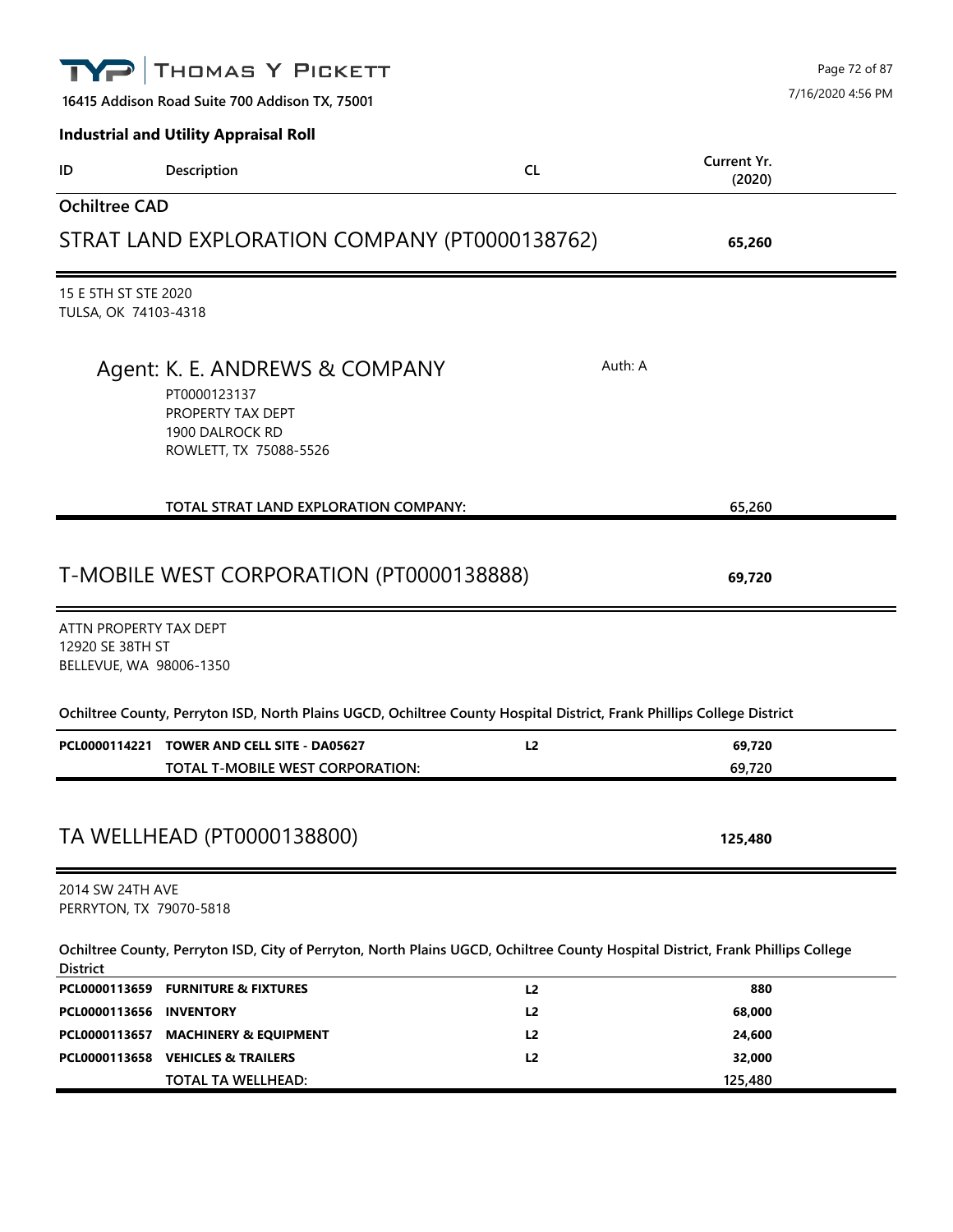|                                                                        | THOMAS Y PICKETT                                                                                                                |                |                       | Page 73 of 87     |
|------------------------------------------------------------------------|---------------------------------------------------------------------------------------------------------------------------------|----------------|-----------------------|-------------------|
|                                                                        | 16415 Addison Road Suite 700 Addison TX, 75001                                                                                  |                |                       | 7/16/2020 4:56 PM |
|                                                                        | <b>Industrial and Utility Appraisal Roll</b>                                                                                    |                |                       |                   |
| ID                                                                     | Description                                                                                                                     | <b>CL</b>      | Current Yr.<br>(2020) |                   |
| <b>Ochiltree CAD</b>                                                   |                                                                                                                                 |                |                       |                   |
|                                                                        | TARANGO MONCE DBA (PT0000138795)                                                                                                |                | 1,261,370             |                   |
| S & J WELL SERVICE<br><b>PO BOX 435</b><br>PERRYTON, TX 79070-0435     |                                                                                                                                 |                |                       |                   |
| <b>District</b>                                                        | Ochiltree County, Perryton ISD, City of Perryton, North Plains UGCD, Ochiltree County Hospital District, Frank Phillips College |                |                       |                   |
|                                                                        | PCL0000113624 HEAVY TRUCKS/TRACTORS                                                                                             | L <sub>2</sub> | 24,960                |                   |
| PCL0000132005 RIGS                                                     |                                                                                                                                 | F <sub>2</sub> | 764,170               |                   |
|                                                                        | PCL0000113631 VEHICLES & TRAILERS                                                                                               | L <sub>2</sub> | 199,910               |                   |
|                                                                        | PCL0000113632 VEHICLES & TRAILERS                                                                                               | L <sub>2</sub> | 272,330               |                   |
|                                                                        | TOTAL TARANGO MONCE DBA:                                                                                                        |                | 1,261,370             |                   |
|                                                                        | TECOLOTE ENERGY OPERATING LLC (PT0000138894)                                                                                    |                | 135,960               |                   |
| PROPERTY TAX DEPT<br>401 S BOSTON AVE STE 1500<br>TULSA, OK 74103-4016 |                                                                                                                                 |                |                       |                   |
|                                                                        | Agent: TAX MANAGEMENT GROUP<br>PT0000123299<br>14330 MIDWAY RD STE 228                                                          |                |                       |                   |

**Ochiltree County, Perryton ISD, City of Perryton, North Plains UGCD, Ochiltree County Hospital District, Frank Phillips College District**

|                         | PCL0000114236 1.000 MI 2.0 IN 2014   | J6             | 59,550  |
|-------------------------|--------------------------------------|----------------|---------|
| PCL0000114235 COMPUTERS |                                      | L <sub>2</sub> | 660     |
|                         | PCL0000114234 FURNITURE & FIXTURES   | L2             | 7.350   |
| PCL0000114233 PIPESTOCK |                                      | L2             | 68,400  |
|                         | TOTAL TECOLOTE ENERGY OPERATING LLC: |                | 135,960 |

## TEXAS KANSAS OKLAHOMA GAS LLC (PT0000138807) **6,790**

PO BOX 1194 DALHART, TX 79022-1194

DALLAS, TX 75244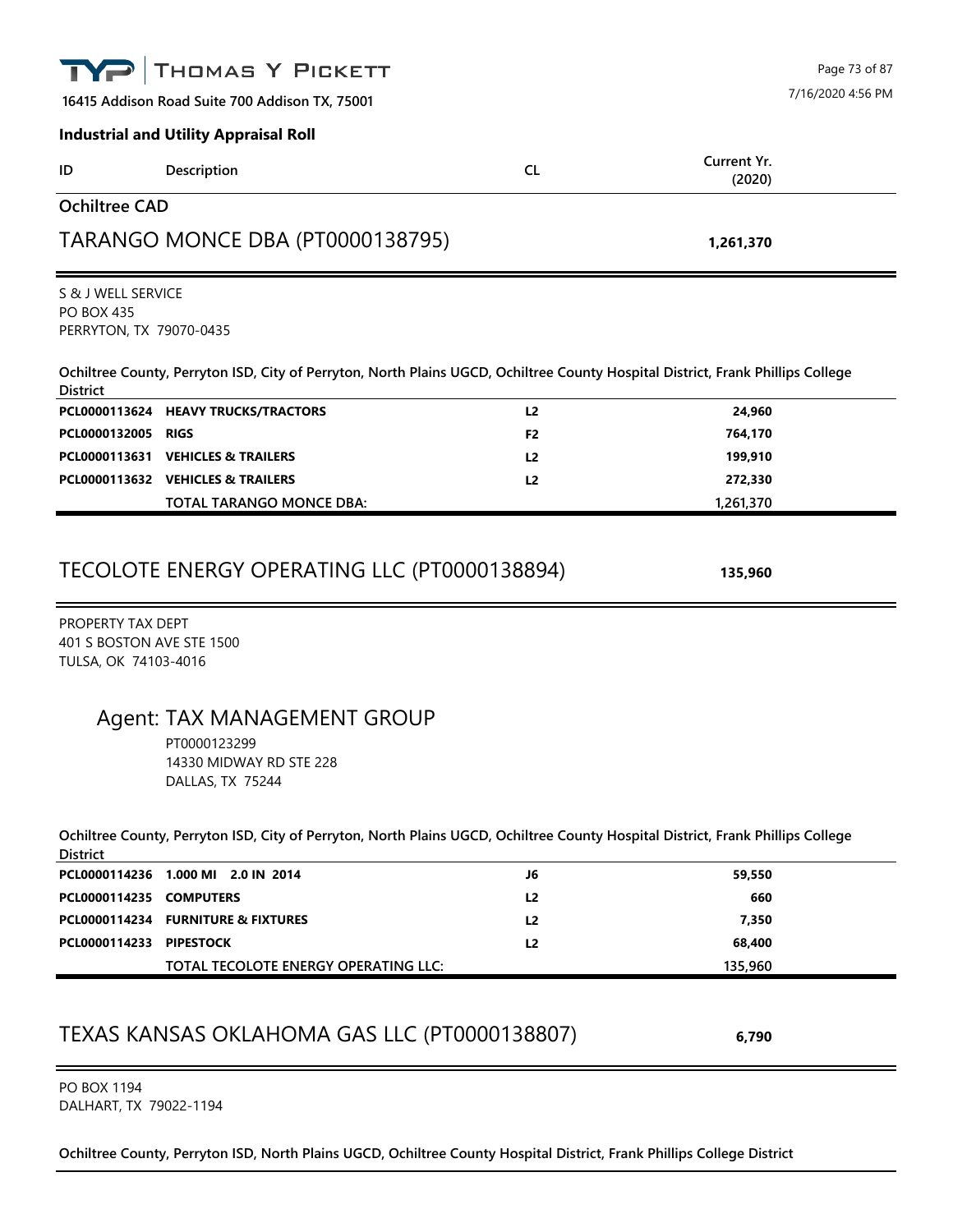|                                                                 | THOMAS Y PICKETT                                                                                                                |                | Page 74 of 87         |
|-----------------------------------------------------------------|---------------------------------------------------------------------------------------------------------------------------------|----------------|-----------------------|
|                                                                 | 16415 Addison Road Suite 700 Addison TX, 75001                                                                                  |                | 7/16/2020 4:56 PM     |
|                                                                 | <b>Industrial and Utility Appraisal Roll</b>                                                                                    |                |                       |
| ID                                                              | Description                                                                                                                     | <b>CL</b>      | Current Yr.<br>(2020) |
| <b>Ochiltree CAD</b>                                            |                                                                                                                                 |                |                       |
|                                                                 | TEXAS KANSAS OKLAHOMA GAS LLC (PT0000138807)                                                                                    |                | 6,790                 |
| PO BOX 1194<br>DALHART, TX 79022-1194                           |                                                                                                                                 |                |                       |
| PCL0000113677                                                   | <b>3 GAS METERS</b>                                                                                                             | L2             | 3,300                 |
| PCL0000113678                                                   | <b>IRRIGATION GAS METER</b>                                                                                                     | L <sub>2</sub> | 3,490                 |
|                                                                 | TOTAL TEXAS KANSAS OKLAHOMA GAS LLC:                                                                                            |                | 6,790                 |
|                                                                 | TILLMAN INFRASTRUCTURE LLC (PT0000141341)                                                                                       |                | 97,930                |
|                                                                 |                                                                                                                                 |                |                       |
|                                                                 | Agent: RYAN LLC<br>PT0000122947<br>100 Congress Avenue, Suite 1900<br>Austin, TX 78701                                          | Auth: A        |                       |
| <b>District</b>                                                 | Ochiltree County, Perryton ISD, City of Perryton, North Plains UGCD, Ochiltree County Hospital District, Frank Phillips College |                |                       |
| PCL0000130753 TOWER                                             |                                                                                                                                 | L2             | 97,930                |
|                                                                 | TOTAL TILLMAN INFRASTRUCTURE LLC:                                                                                               |                | 97,930                |
|                                                                 | TOTAL WELLHEAD & RENTAL TOOLS (PT0000138763)                                                                                    |                | 789,340               |
| <b>CLARKE SWINNEY</b><br>PO BOX 1068<br>PERRYTON, TX 79070-1068 |                                                                                                                                 |                |                       |
|                                                                 | Ochiltree County, Perryton ISD, North Plains UGCD, Ochiltree County Hospital District, Frank Phillips College District          |                |                       |
|                                                                 | PCL0000113440 HEAVY TRUCKS/TRACTORS                                                                                             | L2             | 170,210               |
| PCL0000113441                                                   | <b>MACHINERY &amp; EQUIPMENT</b>                                                                                                | L2             | 366,470               |
|                                                                 | PCL0000113442 VEHICLES & TRAILERS                                                                                               | L <sub>2</sub> | 252,660<br>789,340    |
|                                                                 | TOTAL TOTAL WELLHEAD & RENTAL TOOLS:                                                                                            |                |                       |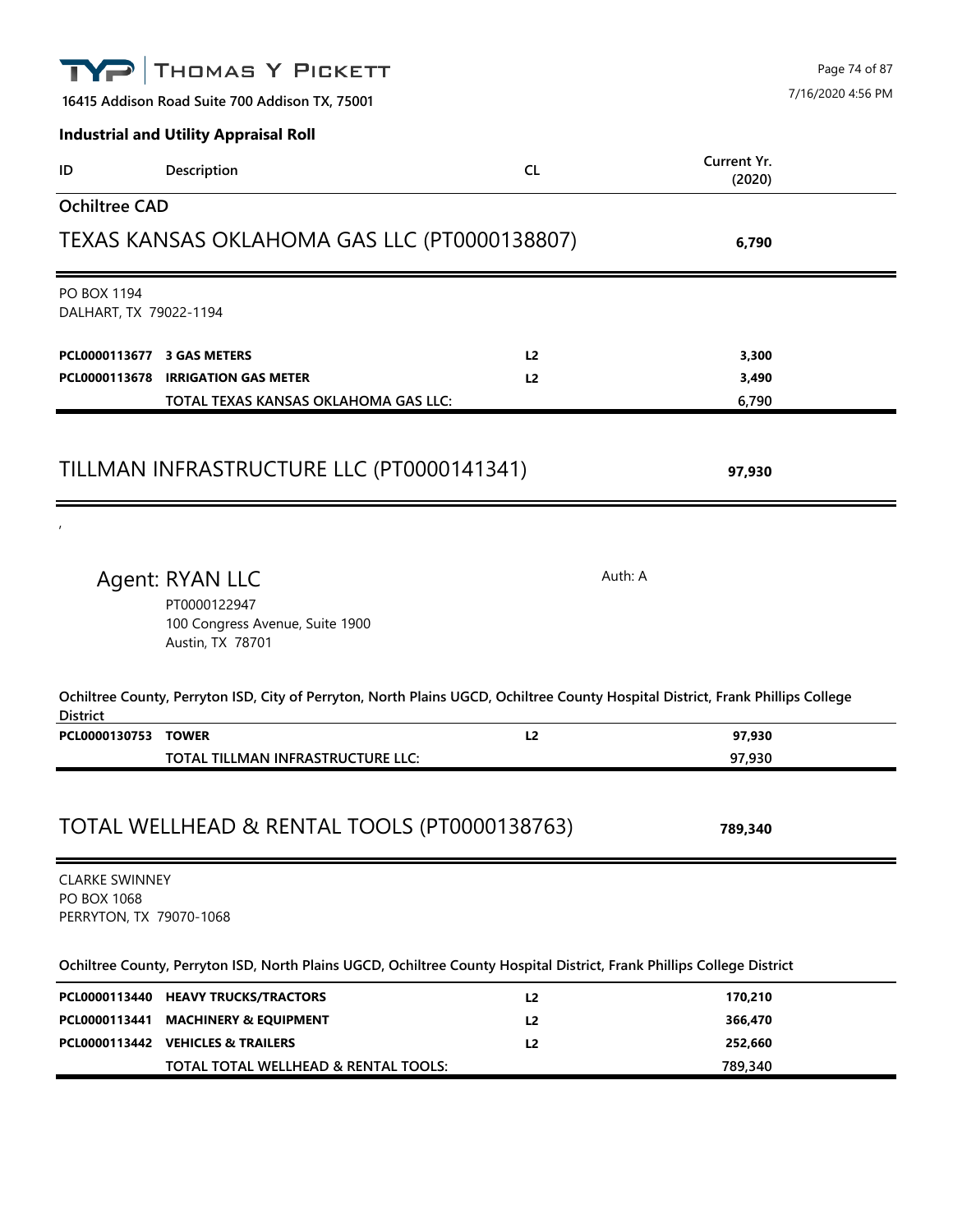|                                                                     | THOMAS Y PICKETT                                                                                                                |           | Page 75 of 87         |
|---------------------------------------------------------------------|---------------------------------------------------------------------------------------------------------------------------------|-----------|-----------------------|
|                                                                     | 16415 Addison Road Suite 700 Addison TX, 75001                                                                                  |           | 7/16/2020 4:56 PM     |
|                                                                     | <b>Industrial and Utility Appraisal Roll</b>                                                                                    |           |                       |
| ID                                                                  | Description                                                                                                                     | <b>CL</b> | Current Yr.<br>(2020) |
| <b>Ochiltree CAD</b>                                                |                                                                                                                                 |           |                       |
|                                                                     | TOWER ASSOCIATES LLC (PT0000138897)                                                                                             |           | 89,280                |
| 700 UNIVERSE BLVD PSX/JB<br>JUNO BEACH, FL 33408                    |                                                                                                                                 |           |                       |
|                                                                     | Ochiltree County, Perryton ISD, North Plains UGCD, Ochiltree County Hospital District, Frank Phillips College District          |           |                       |
| PCL0000114239                                                       | <b>MET TOWER #4577</b><br><b>TOTAL TOWER ASSOCIATES LLC:</b>                                                                    | L2        | 89,280<br>89,280      |
|                                                                     | TRICOUNTY GAS PROCESSING COMPA (PT0000138778)                                                                                   |           | 128,900               |
| <b>TULSA, OK 74135</b>                                              | 6060 AMERICAN PLAZA STE 760                                                                                                     |           |                       |
|                                                                     | Agent: K. E. ANDREWS & COMPANY<br>PT0000123137<br>PROPERTY TAX DEPT<br>1900 DALROCK RD<br>ROWLETT, TX 75088-5526                | Auth: A   |                       |
|                                                                     | Ochiltree County, Booker ISD, North Plains UGCD, Ochiltree County Hospital District, Frank Phillips College District            |           |                       |
|                                                                     | PCL0000113550 180 HP COMPRESSOR 1982                                                                                            | L2        | 42,700                |
| PCL0000113551                                                       | 360 HP COMPRESSOR 1983                                                                                                          | L2        | 66,200<br>20,000      |
|                                                                     | PCL0000115409 PIPELINE NO AGE/NO MILEAGE<br>TOTAL TRICOUNTY GAS PROCESSING COMPA:                                               | J6        | 128,900               |
|                                                                     | TRIPLE MAC FRACS LLC (PT0000138839)                                                                                             |           | 93,720                |
| ATTN BILLY MC CALLIE<br>2010 GRINNELL DR<br>PERRYTON, TX 79070-5014 |                                                                                                                                 |           |                       |
| <b>District</b>                                                     | Ochiltree County, Perryton ISD, City of Perryton, North Plains UGCD, Ochiltree County Hospital District, Frank Phillips College |           |                       |
| PCL0000113820 TRAILERS                                              |                                                                                                                                 | L2        | 33,260                |
| PCL0000113821 TRAILERS                                              |                                                                                                                                 | L2        | 60,460                |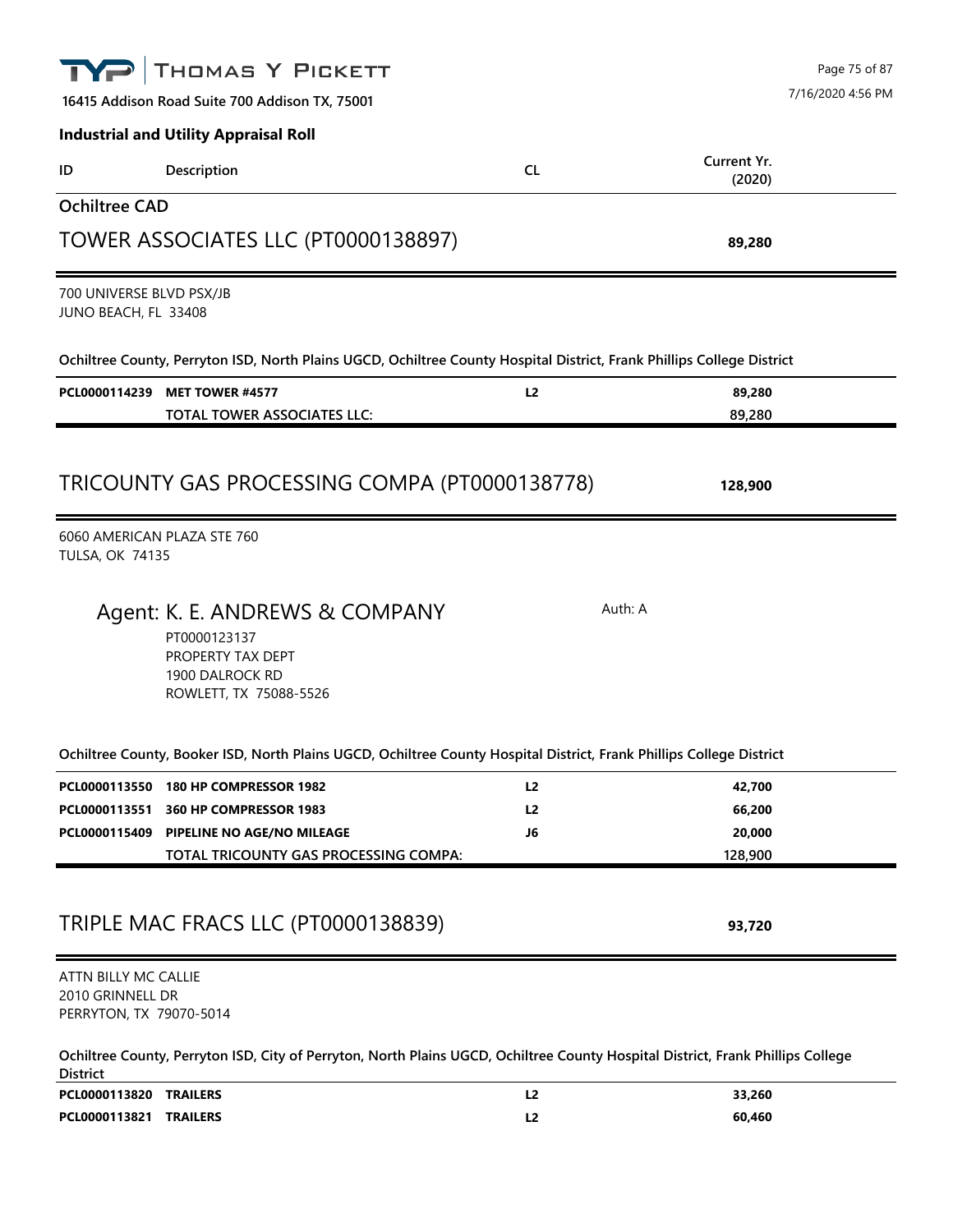|                                                                     | THOMAS Y PICKETT<br>16415 Addison Road Suite 700 Addison TX, 75001                                                     |                |                        | Page 76 of 87<br>7/16/2020 4:56 PM |
|---------------------------------------------------------------------|------------------------------------------------------------------------------------------------------------------------|----------------|------------------------|------------------------------------|
|                                                                     | <b>Industrial and Utility Appraisal Roll</b>                                                                           |                |                        |                                    |
| ID                                                                  | Description                                                                                                            | <b>CL</b>      | Current Yr.<br>(2020)  |                                    |
| <b>Ochiltree CAD</b>                                                |                                                                                                                        |                |                        |                                    |
|                                                                     | TRIPLE MAC FRACS LLC (PT0000138839)                                                                                    |                | 93,720                 |                                    |
| ATTN BILLY MC CALLIE<br>2010 GRINNELL DR<br>PERRYTON, TX 79070-5014 |                                                                                                                        |                |                        |                                    |
|                                                                     | TOTAL TRIPLE MAC FRACS LLC:                                                                                            |                | 93,720                 |                                    |
|                                                                     | U S BANK NATIONAL ASSOCIATION (PT0000138879)                                                                           |                | 1,327,610              |                                    |
| 1310 MADRID ST STE 100<br>MARSHALL, MN 56258-4001                   |                                                                                                                        |                |                        |                                    |
|                                                                     | Ochiltree County, Perryton ISD, North Plains UGCD, Ochiltree County Hospital District, Frank Phillips College District |                |                        |                                    |
|                                                                     | PCL0000130996 EQUIP LEASED TO HARBISON FISCHER                                                                         | L <sub>2</sub> | 600                    |                                    |
|                                                                     | PCL0000114132 EQUIP LEASED TO PERDURE PETROLEUM<br>TOTAL U S BANK NATIONAL ASSOCIATION:                                | L <sub>2</sub> | 1,327,010<br>1,327,610 |                                    |
|                                                                     |                                                                                                                        |                |                        |                                    |
|                                                                     | UNIT PETROLEUM COMPANY (PT0000138764)                                                                                  |                | 18,500                 |                                    |
| PO BOX 702500<br>TULSA, OK 74170-2500                               |                                                                                                                        |                |                        |                                    |
|                                                                     | Agent: K. E. ANDREWS & COMPANY<br>PT0000123137<br>PROPERTY TAX DEPT<br>1900 DALROCK RD<br>ROWLETT, TX 75088-5526       |                | Auth: A                |                                    |
|                                                                     | Ochiltree County, Perryton ISD, North Plains UGCD, Ochiltree County Hospital District, Frank Phillips College District |                |                        |                                    |
|                                                                     | PCL0000113443 COMPRESSOR - MORGAN LEASE                                                                                | L <sub>2</sub> | 18,500                 |                                    |
|                                                                     | TOTAL UNIT PETROLEUM COMPANY:                                                                                          |                | 18,500                 |                                    |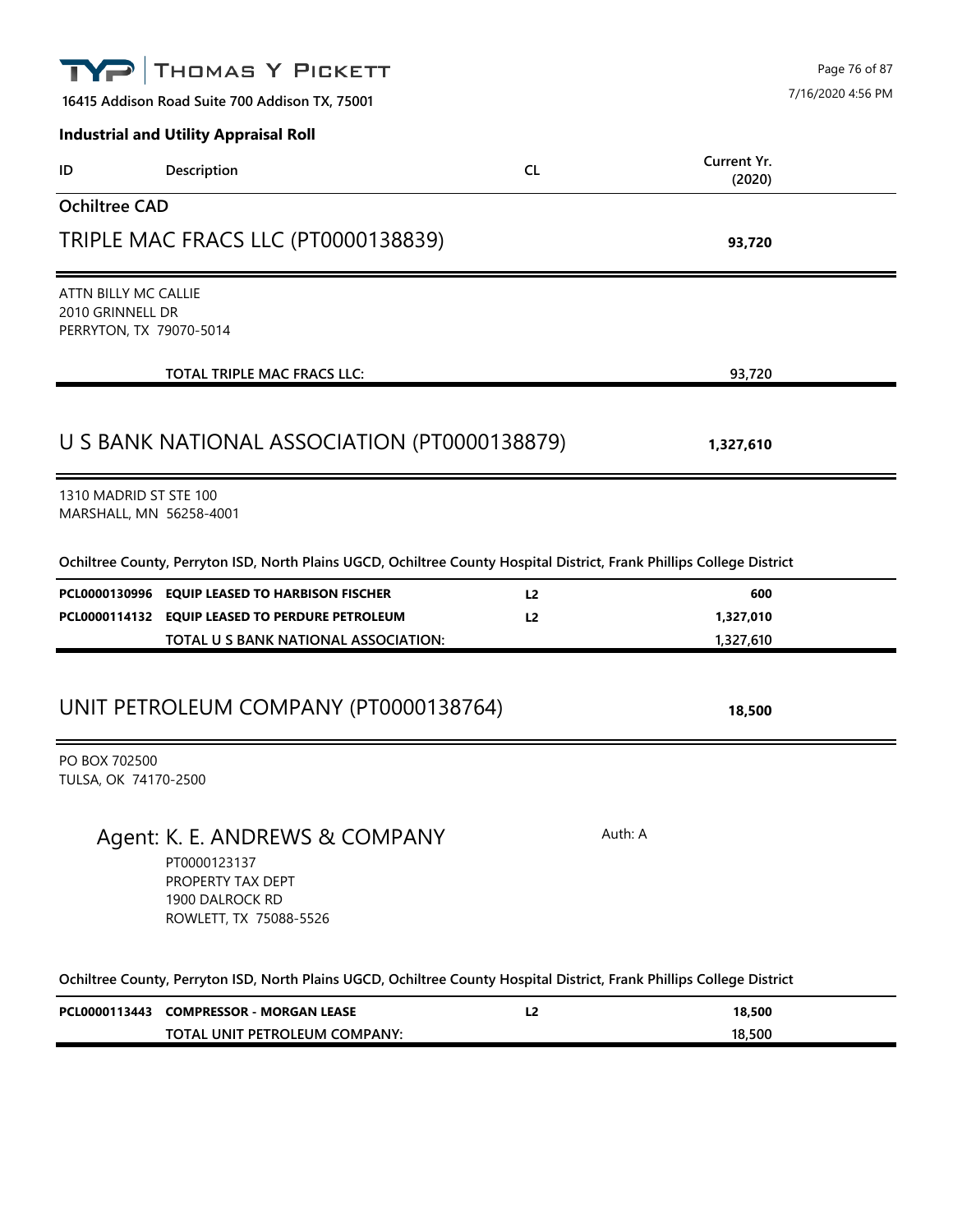|                                              | THOMAS Y PICKETT                                                                                                                |                | Page 77 of 87         |
|----------------------------------------------|---------------------------------------------------------------------------------------------------------------------------------|----------------|-----------------------|
|                                              | 16415 Addison Road Suite 700 Addison TX, 75001                                                                                  |                | 7/16/2020 4:56 PM     |
|                                              | <b>Industrial and Utility Appraisal Roll</b>                                                                                    |                |                       |
| ID                                           | Description                                                                                                                     | <b>CL</b>      | Current Yr.<br>(2020) |
| <b>Ochiltree CAD</b>                         |                                                                                                                                 |                |                       |
|                                              | UNITI TOWERS LLC (PT0000138896)                                                                                                 |                | 17,570                |
| LITTLE ROCK, AR 72211                        | 10802 EXECUTIVE CNTR DR STE300                                                                                                  |                |                       |
|                                              | Agent: ERNST & YOUNG LLP<br>PT0000123053<br>2323 VICTORY AVE SUITE 2000<br>DALLAS, TX 75219-7686                                | Auth: A        |                       |
| <b>District</b>                              | Ochiltree County, Perryton ISD, City of Perryton, North Plains UGCD, Ochiltree County Hospital District, Frank Phillips College |                |                       |
|                                              | PCL0000114238 TOWER 301 S AMHERST                                                                                               | L2             | 17,570                |
|                                              | <b>TOTAL UNITI TOWERS LLC:</b>                                                                                                  |                | 17,570                |
|                                              |                                                                                                                                 |                |                       |
|                                              | URBAN OIL & GAS GROUP LLC (PT0000138895)                                                                                        |                | 152,700               |
| 1000 14TH ST STE 300<br>PLANO, TX 75074-6214 |                                                                                                                                 |                |                       |
|                                              | Agent: MERIT ADVISORS LP<br>PT0000123164<br>PO Box 330<br>Gainesville, TX 76241-0330                                            | Auth: A        |                       |
|                                              | Ochiltree County, Perryton ISD, North Plains UGCD, Ochiltree County Hospital District, Frank Phillips College District          |                |                       |
|                                              | PCL0000114237 100 HP COMPRESSOR                                                                                                 | L2             | 57,600                |
|                                              | PCL0000117504 BOESE COMPRESSOR STATION                                                                                          | L <sub>2</sub> | 95,100                |
|                                              | TOTAL URBAN OIL & GAS GROUP LLC:                                                                                                |                | 152,700               |
|                                              | VALERO MARKETING & SUPPLY COMP (PT0000138735)                                                                                   |                | 1,635,090             |
|                                              | % AD VALOREM TAX DEPARTMENT                                                                                                     |                |                       |

PO BOX 690110 SAN ANTONIO, TX 78269-0110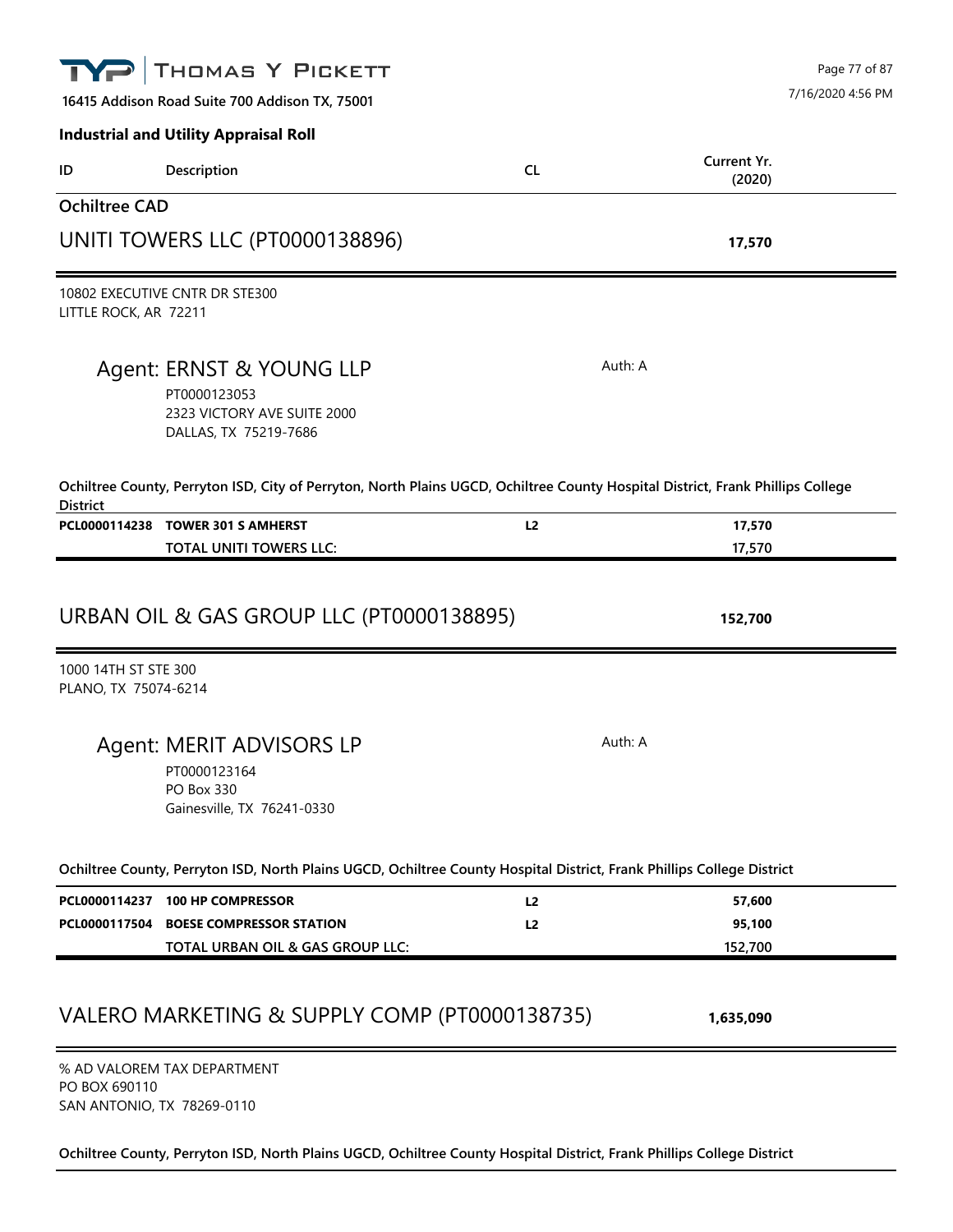|                                                                         | <b>THOMAS Y PICKETT</b>                                                                                                                                            |                |                       | Page 78 of 87     |
|-------------------------------------------------------------------------|--------------------------------------------------------------------------------------------------------------------------------------------------------------------|----------------|-----------------------|-------------------|
|                                                                         | 16415 Addison Road Suite 700 Addison TX, 75001                                                                                                                     |                |                       | 7/16/2020 4:56 PM |
|                                                                         | <b>Industrial and Utility Appraisal Roll</b>                                                                                                                       |                |                       |                   |
| ID                                                                      | Description                                                                                                                                                        | <b>CL</b>      | Current Yr.<br>(2020) |                   |
| <b>Ochiltree CAD</b>                                                    |                                                                                                                                                                    |                |                       |                   |
|                                                                         | VALERO MARKETING & SUPPLY COMP (PT0000138735)                                                                                                                      |                | 1,635,090             |                   |
| PO BOX 690110<br>SAN ANTONIO, TX 78269-0110                             | % AD VALOREM TAX DEPARTMENT                                                                                                                                        |                |                       |                   |
| PCL0000113263 INVENTORY                                                 |                                                                                                                                                                    | L <sub>2</sub> | 1,616,990             |                   |
| PCL0000116983                                                           | <b>VEHICLE</b>                                                                                                                                                     | L <sub>2</sub> | 18,100                |                   |
|                                                                         | TOTAL VALERO MARKETING & SUPPLY COMP:                                                                                                                              |                | 1,635,090             |                   |
| PO BOX 690110<br>SAN ANTONIO, TX 78269-0110                             | VALERO PARTNERS NORTH TX (PT0000138759)                                                                                                                            |                | 3,910,100             |                   |
|                                                                         | Ochiltree County, Perryton ISD, North Plains UGCD, Ochiltree County Hospital District, Frank Phillips College District                                             |                |                       |                   |
|                                                                         | PCL0000113416 0.970 MI 8.0 IN 1964                                                                                                                                 | J6             | 19,350                |                   |
|                                                                         | PCL0000113414 4.220 MI 3.0 IN 1960                                                                                                                                 | J6             | 37,010                |                   |
|                                                                         | PCL0000113415 43.530 MI 6.0 IN 1961                                                                                                                                | J6             | 656,740               |                   |
|                                                                         | PCL0000113412 PERRY STATION                                                                                                                                        | L <sub>2</sub> | 132,000               |                   |
|                                                                         | PCL0000113411 PERRYTON PUMP STATION                                                                                                                                | L2             | 3,000,000             |                   |
| <b>District</b>                                                         | PCL0000113410 WAKA PUMP STATION<br>Ochiltree County, Perryton ISD, City of Perryton, North Plains UGCD, Ochiltree County Hospital District, Frank Phillips College | 12             | 50.000                |                   |
|                                                                         | PCL0000113413 FURNITURE & FIXTURES                                                                                                                                 | L <sub>2</sub> | 15,000                |                   |
|                                                                         | TOTAL VALERO PARTNERS NORTH TX:                                                                                                                                    |                | 3,910,100             |                   |
|                                                                         | VALERO TERMINALING & DISTRIBUT (PT0000138816)                                                                                                                      |                | 37,680                |                   |
| ATTN AD VALOREM TAX DEPT<br>PO BOX 690110<br>SAN ANTONIO, TX 78269-0110 |                                                                                                                                                                    |                |                       |                   |
| <b>District</b>                                                         | Ochiltree County, Perryton ISD, City of Perryton, North Plains UGCD, Ochiltree County Hospital District, Frank Phillips College                                    |                |                       |                   |
|                                                                         | PCL0000113711 VEHICLES & TRAILERS                                                                                                                                  | L2             | 37,680                |                   |
|                                                                         | TOTAL VALERO TERMINALING & DISTRIBUT:                                                                                                                              |                | 37,680                |                   |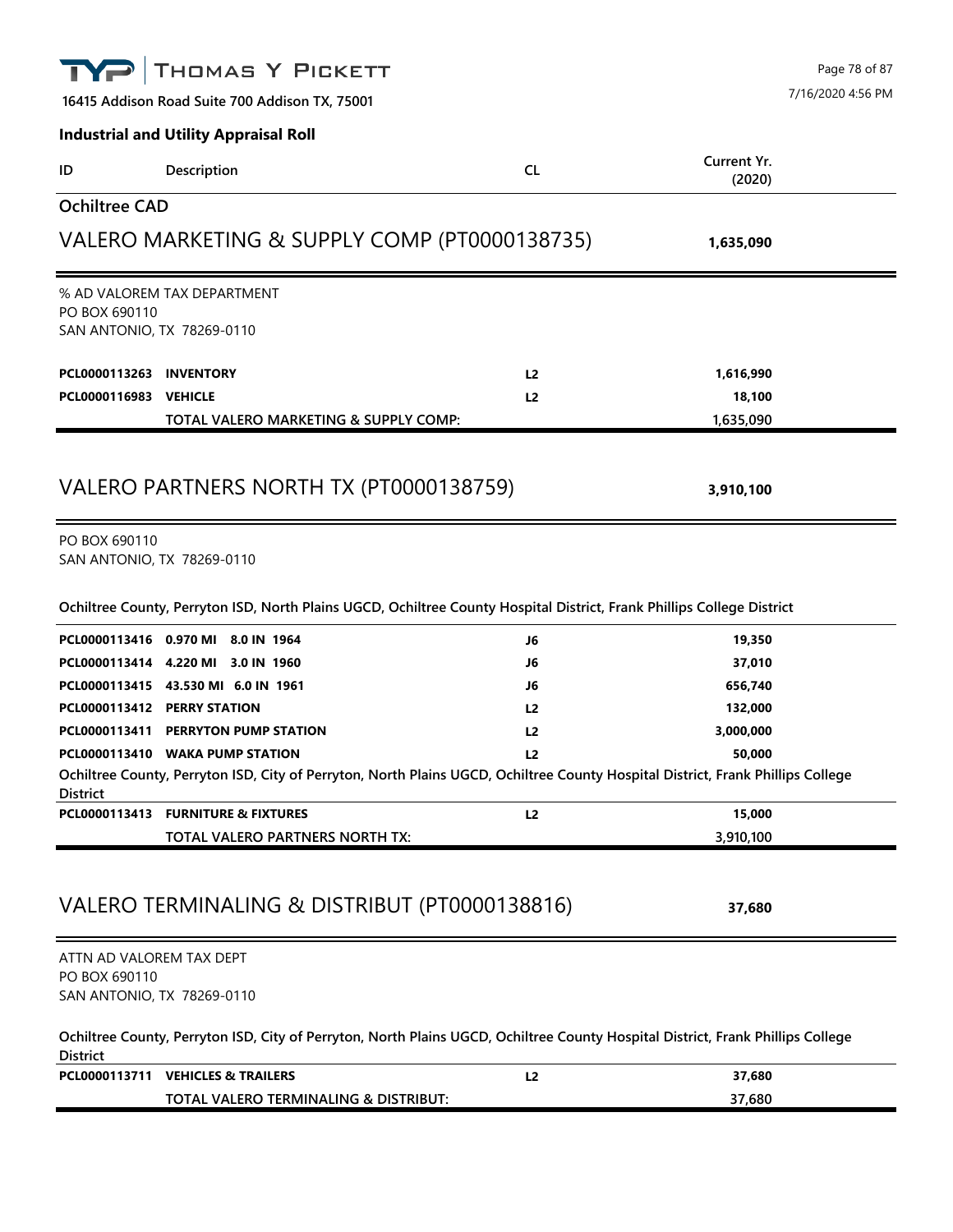|                                                                     | THOMAS Y PICKETT                                                                                                                |           |                       | Page 79 of 87     |
|---------------------------------------------------------------------|---------------------------------------------------------------------------------------------------------------------------------|-----------|-----------------------|-------------------|
|                                                                     | 16415 Addison Road Suite 700 Addison TX, 75001                                                                                  |           |                       | 7/16/2020 4:56 PM |
|                                                                     | <b>Industrial and Utility Appraisal Roll</b>                                                                                    |           |                       |                   |
| ID                                                                  | Description                                                                                                                     | <b>CL</b> | Current Yr.<br>(2020) |                   |
| <b>Ochiltree CAD</b>                                                |                                                                                                                                 |           |                       |                   |
|                                                                     | VALOR TELECOMMUNICATIONS OF TEXAS, LP (PT0000138899)                                                                            |           | 752,510               |                   |
| 4001 N RODNEY PARHAM RD<br>LITTLE ROCK, AR 72212-2459               |                                                                                                                                 |           |                       |                   |
|                                                                     | Agent: DUFF & PHELPS<br>PT0000123034<br>PO BOX 2749<br>ADDISON, TX 75001-2749                                                   | Auth: A   |                       |                   |
| <b>District</b>                                                     | Ochiltree County, Perryton ISD, City of Perryton, North Plains UGCD, Ochiltree County Hospital District, Frank Phillips College |           |                       |                   |
|                                                                     | PCL0000114244 COMPUTER EQUIP VEH PERRYTON                                                                                       | J4        | 12,270                |                   |
| PCL0000114243                                                       | LINES & APPURTENANCESPERRYTON ISD-CITY OF<br><b>PERRYTON</b>                                                                    | J4        | 337,330               |                   |
|                                                                     | Ochiltree County, Booker ISD, North Plains UGCD, Ochiltree County Hospital District, Frank Phillips College District            |           |                       |                   |
|                                                                     | PCL0000114241 LINES & APPURTENANCES-BOOKER ISD                                                                                  | J4        | 12,670                |                   |
|                                                                     | Ochiltree County, Spearman ISD, North Plains UGCD, Ochiltree County Hospital District, Frank Phillips College District          |           |                       |                   |
|                                                                     | PCL0000114245 LINES & APPURTENANCES-SPEARMAN ISD                                                                                | J4        | 127,070               |                   |
|                                                                     | Ochiltree County, Perryton ISD, North Plains UGCD, Ochiltree County Hospital District, Frank Phillips College District          |           |                       |                   |
|                                                                     | PCL0000114242 LINES & APPURTENANCESPERRYTON ISD                                                                                 | J4        | 263,170               |                   |
|                                                                     | TOTAL VALOR TELECOMMUNICATIONS OF TEXAS, LP:                                                                                    |           | 752,510               |                   |
|                                                                     | VILLAGRAN ENERGY SERVICES LLC (PT0000138840)                                                                                    |           | 1,255,010             |                   |
| ATTN JUAN VILLAGRAN<br><b>PO BOX 781</b><br>PERRYTON, TX 79070-0781 |                                                                                                                                 |           |                       |                   |

**Ochiltree County, Perryton ISD, City of Perryton, North Plains UGCD, Ochiltree County Hospital District, Frank Phillips College** 

| <b>District</b>               |                                     |                |         |
|-------------------------------|-------------------------------------|----------------|---------|
|                               | PCL0000113822 HEAVY TRUCKS/TRACTORS | L <sub>2</sub> | 278,430 |
|                               | PCL0000113823 HEAVY TRUCKS/TRACTORS | L2             | 712,500 |
|                               | PCL0000113826 MACHINERY & EQUIPMENT | L <sub>2</sub> | 6.700   |
| <b>PCL0000113824 TRAILERS</b> |                                     | L <sub>2</sub> | 99,510  |
| PCL0000113825                 | <b>TRAILERS</b>                     | L2             | 95,380  |
| PCL0000113827                 | <b>VEHICLES &amp; TRAILERS</b>      | L <sub>2</sub> | 9.380   |
|                               | PCL0000113828 VEHICLES & TRAILERS   | L2             | 53,110  |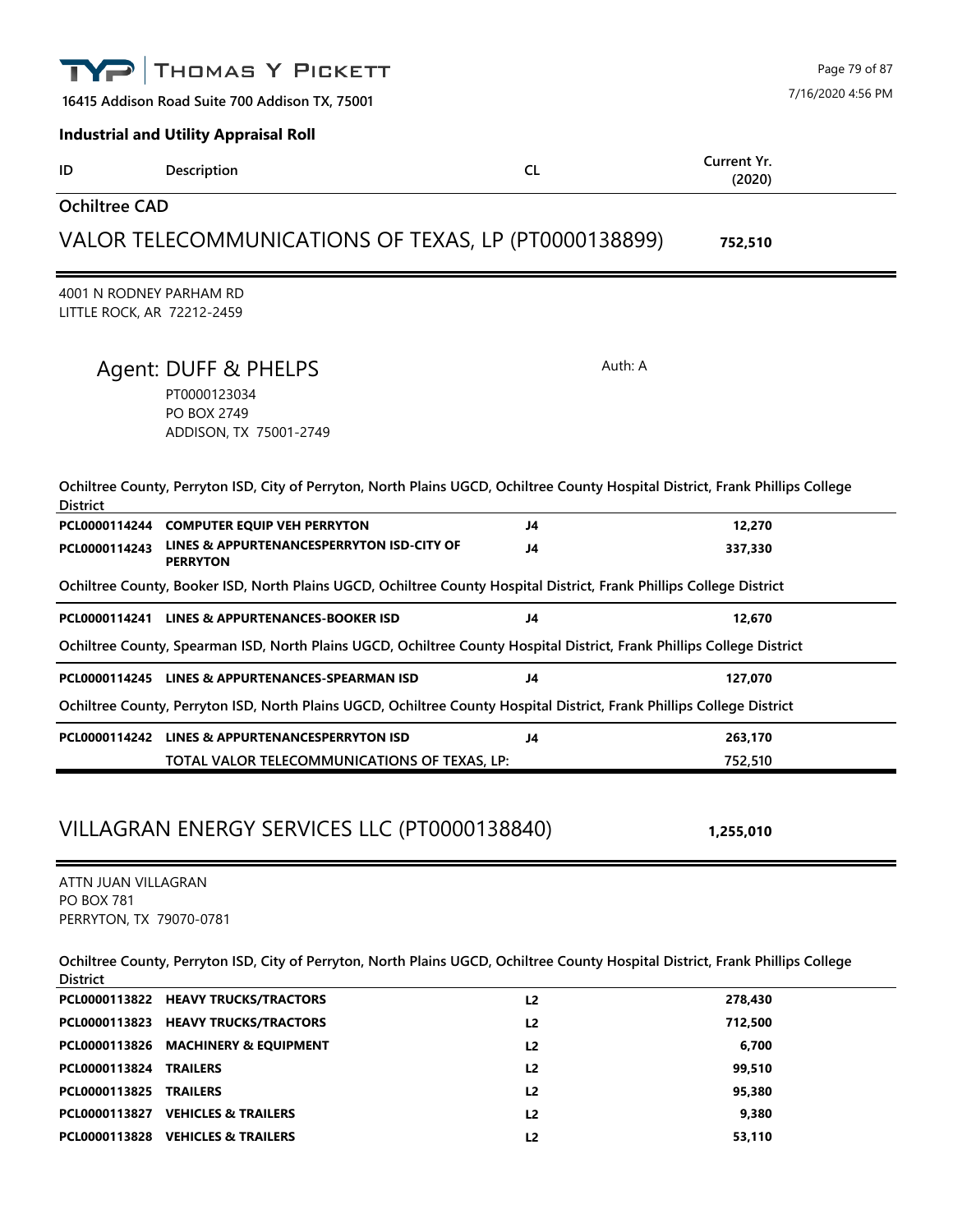|                                               | THOMAS Y PICKETT                                                                                                                |                | Page 80 of 87         |
|-----------------------------------------------|---------------------------------------------------------------------------------------------------------------------------------|----------------|-----------------------|
|                                               | 16415 Addison Road Suite 700 Addison TX, 75001                                                                                  |                | 7/16/2020 4:56 PM     |
|                                               | <b>Industrial and Utility Appraisal Roll</b>                                                                                    |                |                       |
| ID                                            | Description                                                                                                                     | <b>CL</b>      | Current Yr.<br>(2020) |
| <b>Ochiltree CAD</b>                          |                                                                                                                                 |                |                       |
|                                               | VILLAGRAN ENERGY SERVICES LLC (PT0000138840)                                                                                    |                | 1,255,010             |
| ATTN JUAN VILLAGRAN                           |                                                                                                                                 |                |                       |
| <b>PO BOX 781</b><br>PERRYTON, TX 79070-0781  |                                                                                                                                 |                |                       |
|                                               | TOTAL VILLAGRAN ENERGY SERVICES LLC:                                                                                            |                | 1,255,010             |
|                                               | VYVE BROADBAND A LLC (PT0000138885)                                                                                             |                | 420,860               |
| FT WORTH, TX 76116                            | 6115 CAMP BOWIE BLVD STE 152                                                                                                    |                |                       |
|                                               | Agent: INVOKE TAX PARTNERS                                                                                                      |                | Auth: A               |
|                                               | PT0000122999<br>6115 CAMP BOWIE BLVD STE 152<br>FORT WORTH, TX 76116                                                            |                |                       |
| <b>District</b>                               | Ochiltree County, Perryton ISD, City of Perryton, North Plains UGCD, Ochiltree County Hospital District, Frank Phillips College |                |                       |
|                                               | PCL0000114203 F&F/COMP/OFFICE EQUIP                                                                                             | L <sub>2</sub> | 3,680                 |
|                                               | PCL0000114197 PLANT EQUIPMENT                                                                                                   | L2             | 402,300               |
| PCL0000114198 VEHICLES                        | TOTAL VYVE BROADBAND A LLC:                                                                                                     | L2             | 14,880<br>420,860     |
|                                               | WEATHERFORD ARTIFICIAL LIFT SY (PT0000138857)                                                                                   |                | 317,510               |
| 2000 SAINT JAMES PL<br>HOUSTON, TX 77056-4123 |                                                                                                                                 |                |                       |
|                                               | Agent: L B WALKER & ASSOC<br>PT0000123162<br>PROPERTY TAX DEPT<br>13111 NORTHWEST FRWY STE 125                                  |                | Auth: A               |

**Ochiltree County, Perryton ISD, North Plains UGCD, Ochiltree County Hospital District, Frank Phillips College District**

HOUSTON, TX 77040-6321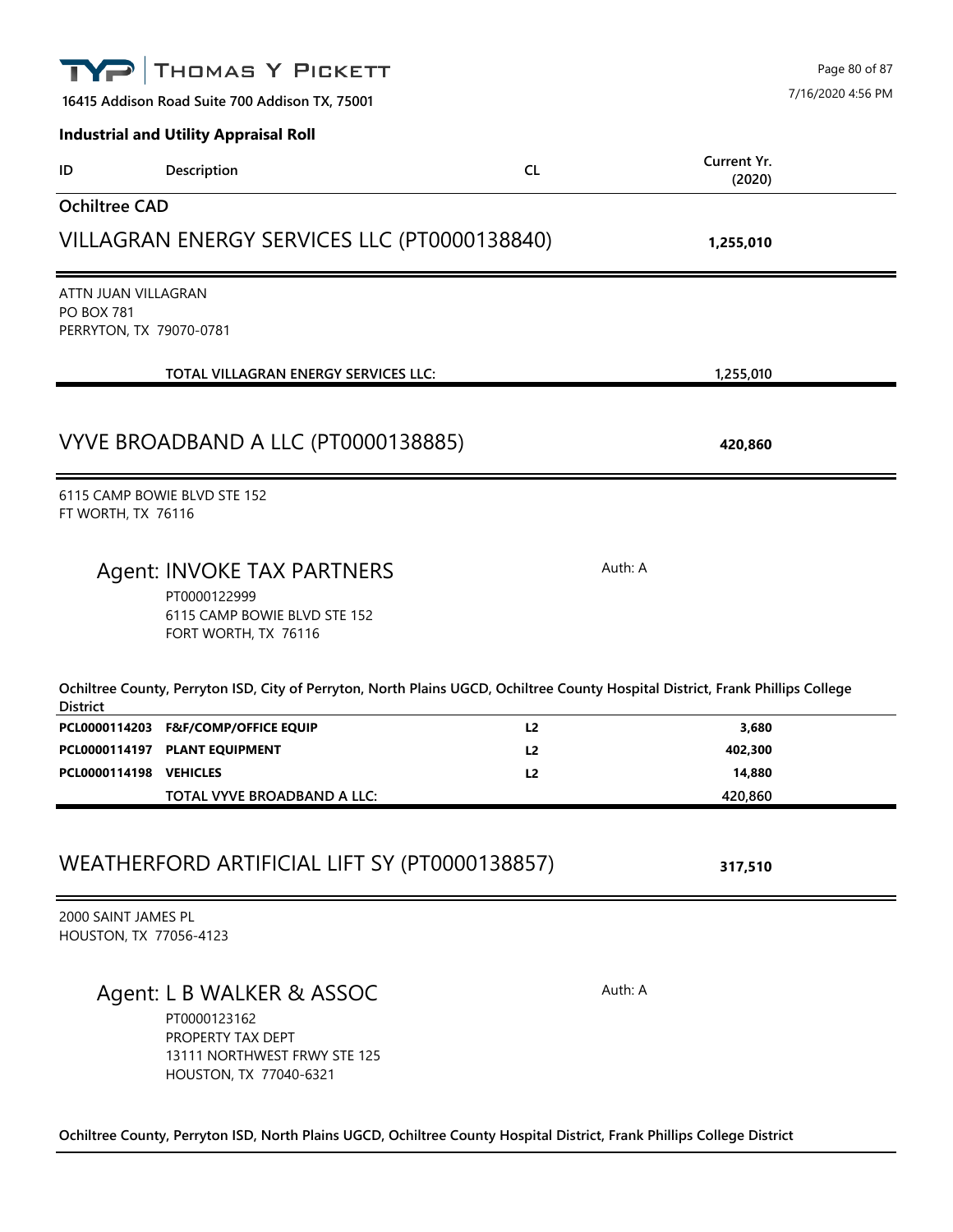|                                               | THOMAS Y PICKETT                                                                            |                |                       | Page 81 of 87     |
|-----------------------------------------------|---------------------------------------------------------------------------------------------|----------------|-----------------------|-------------------|
|                                               | 16415 Addison Road Suite 700 Addison TX, 75001                                              |                |                       | 7/16/2020 4:56 PM |
|                                               | <b>Industrial and Utility Appraisal Roll</b>                                                |                |                       |                   |
| ID                                            | Description                                                                                 | <b>CL</b>      | Current Yr.<br>(2020) |                   |
| <b>Ochiltree CAD</b>                          |                                                                                             |                |                       |                   |
|                                               | WEATHERFORD ARTIFICIAL LIFT SY (PT0000138857)                                               |                | 317,510               |                   |
| 2000 SAINT JAMES PL<br>HOUSTON, TX 77056-4123 |                                                                                             |                |                       |                   |
|                                               | Agent: L B WALKER & ASSOC                                                                   | Auth: A        |                       |                   |
|                                               | PT0000123162<br>PROPERTY TAX DEPT<br>13111 NORTHWEST FRWY STE 125<br>HOUSTON, TX 77040-6321 |                |                       |                   |
| PCL0000130999                                 | <b>F&amp;F/COMP/OFFICE EQUIP</b>                                                            | L <sub>2</sub> | 1,770                 |                   |
| PCL0000114076 INVENTORY                       |                                                                                             | L2             | 169,180               |                   |
|                                               | PCL0000114079 LEASED EQUIPMENT                                                              | L2             | 95,320                |                   |
|                                               | PCL0000114077 MACHINERY & EQUIPMENT                                                         | L <sub>2</sub> | 49,500                |                   |
|                                               | PCL0000114080 VEHICLES & TRAILERS                                                           | L <sub>2</sub> | 1,740                 |                   |
|                                               | TOTAL WEATHERFORD ARTIFICIAL LIFT SY:                                                       |                | 317,510               |                   |
|                                               | WEATHERFORD COMPLETION SYSTEMS (PT0000138859)                                               |                | 264,100               |                   |
| 13111 NW FREWAY #125<br>HOUSTON, TX 77040     |                                                                                             |                |                       |                   |
|                                               | Agent: L B WALKER & ASSOC<br>PT0000123162<br>PROPERTY TAX DEPT                              | Auth: A        |                       |                   |

**Ochiltree County, Perryton ISD, City of Perryton, North Plains UGCD, Ochiltree County Hospital District, Frank Phillips College District**

13111 NORTHWEST FRWY STE 125 HOUSTON, TX 77040-6321

| PCL0000114082 COMPUTERS |                                       | L2             | 2,760   |  |
|-------------------------|---------------------------------------|----------------|---------|--|
| PCL0000114083 INVENTORY |                                       | L <sub>2</sub> | 140.410 |  |
|                         | PCL0000114084 MACHINERY & EQUIPMENT   | L <sub>2</sub> | 56,220  |  |
|                         | PCL0000114085 MACHINERY & EQUIPMENT   | L <sub>2</sub> | 64.710  |  |
|                         | TOTAL WEATHERFORD COMPLETION SYSTEMS: |                | 264,100 |  |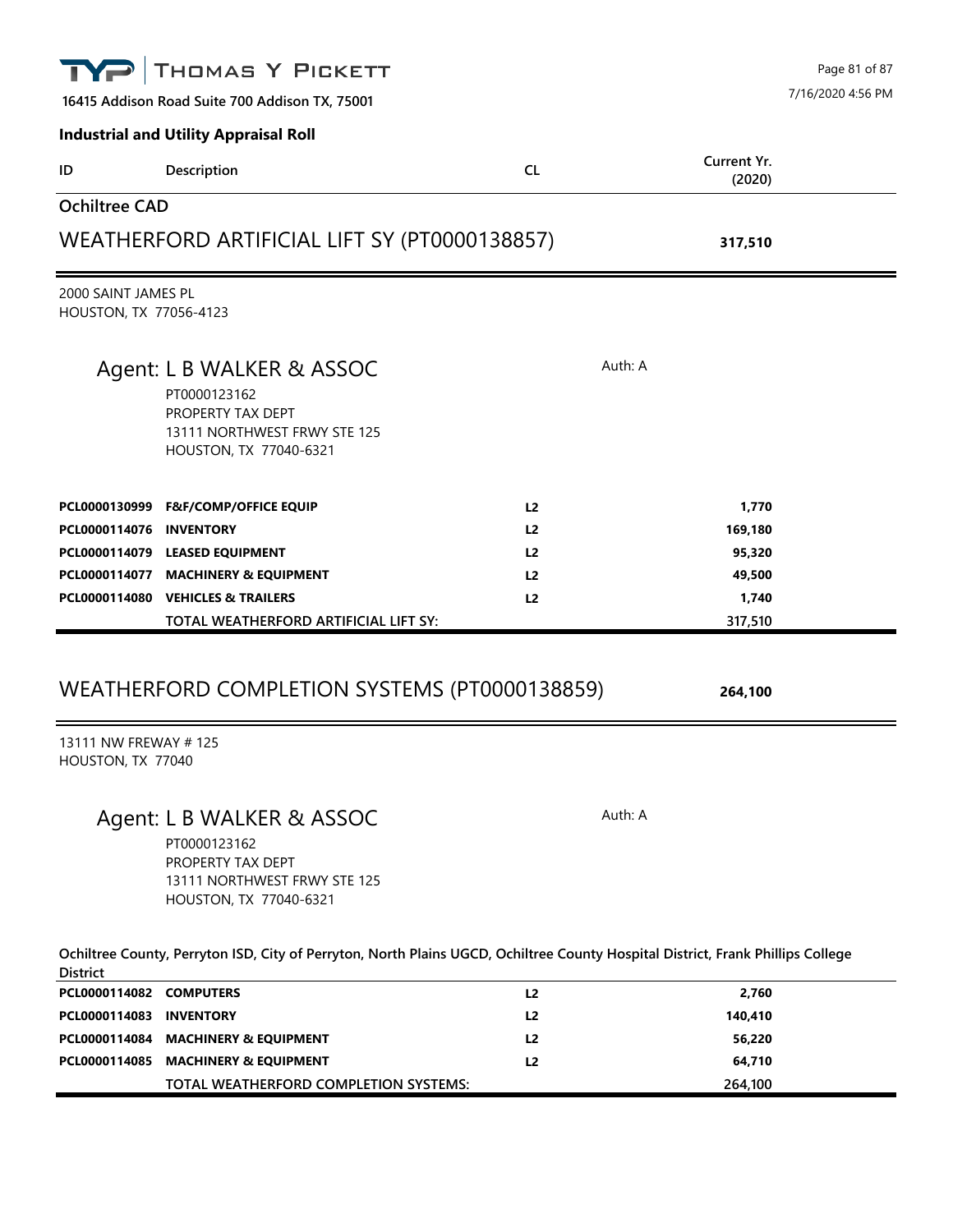|                                                | <b>TYP THOMAS Y PICKETT</b>                  |           | Page 82 of 87         |  |  |
|------------------------------------------------|----------------------------------------------|-----------|-----------------------|--|--|
| 16415 Addison Road Suite 700 Addison TX, 75001 |                                              |           | 7/16/2020 4:56 PM     |  |  |
|                                                | <b>Industrial and Utility Appraisal Roll</b> |           |                       |  |  |
| ID                                             | <b>Description</b>                           | <b>CL</b> | Current Yr.<br>(2020) |  |  |
| <b>Ochiltree CAD</b>                           |                                              |           |                       |  |  |
| WEST TEXAS GAS INC (PT0000138765)              |                                              |           | 563,360               |  |  |

211 N COLORADO ST MIDLAND, TX 79701-4607

## Agent: K. E. ANDREWS & COMPANY Auth: A

PT0000123137 PROPERTY TAX DEPT 1900 DALROCK RD ROWLETT, TX 75088-5526

| PCL0000113469 0.004 MI   | 2.0 IN 1972                                                                                                          | J6             | 10      |
|--------------------------|----------------------------------------------------------------------------------------------------------------------|----------------|---------|
| PCL0000113473 0.006 MI   | 2.0 IN 1994                                                                                                          | J6             | 20      |
| PCL0000113456 0.007 MI   | 2.0 IN 1968                                                                                                          | J6             | 20      |
|                          | PCL0000113474 0.010 MI 2.0 IN 1995                                                                                   | J6             | 40      |
|                          | PCL0000113475 0.010 MI 2.0 IN 1995                                                                                   | J6             | 40      |
| PCL0000113457 0.017 MI   | 2.0 IN 1968                                                                                                          | J6             | 50      |
| PCL0000113478 0.159 MI   | 3.0 IN 1970                                                                                                          | J6             | 540     |
|                          | PCL0000113458 0.170 MI 2.0 IN 1968                                                                                   | J6             | 460     |
| PCL0000113466 0.410 MI   | 2.0 IN 1969                                                                                                          | J6             | 1,100   |
| PCL0000113470 0.410 MI   | 2.0 IN 1985                                                                                                          | J6             | 1,100   |
| PCL0000113479 0.438 MI   | 3.0 IN 2013                                                                                                          | J6             | 4,810   |
| PCL0000113471 0.450 MI   | 2.0 IN 1985                                                                                                          | J6             | 1,210   |
| PCL0000113476 0.606 MI   | 2.0 IN 2008                                                                                                          | J6             | 4,430   |
| PCL0000113472 0.640 MI   | 2.0 IN 1988                                                                                                          | J6             | 1,720   |
|                          | PCL0000113459 1.136 MI 2.0 IN 1968                                                                                   | J6             | 3,050   |
|                          | PCL0000113460 1.378 MI 2.0 IN 1968                                                                                   | J6             | 3,700   |
| PCL0000113461 1.727 MI   | 2.0 IN 1968                                                                                                          | J6             | 4,640   |
| PCL0000113462 1.731 MI   | 2.0 IN 1968                                                                                                          | J6             | 4,650   |
|                          | PCL0000113468 1.896 MI 2.0 IN 1971                                                                                   | J6             | 5,090   |
| PCL0000113455            | 10.140 MI 2.0 IN 1967                                                                                                | J6             | 27,260  |
|                          | PCL0000113464 19.800 MI 2.0 IN 1968                                                                                  | J6             | 88,650  |
|                          | PCL0000113477 2.990 MI 2.0 IN 2013                                                                                   | J6             | 25,900  |
|                          | PCL0000113465 27.040 MI 2.0 IN 1968                                                                                  | J6             | 121,080 |
|                          | PCL0000113467 5.036 MI 2.0 IN 1970                                                                                   | J6             | 13,530  |
|                          | PCL0000113463 6.900 MI 2.0 IN 1968                                                                                   | J6             | 18,540  |
| PCL0000113445 METERS 290 |                                                                                                                      | L <sub>2</sub> | 94,250  |
|                          | Ochiltree County, Booker ISD, North Plains UGCD, Ochiltree County Hospital District, Frank Phillips College District |                |         |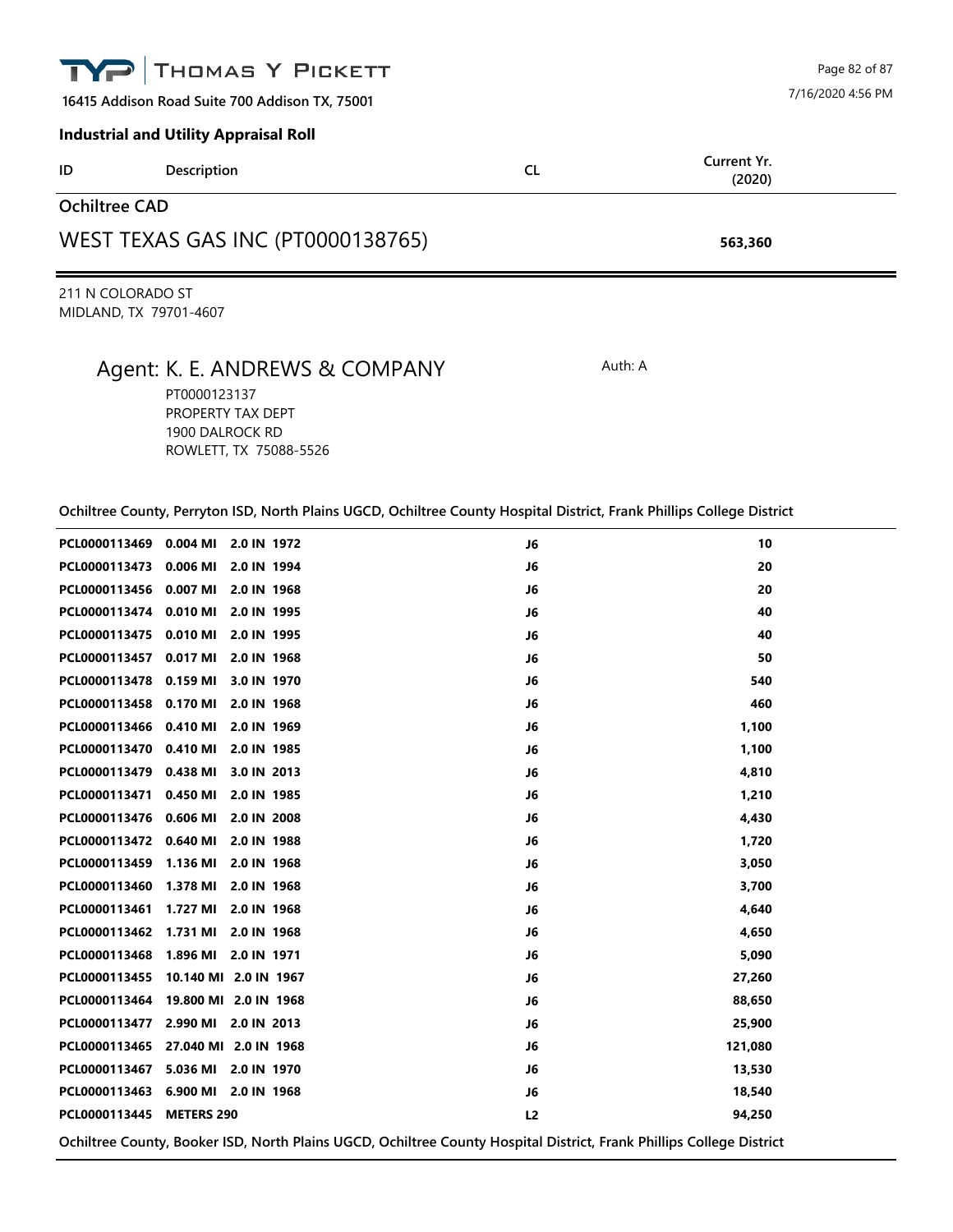|                                             | THOMAS Y PICKETT                                                                                                                |     | Page 83 of 87         |
|---------------------------------------------|---------------------------------------------------------------------------------------------------------------------------------|-----|-----------------------|
|                                             | 16415 Addison Road Suite 700 Addison TX, 75001                                                                                  |     | 7/16/2020 4:56 PM     |
|                                             | <b>Industrial and Utility Appraisal Roll</b>                                                                                    |     |                       |
| ID                                          | Description                                                                                                                     | CL. | Current Yr.<br>(2020) |
| <b>Ochiltree CAD</b>                        |                                                                                                                                 |     |                       |
|                                             | <b>WEST TEXAS GAS INC (PT0000138765)</b>                                                                                        |     | 563,360               |
| 211 N COLORADO ST<br>MIDLAND, TX 79701-4607 |                                                                                                                                 |     |                       |
|                                             | Agent: K. E. ANDREWS & COMPANY<br>PT0000123137<br>PROPERTY TAX DEPT<br>1900 DALROCK RD<br>ROWLETT, TX 75088-5526                |     | Auth: A               |
| PCL0000113447 0.009 MI                      | 2.0 IN 1968                                                                                                                     | J6  | 20                    |
| PCL0000113448 0.070 MI                      | 2.0 IN 1968                                                                                                                     | J6  | 190                   |
| PCL0000113449 0.747 MI                      | 2.0 IN 1968                                                                                                                     | J6  | 2,010                 |
| PCL0000113454 1.200 MI                      | 6.0 IN 1968                                                                                                                     | J6  | 7,020                 |
|                                             | PCL0000113450 1.420 MI 2.0 IN 1968                                                                                              | J6  | 3,810                 |
|                                             | PCL0000113452 1.981 MI 2.0 IN 1969                                                                                              | J6  | 5,320                 |
|                                             | PCL0000113451 2.525 MI 2.0 IN 1968                                                                                              | J6  | 6,780                 |
|                                             | PCL0000113453 7.990 MI 4.0 IN 1970                                                                                              | J6  | 33,320                |
|                                             | PCL0000113444 METERS 11 AGE UNKNOWN                                                                                             | L2  | 3,580                 |
|                                             | Ochiltree County, Spearman ISD, North Plains UGCD, Ochiltree County Hospital District, Frank Phillips College District          |     |                       |
|                                             | PCL0000113485 0.017 MI 2.0 IN 1971                                                                                              | J6  | 50                    |
|                                             | PCL0000113482 0.077 MI 2.0 IN 1968                                                                                              | J6  | 210                   |
| PCL0000113486 0.508 MI                      | 2.0 IN 1972                                                                                                                     | J6  | 1,360                 |
| PCL0000113487 1.000 MI                      | 2.0 IN 1985                                                                                                                     | J6  | 2,690                 |
|                                             | PCL0000113489 1.030 MI 4.0 IN 1968                                                                                              | J6  | 7,160                 |
| PCL0000113488 1.500 MI                      | 2.0 IN 1985                                                                                                                     | J6  | 4,030                 |
| PCL0000113481 1.545 MI                      | 2.0 IN 1967                                                                                                                     | J6  | 4,150                 |
| PCL0000113483 2.558 MI                      | 2.0 IN 1969                                                                                                                     | J6  | 6,870                 |
|                                             | PCL0000113490 2.890 MI 4.0 IN 1968                                                                                              | J6  | 20,090                |
|                                             | PCL0000113484 3.340 MI 2.0 IN 1970                                                                                              | J6  | 8,970                 |
|                                             | PCL0000113446 METERS (31) AGE UNKNOWN                                                                                           | L2  | 10,080                |
| District                                    | Ochiltree County, Perryton ISD, City of Perryton, North Plains UGCD, Ochiltree County Hospital District, Frank Phillips College |     |                       |
|                                             | PCL0000113480 1.000 MI 6.0 IN 1968                                                                                              | J6  | 9,760                 |
|                                             | TOTAL WEST TEXAS GAS INC:                                                                                                       |     | 563,360               |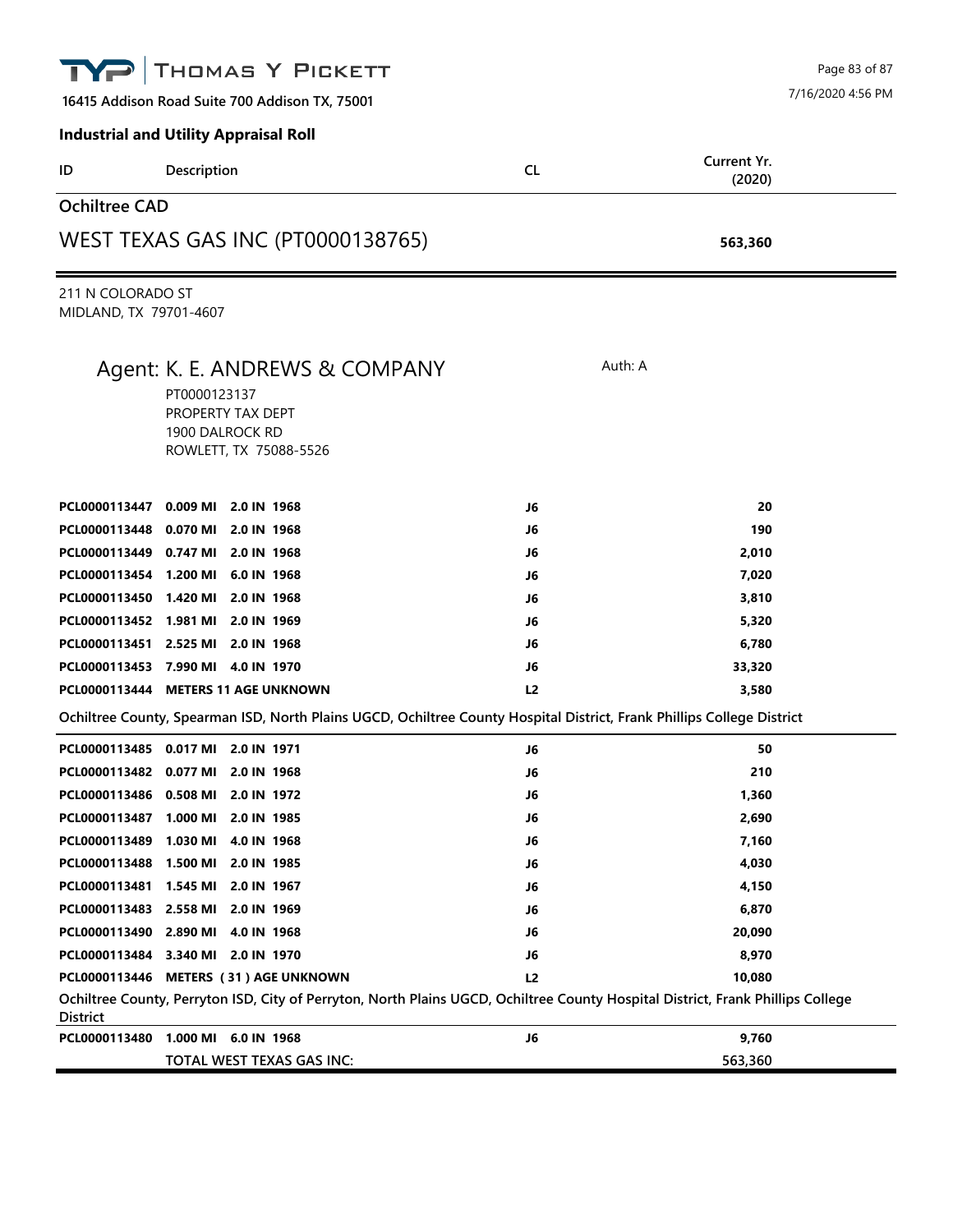|                                                             | THOMAS Y PICKETT                                                                                                                |                | Page 84 of 87         |
|-------------------------------------------------------------|---------------------------------------------------------------------------------------------------------------------------------|----------------|-----------------------|
|                                                             | 16415 Addison Road Suite 700 Addison TX, 75001                                                                                  |                | 7/16/2020 4:56 PM     |
|                                                             | <b>Industrial and Utility Appraisal Roll</b>                                                                                    |                |                       |
| ID                                                          | Description                                                                                                                     | <b>CL</b>      | Current Yr.<br>(2020) |
| <b>Ochiltree CAD</b>                                        |                                                                                                                                 |                |                       |
|                                                             | WESTERN FRAC TANKS INC (PT0000138841)                                                                                           |                | 877,250               |
| ATTN PERRY SOOTER<br>PO BOX 1107<br>PERRYTON, TX 79070-1107 | Ochiltree County, Perryton ISD, City of Perryton, North Plains UGCD, Ochiltree County Hospital District, Frank Phillips College |                |                       |
| <b>District</b>                                             |                                                                                                                                 |                |                       |
| PCL0000113829 TRAILERS                                      | TOTAL WESTERN FRAC TANKS INC:                                                                                                   | L2             | 877,250<br>877,250    |
|                                                             | WESTERN HOT OIL SERVICE (PT0000138770)                                                                                          |                | 5,271,550             |
| PERRY SOOTER<br>PO BOX 1107<br>PERRYTON, TX 79070-1107      |                                                                                                                                 |                |                       |
| <b>District</b>                                             | Ochiltree County, Perryton ISD, City of Perryton, North Plains UGCD, Ochiltree County Hospital District, Frank Phillips College |                |                       |
|                                                             | PCL0000113501 HEAVY TRUCKS/TRACTORS                                                                                             | L2             | 35,700                |
|                                                             | PCL0000113502 HEAVY TRUCKS/TRACTORS                                                                                             | L <sub>2</sub> | 2,029,540             |
| PCL0000113506                                               | <b>MACHINERY &amp; EQUIPMENT</b>                                                                                                | L <sub>2</sub> | 2,710,400             |
| <b>PCL0000113504 TRAILERS</b>                               | PCL0000113507 VEHICLES & TRAILERS                                                                                               | L <sub>2</sub> | 189,610<br>181,300    |
|                                                             | Ochiltree County, Perryton ISD, North Plains UGCD, Ochiltree County Hospital District, Frank Phillips College District          | L <sub>2</sub> |                       |
| PCL0000113503 INVENTORY                                     |                                                                                                                                 | L2             | 35,000                |
| PCL0000113505                                               | <b>MACHINERY &amp; EQUIPMENT</b>                                                                                                | L2             | 90,000                |
|                                                             |                                                                                                                                 |                |                       |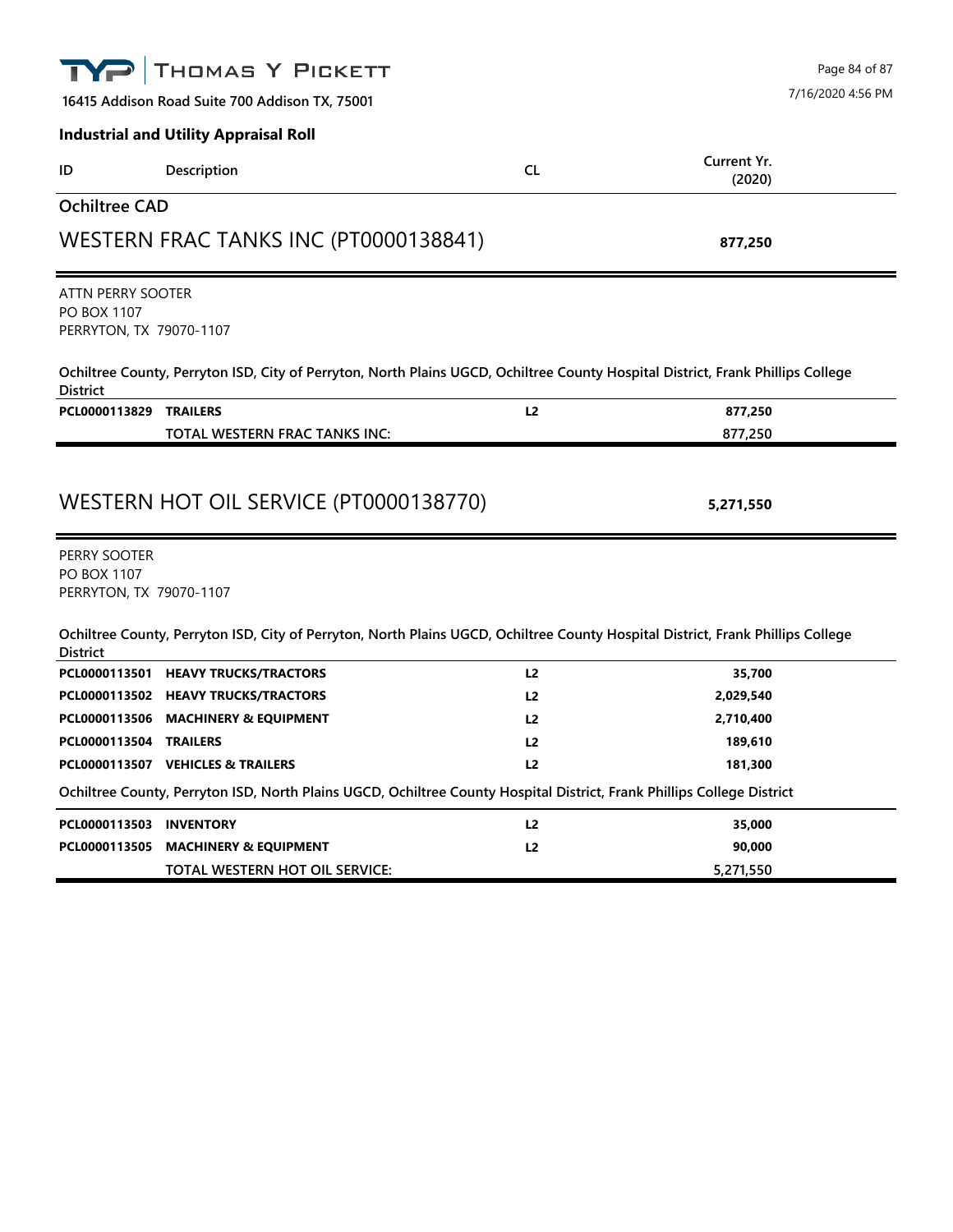|                                                 | THOMAS Y PICKETT                                                                                                       |           |                       | Page 85 of 87     |
|-------------------------------------------------|------------------------------------------------------------------------------------------------------------------------|-----------|-----------------------|-------------------|
|                                                 | 16415 Addison Road Suite 700 Addison TX, 75001                                                                         |           |                       | 7/16/2020 4:56 PM |
|                                                 | <b>Industrial and Utility Appraisal Roll</b>                                                                           |           |                       |                   |
| ID                                              | Description                                                                                                            | <b>CL</b> | Current Yr.<br>(2020) |                   |
| <b>Ochiltree CAD</b>                            |                                                                                                                        |           |                       |                   |
|                                                 | WHITING PETROLEUM CORPORATION (PT0000138806)                                                                           |           | 18,160                |                   |
| 1700 BROADWAY STE 2300<br>DENVER, CO 80290-2300 |                                                                                                                        |           |                       |                   |
|                                                 | Agent: K. E. ANDREWS & COMPANY<br>PT0000123137<br>PROPERTY TAX DEPT<br>1900 DALROCK RD<br>ROWLETT, TX 75088-5526       | Auth: A   |                       |                   |
|                                                 | Ochiltree County, Perryton ISD, North Plains UGCD, Ochiltree County Hospital District, Frank Phillips College District |           |                       |                   |
|                                                 | PCL0000113676 0.880 MI 8.0 IN 1962                                                                                     | J6        | 18,160<br>18,160      |                   |
| <b>PO BOX 848</b>                               | WICHITA WATER LLC (PT0000138877)                                                                                       |           | 57,430                |                   |
| LEVELLAND, TX 79336-0848                        |                                                                                                                        |           |                       |                   |
|                                                 | Agent: MODERN TAX GROUP<br>PT0000123173<br>PROPERTY TAX DEPT<br>12001 N CENTRAL EXPRESSWAY STE 110<br>DALLAS, TX 75243 | Auth: A   |                       |                   |
|                                                 | Ochiltree County, Perryton ISD, North Plains UGCD, Ochiltree County Hospital District, Frank Phillips College District |           |                       |                   |
| PCL0000114130 DORLEA SWD                        | TOTAL WICHITA WATER LLC:                                                                                               | L2        | 57,430<br>57,430      |                   |
|                                                 | WILDHORSE OPERATING COMPANY (PT0000139754)                                                                             |           | 69,810                |                   |
| 301 W. MAIN STE. 540                            |                                                                                                                        |           |                       |                   |

ARDMORE, OK 73401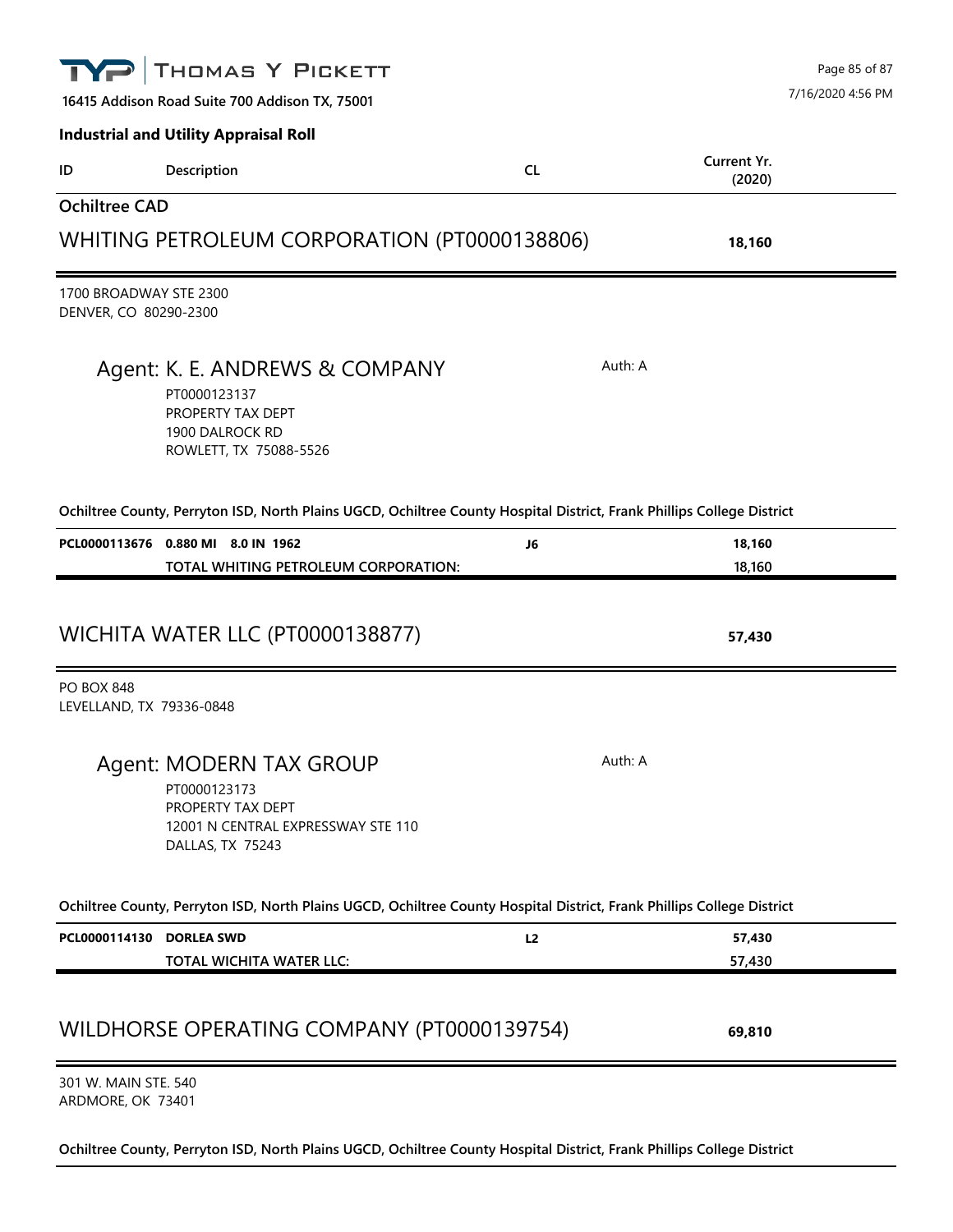|                                                                    | THOMAS Y PICKETT                                                                                                                |                      |                         | Page 86 of 87     |
|--------------------------------------------------------------------|---------------------------------------------------------------------------------------------------------------------------------|----------------------|-------------------------|-------------------|
|                                                                    | 16415 Addison Road Suite 700 Addison TX, 75001                                                                                  |                      |                         | 7/16/2020 4:56 PM |
|                                                                    | <b>Industrial and Utility Appraisal Roll</b>                                                                                    |                      |                         |                   |
| ID                                                                 | Description                                                                                                                     | <b>CL</b>            | Current Yr.<br>(2020)   |                   |
| <b>Ochiltree CAD</b>                                               |                                                                                                                                 |                      |                         |                   |
|                                                                    | WILDHORSE OPERATING COMPANY (PT0000139754)                                                                                      |                      | 69,810                  |                   |
| 301 W. MAIN STE. 540<br>ARDMORE, OK 73401                          |                                                                                                                                 |                      |                         |                   |
|                                                                    | PCL0000113262 LAURA JINE GAS UNIT 1 2005<br>TOTAL WILDHORSE OPERATING COMPANY:                                                  | L <sub>2</sub>       | 69,810<br>69,810        |                   |
|                                                                    | WILLIFORD ENERGY COMPANY (PT0000138794)                                                                                         |                      | 12,450                  |                   |
| <b>STE 760</b><br>6060 S AMERICAN PLAZA ST<br>TULSA, OK 74135-4357 |                                                                                                                                 |                      |                         |                   |
|                                                                    | Agent: K. E. ANDREWS & COMPANY<br>PT0000123137<br>PROPERTY TAX DEPT<br>1900 DALROCK RD<br>ROWLETT, TX 75088-5526                |                      | Auth: A                 |                   |
| <b>District</b>                                                    | Ochiltree County, Perryton ISD, City of Perryton, North Plains UGCD, Ochiltree County Hospital District, Frank Phillips College |                      |                         |                   |
| PCL0000113622 TRAILERS                                             | PCL0000113623 VEHICLES & TRAILERS<br>TOTAL WILLIFORD ENERGY COMPANY:                                                            | L <sub>2</sub><br>L2 | 500<br>11,950<br>12,450 |                   |
|                                                                    | WINDSTREAM KDL, INC (PT0000139460)                                                                                              |                      | 11,090                  |                   |
| PO BOX 18313<br>Little Rock, TX 72222                              |                                                                                                                                 |                      |                         |                   |
|                                                                    | Agent: DUFF & PHELPS LLC<br>PT0000123259<br>PROPERTY TAX DEPT<br>PO BOX 2749<br>ADDISON, TX 75001-2629                          |                      |                         |                   |